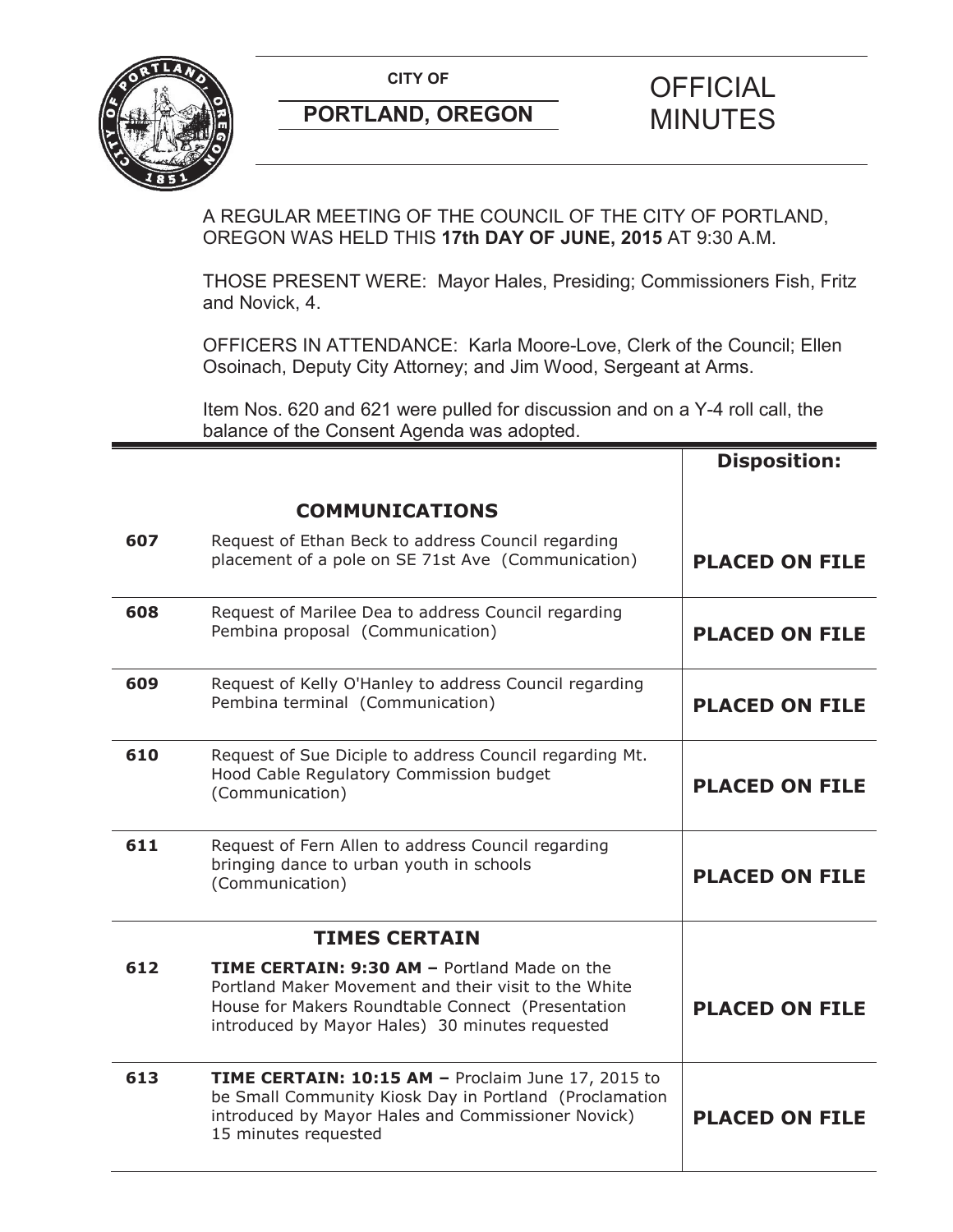| June 17, 2015 |                                                                                                                                                                                                                                                                                                                                                                                    |                             |
|---------------|------------------------------------------------------------------------------------------------------------------------------------------------------------------------------------------------------------------------------------------------------------------------------------------------------------------------------------------------------------------------------------|-----------------------------|
| $*614$        | <b>TIME CERTAIN: 10:30 AM - Modify conditions under</b><br>which the City Traffic Engineer may issue revocable<br>permits for use of dedicated street areas for an<br>Intersection Repair Project (Ordinance introduced by<br>Commissioner Novick) 15 minutes requested<br>$(Y-4)$                                                                                                 | 187193                      |
| 615           | <b>TIME CERTAIN: 10:45 AM - Adopt the goal of Vision</b><br>Zero - that no loss of life is acceptable on our city streets<br>(Resolution introduced by Commissioner Novick)<br>15 minutes requested for items 615 and 616<br><b>Motion to accept Bicycle Transportation Alliance</b><br>amendment regarding enforcement: Moved by Novick<br>and seconded by Fish. (Y-4)<br>$(Y-4)$ | 37130<br><b>AS AMENDED</b>  |
| $*616$        | Accept two grants for a total of \$150,000 from the Oregon<br>Department of Transportation for the development of a<br>Vision Zero Transportation Safety Action Plan (Ordinance<br>introduced by Commissioner Novick)<br>$(Y-4)$                                                                                                                                                   | 187194                      |
| 617           | <b>CONSENT AGENDA - NO DISCUSSION</b><br>Appoint Ian Jaquiss and reappoint Judy BlueHorse<br>Skelton, Tonya Booker, Kathy Fong Stephens and Christa<br>Thoeresz to the Portland Parks Board for terms to expire<br>June 30, 2018 (Report introduced by Mayor Hales and<br>Commissioner Fritz)<br>$(Y-4)$                                                                           | <b>CONFIRMED</b>            |
| $*618$        | <b>Mayor Charlie Hales</b><br><b>Bureau of Police</b><br>Accept and appropriate an additional award in the amount<br>of \$24,000 from Oregon Impact for the 2015 DUII Traffic<br>Safety and High Visibility Enforcement program for sworn<br>personnel overtime (Ordinance)                                                                                                        | 187180                      |
| $*619$        | $(Y-4)$<br>Accept and appropriate an additional award in the amount<br>of \$77,781 from the Oregon Department of Transportation<br>Transportation Safety Division for the 2013-15 Work Zone<br>Enforcement Program for sworn personnel overtime<br>(Ordinance)<br>$(Y-4)$                                                                                                          | 187181                      |
| *620          | Amend an Intergovernmental Agreement with the<br>Multnomah County District Attorney to reimburse the<br>Police Bureau for overtime costs of officers assigned to the<br>District Attorney Office as investigators not to exceed<br>\$33,418 (Ordinance; amend Contract No. 52562)<br>Motion to add emergency clause: Moved by Fritz and<br>seconded by Fish. (Y-4)<br>$(Y-4)$      | 187197<br><b>AS AMENDED</b> |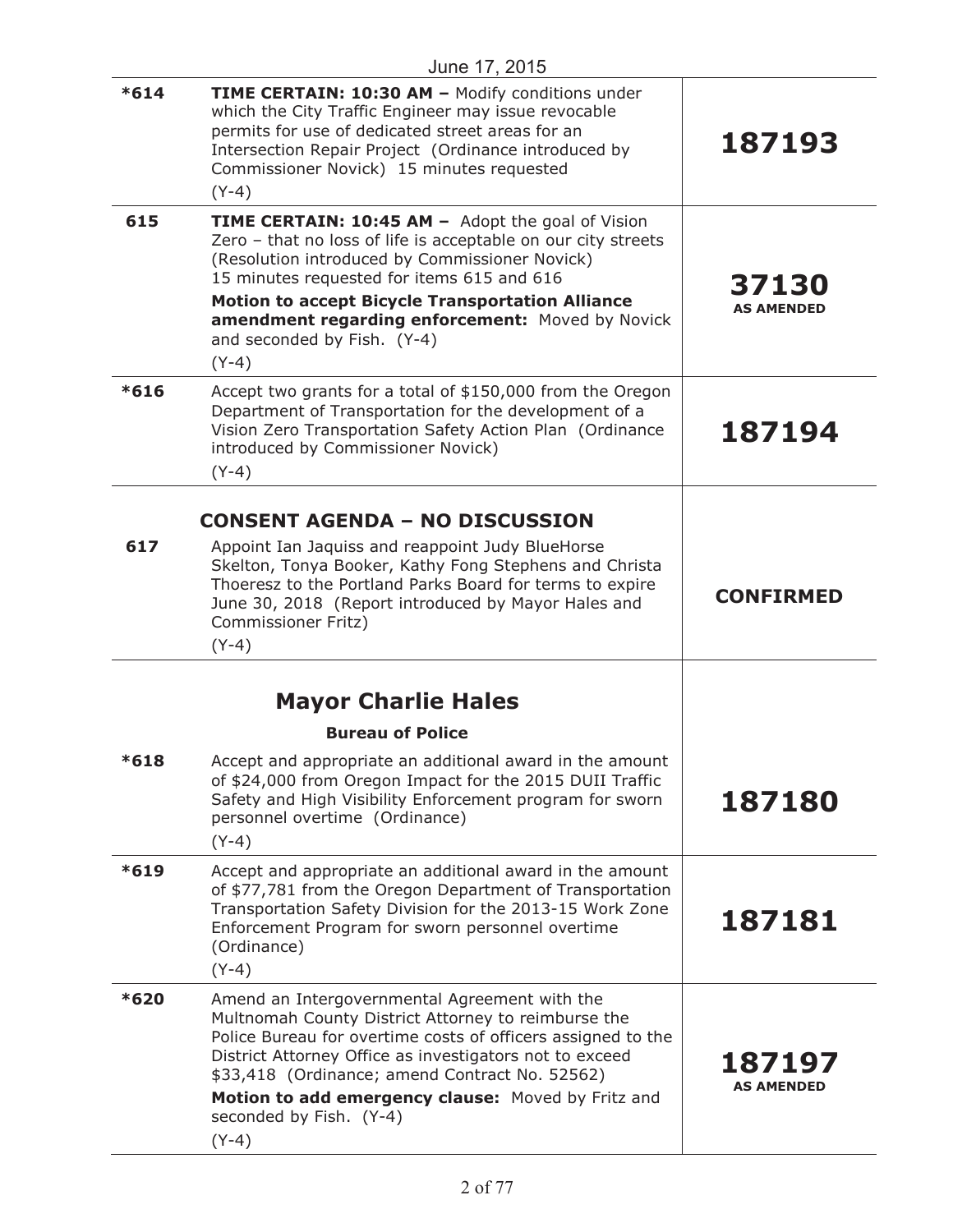|        | June 17, 2015                                                                                                                                                                                                                                                                                                         |                                                                                        |
|--------|-----------------------------------------------------------------------------------------------------------------------------------------------------------------------------------------------------------------------------------------------------------------------------------------------------------------------|----------------------------------------------------------------------------------------|
| 621    | Authorize application to the U.S. Department of Justice,<br>Office of Justice Programs, Bureau of Justice Assistance<br>for a grant in the amount of \$437,882 for the Edward<br>Byrne Memorial Justice Assistance Grant Program FY 2015<br>Local Solicitation to prevent or reduce crime and violence<br>(Ordinance) | <b>PASSED TO</b><br><b>SECOND READING</b><br><b>JUNE 24, 2015</b><br><b>AT 9:30 AM</b> |
|        | <b>Office of Management and Finance</b>                                                                                                                                                                                                                                                                               |                                                                                        |
| *622   | Pay claim of Christine Smith in the sum of \$39,075<br>involving Parks Bureau (Ordinance)<br>$(Y-4)$                                                                                                                                                                                                                  | 187182                                                                                 |
| $*623$ | Change the wage scale for the District Council of Trade<br>Unions represented classification of Records Specialist<br>(Ordinance)<br>$(Y-4)$                                                                                                                                                                          | 187183                                                                                 |
| $*624$ | Approve the Mt. Hood Cable Regulatory Commission FY<br>2015-16 budget (Ordinance)<br>$(Y-4)$                                                                                                                                                                                                                          | 187184                                                                                 |
|        | <b>Office of Neighborhood Involvement</b>                                                                                                                                                                                                                                                                             |                                                                                        |
| $*625$ | Authorize \$36,000 total in an Intergovernmental<br>Agreement between the Office of Neighborhood<br>Involvement East Portland Action Plan Municipal<br>Partnership Project and Portland Development Commission<br>for Developing Prosperity In East Portland project<br>(Ordinance)<br>$(Y-4)$                        | 187185                                                                                 |
| $*626$ | Authorize \$1,618,079 for grant agreements to be divided<br>among the five non-profit neighborhood District Coalitions<br>to support Neighborhood Associations and community<br>engagement activities from July 1, 2015 through June 30,<br>2020 (Ordinance)<br>$(Y-4)$                                               | 187186                                                                                 |
| $*627$ | Authorize grant agreement with Kenton Action Plan for<br>\$12,527 for Neighborhood Small Grants Program within<br>the target area of North Portland Neighborhood Services<br>to increase community involvement (Ordinance)<br>$(Y-4)$                                                                                 | 187187                                                                                 |
|        | <b>Commissioner Nick Fish</b>                                                                                                                                                                                                                                                                                         |                                                                                        |
|        | <b>Position No. 2</b>                                                                                                                                                                                                                                                                                                 |                                                                                        |
|        | <b>Bureau of Environmental Services</b>                                                                                                                                                                                                                                                                               |                                                                                        |
| 628    | Authorize grant agreements or Intergovernmental<br>Agreements with 13 community groups related to the<br>Community Watershed Stewardship Program up to<br>\$100,000 total (Second Reading Agenda 588)<br>$(Y-4)$                                                                                                      | 187188                                                                                 |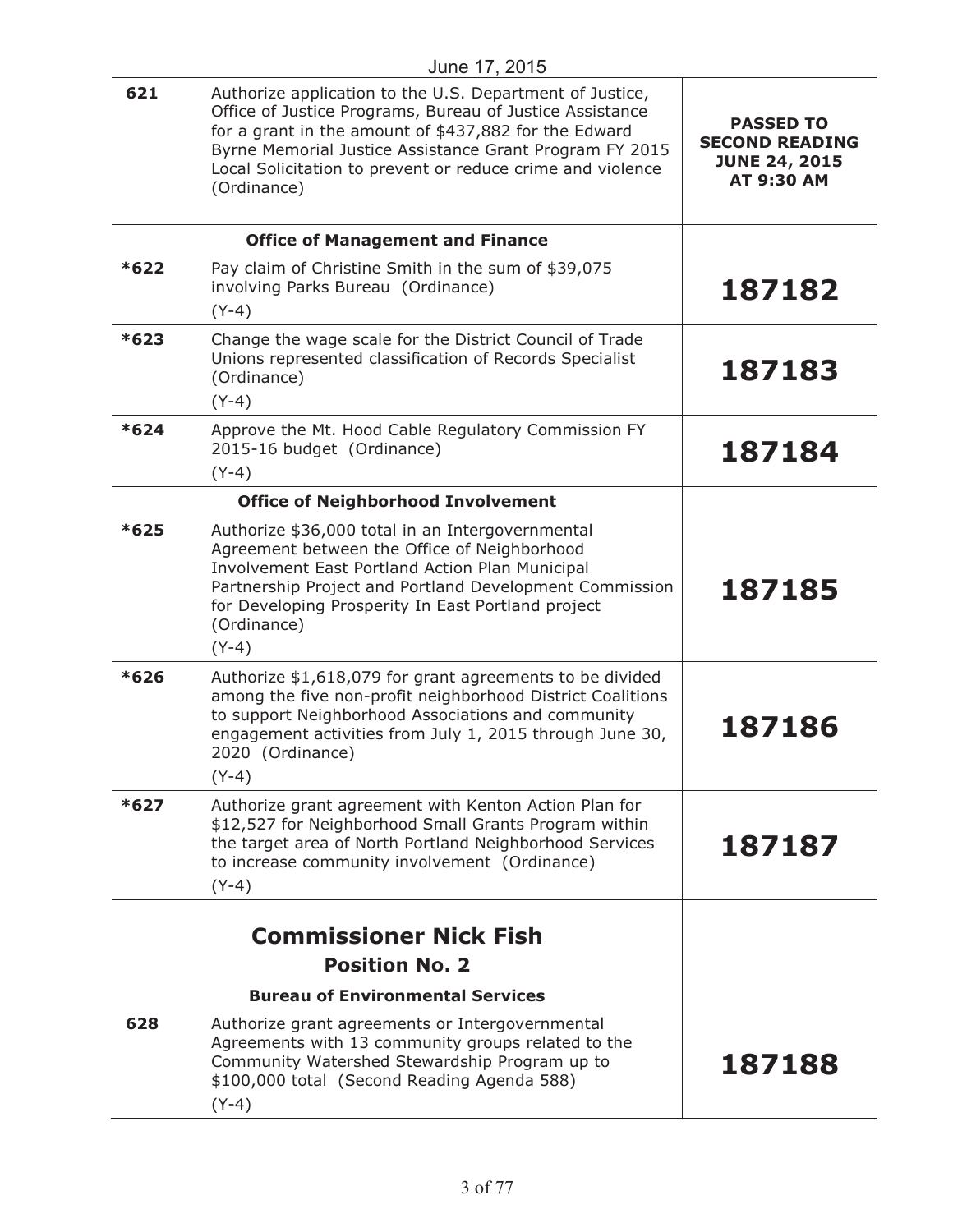| 629    | Authorize the Bureau of Environmental Services to<br>execute a Temporary Construction Easement and Permit<br>of Entry with Waverley Country Club as part of the<br>Sellwood-Moreland Sewer Rehabilitation Project No.<br>E10333 for \$19,500 (Second Reading Agenda 589; repeal<br>Ordinance No. 186512)<br>$(Y-4)$                                                                                                          | 187189                                                                                 |
|--------|------------------------------------------------------------------------------------------------------------------------------------------------------------------------------------------------------------------------------------------------------------------------------------------------------------------------------------------------------------------------------------------------------------------------------|----------------------------------------------------------------------------------------|
|        |                                                                                                                                                                                                                                                                                                                                                                                                                              |                                                                                        |
|        | <b>Commissioner Dan Saltzman</b>                                                                                                                                                                                                                                                                                                                                                                                             |                                                                                        |
|        | <b>Position No. 3</b>                                                                                                                                                                                                                                                                                                                                                                                                        |                                                                                        |
|        | <b>Portland Fire &amp; Rescue</b>                                                                                                                                                                                                                                                                                                                                                                                            |                                                                                        |
| 630    | Authorize an Intergovernmental Agreement with<br>Clackamas Fire District #1 to donate three Zoll<br>defibrillators (Second Reading Agenda 590)<br>$(Y-4)$                                                                                                                                                                                                                                                                    | 187190                                                                                 |
|        | <b>Portland Housing Bureau</b>                                                                                                                                                                                                                                                                                                                                                                                               |                                                                                        |
| 631    | Authorize Intergovernmental Agreement with Multnomah<br>County and the City of Gresham for \$3,400 and \$10,000<br>respectively for production of the new Consolidated Plan<br>fiscal years 2016-2021, annual Action Plan FY 2016-2017,<br>Analysis of Impediments to Fair Housing, updates and<br>other plans and performance reports as requested of the<br>Consortium by HUD (Ordinance)                                  | <b>PASSED TO</b><br><b>SECOND READING</b><br><b>JUNE 24, 2015</b><br><b>AT 9:30 AM</b> |
|        | <b>Commissioner Amanda Fritz</b><br><b>Position No. 1</b>                                                                                                                                                                                                                                                                                                                                                                    |                                                                                        |
| $*632$ | Authorize grant agreement with Outgrowing Hunger in the<br>amount of \$25,000 to support community farming<br>opportunities and interim-use gardens for food-insecure<br>communities in East Portland (Ordinance)<br>$(Y-4)$                                                                                                                                                                                                 | <b>187191</b>                                                                          |
|        | <b>Bureau of Development Services</b>                                                                                                                                                                                                                                                                                                                                                                                        |                                                                                        |
| 633    | Amend Seismic Design Requirements for Existing Buildings<br>to update code references, add language to maintain<br>minimum seismic design loads for existing buildings at<br>current levels, revise definition of structural systems<br>damaged by catastrophic events, provide a definition of<br>occupant load and other previously undefined terms<br>(Second Reading Agenda 593; amend Code Chapter<br>24.85)<br>$(Y-4)$ | 187192                                                                                 |
|        | <b>REGULAR AGENDA</b><br><b>MORNING SESSION</b>                                                                                                                                                                                                                                                                                                                                                                              |                                                                                        |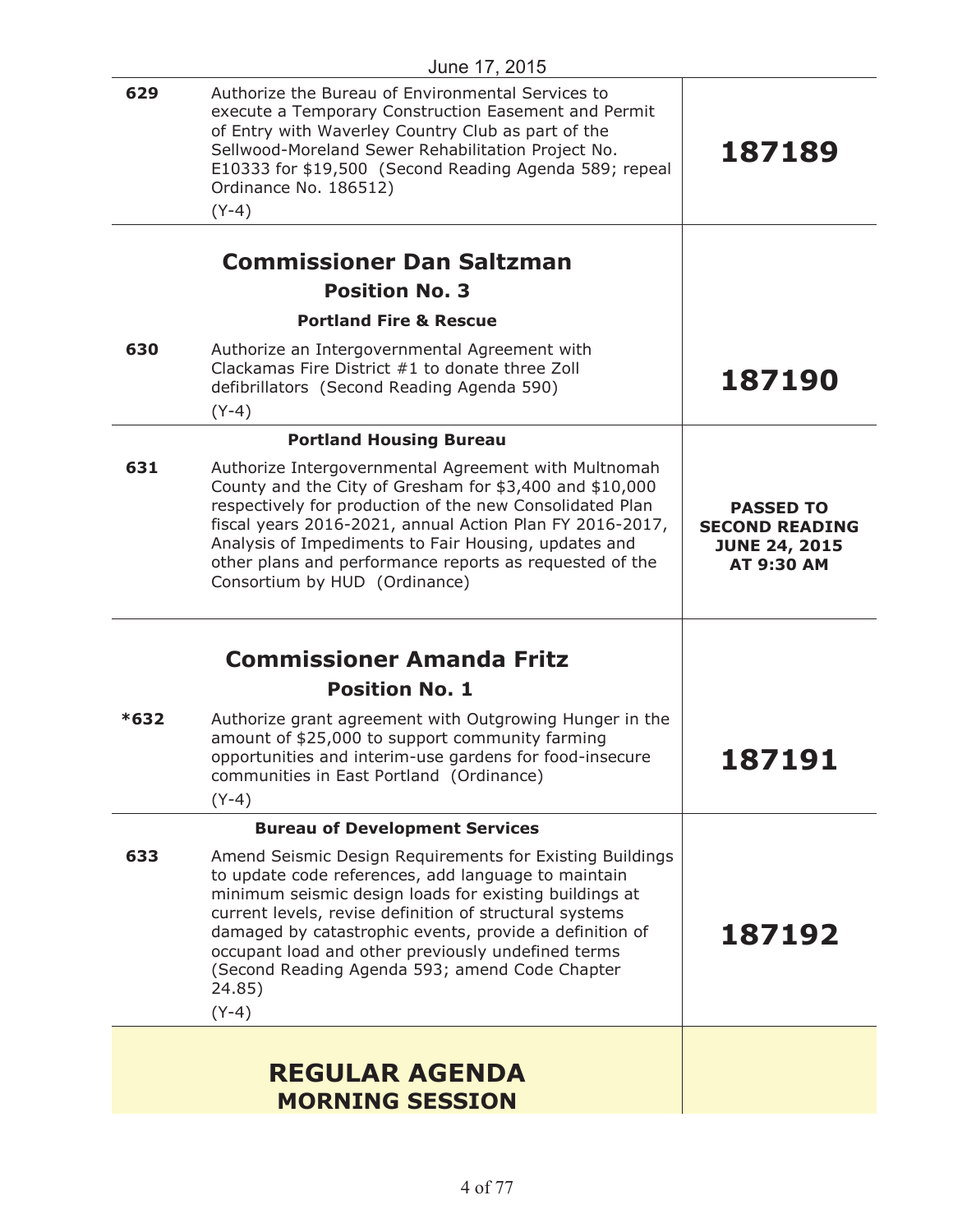|  | <b>Mayor Charlie Hales</b> |  |
|--|----------------------------|--|
|--|----------------------------|--|

|        | <b>Payor Charne Hales</b>                                                                                                                                                                                                                            |                                                                                        |
|--------|------------------------------------------------------------------------------------------------------------------------------------------------------------------------------------------------------------------------------------------------------|----------------------------------------------------------------------------------------|
|        | <b>Bureau of Planning &amp; Sustainability</b>                                                                                                                                                                                                       |                                                                                        |
| 634    | Extend contract with EC Company and increase the total<br>not-to-exceed amount to \$3,000,000 for solar system<br>installation services (Ordinance; amend Contract No.<br>31000217)                                                                  | <b>PASSED TO</b><br><b>SECOND READING</b><br><b>JUNE 24, 2015</b><br><b>AT 9:30 AM</b> |
|        | <b>Bureau of Police</b>                                                                                                                                                                                                                              |                                                                                        |
| $*635$ | Amend contract with TASER International Inc. to extend<br>the term and amend the not to exceed amount to<br>purchase the new TASER model for an estimated<br>\$1,790,000 (Ordinance; amend Contract No. 30003312)<br>20 minutes requested<br>$(Y-4)$ | 187195                                                                                 |
|        | <b>City Budget Office</b>                                                                                                                                                                                                                            |                                                                                        |
| $*636$ | Adopt the Supplemental Budget for the FY 2014-15 Over-<br>Expenditure process and make budget adjustments in<br>various funds (Ordinance) 10 minutes requested<br>$(Y-4)$                                                                            | 187196                                                                                 |
| 637    | Authorize temporary operating loans between various<br>funds to provide interim funding to cover lags in federal,<br>state, and other grant reimbursements and other negative<br>cash and fund balances (Resolution)<br>$(Y-4)$                      | 37131                                                                                  |
|        | <b>Commissioner Nick Fish</b>                                                                                                                                                                                                                        |                                                                                        |
|        | <b>Position No. 2</b>                                                                                                                                                                                                                                |                                                                                        |
|        | <b>Bureau of Environmental Services</b>                                                                                                                                                                                                              |                                                                                        |
| 638    | Authorize a contract with the lowest responsive bidder for<br>construction of the Columbia Boulevard Wastewater<br>Treatment Plant Lagoon Reconstruction Phase 3/4 Project<br>No. E07146 for \$11,000,000 (Ordinance) 25 minutes<br>requested        | <b>PASSED TO</b><br><b>SECOND READING</b><br><b>JUNE 24, 2015</b><br><b>AT 9:30 AM</b> |
| 639    | Authorize a contract with the lowest responsive bidder for<br>construction of the Piedmont Sewer Rehabilitation Project<br>No. E10332 for \$3,500,000 (Ordinance) 15 minutes<br>requested                                                            | <b>PASSED TO</b><br><b>SECOND READING</b><br><b>JUNE 24, 2015</b><br><b>AT 9:30 AM</b> |

At 1:05 p.m., Council recessed.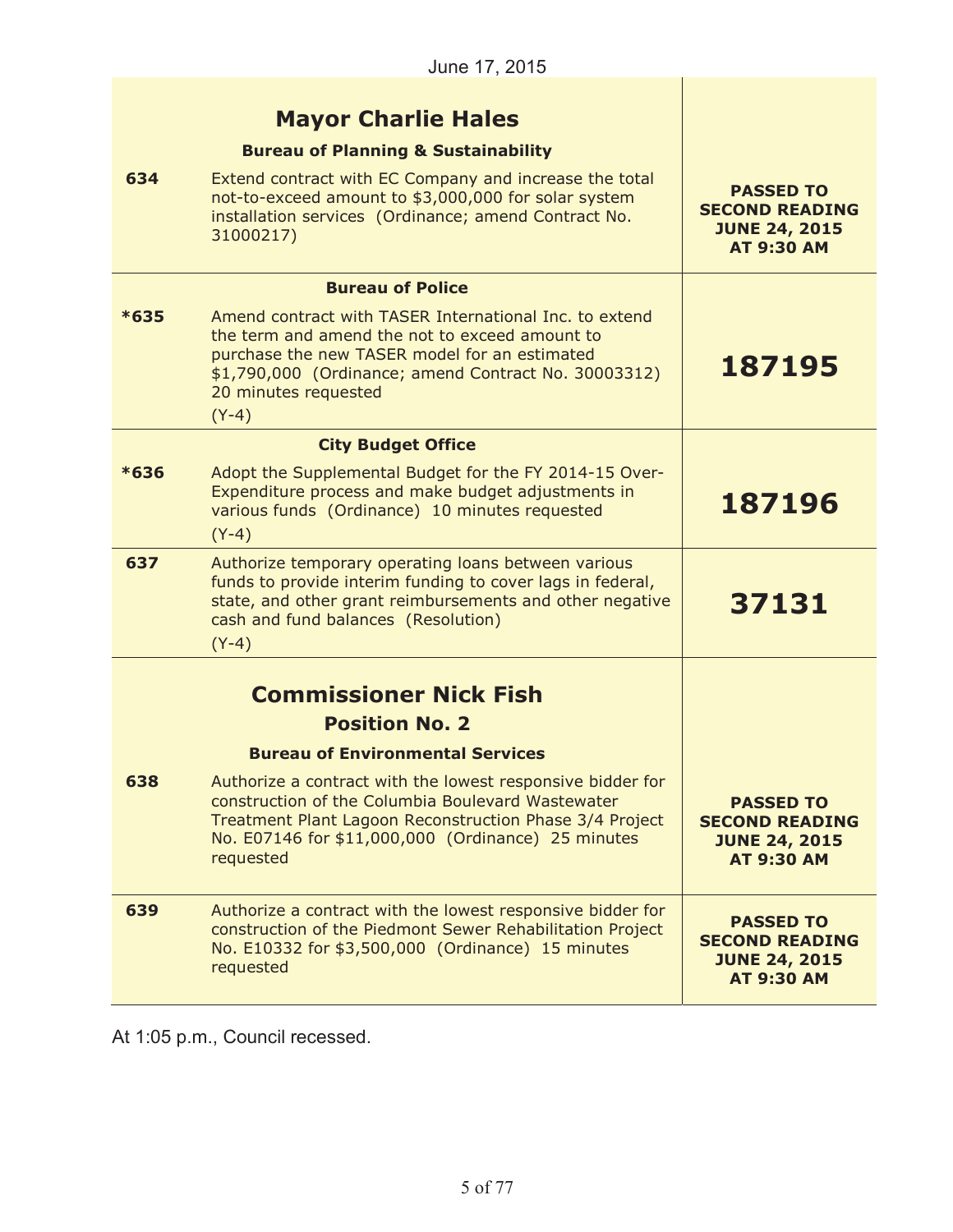A RECESSED MEETING OF THE COUNCIL OF THE CITY OF PORTLAND, OREGON WAS HELD THIS **17th DAY OF JUNE, 2015** AT 2:00 P.M.

THOSE PRESENT WERE: Mayor Hales, Presiding; Commissioners Fritz and Novick, 3.

OFFICERS IN ATTENDANCE: Karla Moore-Love, Clerk of the Council; Lisa Gramp, Deputy City Attorney; and John Paolazzi, Sergeant at Arms.

| 640 | <b>TIME CERTAIN: 2:00 PM - Improve land use and other</b><br>City regulations through the Regulatory Improvement<br>Code Amendment Package 7 - Technical Amendments<br>(Ordinance introduced by Mayor Hales; amend Title 11<br>and Title 33) 30 minutes requested                                               | <b>Disposition:</b><br><b>PASSED TO</b><br><b>SECOND READING</b><br><b>JUNE 24, 2015</b><br><b>AT 9:30 AM</b> |
|-----|-----------------------------------------------------------------------------------------------------------------------------------------------------------------------------------------------------------------------------------------------------------------------------------------------------------------|---------------------------------------------------------------------------------------------------------------|
| 641 | TIME CERTAIN: 2:30 PM - Amend the Central City Plan<br>District to increase the height limit on Block U of Couch<br>Addition and support construction of a headquarters<br>building for the Multnomah County Health Department<br>(Ordinance introduced by Mayor Hales; amend Title 33)<br>45 minutes requested | <b>PASSED TO</b><br><b>SECOND READING</b><br><b>JUNE 24, 2015</b><br>AT 9:30 AM                               |
|     | <b>REGULAR AGENDA</b><br><b>AFTERNOON SESSION</b><br><b>Commissioner Steve Novick</b><br><b>Position No. 4</b>                                                                                                                                                                                                  |                                                                                                               |
|     | <b>Bureau of Transportation</b>                                                                                                                                                                                                                                                                                 |                                                                                                               |
| 642 | Vacate a portion of an unnamed street north of N Schmeer<br>Rd subject to certain conditions and reservations<br>(Hearing; Ordinance; VAC-10091)                                                                                                                                                                | <b>PASSED TO</b><br><b>SECOND READING</b><br><b>JUNE 24, 2015</b><br><b>AT 9:30 AM</b>                        |
|     | <b>Commissioner Amanda Fritz</b><br><b>Position No. 1</b>                                                                                                                                                                                                                                                       |                                                                                                               |
|     | <b>Portland Parks &amp; Recreation</b>                                                                                                                                                                                                                                                                          |                                                                                                               |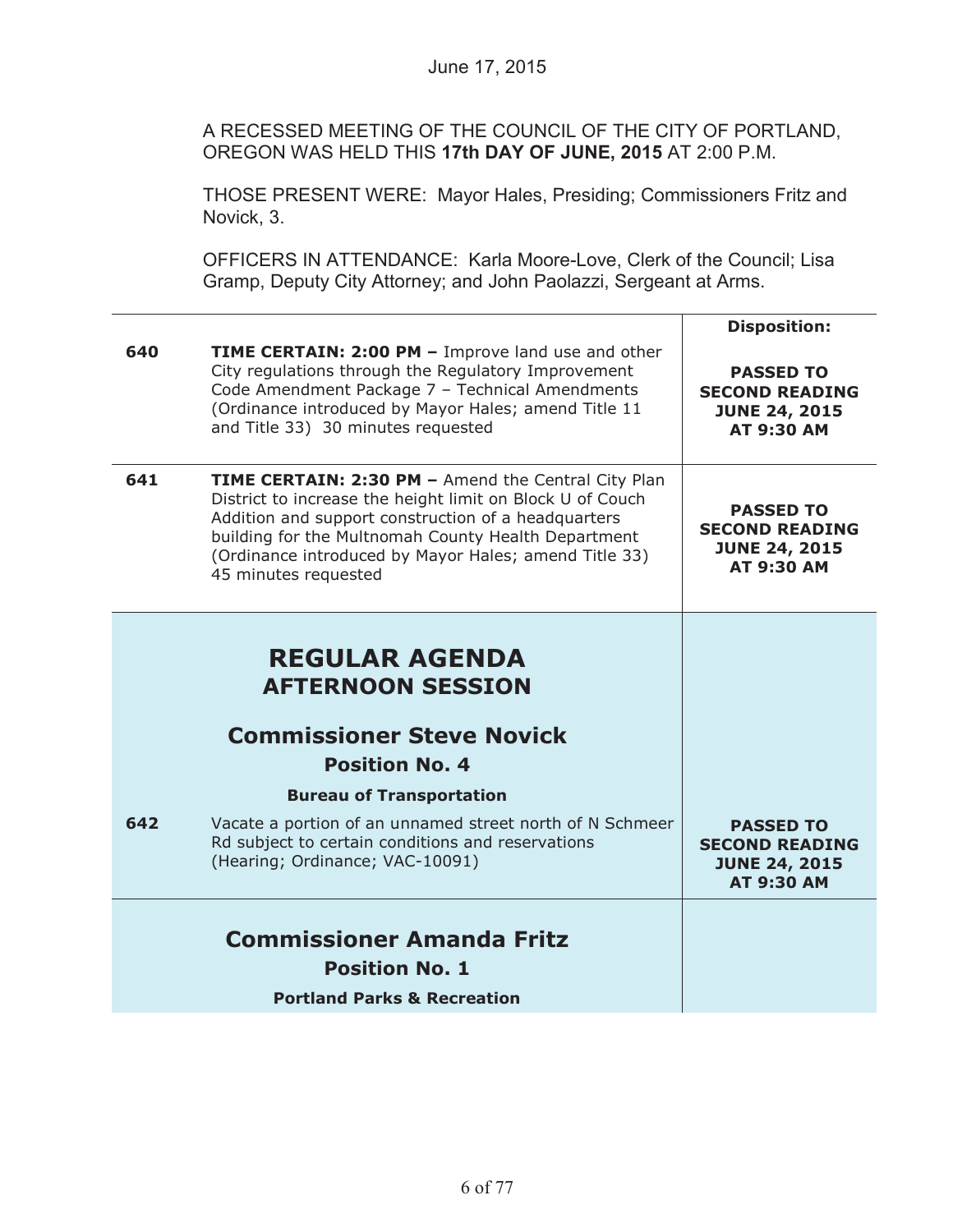|     | June 17, 2015                                                                                                                                                                                                                                                                                                                                                                                                          |                                                                                                             |
|-----|------------------------------------------------------------------------------------------------------------------------------------------------------------------------------------------------------------------------------------------------------------------------------------------------------------------------------------------------------------------------------------------------------------------------|-------------------------------------------------------------------------------------------------------------|
| 643 | Amend Portland Parks & Recreation smoke and tobacco-<br>free parks policy enforcement strategy (Ordinance;<br>amend Code Section 20.12.110) 20 minutes requested<br>Motion to adopt Fritz substitute wording for<br><b>Directive a:</b> Moved by Fritz and seconded by Novick. (Y-<br>3)                                                                                                                               | <b>PASSED TO</b><br><b>SECOND READING</b><br><b>AS AMENDED</b><br><b>JUNE 24, 2015</b><br><b>AT 9:30 AM</b> |
| 644 | Approve the designation of five trees as City of Portland<br>Heritage Trees and remove the Heritage Tree designation<br>from six trees (Second Reading Agenda 605)<br>$(Y-3)$                                                                                                                                                                                                                                          | 187198                                                                                                      |
|     | $\mathbf{A} \mathbf{A} \mathbf{A} \mathbf{A} \mathbf{A} \mathbf{A} \mathbf{A} \mathbf{A} \mathbf{A} \mathbf{A} \mathbf{A} \mathbf{A} \mathbf{A} \mathbf{A} \mathbf{A} \mathbf{A} \mathbf{A} \mathbf{A} \mathbf{A} \mathbf{A} \mathbf{A} \mathbf{A} \mathbf{A} \mathbf{A} \mathbf{A} \mathbf{A} \mathbf{A} \mathbf{A} \mathbf{A} \mathbf{A} \mathbf{A} \mathbf{A} \mathbf{A} \mathbf{A} \mathbf{A} \mathbf{A} \mathbf{$ |                                                                                                             |

 $\overline{\phantom{a}}$ 

At 3:03 p.m., Council recessed.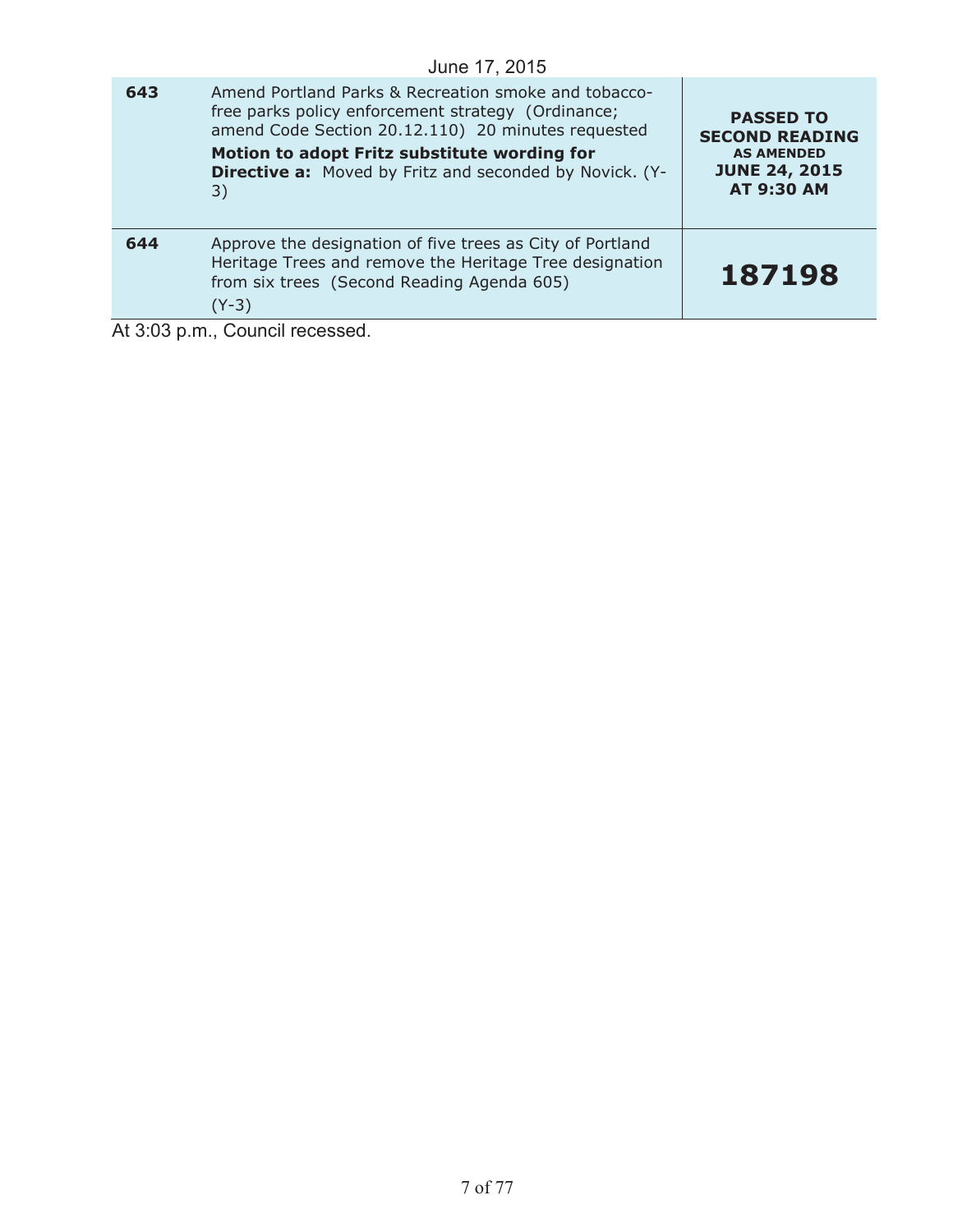A RECESSED MEETING OF THE COUNCIL OF THE CITY OF PORTLAND, OREGON WAS HELD THIS **18th DAY OF JUNE, 2015** AT 2:00 P.M.

THOSE PRESENT WERE: Mayor Hales, Presiding; Commissioners Fish, Fritz, Novick; Commissioner Saltzman teleconferenced. 5

OFFICERS IN ATTENDANCE: Karla Moore-Love, Clerk of the Council; Ian Leitheiser, Deputy City Attorney; and Mike Cohen, Sergeant at Arms.

The meeting recessed at 2:25 p.m. and reconvened at 2:33 p.m.

|        |                                                                                                                                                                                                                                                                                                                                                                                           | <b>Disposition:</b>         |
|--------|-------------------------------------------------------------------------------------------------------------------------------------------------------------------------------------------------------------------------------------------------------------------------------------------------------------------------------------------------------------------------------------------|-----------------------------|
| 645    | TIME CERTAIN: 2:00 PM - Conduct a Proposed Use<br>Hearing on State Shared Revenue (Hearing introduced by<br>Mayor Hales) 30 minutes requested for items 645-650                                                                                                                                                                                                                           | <b>PLACED ON FILE</b>       |
| 646    | Certify that certain services are provided by the City to<br>establish eligibility for State Shared Revenues (Resolution<br>introduced by Mayor Hales)<br>$(Y-5)$                                                                                                                                                                                                                         | 37132                       |
| $*647$ | Approve accepting funds from the State of Oregon under<br>the State Revenue Sharing Program for the fiscal year<br>beginning July 1, 2015 and ending June 30, 2016<br>(Ordinance introduced by Mayor Hales)<br>$(Y-5)$                                                                                                                                                                    | 187199                      |
| $*648$ | Approve a fund statement of purpose for each City fund<br>and rename the Spectator Facilities operating Fund to the<br>Spectator Venues & Visitor Activities Fund (Ordinance<br>introduced by Mayor Hales)<br>Motion to adopt City Budget Office substitute<br>Attachment F to correct scrivener's errors: Moved by<br>Fish and seconded by Fritz. (Y-5)<br>$(Y-5)$                       | 187200<br><b>AS AMENDED</b> |
| $*649$ | Adopt the annual budget of the City and establish<br>appropriations for the fiscal year beginning July 1, 2015<br>and ending June 30, 2016 (Ordinance introduced by<br>Mayor Hales)<br>Motion to adopt Fritz amendment to Attachment D<br><b>Budget Notes for Bureau of Development Services</b><br>and Portland Housing Bureau: Moved by Fritz and<br>seconded by Fish. (Y-5)<br>$(Y-5)$ | 187201<br><b>AS AMENDED</b> |
| *650   | Approve levying taxes for the City for the fiscal year<br>beginning July 1, 2015 and ending June 30, 2016<br>(Ordinance introduced by Mayor Hales)<br>$(Y-5)$                                                                                                                                                                                                                             | 187202                      |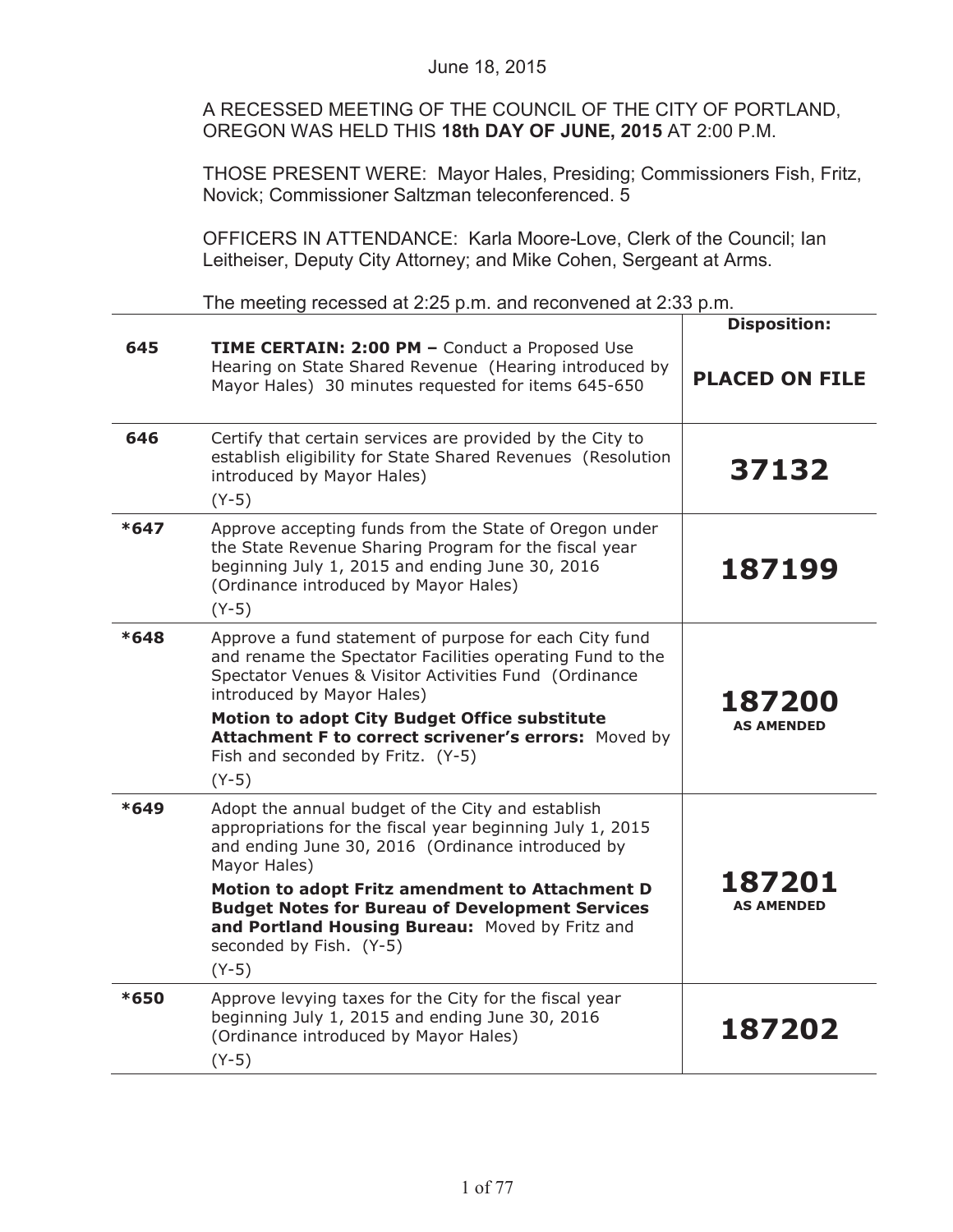**651 TIME CERTAIN: 2:30 PM –** Proclaim June 19, 2015 to be Juneteenth in Portland (Proclamation introduced by Mayor Hales and Commissioner Novick) 20 minutes requested **PLACED ON FILE**

At 2:40 p.m., Council adjourned.

**MARY HULL CABALLERO**

Auditor of the City of Portland

By Karla Moore-Love Clerk of the Council

For a discussion of agenda items, please consult the following Closed Caption File.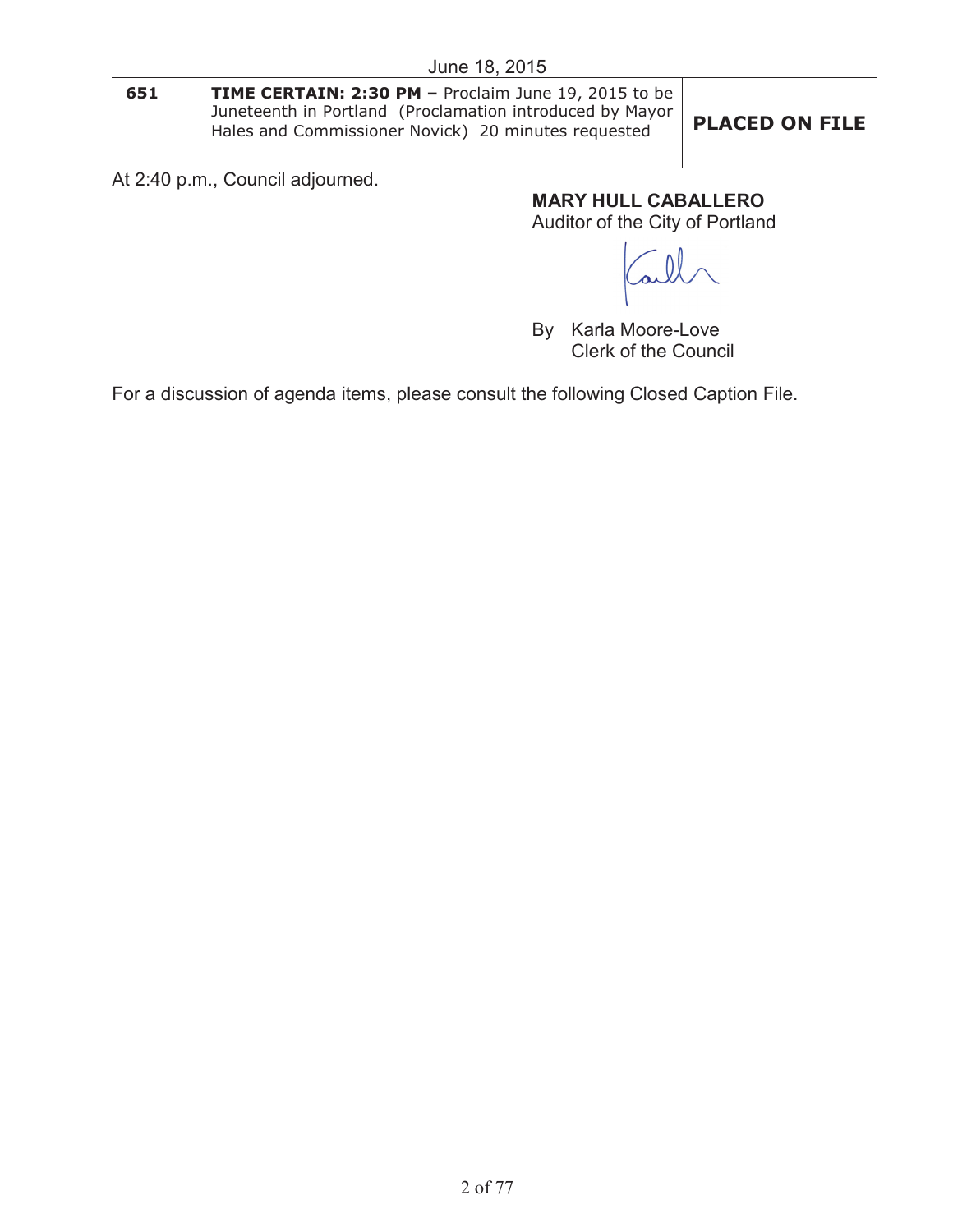### June 17, 2015 **Closed Caption File of Portland City Council Meeting**

This file was produced through the closed captioning process for the televised City Council broadcast and should not be considered a verbatim transcript. Key: **\*\*\*\*\*** means unidentified speaker.

## **JUNE 17, 2015 9:30 AM**

**Hales:** Welcome to the June 17 meeting of the Portland city council.

**Fish:** Here **Novick:** Here **Fritz:** Here **Hales:** Here

**Hales:** good morning, everyone, welcome. We have communications items up front followed by several time certain items, presentations, proclamations, and other business, and then the regular calendar after that this morning, if you are here to speak, we welcome the public to the council chambers for these deliberations. During the time of our regular council calendar, there will be an opportunity to sign up and testify on items that are on our calendar today, so please do, if you are interested. When you do testify, you need only state your name for the record. You don't have to give us your address. If you are a lobbyist, representing an organization, under our code, you need to disclose that, and if you are representing an organization, it will be nice to know who you are with. We have time limits, and there is a buzzer that indicates that two minutes and 30 seconds, that you are within 30 seconds of using your time, and another buzzer and lights indicate your time is up and someone else needs to have a chance to speak. When it comes to people having a chance to speak, we ask that we maintain some courtesies in this chamber, and that is if you agree with someone and want to show support for their point of view, just give them a thumbs up or a wave of the hand, and if you also feel so inclined, if you disagree with them, likewise, but we ask that we not make vocal demonstrations in favor or in opposition to our fellow citizen's points of view so everybody gets heard. Finally, if there is conduct that disrupts the meeting, the person disrupting the meeting will be warned and asked to leave the chambers and then excluded if they are unable to get the message. So, that's the rules of procedure. We want to welcome everyone, and let's move first to communications items, no. 607.

## **Item 607.**

**Hales**: Come on up. Not here yet, ok. We'll see if he arrives in time later. 608, please. **Item 608.** 

**Hales:** Good morning.

**Marilee Dea:** Good morning. Well, I am, actually, going to wear two hats. So, here's my first hat. And that is that I am a nurse practitioner, and I work with medical teams international, and I go to emergency regions when there is an emergency for them. And my most recent deployment was to the Philippines where there had been a 236 miles per hour typhoon. It was the greatest wind on record in the history of the earth. And it occurred because the sea is warming up there, faster than any other place. It's three degrees Fahrenheit hotter, and that caused the typhoon to have so much more power, that when it hit land, in a place called toclavan, it tore children away from their parents' arms, all the houses that were wood, blew away, and the trees which they depend on, the coconut trees, blew away, also, and at the same time the cargo ships went with an 18-foot wall of water came over the city afterwards, came over on top of their town. So, they had five cargo ships. Can you imagine a cargo ship on top of city hall, and that's what they are left with. We went to take care of. The Philippines know that this is because the world is getting hotter and that the typhoons are going to get stronger. This is going to happen to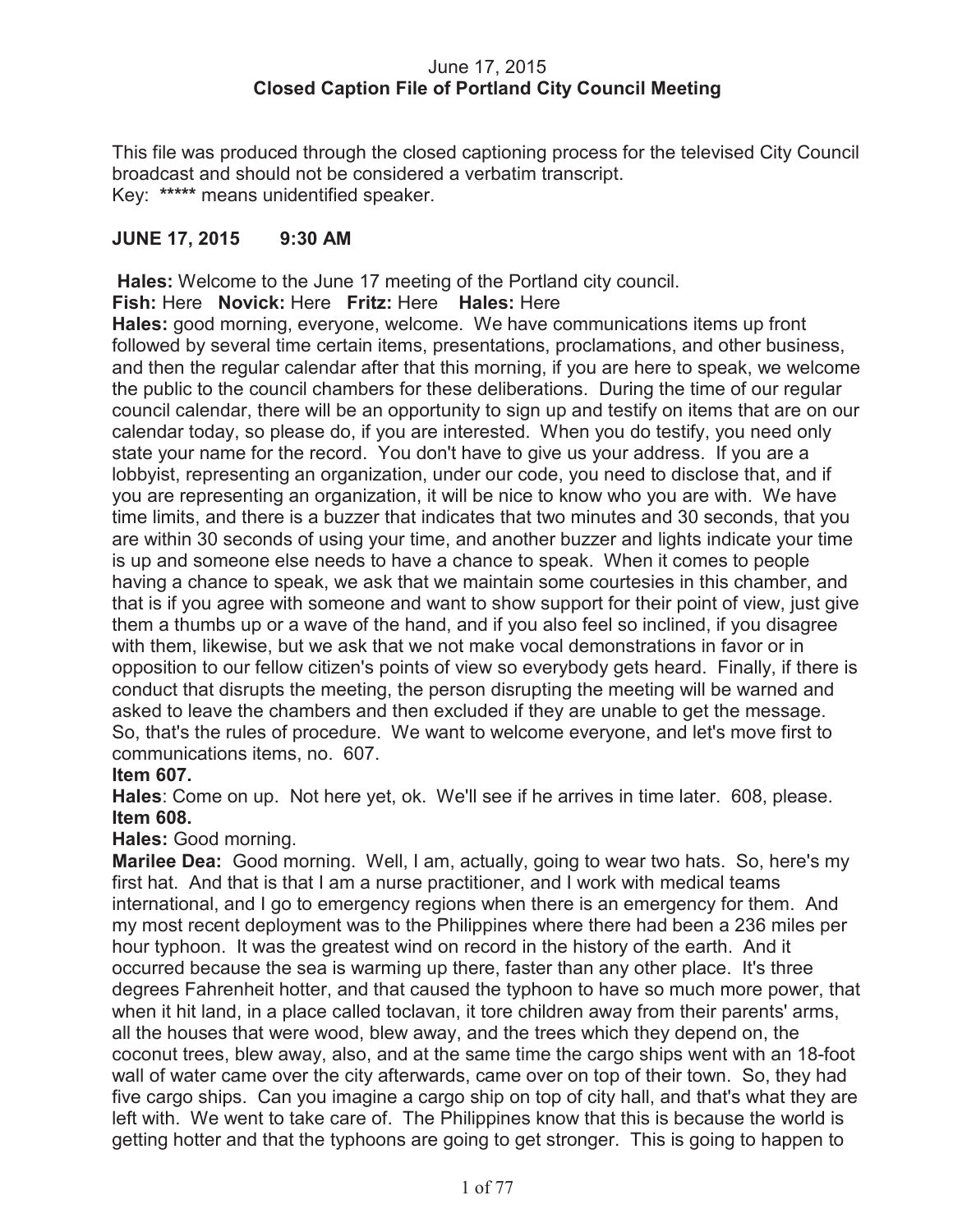them again. And they know that it's human-caused and fossil fuel is the leading cause of it, and they asked me to come back here and talk to you, as officials, and tell them to stop the fossil fuel. They in the Philippines are on geothermal, and they ride bikes for the most part. Not in manila, but out where I was. Right now, Kate Brown, just reported that we have 19 counties in Oregon, I think that's out of 32, that are experiencing a drought right now, and that means that we're going to be in for it with lower crops and fires this season. Probably, and I think that it's really time that we do something seriously about it. I think it's time that we have a really clear, firm, climate action plan. Which I know you are going to get to later. And that we have no fossil fuels, and that includes propane that we get off of them entirely over the next period of time, which I hope is short. And that we divest totally by 2020 out of fossil fuels, and that we really -- I think Portland does a great job of looking at carbon reduction, all the things that we do, but I think that we need to do a lot more to get where we need to go to. So, now, I am changing my hat here, and putting on my cully association of neighbors farmer's hat because I live in cully, and it is the most diverse -- **Hales:** You used up your time but tell us about your statement from cully.

**Dea:** So here's my statement from cully.

### **Hales:** I will need to read it.

**Dea:** Can I just read one part of it or no? Just a quick deal? Cully always researches well and we're opposed to the pembina, and we wanted you to know two things that are really important that you don't know. And that is the sandina labs who does the atomic research has looked into propane and say no propane train can come through with more than 20 cars because if it derails and explodes, it will take out a massive amount of area, so no train can have 100 cars of propane through a residential area, so that's one. And the other one is, that Propane really, is fracked and releases methane, which is 83 times worse than carbon dioxide, and so it's really a greenhouse gas that is worse than oil and coal now, they are finding out. So, it's a bad one, not the bridge. Thank you very much. **Hales:** Thanks for coming.

**Fish:** Mayor, a quick update in this excellent testimony that we have, it refers to the drought that Oregon is experiencing, and the 19 counties, so we get, obviously, a lot of calls from people -- thank you -- asking where we stand in Portland, and the answer is, we are working with the governor, Richard Whitman, and the regional consortium on this question of the statewide drought, but the good news is that because of the foresight of people over 100 years ago and the bull run watershed and our Columbia well water, we have all the water that we need in the summer. So, Portlanders and regional partners are not at risk of drought this summer, but there are significant shortages statewide, and we'll be trying to figure out a way on how we can help with that.

**Hales:** That's great, thank you.

**Hales:** Ok, let's take 609, please.

#### **Item 609.**

**Kelly O'Hanley:** Hi, I am directly talking about pembina. My name is Kelly O'hanley. I am a lifelong Presbyterian. I served as an elder and deacon and vice president at rose city park Presbyterian church, and I was able to be on the nation-wide call hosted by the Franciscan network and learned a bit in anticipation of the [inaudible] that will be coming out tomorrow. A encyclical is a letter that is circulated to bishops and shared with the community, and this one is going to be different. It is usually about matters of faith. This will be different because Pope Francis is different. He will be calling everybody to action. He'll be calling us to protect creation, and if we listen we will be different. We are in need of a spiritual awakening. He'll be telling us about a core teaching that seems to be forgotten is that the earth is a gift that we cannot stand apart from creation. That we should not be destroying it or compromising it. In a mass in May, Francis warned the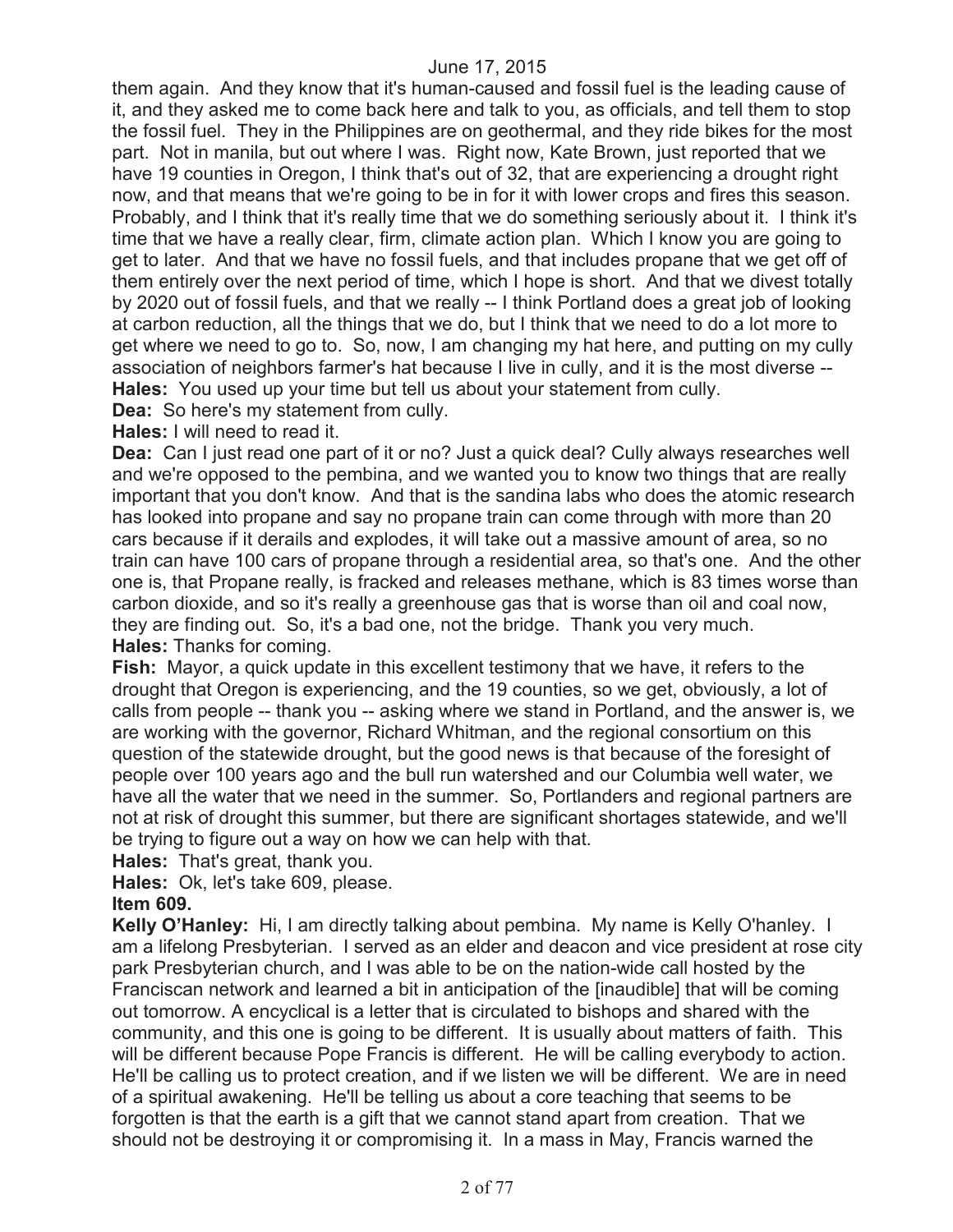powers of the earth that god will call them to judgment one day if they don't do enough to protect the environment, and the poor. There are times in life and in history when decisions of consequence must be made. That time is now, the time to act is now. It is urgent. He speaks about the aspect, or will speak about the aspect of the justice that the poor who have done the least to cause climate change will shoulder most of the burden. The pope wants to be a united, divided world, Catholics are by no means the ones interested in climate change. We anticipate a Muslim [inaudible] on climate change, Hindu proclamations, of the Christians and Jews, all joining, let 1,000 flowers Bloom, and the question is, where will we stand? Will we stand with the community of faith. It has been noted that the coal industry has started to adopt that language of morality. That we have a moral duty to let the developing nations use coal and other fossil fuels. However, ultimately this is a cynical, strategy bound to fail because they are -- the coal and fossil fuel industry is no longer denying climate change, and they are treading on the territory of morality of choices. In fact, it's too late to have developing countries go down the path that we have trod. We need to be helping them with technology to move to green energies. Is that the beep?

#### **Hales:** You have 30 more seconds.

**O'Hanley:** Economists and sciences have done their part. It's now politicians that have to do their part, and that's where everybody in this room comes into play. We anticipate that climate change will be part of the elections in November. There is going to be a big, united nation conference in November, and so, in summary, 2015 will be extraordinary. That's the good news I have come to share. As Portlanders, Oregonians, Americans, and humans who love our home, last sentence, we are invited to join arm in arm, turning from the old towards the new, for now, we see in the mirror, dimly, but we can act increasingly in faith, hope and love to protect the environment. Thank you, god bless you, and let's act in faith. Thank you.

**Hales:** Thank you very much. Thank you. 610, please.

#### **Item 610.**

**Hales:** Good morning, sue.

**Sue Diciple:** Good morning, Mr. Mayor and commissioners and thanks for having me this morning. I am here to highlight a couple of aspects of our fiscal 2015-2016 MHCRC budget request. It's -- and you also have our annual report being distributed, and I would like to highlight some parts of that. As you know, the mhcrc is an intergovernmental partnership among Gresham, Fairview, Troutdale, wood village and Multnomah County. In each jurisdiction, appoints citizen representatives to the commission, and of course, that's why i'm here as a Portland representative. We have oversight of enforcement and public benefit responsibilities for the cable franchises that serve our cities and the county. And in Portland, we have two franchises, one with Comcast and one with century-link. So, we are pleased to have this annual report in front of you today. And I just wanted to highlight a couple of things that you will find in there. Mhcrc granted over \$2 million in the 2014-2015 year to local schools, libraries, to nonprofits and to local governments. The grants also leveraged \$4.1 million in additional research for the projects. We launched the tech smart initiative for student success in the fall of 2014. It's up and running. We are really excited about this program. A description of that and of our other grants can be found in the annual report. The mhcrc provided funding and franchise enforcement support to Portland community media. This year, pcm produced 3,500 programs and trained close to 700 citizens in digital skills, production skills, and digital literacy skills. As you know, affordable broadband has become more critical to our public institutions, and we continue our work with the institutional network, aka, the I-net, which provides high-speed broadband connectivity to 293 schools, libraries, and other agencies throughout our county. We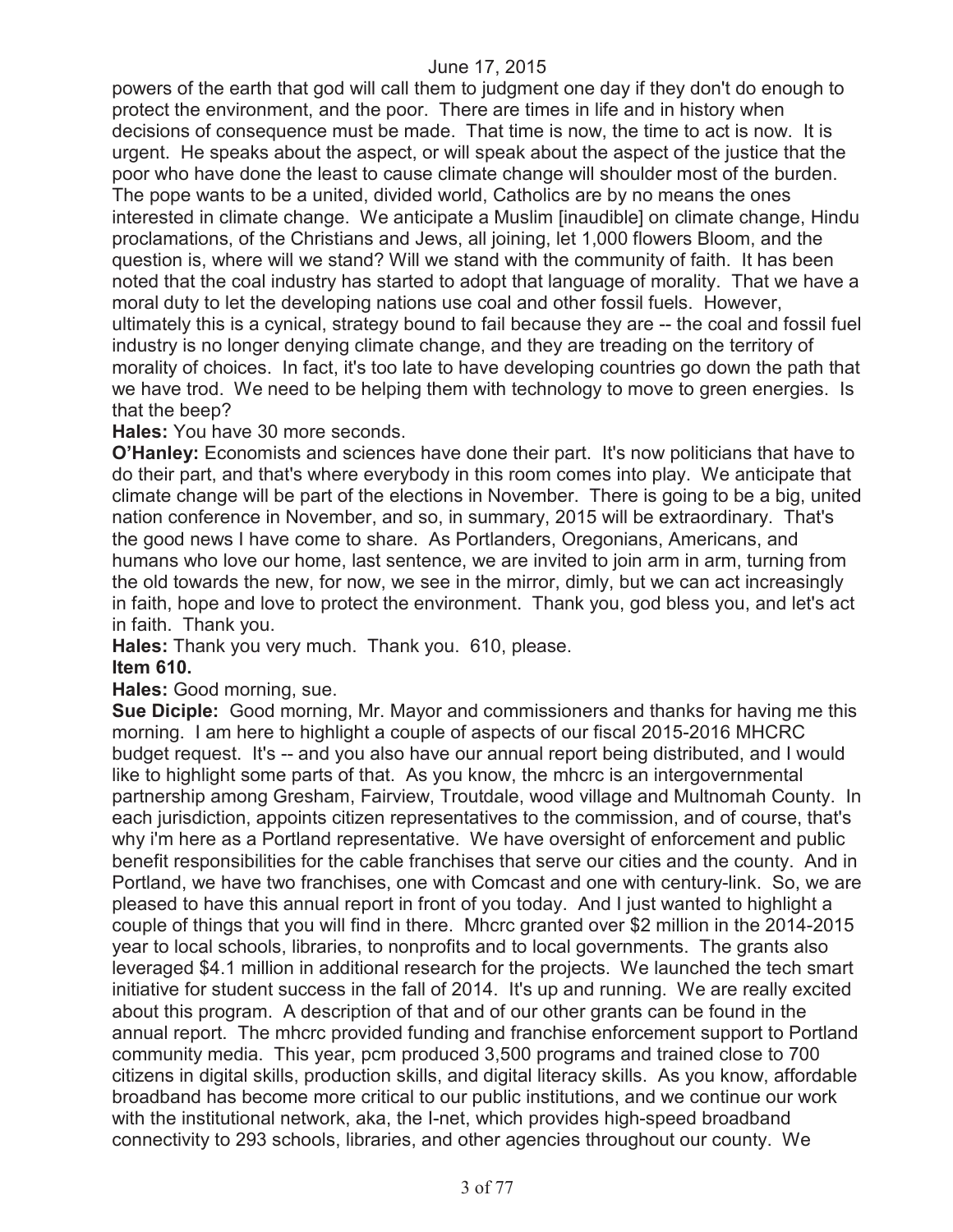address consumer protection issues, both broadly and with individual subscribers. For example, we worked with Cable Company on issues related to clear information on subscriber bills. Use of electronic messaging to subscribers, service installation scheduling, and we assisted citizens with 218 individual complaints. I am happy to report that our independent audit for 2013-2014 found our financial statements barely represented, our financial position, and the full audit document is available on our website. So, onto the budget. The mhcrc, 2015-2016 budget represents the status quo but also it looks to the future.

**Hales:** We are going to give you some extra time since you are reporting on one of our commissions.

**Diciple:** The commission projects that the franchise fee revenue will remain flat in the upcoming year. Jurisdictions, contributions for the operating budgets have increased slightly due to cost of living increases. Portland's contribution in fy-2015-2016 is 296,435. And as you know the other jurisdictions contribute, also. We anticipate that 2015-2016 will be a focused planning year, considering rapidly evolving technology and public policy and our community's increasing reliance on the availability of broadband, and we are turning our sights towards those issues and to the future, and we look forward to working with you and your staff and our communities to identify needs and opportunities around broadband. Our budget includes funds to assist mhcrc in this endeavor. So in conclusion, we respectfully request that council approve the 2015-2016 proposed mhcrc fund budget, and if there is questions, I would be happy --

**Fish:** I have a couple questions, first, thank you for coming to council and reporting the way you are doing. Not everybody does in our community so thanks for doing that. When is that budget ask coming before us? Is it part of what we're going to do tomorrow or coming to us separately?

**Hales:** It's a separate item.

**Fish:** In your report, carol, you highlight something --

**Diciple:** I am sue. Yes.

**Fish:** Sue, you highlight something in your report that's very important. Last year, this council, I think it was last year, supported the earl boyle's early learning program, and it's something that we're very committed to, so the fact that you are, then, giving a substantial grant to help with technology is a good partnership. The one thing that I would just urge you to consider in the next report, there is a ton of really good information in here, but I think for us it would be helpful if there was a page that showed sources of funds and how you allocate them. It's the only thing that I don't see here, and I am sure that if I went online I would find it. But, I would urge you to put two pie charts so that we can see where you get why you are money and where it goes out the door, I think the public would be interested.

**Diciple:** Sure. We would be happy to do that. It's not that hard. It's a result of the cable franchise and -- but there are some discreet envelopes of money that can only be used for certain purposes. So sure. That makes perfect sense, commissioner. Thanks.

**Hales:** And the summary numbers you have here are compelling. I don't think a lot of people know what a success story this is, that you are only spending about 4% of the revenue flow on your own operations, so you and the other commissioners and the staff are really taking that broad public benefit responsibility seriously, and getting most of the door, money out the door in services and grants. And that's really excellent. **Diciple:** Yeah. We're proud of that, also. Thank you.

**Fritz:** I want to add my thanks to you and your fellow commissioner and is to Mary Beth henry, from the office of community and technology, this is, indeed, a remarkably different story from the one that we were told five years ago, and you worked really hard to make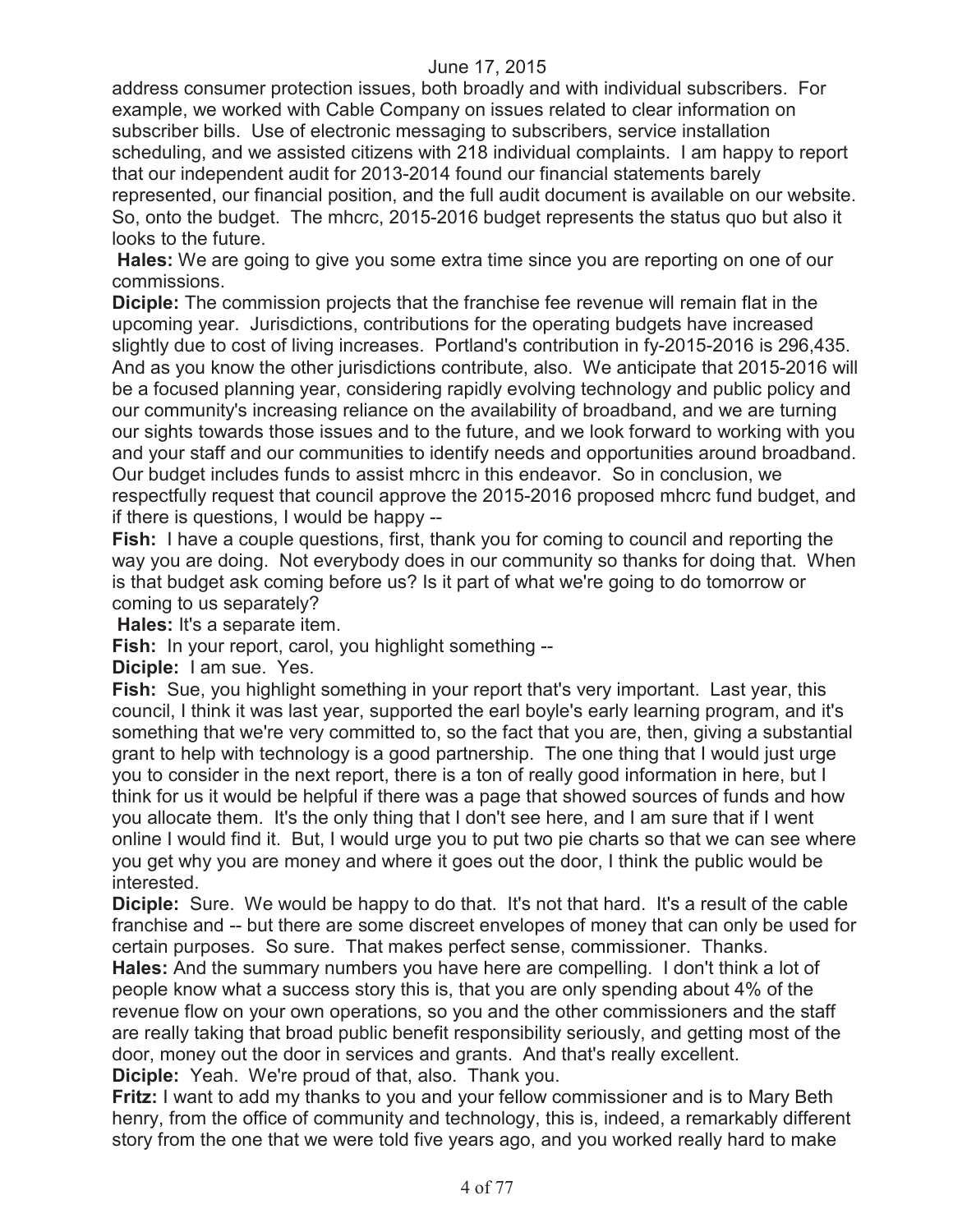things go as smoothly as they are. Particularly, also, we want to comment c.c., who we know well at Portland community media, working with the commission and the board there to get that organization on such a great footing, that it is now. So thank you very much for all your service.

**Diciple:** Oh, absolutely. Yes. Been a pleasure.

**Fish:** I want to acknowledge that the great socialist leader Norman Thomas is a member of the board, so interesting.

**Hales:** Thank you very much.

**Diciple:** Absolutely. Thanks for your time this morning.

**Hales:** Thank you. And then we have one more public Communication item 611. **Item 611.**

**Hales:** Good morning.

**Fern Allen:** I am Fern Allen. Thank you to the city council and the mayor for your time. I would like to talk to you today about dance, in particular, the teens and dance. I have seen the rash of gun violence lately. I know that it's a problem that's never too far from popping off in many parts of Portland throughout the years. I was at the last Thursday event recently just a block away from the gunfire, and ran towards it because I was concerned my own son was there. He's 15 years old and grew up with the boys who were shot. Luckily for me, my son had wandered the other direction minutes before, and missed the gunfire that I heard as fire crackers right by my vending booth. That's just one very public incident that too often happens, something that occur and is we dismiss as gang violence, is that the teenagers and neighborhoods are less valuable or less terrorized because we have downgraded the terror as gang violence. I see this that there is a great need for fundamental-free and low-cost offerings that foster self-respect, self-care and self-interest and self-love. Through mandates such as common core and standardized testing, much of what we provide children and teens today are representative and multiple choice learning models that do little to nothing to encourage the unique and gorgeous nature of each individual child. How can we mirror to these teens their brightness, beauty, their special creative spark? How can we provide a platform for them? Four years ago I found dance. Not just any dance, but a dance gathering that I can best describe as free dance, although it has names such as sacred or exotic dance, as well. I attend twice a week in different locations. Basically, a deejay plays music and all the people start to move freely or stand or sit freely or do head rolls or anything that they want. For an hour around, there is no instruction. Other than there is no talking on the dance floor. People are free to dance and move and listen to their bodies and listen to their own stories and tell their own stories through their bodies and dance. There is no one telling you what to do. How to move. What your story is. There are only people possibly witnessing your story, as you tell it, and sharing your story with you through dance. Everyone is allowed in every story and dance is welcomed. I propose that this kind of dance can be offered in high schools and community centers specifically for teens as an intentional response to the rash of gun violence. Recently you generously made Matt Dishman opened to teens for the summer there are classes offered. Free dance could be an amazing offering to teens there through the summer and brought to the high schools into the next School year. Basically, all that's needed is a paid location, sound equipment and facilitators that could be paid or volunteer. It is an easy type of teen event to set up in schools and community centers and make it accessible to teens. The teens could facilitate and participate in every part from the management of signing waivers to the selecting and deejaying music to leading and all the dancing. This is the kind of team community building our neighborhoods and cities require after the darkness we have faced together recently. Let's offer our kids something fun, free that they can express themselves and get to know each other in a safe and positive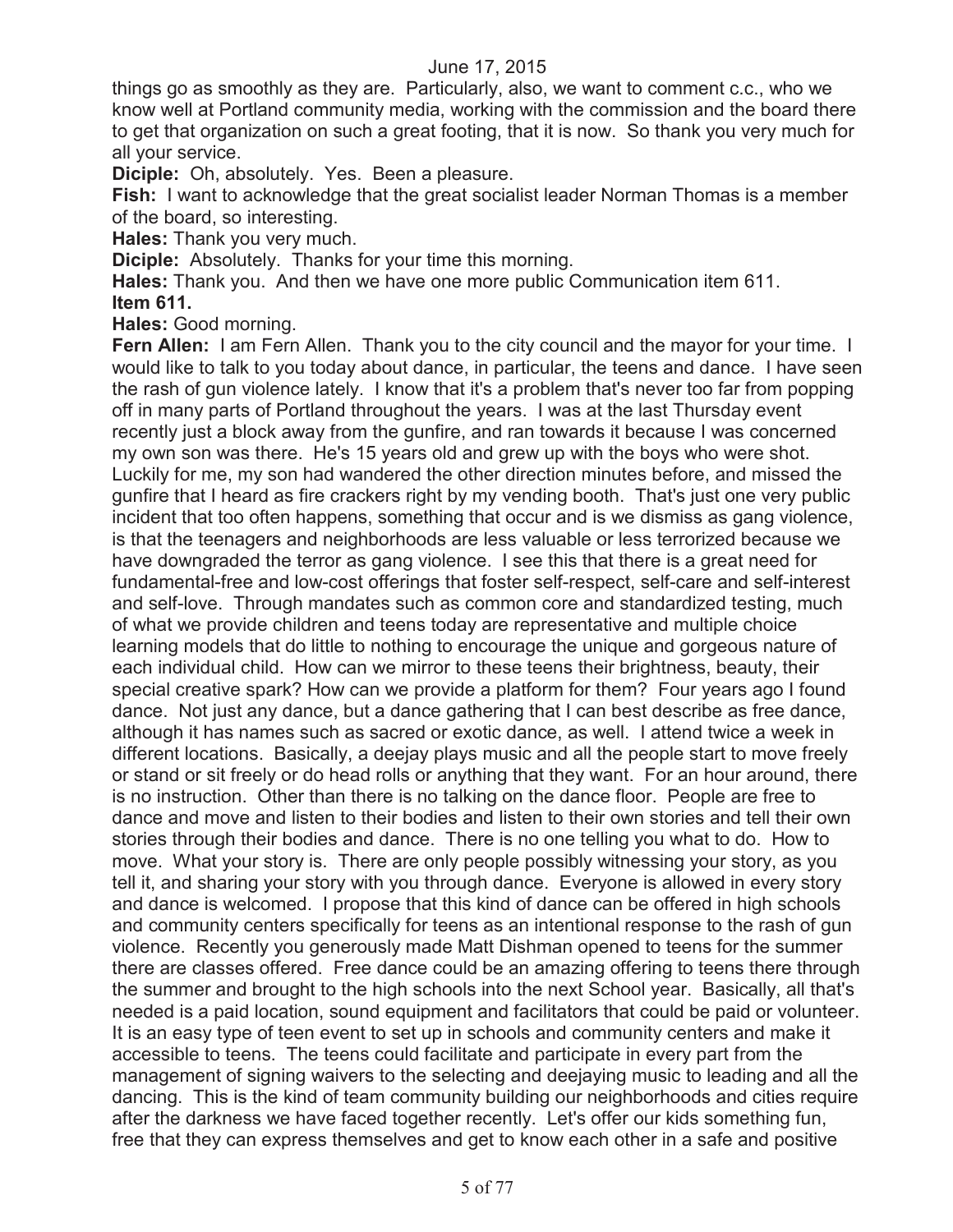environment. Thank you very much for your time and your help governing this beautiful city.

**Hales:** Thank you for coming. You are really in the right place at the right time because there is a program the council is approving in our budget, the parks bureau is not only going to make matt Dishman free for teens but also have 160 Saturday nights at four different community centers where we want to partner with groups in the community, so commissioner Fritz and I keep developing this program gradually. I would urge you to get in touch with Eileen Argentina. Quite the name, Eileen Argentina, from the parks bureau, and she can talk with you about that because we're looking for community-based nonprofits to put programming into those 160 nights, so you may be in the right place at the right time.

**Allen:** I want to say utilize myself or many dance colleagues for questions, internship or employment in putting together these programs. We have lots of people interested. **Fish:** Your child was a block from 20th --

**Allen:** Myself and my son, yeah.

**Fish:** My daughter was at 20th and Alberta, and she texted me as the shooting erupted so my heart goes out to you.

**Allen:** And I know that you were -- we were all right there.

**Fish:** The two other ideas just a thought, we'll follow-up, one is that Sunday parkways has a dance component in the parks, one of the most successful aspects, one of my favorite things, and it's led by parks but does not necessarily have to be. And the other thing is the arts tax is now funding dance in schools. So, I will shoot you an email to find out if sacred dance, the dance that you are interested in, potentially, fits in with the programs of arts in the schools.

**Allen:** Awesome. Thank you very much for your time.

**Fritz:** Thank you for your testimony for volunteering to help provide this service to our youth and be part of it. Please, contact Eileen Argentina in parks.

**Allen:** I will.

**Allen:** Thank you very much.

**Hales:** Thanks for coming. So did Mr. Beck arrive? Ethan beck? Ok. Then let's move to the consent calendar and time certain items. I have requests to pull a couple of consent calendar items to the regular calendar. One is 620 and another is 621. Any others that need to be pulled? From the consent calendar? Let's take a vote on the balance.

**Fish:** Aye. **Novick:** Aye.

**Fritz:** None of the folks in 617, which is appointments to Portland parks board were able to attend which is why it is on consented but I want to thank [inaudible] and Judy, Tonya, Cathy, and Christopher for their service on the parks' board. Aye.

**Hales:** Again, I want to thank sue for coming this morning and the fact that the cable commission's budget adoption is this easy and uncontroversial is one more sign you are doing good work, aye. **Hales:** Ok. Time certain, item 612.

### **Item 612.**

**Hales:** I am very pleased to welcome a panel, and if you want to pull up a couple more chairs so that you can have all five of you up at once, I think there will be five at once, Kelly Roy from adx and Portland made, Katrina Scotto di Carlo from support land, and Joshua Lifton from crowd supply, and Dana and Sarah from school town are part of this movement here in Portland, and had the opportunity to go to the white house and talk about what's happening in Portland and had conversations with them already, but really wanted the council to hear their report About the state of the movement and where we sit nationally, and what some of the opportunities and problems facing makers in Portland are, so I just want to welcome you all and appreciate the chance for the council to hear your report.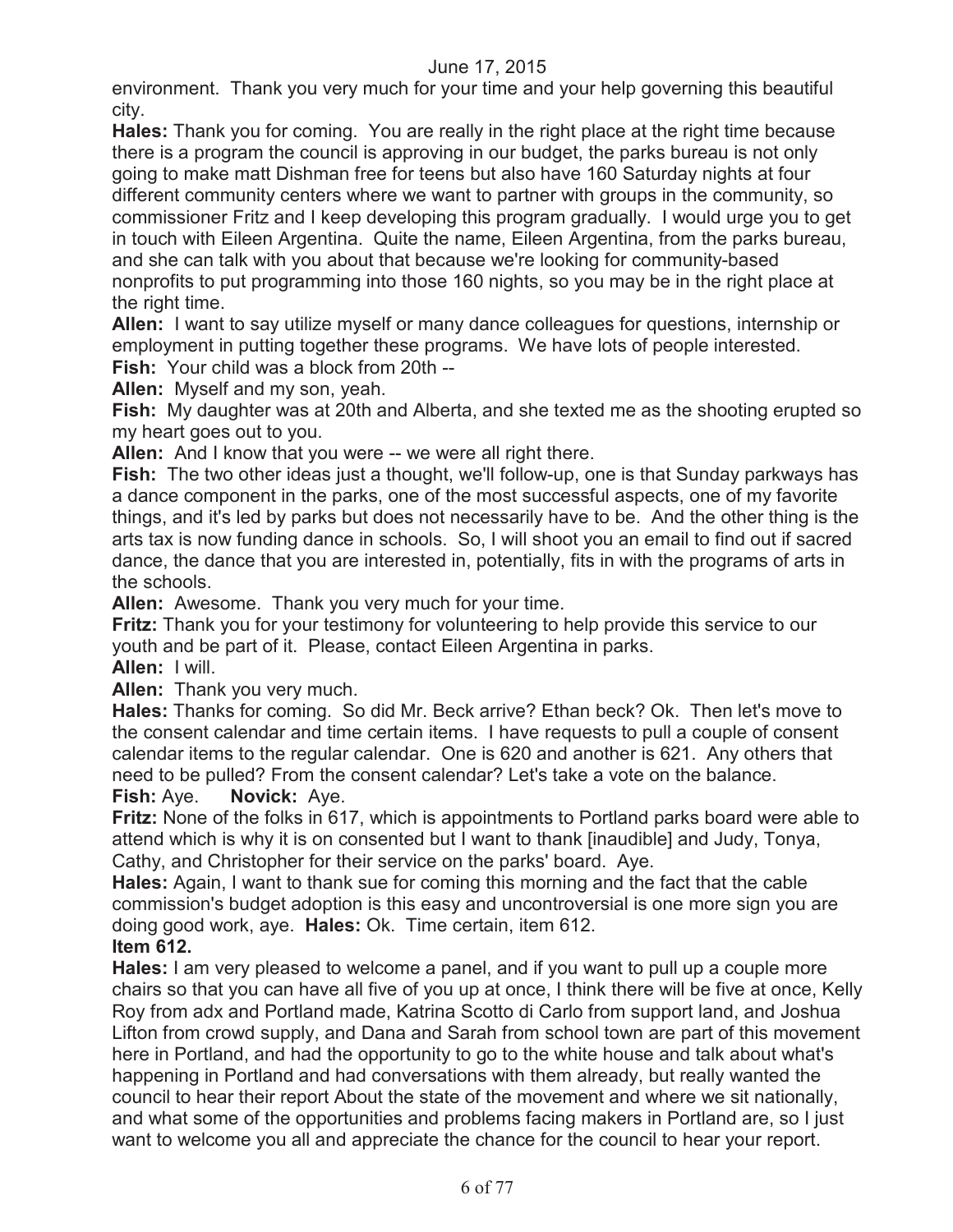**Kelly Roy:** Thank you. I appreciate you having us. I am Kelly Roy, and I am the owner and founder of adx, which is Portland's maker space, and also, of Portland made, which is a collective of makers and manufacturers throughout the Portland region who create over 1,000 jobs and over 270 million in revenue. That's as of last year, and we have multiplied the membership by five times, so you can do the math and see the economic force that the maker movement is in Portland. This contingent here in front of you we went to -- we were invited by the white house to become part of the makers round table with representatives from cities around the country who are part of this movement. If you have not heard about it, it is sweeping the nation and the world, and Portland has really exerted itself as a leader in the movement, and what has distinguished us is our very Portland approach, which is very entrepreneurial, so all my colleagues here are entrepreneurs, who own their own companies, and I will let them introduce themselves.

**Katrina Scotto Di Carlo:** Katrina Scotto Di Carlo, and I am the co-founder of supportland.

**Joshua Lifton:** I am josh, the co-founder and ceo of crowd supply. We are a locallybased crowd funding platform for physical manufactured goods, and we ship all over the world, and we take projects from all over the world, and we have a heavy Portland and Oregon base, customers and creators, but a lot of demand outside of Portland for Portland, is what we're seeing.

**Sarah Tunstall:** Sarah, co-owner of spool town. We're a small-run sewing factory. We make mostly bags and accessories for 8200 clients across the country and Canada. **Hales:** And there is a button on the bottom of that. There you go.

**Dana Hinger:** I am Dana, and I am also the co-owner of spool town. So we, like Sarah said, we represent 80 to 100 clients per year over the years, we probably work with 400 or 500 different clients, so we represent a lot of small businesses outside of Portland, but ultimately we're bringing that money into Portland.

**Roy:** One of the things that we noticed when we were at the white house is that Portland really stands out for our approach to this movement. It's been very entrepreneurial, very grassroots, and the eco-system that is here in Portland really gives us an opportunity to continue to lead that movement and provide some examples to other cities for how to support makers and manufacturers. Portland is very fortunate in that we have a long history of manufacturing from Pendleton and Jansen to Gerber knife and Chris king and Leatherman and bull's eyeglass, the joinery, and these are all founding companies that have grown to become a big part of our economy, and the groups that we are working with, the companies that we're working with are generally small startups just getting into manufacturing a product, so adx provides the tools and resources for prototyping typing your production, crowd supply gives you a platform on which to launch your product and get funding, and once you get funding and you are ready to take the product to market you can take it to a manufacturer like spool town to produce it in small batches, which is a huge challenge, and consumers can support the whole system through support Portland by buying local. We often hear about big tech investors and angel investors and venture capitalists, and our investors are consumers. So, consumers purchasing locally made goods are what provides this success, and educating and informing consumers about these products is a critical part of Portland made telling their stories and getting them into the factories, showing them how a sausage is made, so to speak. And one of the big threats that we are experiencing as makers and manufacturers has to do with real estate, and we're really seeing the pressures in the central east side. So, the southeast quadrant plan is something that you all have been working on, and in reviewing, and through our experience, connecting with other cities around the country, we have a couple of case studies that we have provided to you in your handouts. From San Francisco and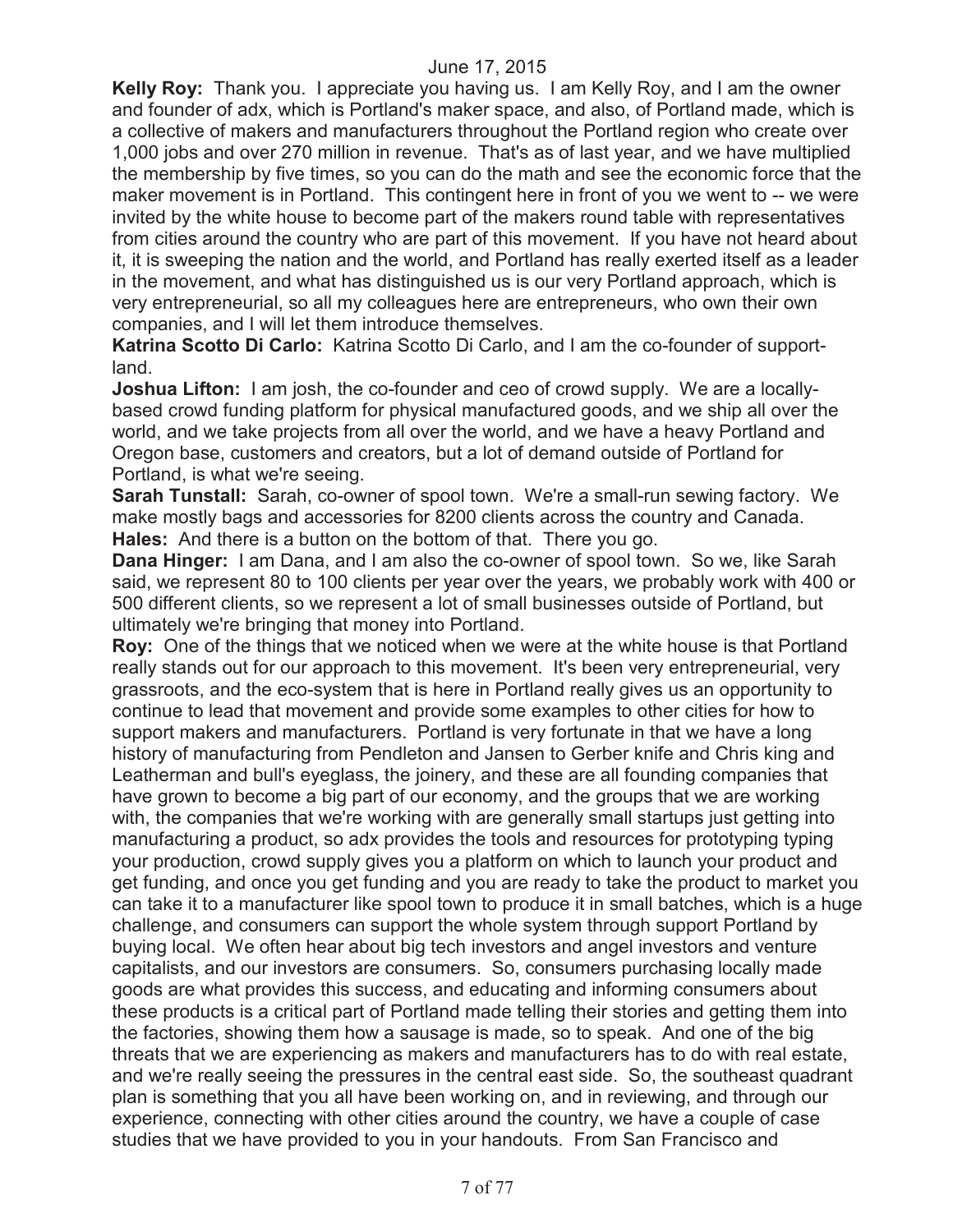Philadelphia, on policies that can be used to protect and preserve manufacturing in the central city. These are culture makers. This is -- these are the people who are making our city the thing that is attracting so many people here. And keeping manufacturing visible and in the heart of the city is very important to the success of these companies. So, we provided you with some of that information so we can work together with you as you continue to develop the southeast quadrant plan to give specific examples of how land use policies can be used to preserve and protect industrial land, as you know, there is a, a lot of pressure on the central east side. There is a lot of cash money, mostly from the marijuana sector, coming into the city, putting cash on the table for buildings that have traditionally been in manufacturing, that infrastructure that's there in the form of electrical lighting, just the nature of the buildings. We have invested a lot in that infrastructure, and it's converting that to office. It takes that away from the manufacturing sector, so the examples from San Francisco, they use policy to preserve manufacturing uses in new development while allowing for a creative office but it requires that a certain amount of the buildings get preserved and protected for light industrial, so we thought that that was a great example for new construction, and then Philadelphia, who also has a long history of manufacturing, has a lot of existing infrastructure, and there is some good examples there on how to preserve and protect that existing infrastructure while allowing for increased manufacturing density. So, the nonprofits, development companies, and land trusts are things that other cities, with hot real estate markets, are looking at to provide affordable real estate to makers and manufacturers.

**Fritz:** Have you participating in the southeast quadrant plan and talking to the bureau of sustainability?

**Roy:** All our members of Portland made have been tracking the southeast quadrant plan. We have not necessarily attended the meetings. We're all entrepreneurs and running our own businesses. But it's something that we've been interacting with pdc regularly and staff, so we're trying to make sure that we provide you with the resources that we are aware of that can be used to protect manufacturing. The importance not only with the close proximity is just the economic contribution that these companies are making to the city. So, like the thousand jobs, just -- and these are just Portland made members, 270 million in revenue, that money -- so Portland is great for the research that it does on local economies, and I don't know, Katrina, if you want to explain the multiplier effects but having that money stay locally in our community is critical, and so that kind of is protecting the land use for manufacturing is really important.

**Fritz:** I very much share your concern and I hope that we can have a robust discussion next week when we do the southeast quadrant plan because it's one thing to share the goal and the other to have the regulations that make sure that we protect those great manufacturing jobs. Thank you very much for raising and also for providing code from elsewhere that we might be able to incorporate when we get to the council. **Fritz:** Do you want to add anything?

**Hales:** About this real estate issue, I can't imagine a more timely moment, actually, for you to be here at the council discussion because we are about to get the proposal for the southeast quadrant plan. We say it here all time, but I will repeat it, we always say that we want the planning commission to get something to maybe the 85th percentile, we don't expect the city council will rubber stamp what the planning commission produces, and that we exercise our best judgment and make changes, and frankly, i'm not sure if we have got it right, essentially, on the central east side so that's why this is so timely, and I will be in san Francisco this weekend for the U.S. Conference of mayors so I will call on kelly to give you specifics to look at there, and also, I will be spending time with our friend and colleague, the mayor of Philadelphia, because we end up working on a lot of the same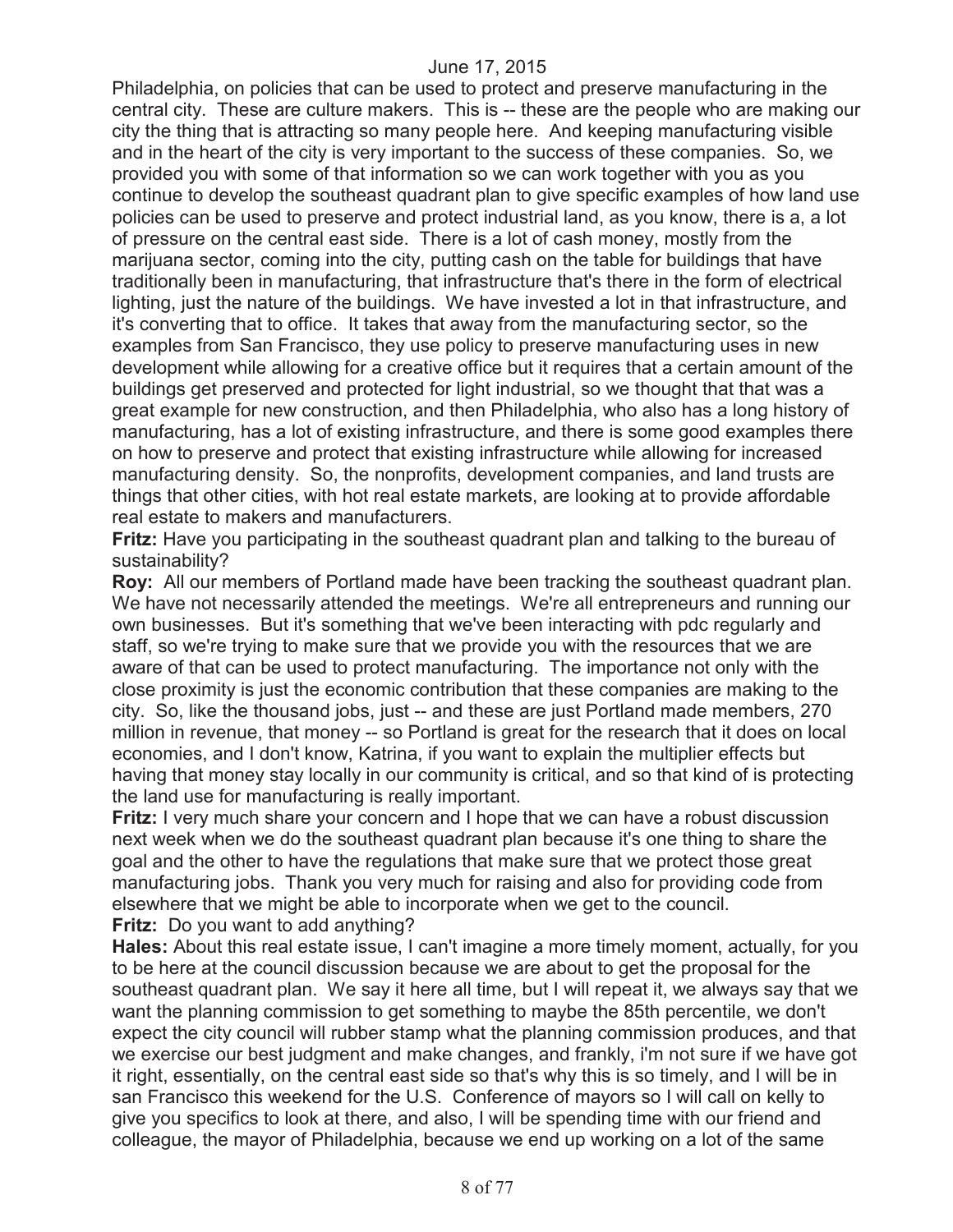issues as Philadelphia does, and so I want to look very closely at what they have done in those other cities because our situation, actually, is comparable, you know, a lot of times Portland is the only one, you know, the only one with a streetcar. We used to be. The only one with a light rail -- well, used to be, the only one with an urban growth boundary - that's still mostly true. But in this case, and a lot of other cities are dealing with the same pressures, all this tech growth is driving out indigenous manufacturing and up home ownership costs dramatically in other cities, so I think it's really going to be useful for us to have the kind of dialogue that you had at the white house and that we have the chance to have with other cities and make sure that we're using the best practice that we could find, whether it's our own creation or something that we borrow from another city. It's helpful that other cities are suffering from the same problems because they thought about this, too. So, couldn't be more timely, and again, I want to just signal that even though I believe that the bureau has done a good job and even though we had a great committee from the district that's done good work. I am not sure yet that we have got it right in terms of what we have in the plan, and that every comprehensive plan is a plan to protect things and a plan to change things. We have places in the city that we know that we want to change. And we have places in the city that we would like to keep like they are. And the southeast quadrant is a bit of both. So, how do we do that? And your advice and participation, yes, your, you are busy entrepreneurs, but over the next weeks and months, is pretty critical because we kind of have a 20-year shot here at getting this right or wrong. And obviously, you all know which one we want.

Lifton: I would reemphasize Kelly's observation that Portland really was quite different in the context of the Whitehouse makers roundtable connect. Everyone else there had an organization or a foundation or a university backing them, and really, we were the only city there that's just entrepreneurs. Everyone else was talking about education, which I am all for, of course, and stem and steam, which are very interesting. We were the only ones really talking about manufacturing and business development and job creation. I think that, as you alluded to with the venture-backed tech companies, fairly quickly moving into town, which of course, has some benefit to the city, and it's easy to see that in numbers, it's harder to see the whole eco-system that Portland already has, with the full benefit. It's more from a robust, not as much rolling dice and it really brings in the type of salary, the type of jobs, and the people that we want in Portland. So, not to be underestimated but I don't think it's as well represented. That, of course, is the role of government.

**Fish:** Can I ask a question since you were in Washington and you got a sense of how our peer groups perceive us. So, I sometimes think it's a well-kept secret that we make a lot of things in Portland, and we know that, you know, we make big things and small things. We make rail cars and barges and Daimler trucks but also bicycle frames and coal wooden things and frames and everything in between. What do people nationally think of when they think of Portland? Do they think of us as a place that makes things?

**Roy:** Well, as many of you know, Portland is really hot right now, and another reason to capitalize on this movement and this moment in time. We're not only nationally known but internationally known. We have flocks of Japanese tourists coming here to buy our goods. Adx has hosted 75,000 people from around the world through our space in the last four years. So, certainly, Portland is on everyone's map, and everyone is looking to Portland, but there are other cities that have similar kind of infrastructure and movements happening. San Francisco and Philadelphia, Detroit, obviously, is trying to make its resurgence. But, it did stand out to us that we were the only entrepreneurs at the table. Other cities had representatives From their mayor's office, from large foundations, and from large companies that were fully funding these movements, whether it was education, real estate subsidies, and any number of tools that can be used to support an industry that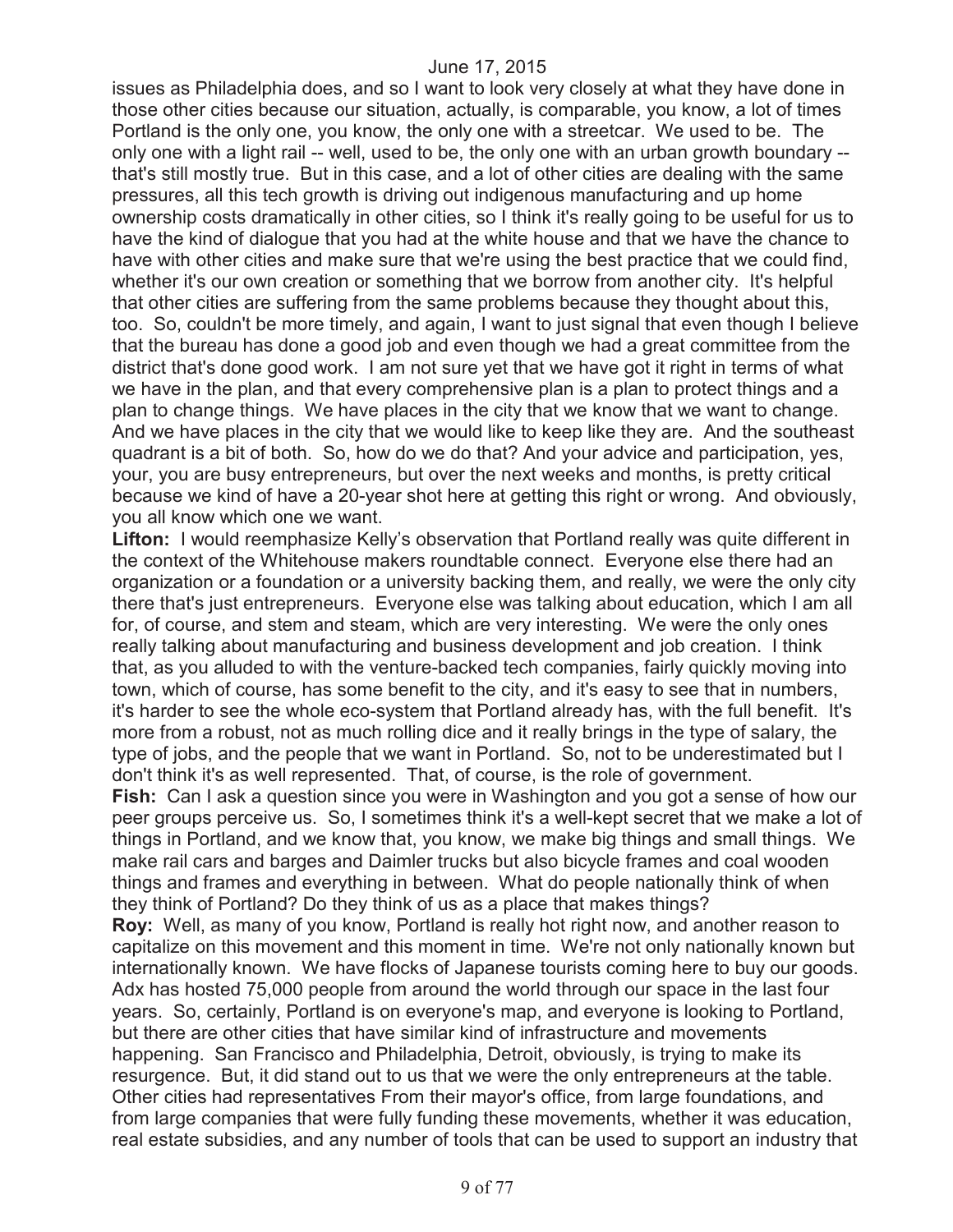is providing economic opportunity for, you know, for good, middle class jobs, and I think that that's a lot of what we're talking about right now as a country is everything in the middle is missing. Not every kid is college bound. There needs to be employment opportunities for kids that take a non-traditional approach to their careers. So, there are similar issues that people are struggling with, in workforce training because of the fact that we have moved all our manufacturing overseas through bad trade policies. And there are issues around real estate, and some of the hot real estate markets around the country, so those are the two big issues that are similarities, but Portland, like a lot of our movements, I liken it to the early stages of the green building movement, our sustainability movement when people were struggling with the language, what is a maker. What is a maker space, what are we talking about? So we're really trying to help develop some definitions and some common language about what it is that this movement is all about, and what it's impact can be, and we're trying to keep Portland on the leading edge, on the bleeding edge of there because that's what Portland does. So, that's what we're really hoping the city will rally behind with us is helping to keep Portland on the top, and looking to other cities for good practices, on the issues that we all struggle with.

**Fish:** On that note, the city has been very intentional about wanting to be a destination for film and video. So, we actually have concierge training. We have two people whose job it is to welcome and then facilitate and expedite for film and look at the success. We have a lot going on here in that area. One of the -- and your call to action, your first proposal is, an advocate in every agency. And having an advocate in every agency might be a stretch goal initially but I have wondered why we don't have, essentially, concierge service for small business generally. And whether that's dedicated people at pdc or office of business or something else. What would that mean to your sector to have a set of dedicated person or persons that did provide what we'll call the concierge service to help small businesses start up and grow?

**Roy:** Yeah, and just to be clear, those call to actions are, actually, an etsy report that we included in the packet. It is a very -- a very good and thorough report, and we have been trying to serve that purpose through Portland made, which is a self-funded endeavor, and we have been attempting to work with pdc over the years to try to get some staff involvement and engagement, and They are very open to it. And I think that there is just some confusion about where the money can be spent, and how staff time can be allocated. And I think that it would be a huge help to have somebody who was facilitating this conversation across the eco-system and bringing partners together, and primarily, providing real estate services, real estate placement services, if there are buildings that pdc owns, within our central industrial districts, helping to put makers together, shared manufacturing is the future, and so, having multiple manufacturers in one location is the best use and most efficient use of resources, and also, provides a community of people that can help to support and leverage their success over time. So, having additional staff support within the city, as this movement grows, just like the green building movement. We did not always have an office of, you know, sustainable development. So, we're hoping that, by continuing to work with the city, and navigating through some of these issues, that we would love for the city to fully embrace Portland made as Portland's brand, as we continue to export more products around the world. A cohesive brand has so much impact, and because we work with Portland state university, on this annual survey, that talks about job creation and economic activity, and we have some real data that shows the power of the movement, and having the city Rally behind that brand and to help us connect makers to new marks, overseas, would be really valuable, so certainly staff time, resources from the city, dedicated to keeping this movement elevated and keeping Portland on the cutting edge would be very helpful.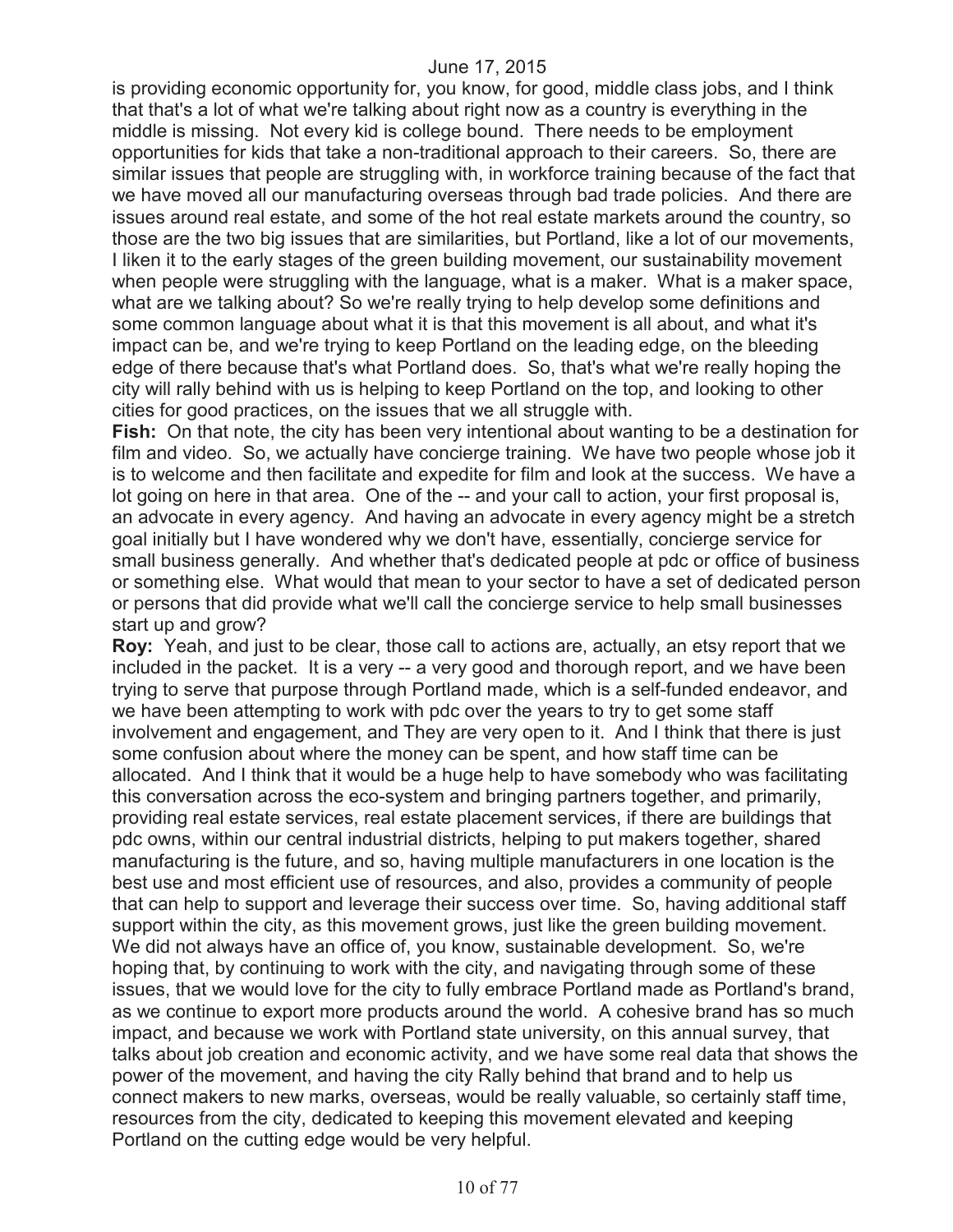**Hales:** You mentioned the workforce. I know Sarah and Dana, you have struggled a little bit to find or train qualified folks. Talk a bit about that. What, not just what the city might do but what -- Benson high school is right up the street from your business so what should be happening at Benson high school given what we want to see continue to happen in the central east side with businesses like yours?

**Tunstall:** Sure, well I think that kelly made a great point earlier about how not every student is college bound, and about how there are great entry level jobs with some training attached to them to be had here in Portland that really have a meaningful impact. A lot of our employees are people who have gone to the art institute. They have degrees in fashion design and they are a little overqualified for the positions that they have doing production sewing for us but they are really interested in becoming involved in the industry, and it's a great way in and to get their foot in the door. So, I feel like, you know, we definitely struggle finding employees. Portland never had -- well, we haven't recently had a huge textile manufacturing industry So we don't have a lot of people who are already trained in the skills they need to do the work that we provide. We see ourselves as a training hospital and we hire folks, train them how to do the work and then keep them in there, but I feel like there are lots of opportunities for schools to get and for us to work with schools to train students right out of school, and to move them right into the positions, you know, directly out of school.

**Hales:** We're going to hear a lot -- I will steal a question from commissioner novick, we'll hear about transportation in the southeast quadrant plan. How are most of your employees getting to work?

**Hinger:** I will just yell. The majority of them, they bike or bus. The majority of the employees, are young. They don't live in the outer regions or in Beaverton or in Hillsboro or in oak grove. They come from close in locations, which then ties it all ties back to read. You know. It took us.5 months of looking at every building that came on the market to get into our space on southeast 9th, and in all honesty we ended up in that building because of the generosity and the kind of baseline connection that the people who own the building have with our company, which is entrepreneurial grassroots. We built it, there is no vc funding, it's us, so for them, they are an old school electrician company and they own a bunch of buildings and they can identify with us and they understood the baseline of what we were trying to build. And frankly, we cannot compete with the brewery that wants to come in or a distillery with a ton of vc money that's willing to spend 3 times over per square foot, and what we need is an ig-1 building and that's what the tech group wants in terms of the style. So oh, they want to gut them and turn them into raw spaces, and we need to keep them as raw spaces. So it's a very tricky dance we are doing with them. That's why the location matters so much to us is because that's our employee base. And frankly, it's our client base, you know. It used to be when we started 80% of the clients were local. And it slowly shifted over time as we have grown, they have grown, and maybe they are doing their own manufacturing now. Bringing people in from all over from the U.S. And a few from Canada. We get contacted by people from all over the world. The local inner southeast area is ideal for us in terms of the light manufacturing. We don't have a paint booth or anything but we need power and space, open space.

**Fish:** Kelly and Katrina, a lot of you have great websites and even better apps. And since this is a chance to showcase those, before the council, can you go through how we access your apps and the websites on all the things you are doing?

**Roy:** Sure. So, adxPortland.com is our website. And I will just speak a bit to the workforce thing while I am saying that, is that adx primarily, wood metals and small batch manufacturing, in those materials, but we're looking at applying the adx model to other industries, like fashion, so that we can do workforce training, like we do at adx. We can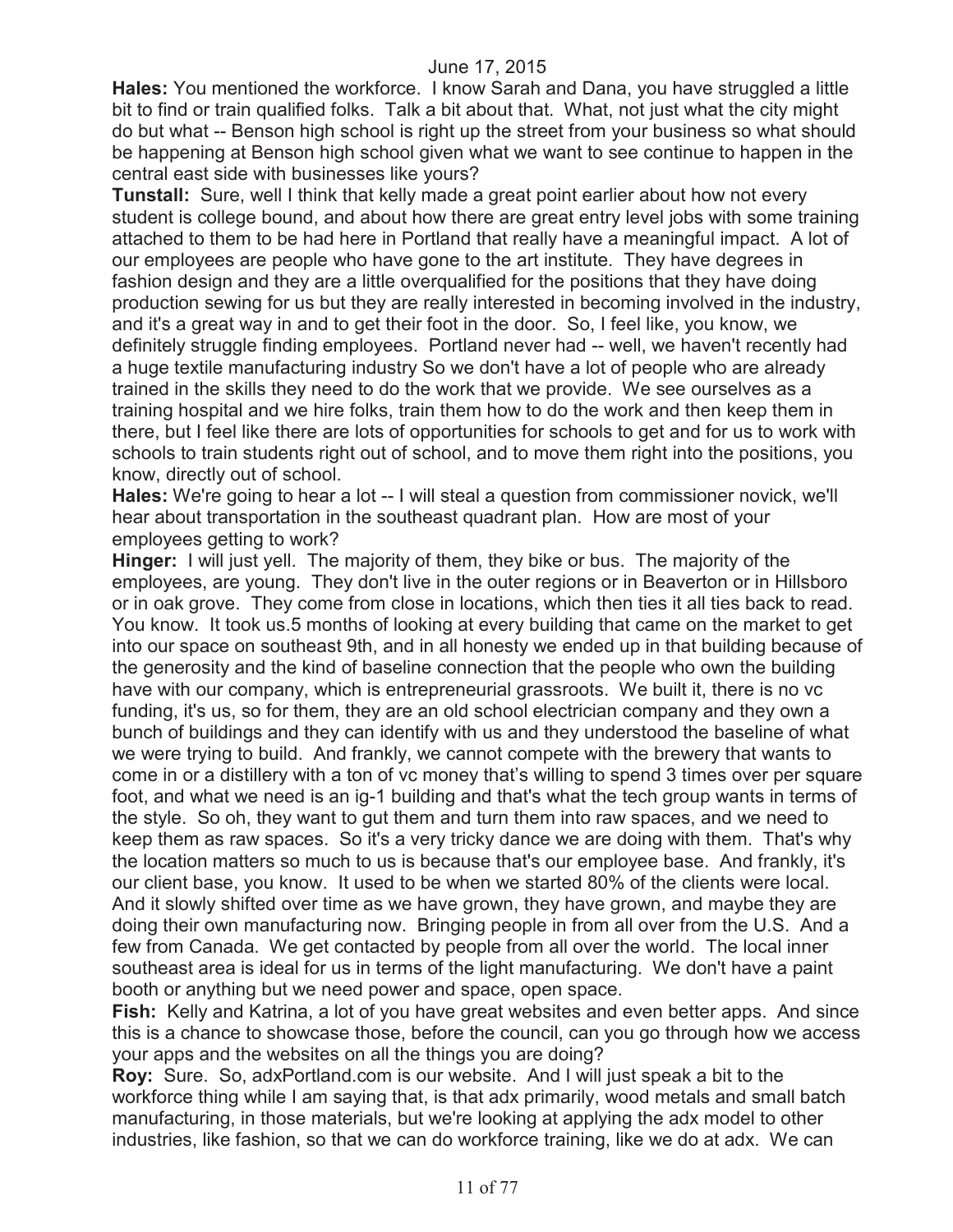help designers, we can help educate designers on how to take something to production, and they spend a lot of time dealing with fashion designers that don't understand how to take something through a production process. So, things like that can also help with each of these industry sectors. With providing space and tools and the expertise around incubating new businesses and product development. Portland made is

Portlandmade.com. We are a collective of over 500 members from bull's eyeglass to ply work to crown lab to school town, to crowd supply and so Portland.

**Di carol:** Yeah, so Portland.com, our mobile app, Portland, you can join 80,000 other Portlanders in supporting local independently owned businesses. If you want to like really double up on your Portland made love, you could head over to made here, pdx, which is in northwest quadrant, and you can use their Portland app or your sPortland card there and purchase merits for purchasing a locally made good.

**Roy:** And we gave you all Portland made cards. The Portland cards in your handouts. So you all have those.

**Fish:** Let's give a shout out to little boxes because they have an app and they sell stuff that is, actually, manufactured in the inner southeast, so it's another example of just the linkages.

**Roy:** Yeah, and a good example of -- we all know how rapidly the craft brewing industry is growing. Nationally but especially, here locally. With the recent craft brewer's conference, so overwhelmed the city, and but, adx does production runs, for brewers around the country. We have become the go to tap handle production facility for booey beer, frame beer, and other brewers around the country. So, that's another kind of business to business connection that's really important is ascertain -- is one, as one industry grows it brings the other industries along with it, and that kind of economic multiplier effect for Portland is huge. So, it's -- the power of the movement, the numbers through the Portland made survey, I feel if we included all the makers and manufacturers in our region we probably would be looking at 15 to 20,000 businesses. So, if you take those numbers, that are in there, and multiply by that, you can start to see what we're talking about, and it really is important to have the space. This is very different than technology. You can, you can started a tech company anywhere. You can start it in a coffee Shop, and you can start it in the basement of your house, but manufacturing needs space. It needs tools, and those are big investments that companies make that make us very good long-term economic stewards of the city, so we're investing a lot in the city, and it's helpful to have the security of seeing our investments pay off over the long-term.

#### **Hales:** Please.

**Lifton:** Speaking to commissioner Fish's question about the concierge service and how that exists for the film industry and also to dana and Sarah's comment about where the base is and how it's in the southeast but also serve internationally. And at crowd supply, I serve as an unofficial ambassador for Portland to the outside world, in the sense that a lot of our clients, people making products and trying to figure out manufacturing and trying to sell it, are often intrigued and enticed by the idea that they can get it all done in Portland. And have us manage that, and have us ship that out to the rest of the world, and so, it's a real, you know, one of the biggest strikes is like I was saying before, the eco-system, and so, having school town close in, with, you know, so I can ride my bike within five miles of my office, and pretty much get anything made that could be made, right. Whether that's a prototype or a small batch or a medium or large sized run is really powerful. And that, that's the eco-system that I think is so invisible but so powerful, so making that more visible is what I would ask. That would be the best thing for us to give to you. **Hales:** I appreciate the fact that you got this opportunity to be part of the national conversation on Portland's behalf. And I really appreciate the fact that you are part of the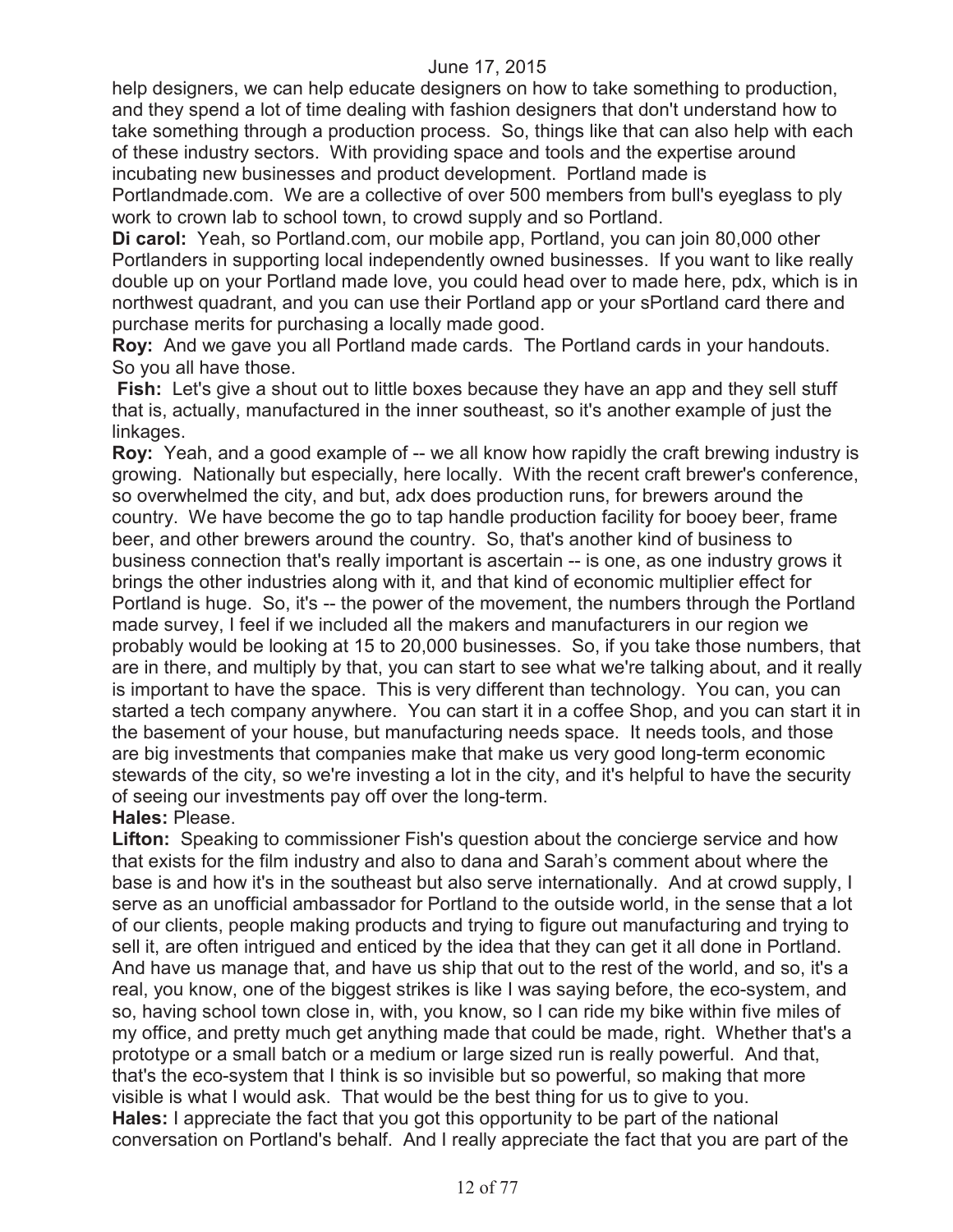local conversation, as well, because it is not just talk. We really are going to make some important decisions that I think are watershed decisions about whether we can keep and grow this sector or not. And I know that you are worried about that, and we should be worried because the market pressures are huge. If we can surf this wave of change the right way, we might be able to get to a good place but I think it really is going to require the council to look with great care at both our strategies in the Portland development commission, and in our plans and policies in the comp plan, I will be spending more time with the Portland development commission, leadership on this, and we're about to have a couple of new folks cycle onto the pdc, and I was suggesting this group, that we might want to take them on a tour of the facilities on the central east side because I think a lot of people are not as familiar as we should be with what's going on. Some of us have had a chance to do that, but I think it's good for us, as policy-makers, and for the members of the planning commission and the members of the pdc to go and visit spool town and see your space and how you operate, spend time at adx because it's a maker wonderland as far as i'm concerned was kelly and her team have brought is amazing. So, I really appreciate what's going on in this movement, and I think that the fact that you got to do this right now, just before we start to make these decisions here, couldn't be better timed. So, that's why I really wanted to give this group a chance to come and check in with us, but I think we want to hear more from you, and in those critical decisions up ahead, so again, we know that you are busy and you have businesses to run, but we're going to keep calling on you to help us make the right choices.

**Fish:** Thank you for the timing, and I want to put a plug in for the adx lunch wagon which is not only a great lunch but a chance to hear from makers and visiting guests, do you still do that?

**Roy:** We actually stopped doing that.

**Roy:** But you can come and have lunch with me any time. I am always there. We do have -- we partner with Burnside brewing and scrap, and we do a making it night, that's coming up, so we're always doing -- we're always doing events at adx to get people engaged in the maker movement. All of the great companies that we mentioned, you know, they all started out of their basements. They were all just people with ideas, but they did not have access to a place like adx, so in some ways we really help accelerate that process and we really want to encourage everyone to come and just experiment and play around and it's a really, a really fun place to be, and you are never know that idea that's been rolling around in your head, just might have legs, and we would love to help. Everyone get those ideas out, and onto crowd supply and in the spool town and through to sPortland.

**Fish:** I have done the same circuit, the mayor has, and it's very inspiring. And sometimes in economic development, we spend a lot of time thinking about importing the next big thing. And we don't spend as much time nurturing the great things that are happening in our own backyard. And this is something great happening in our backyard, and at our peril we will lose it.

**Roy:** I think that it gets called the economic guard name.

**Fish:** And in addition to Kelly and Katrina, two of my heroes, I have to say Betsey and will and all the folks in the trenches, trying to make this movement sustainable, are doing really great work, so thank you.

**Hales:** Please continue your leadership, and we appreciate you and are honored by the fact that you got to represent Portland at the white house, and we look forward to following up more with you soon.

**Roy:** Thank you very much.

**Hales:** Thank you very much. All right. Let's move onto item 613.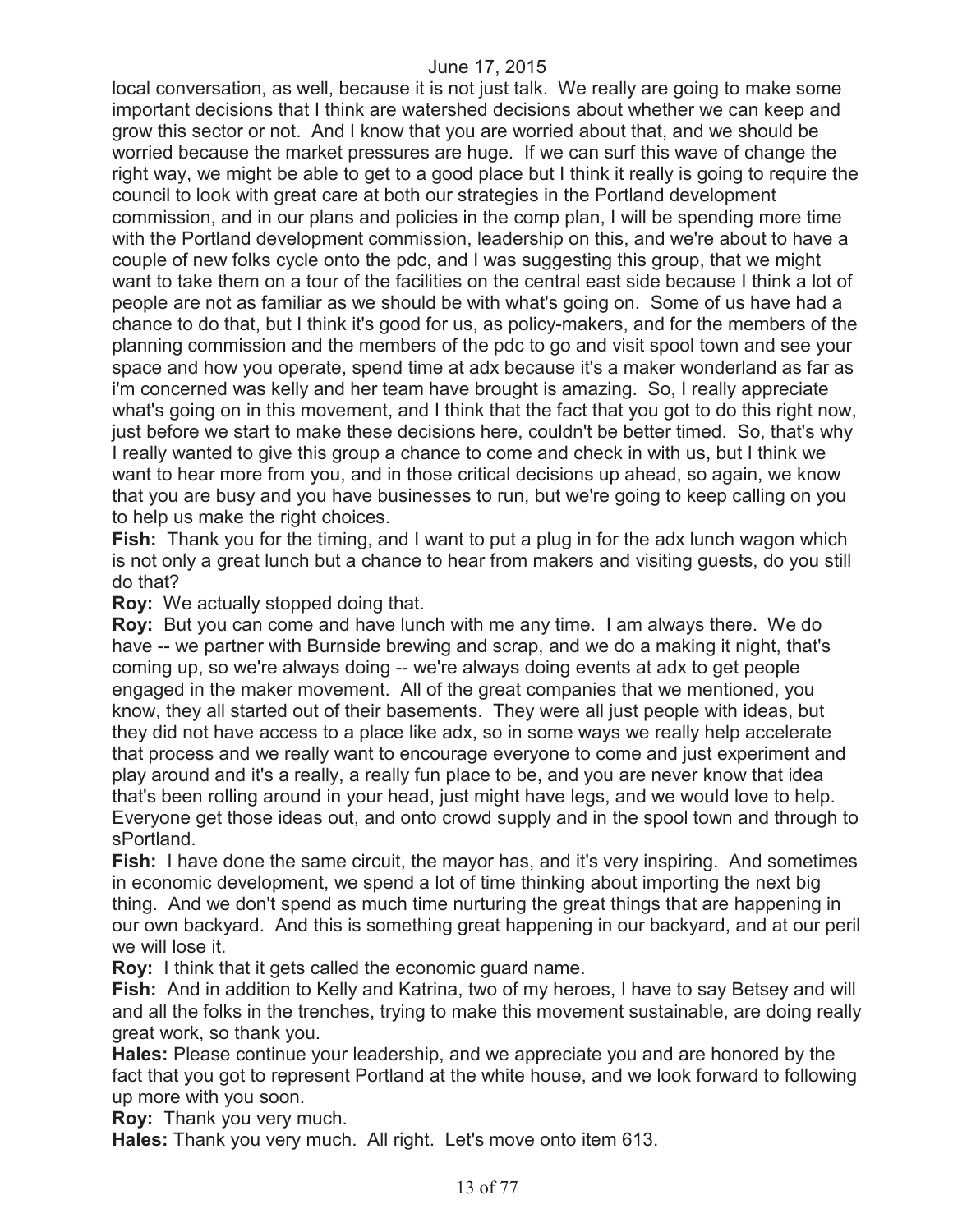**Item 613.**

**Novick:** 613 and 614 are a package.

**Hales:** You want us to read both?

**Novick:** They are going to address both of them.

**Hales:** Go ahead and read the next one.

#### **Item 614**

**Novick:** I would like to note that the reason that we bring 614 before the council today, in particular, is that in the words of the vandellas, summer is here and the time for painting is right in the street.

**Hales:** Close enough.

**Greg Raisman:** So thank you very much for time today. We are here today to really build upon Portland's tradition of building community in the public realm. Portland has a long history beginning with the really transformational movement that resulted in, obviously, a big change on the waterfront, this is a, I think, a really emblematic photo of people wanting to reach the river, and when we let them do it, just something beautiful happened, and it really started to change the conversation that's happening for us as a community. You know, building a park is really great, but you know, we have such a bigger canvas when we look at the streets, as far as a place where we can bring people together, and places to meet each other. We have 4,000 miles of road, a quarter of the land mass of the city, and it's a huge inventory, about \$8 billion in assets, and so the more that we can use our talents to get as much out of that as possible, the stronger that we'll be. So, we have a, also, a tradition of reclaiming space with paint. This is a slide about pioneer square, which used to be a Parking garage, and one of the first actions there was to paint the roof in order to show what pioneer square could become if we took out that parking garage. Another amazing movement for us. So, you know, paint, the street, really, grew out of that kind of an idea. Mark Lakeman, whose dad led the process, to install Pioneer Square, as a kid was watching that and was there for that painting, and I think that it inspired a lot for, you know, what we started to do. And when we think about intersection repair projects, which are the street paintings, what they are is a chance to bring people together. And we have seen the movement grow faster and faster. We had our first one in 1996. Today, we have 40. The interesting thing is that in the last four paint seasons alone, we put in 29. These do not cost the city any money. Miller paint provides a 50% subsidy for the paint, cedar repair a 25% subsidy and the nonprofit, and the community raises 25%, so we provide free professional services, and a free permit, and the neighbors, initiate it and install it and maintain it themselves. And there is a lot of community values that come out of it, and mostly, there are about building community and building relationships. There is some misperceptions about them, about traffic. They don't affect traffic. We don't see any change in the speed or the volume or likelihood to stop at a stop Sign. We do see a change in perception because as the places are owned by the community, they pay more attention to them, they start to notice the positive more often and feel better about where they live. So, we have also used them as tools for empowerment. So, this intersection, some children and low income housing development designed the street painting with an artist, and carried the petition and led the process and the painting. And they changed their place. It was a really powerful moment. This neighborhood is using it as a way of crime prevention through environmental design. Building relationships, watching out for each other and creating an environment where it's not comfortable to commit crime. We have also used them as an integral part of the neighborhood greenway program to build community and identity for those greenways about a quarter of these paintings are on neighborhood greenways, and we have also started to use them as a way to literally build the community. This intersection, we work with to do a little intersection realignment,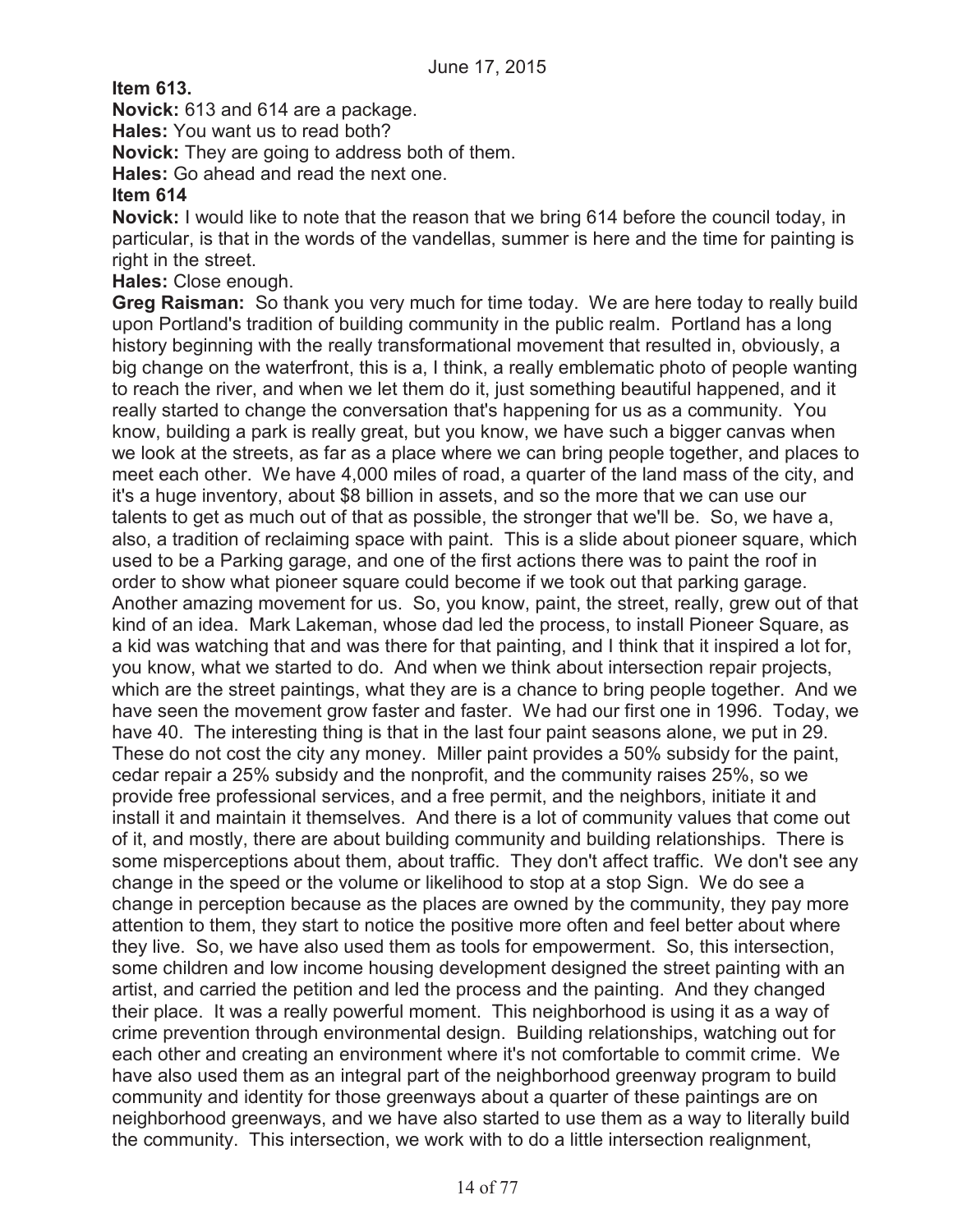basically, a curb extension with community built planters so instead of like an 80,000 bioswale, it was a free permit that the community was empowered to do themselves. We need to -- we're here to talk about moving away from the intersection or to add to the intersection. To allow for mid-block paintings. These are important because of the long walks, a lot of times, folks. To do them near commercial centers and this is a way to allow that to happen. Sometimes it's just where people want to do it, and we don't have a good reason not to. Except where he need the policy behind it to do it. So, our policy has been working well and bringing people together, and the mid-block street paintings, the permitting will be basically modeled on what we've been doing at the intersections, and significant petition process, and so far, you know, it has been going very well to use that model.

**Fish:** How does the petition process work and does it -- does the petition call out the art work or the right to put or the in there?

**Raisman:** It calls out the specific art work. What happens is the community works together on how they want to express what they love about their neighborhood, and they bring it to pbot, and we review it, and there is basic rules like no speech, so no words or symbols, and no traffic control devices, and no copyright material. It gets approved by the city traffic engineer, and once it is approved, we provide them with a petition that says that all the adjacent properties must sign 100% plus 80% along the street for 400 feet, so it's a very high level consensus, and when that petition is going around, they carry the approved design with them so people know what they are signing up for. And some places want to change the design, and we ask them to go through the process again so we know that everybody is included in the decision-making and there is community consensus about what it looks like.

**Raisman:** I am going to quickly talk about the small community kiosk, the second item on the agenda. Think about the small library boxes you see around town, and we did not really have rules in the encroachment policy to allow for them, so when the county youth violence prevention wanted to build some, we could not say yes. So, now, we're going to allow them in residential settings, and there is very specific size limitations and location limitations, and so, there is rules for guidance. We're saying, here's how big it can be and where it can be, and you have to follow the rules like no nuisances and no communication it has to be in a residential zone and those things, and we can allow one per block face to go in if they follow the rules. So, it all started really with this revolution down at  $9<sup>th</sup>$  and Sheridan where there was a plate with some chalk on it, and kids used the chalk, and it went out, adults would fill it, and that kind of evolved into a little free library and poetry kiosks, and you can imagine it being used by safe routes to school as a meeting spot for our walking school bus program or games or history kiosks or, you know, etch-a-sketch stations or anything that might make the neighborhoods more vibrant places to walk in. So, you know, really what these rules are accommodating is allowing neighbors to start to dream a bit more broadly about how they want to express themselves and build community and relationships with their neighbors. I want to let mark say a bit about the perspective of the city repair. You looked like you had a question. **Hales:** No.

#### **Hales:** Good morning.

**Mark Lakeman:** Good morning. It's great to see you all. Such a pleasure to be here again. Well, I want to just kind of frame what we're talking about today in terms of the Portland tradition of innovation as we retrofit our city, and we certainly have a history of retrofit, whether it's our park system, our neighborhood association system, or our fantastic public spaces. And one of the things that we have learned, even in looking at the way that our housing has developed, is that if we don't, you know, strengthen ethic of engagement,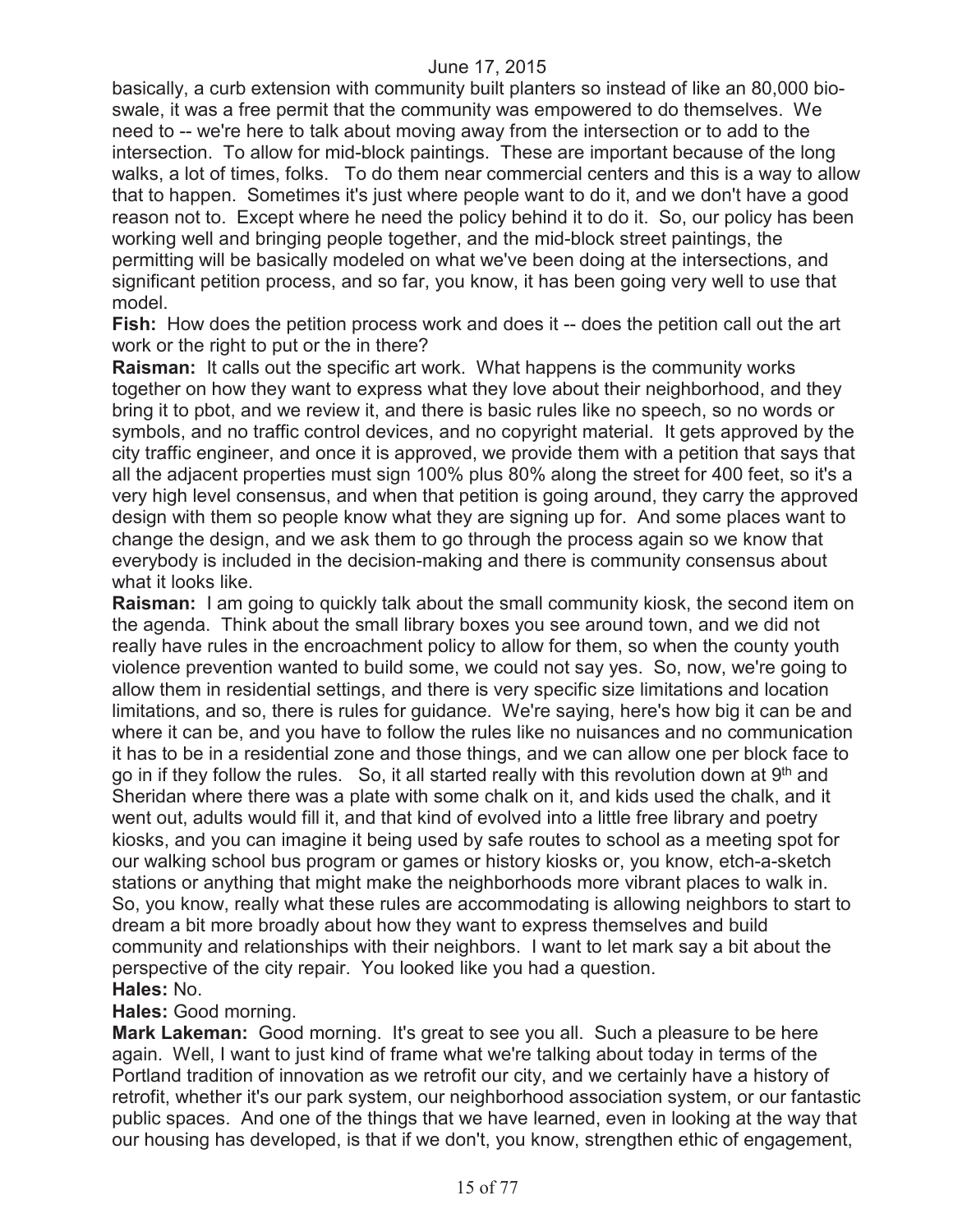there are so many unwatched or unseen areas, departments or context in the city in which development processes will just play out. Without necessarily taking into account things like the fact that house needs a porch. The house needs to talk to public space, the street, as if it's a room, and you know, the city won't be walkable and talk able, that we'll have to driving to everything that we need. So, we've been very busy retrofitting our landscape. But frankly, it's a ubiquitous set of problems and we inherited not only the problems of our Place but we find ourselves in a leadership position for the rest of the continent, and we know it, I think this is a very, this is very exciting, we don't necessarily write it into our -- ok, we don't necessarily write it into our aspirations that we will help everyone else change the world where they live but it seems to be where we are. And I think that we're also talking about that today. One of the things that we're remembering is that there was a time before, you know, before cars existed when the streets were a vital public space, and in fact, it was 1920 when the federal government decided that -- to create the crime of jaywalking. Before that time the streets were used for cultural celebrations, market activities, and birthday parties even, before the rise of the car. But now, as we look through the Portland landscape, for instance here on Sandy Boulevard, this is the only bench for sitting between the Willamette River and 360th street unless you are waiting for a bus, and hardly anyone sits there because we have withdrawn. -- We don't think of it as a place. And really the best places are walkable and talk able, think of the pathways as journeys where you are in a place as you go from place to place, and the retrofit of Pioneer Square is very much this story, and it's one of the most spectacular places in the world. But we have also learned it's not just functional but also symbolic. It helps everyone know that there is a place where everyone can go that they all sort of have a relationship to, and we were very consciously modeling pioneer square after the, some of the most spectacular examples in the world. But, we have also learned since that move, that we need an entire network, an entire fabric of place, in which each neighborhood is punctuated by multiple gathering places and pathway that is connect them. And this is urban design, really is the basic sort of understanding of urban design. We need a place that helps people talk. Everyone can do this, and we learned this as we worked in context across the city and in more than 50 other cities around the continent. People are hard wired place-makers, and they can speak and listen to each other and work out ideas, and one of the things that everybody neighborhood discovers along the way is that every person in every neighborhood is surrounded by the skills and talents of the entire society, and it's a question of tapping into that broad base, so this is what we've been doing. Exactly the same first move as Pioneer Square, to retroactively install a sense of place in communities. We've been focusing on intersection notes business because that's where the piazza tends to happen in other countries but now we want to connect the tissue with these sort of fabulous installations that help people come outside And find each other, really. This library in Sellwood turns out to have been the first little free library in the world, and now there is something like 30,000 of them. So, these inspire but also have replication, and the results have been tremendous. Not always occupied in this fashion like a street wedding but are happening more and more and definitely helping people feel like they are part of a greater whole. Kids know how to do this. We've been talking to the littlest children, and basically, challenging them with James Howard's words, can we retrofit our communities with a sense of place. Children, can you help your parents talk to each other. And the little girls say things like yeah, all you need to do is get a pony ride or locate an ice cream parlor at an intersection. Maybe we'll get to that next year but not yet. But there is what's been happening all around the town. And I don't need to tell you that these places are almost entirely free of vandalism because we are engaging people at the start of the process so that we build local identity and ownership from the very beginning.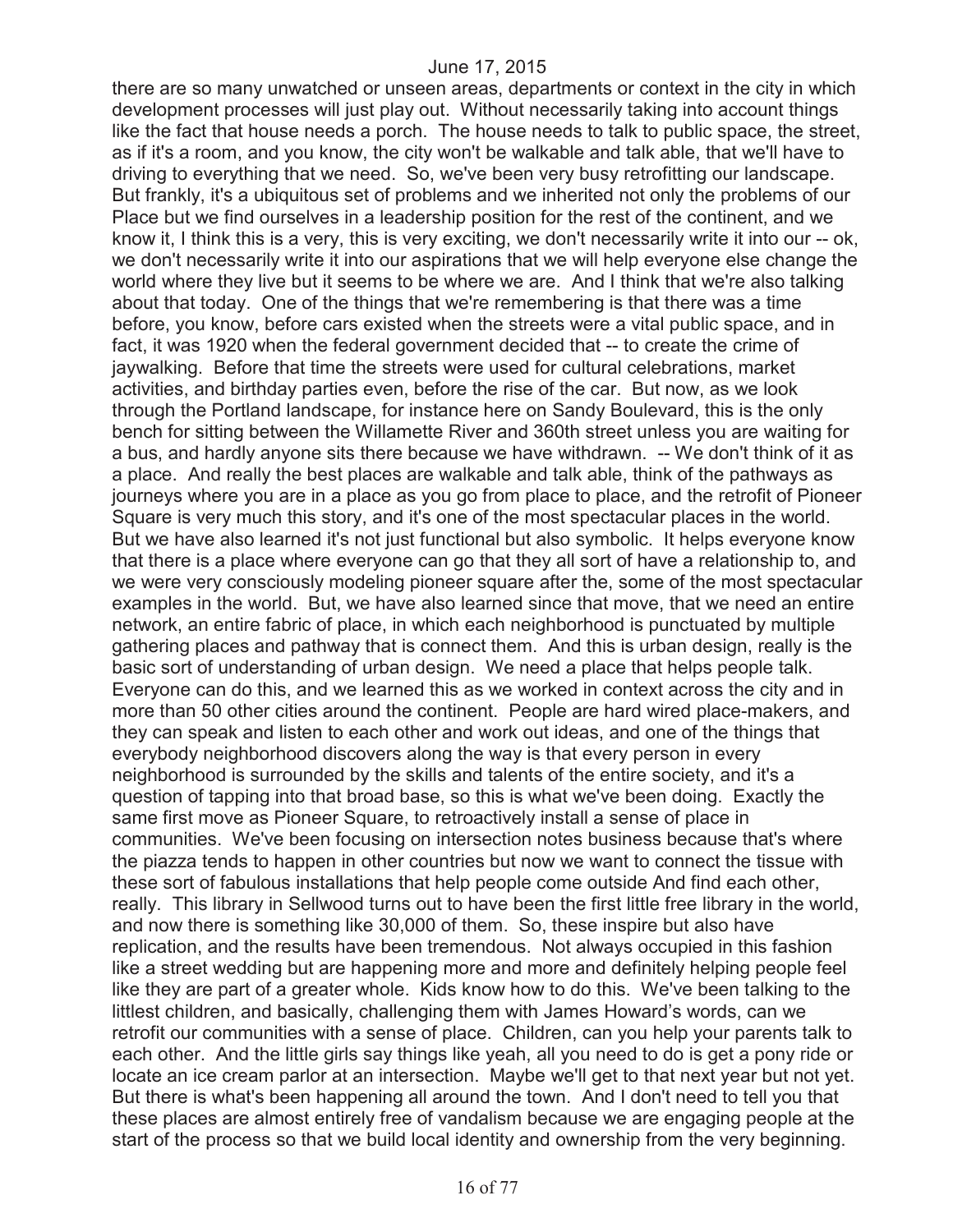And really, we're cultivating a civic sensibility in everything that we think contributes to the broad successes that we are enjoying as an entire city. And the thing that we're not forgetting, and foremost in our minds is that we are the village. It is not the stuff that we make but fundamentally ourselves and I think that Portland has decided to get out of the box and look at each other in the eye, and challenge every assumption that we can and regarden this place. And it really looks like this in a community visioning workshop. This coming from sellwood where we decide that we want the most walkable, talk able, lush environment that meets all our needs and values and expresses the qualities of ourselves and our time. We have gotten this much work done in the city, and now we need to connect the issue in between. By making streets more as places, and engaging more and more people in the process. So we finally come back to our home in a new way. We're not afraid to just sit in public space, where we find that we have way more friends than we realized was possible.

**Hales:** Thank you very much. Great presentation. Questions?

**Fish:** Can you go back to the map you just showed for a second? Two slides ago. This is a familiar map in other respects. Cities investment in green streets. As it comes to mind. So, there is a lot in the inner core, and then less so as you spread out, what's the, the biggest challenge we have to export this great idea east of 82?

**Lakeman:** Well, it's been happening but slowly. I think that we could be more Aggressive in our outreach and contact, you know, key institutions, neighborhood associations to try to create stronger partnerships with them. Just as east of 82nd is a challenge, so is the west side because people have sidewalks, don't tend to know the people around them and the geography is a challenge, too.

**Fish:** Steve, I think this is a tremendous opportunity, another one for bes and pbot to work together. Just as you suggested and we implemented a working relationship on big capital construction projects and a better coordination. You do the roads and we do the bio-swells and we invest in trees, and now, we're suggesting creating more community spaces, and I would look forward to working with you to think about ways that we can expand these great ideas east of 82nd street and use existing neighborhood organizations and groups like epac to see if we can make progress.

**Novick:** That sounds great. Look forward to that.

**Novick:** We have more people that want to testify.

**Raisman:** Actually, we have, procedurally, 613, what we're doing is reading a proclamation, 614, we're passing an ordinance. So, if anybody wants to testify on 614, in particular, please come up.

**Moore-Love:** I have sign-up sheet.

**Mark Tobin:** I am really glad to be here. And I am the executive director for city repair. And in that role, I am continually thankful for the ways that Portland's local Government has been really responsive and supportive of citizen-led place-making.

**Novick:** Give us your name.

**Tobin:** Mark Tobin. Yes. Thank you. The mid-block repair projects and small community kiosks will really expand our tool kit that gives us a lot of different tools. We're known as the people who put in these designs and paintings. But the repairs are about helping to empower and facilitate citizen-led transformation of spaces into places. And it's really important for us to expand our tool kits and have lots of opportunities to do that. In city repairs, history, we have helped to put in 380 community projects, and that's including 40 intersection repairs. And having these mid-block painting opportunities will allow us to connect a lot of those as mark described, and it will help people who live in the mid-block to be more directly involved in the work that we do, and some of those people will want to initiate projects and really have that opportunity to do that near their homes. In the city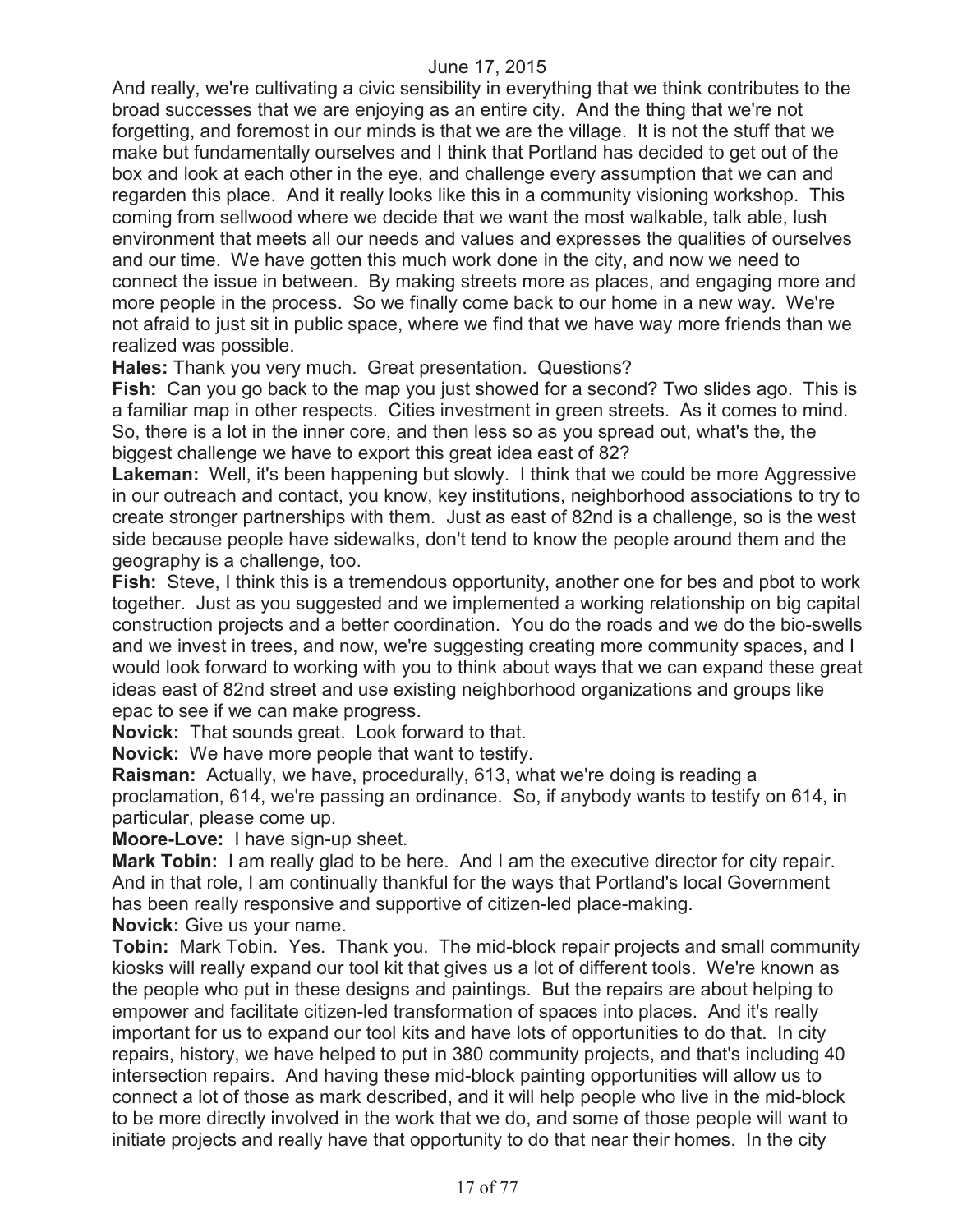repair's history, we have -- helped to incubate projects like depave, shift, the organization that puts on the world naked bike ride, free geek, the community compost heaps and the little free libraries. And elements of the work has been replicated in over 50 cities. We're really excited about the Potential to be collaborative and like you had mentioned, nick, to work in more diverse areas in the city, to get east and to be collaborative with other organizations and with local government to really help this -- the work that we've been doing connecting with larger goals that the city has for making Portland more livable. So, yeah, just wanted to thank you all for having us here today.

**Hales:** Thank you.

**Hales:** Good morning.

**Ridhi D'Cruz:** Hi, my name is Ridhi D'Cruz, and I am from India. And back in India, I was involved with a lot of activism, and was drawn to Portland specifically because of the great story that, of good governance, open green space and a host of things that make the city so pleasant and livable. And I got here five years ago, pursuing a graduate degree, and quickly found my niece within the fabric of the citizens participation here working on diversity, equity, and inclusion, along with sustainability. These are powerful movements that are built upon a sense of place and a sense of community empowerment. And I just wanted to frame that because i'm not from here, but I did hear about it, and it's a story that's increasingly being spread across activists in India who are facing stark realities of development and other challenges, and looking for solutions that have been tried and tested in places like Portland, to see what we can come up with that's culturally, responsive to our own Communities. So, within that framework, I quickly found the city repair, I went to psu because there is one right there, and what, in the middle of campus? Oh, my gosh, it was such a powerful, physical symbol, that it tends to draw more likeminded people and people with hearts to contribute into taking care and investing and maintaining public space, and what I found, simultaneously, astounding is what is really hopeful, is the people that are drawn to this work, and this year, we facilitated the city repair facilitated 41 community projects, and each one of those in each community story is just so incredibly inspiring, whether it's a memorial to a neighbor that passed away that people had a connection to or whether it's peace-making initiative, whether it's disaster preparedness and in communities where people are just connecting with each other and really finding out what assets they have that they can invest in claiming their place and knowing one another and facing the uncertain times that we are in. Lastly, I want to thank you all, the mid-block repair, and the community kiosks continue to expand our tools for community expression as we try to go for the east communities have culture and classbased intricacies and nuances, and as we continue to respond to what it is and unlock what they have and connect stress, we will only see more participation, more diversity, and more like richness to what is expressed in terms of the public space. So thank you very much.

**Hales:** Thank you. Thanks.

**Rebecca Stavenjord:** Good morning. Mayor and commissioners, I am Rebecca Stavenjord, and I work for Multnomah county government relations, and I am the east county community liaison for government relations. Up until recently I was the project director for a grant through the local health department called strive, striving through youth violence everywhere, and that's the initiative that was mentioned that place-making is peace-making. We have our new coordinator, Vanessa, representing the county health department. I wanted to speak for a few minutes about the partnership that we've experienced in the city and county relationship around place-making. So strive has been a five-year investment on behalf of the centers for disease control and prevention, to begin to look at youth violence, as a health issue. And building the health of the community by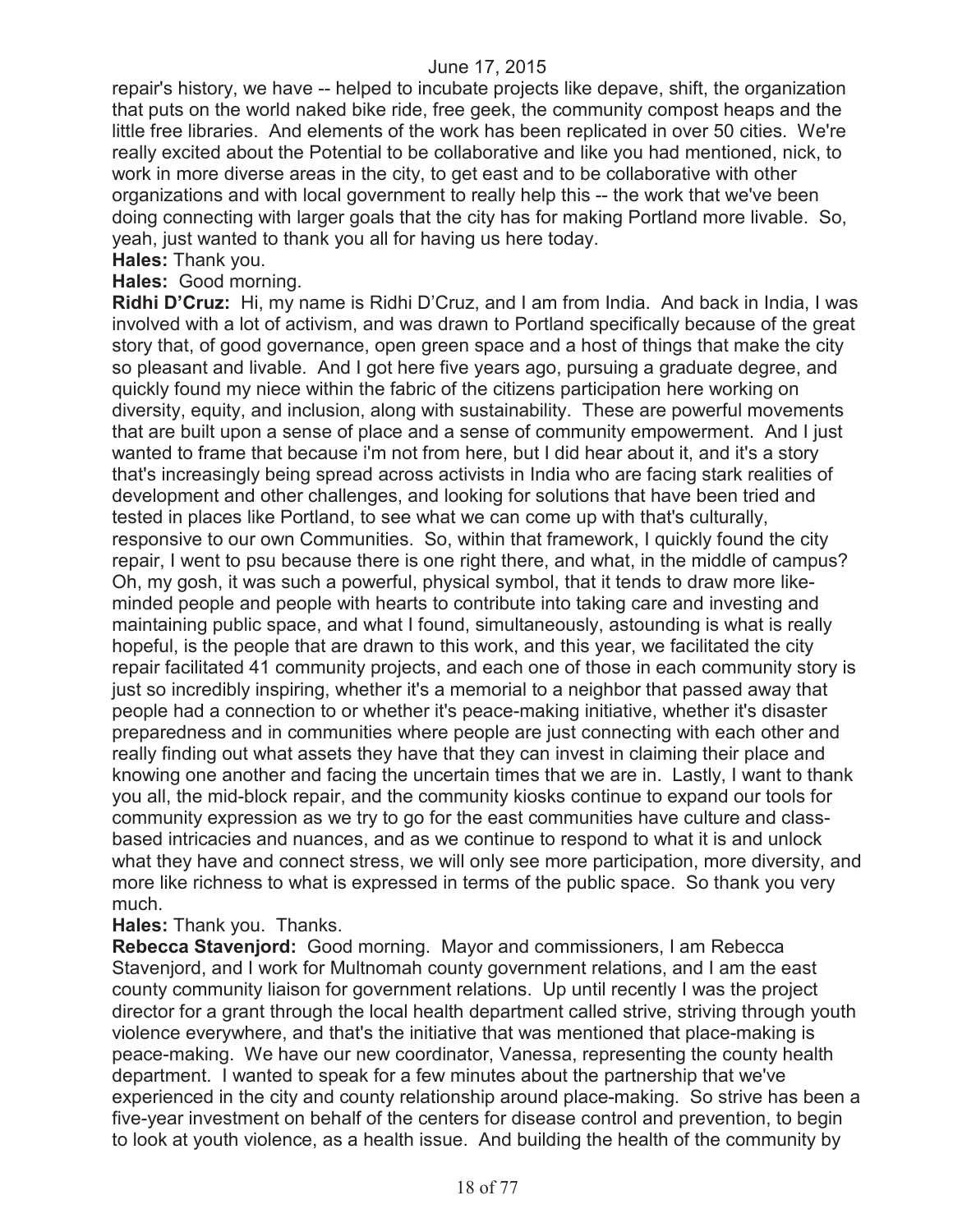protecting against risk factors that would lead to violence. We have identified strategies focused on empowering young people, and then addressing the space in which we live, and so that's how our partnership with city repair came to be. Last year we developed an intersection repair project in north Portland, Mr. Mayor, you were there painting with us, so you have this. And that process was amazing to bring youth and community members together we went through the entire planning process, design, carrying the petition around to neighbors, and the fact that the school and the church had existed across the street from each other and had never had a conversation, and now are very close partners in that young people who experienced that space as a place of violence, and some fear, were able to recreate that intersection, and now, there is a greater sense of ownership there. We also participated in a little free library build, which Greg mentioned earlier, and instead of just one or two little libraries, we wanted to scale this up, and so recognizing the 150th anniversary of the county library system last year, the youth built 150, little free libraries, and we now have hosts from St. John's to Troutdale, that are really recognizing this importance of building social cohesion and getting people out into their front yards and talking with their neighbors and they are doing that through this love of community building and supporting literacy. And I wanted to speak briefly about the work that we are doing in east Portland and east county, and the work that i'm doing is very close to my heart because I'm, actually, a Lents resident, and have lived out there for ten years. Being involved in a lot of community projects, and we have little free libraries that organically came to be in that neighborhood but we will be completing another street painting at the end of this Month, so we'll make sure that you get an invitation to come out and have a more of a dialogue about what this means to youth in that neighborhood.

**Hales:** Thanks for being a great partner.

**Stavenjord:** Thank you.

**Hales:** Others that want to speak on this?

**Moore-Love:** I have three more who signed up.

**Chrissy Mulkey:** Good morning. I am Chrissy, and I am the place-making coordinator for the sunny side piazza off southeast 33rd and Belmont, and just really quick I know there is a lot of people here in support of the mid intersection repair, as well as the kiosk, so -- I was wondering if the people would couldn't speak to show the support that we have here today.

**Hales:** That's great.

**Mulkey:** Thank you.

**Hales:** Thanks for coming.

**Mulkey:** I recently moved out of my neighborhood to northeast 22nd and Burnside, and as a lot of us know, the Portland is a really fast growing city and to accommodate this we started building a lot of high-rise apartment complexes to accommodate the increase in the population. What I see having been a place-making coordinator that really got integrated into my community because I was just there as a volunteer and then took on the role, the leadership role, and it was so important for me, and it connected me to my community. I see the opportunity of a midsection, mid-block intersection repair as a way to create a thread and a cohesion for our new neighbors into the neighborhood. These large apartment complexes take up an entire block, typically, and so if you could put this kind of intersection repair in the mid-block, something that the neighborhoods could see, it could be a really nice way to integrate them into our community, so I just think it's a great opportunity to accommodate this population growth and yet still keep that Portland mentality of what it is to be a part of the community. That's all that I have to say. Thank you.

**Hales:** Thank you.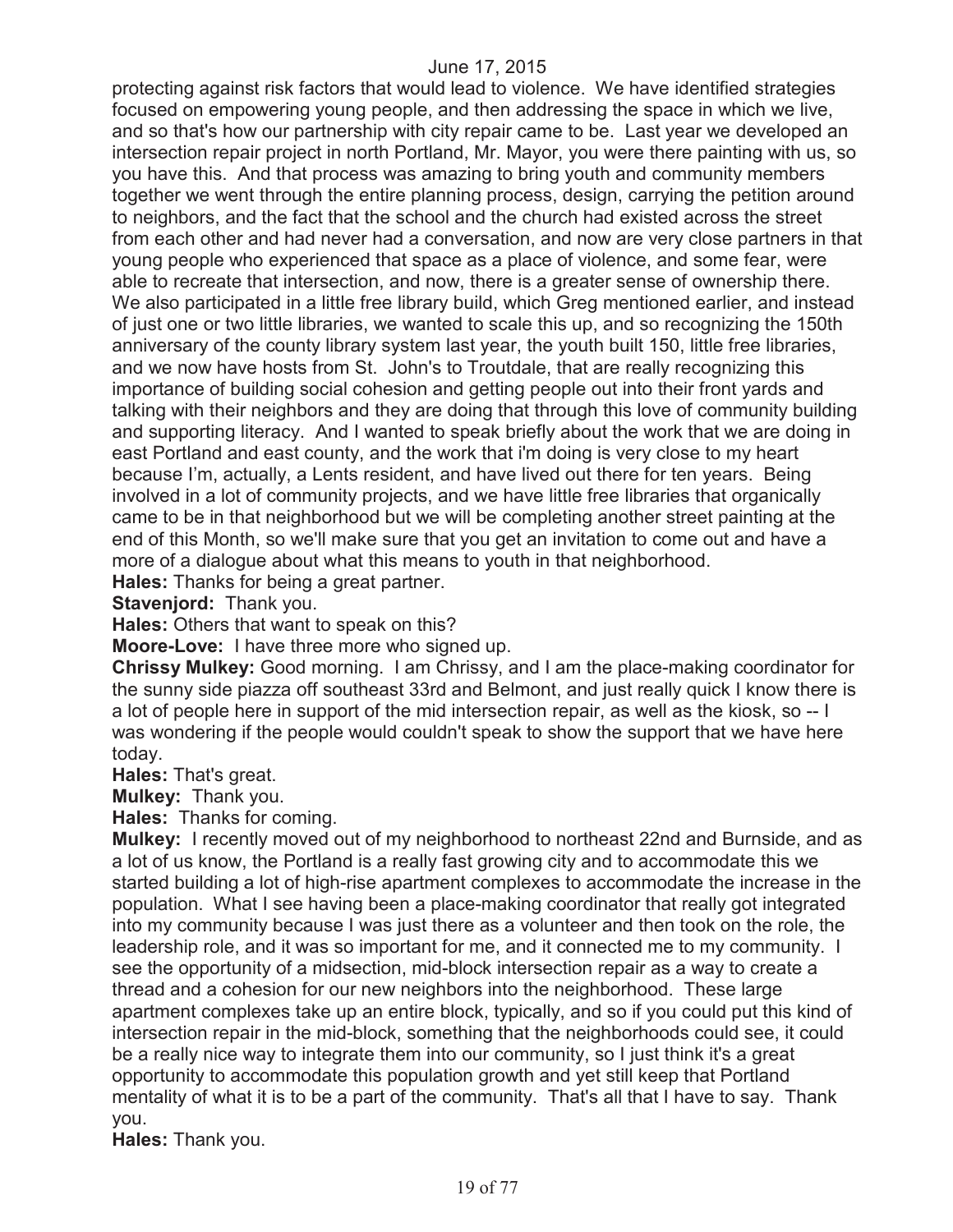**Nancy Whitman:** Good morning, I am Nancy Whitman, and I am a native Portlander. Born here, but it's only been in the last few years that I have had the privilege of being at home. I live in no man's land. East 82nd, beach and Milton, and we have a wonderful success story in less than two years. We explained where we came from to other people, as we were raising our money for the project, and we explained that on one side we have the monastery, and on the other side, we have the hot bed of the ladies of the evening, to be polite. We also had heavy drug use, and drug houses. In two years, we have eradicated the hotel that did the prostitution. We have taken out a drug house. And we have taken our neighborhood back. We are so thrilled, and city repair helped us to do that by awakening our need to pull together, meet our neighbor, and create a sense of place, a sense of community. We have done two street paintings, and even though we're a very small group, poor area, two things kind of stand out. One is that we have older homes, and they don't usually have garages. And I did a study one time which pointed out that most American homes that are big and fancy, their garage faces the street, and shuts the house off from being neighborly. When you look at our older homes, we do have parking issues but we don't have any garages, barricading the front of the house. So that's really kind of a neat thing. We have probably close to a dozen different ethnic types in our neighborhood. And we all get together. In the two years that we have developed our street painting, and by the way, we did two intersections, our first year, and just recently completed repainting those two intersections. We've developed our own newsletter totally paid for by us called the rocky butte times and everybody lovers it and keeps everybody informed. And we have developed a thing in the wintertime, where we have Sunday night soup dinners. And the house that host the neighbors provides the soup, everybody brings their own bowl and spoon and we do this through the winter months to keep the people talking and engaged and working together. One little thing that I would point out is we just finished painting again this weekend and we had a fellow join us from Cambodia and he's very diligently working hard long hours doing a really great job and it was his first time in the street painting and at the end of the second day he came up to us and I was working with another fellow in the paint booth and he says to me "Next year I'll bring my spray gun and we can do this a whole lot faster". All the people standing around said No, No I want to paint. So it does work, it really does work. So in conclusion we also have fellow who totally intrinsic to working with us and he lives in Vancouver, but he said I don't know my neighbors there I love everybody in this neighborhood. We thank you for supporting us and I appreciate your time.

**Hales:** Thank you, great. Thank you very much. Anyone else who wants to speak on these items? Then commissioner, would you like to read the proclamation and we can take a roll call vote on the ordinance.

**Novick:** Thank you, mayor. Whereas Portland residents have led the world with the first free community lending library, chalk sharing stand and other small community kiosks; and whereas Portland residents have requested clear guidance on how to install small community kiosks, and the Portland bureau of preservation collaborated with multiple community partners to write new administrative rules for these small structures; and whereas Portland's right of ways, our streets and sidewalks are the single largest public space in the city; and whereas the opportunities for community engagement throughout Portland improves livability, reduce crime, improve public health, build relationships between neighbors, creative solutions to everyday problems. Whereas projects built and supported by the community, reduced socialized isolation and foster a culture of stewardship of neighborhoods, and whereas small community kiosks can function as book and game libraries, meeting places for anything from walking to school bus stops to natural disaster organizing; and displays for art, poetry and history plaques. And community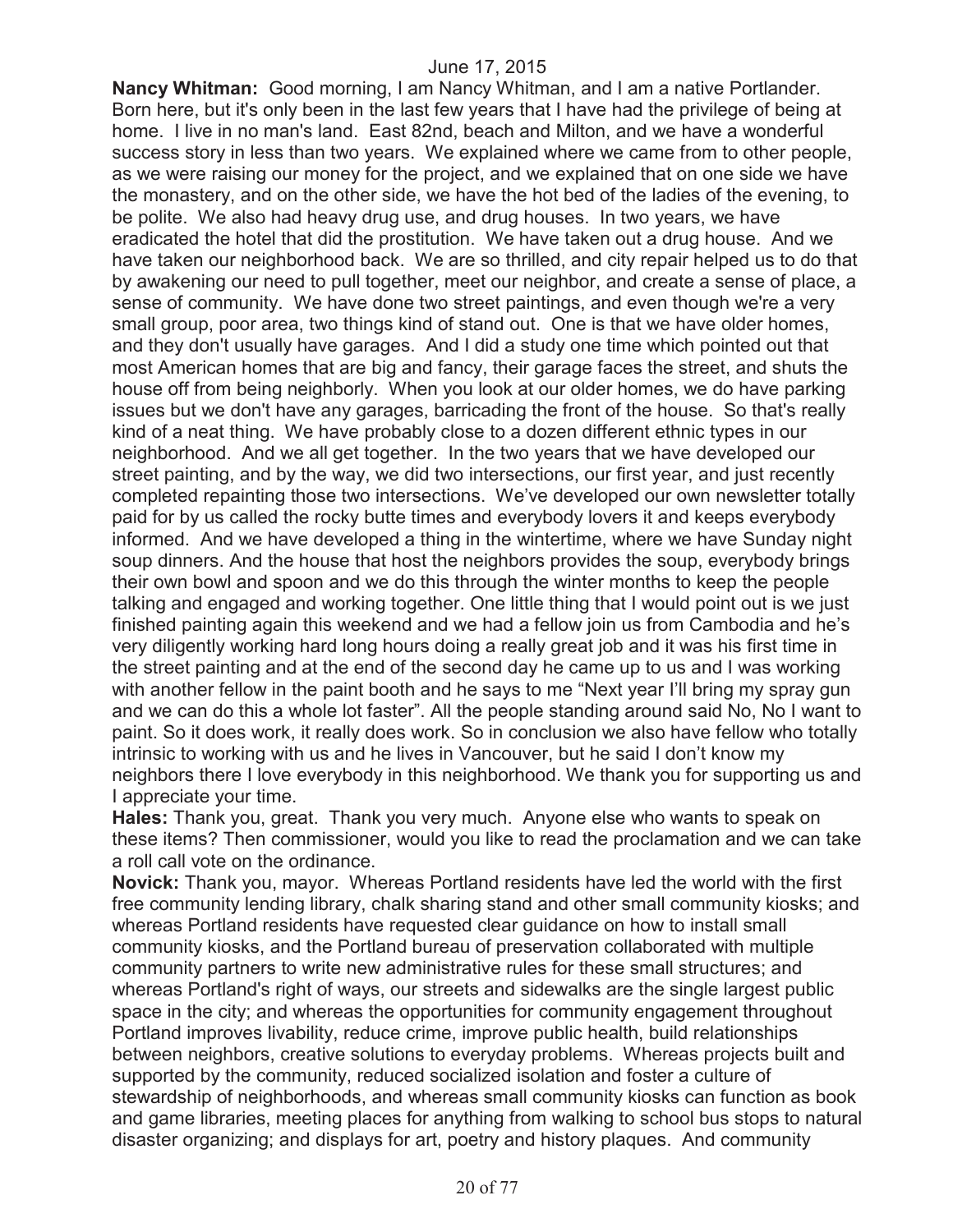kiosks can be used to demonstrate the efficacy of small scale green building technology. And whereas, the small community kiosk administrative rule provides clear guidance about placemen, allowed zoning and physical scale of such structures. The city of Portland will include the small community kiosk administrative rule in the encroachments in the right of way administrative rule. Now, therefor I, mayor Charlie Hales, mayor for the city of roses to hereby proclaim June 17th, 2015, to be small community kiosk day, and we encourage all residents to observe this day.

**Hales:** Hear, hear. [applause]

**Hales:** Thanks very much. If there's no further council discussion we can take a roll call vote on this 614.

**Fish:** We've been talking about community this morning and highlighting this morning how small investments can make a big difference. All of us know when you put in a community garden or a kiosk, plant a tree, paint an intersection, it builds community and brings people together. It makes Portland a very special place to live and i'm very pleased if you supported this initiative. Aye.

**Novick:** Thanks to everybody who's testified today and everybody who's part of the street painting movement and the small community kiosk movement, and it's always a delight to work with Greg Raisman on anything. Aye.

**Fritz:** I second the commendation of Greg. It's a delight to listen to talk about community and how to build community. Thank you for your leadership over many, many years. It strikes me both the Portland made presentation that we had previously and this one, this is really Portland. This is Portlandia, it says people come here to retire. But no, people come here to work really, really hard to better our neighborhoods and to know each other and figure out ways to connect. That's very much part of what makes us special. I particularly appreciate Ms. Cruz talking about coming from India and city repairs, east of 82nd, making sure everybody is welcomed and part of this great movement that we are cocreating. It's important that we don't leave anybody behind and that we find those who have previously been left behind and make sure that they feel welcomed and included and take leadership roles. Thank you very much, everybody who took the time to attend this presentation. Thank you all, not everybody had to say their three minutes or we could be hear all day. That was very, very helpful. Aye.

**Hales:** I love the stories that this movement generates. Nancy, I loved your story about you and your neighbors and serving soup. And Rebecca reminded me of the story of being out there on one of those projects. I had already met a young woman named Brenda maza because she was an advocate for buying a really bad land use in her neighborhood and converting it to something better. I then I got to paint with her that afternoon and got to know her better. And Commissioner Fritz and I saw her this weekend at the Dishman community center because she now works there. This is what happens. We make a big and sometimes scarily growing city a small town again. That's how we get to be a community. We all generate these stories from this work we do together. So thank you, commissioner, for bringing this forward. I think it's another case of city government having the good sense to recognize a great movement and supporting it and partnering with it, like we've done in so many other ways. The other story that i'll tell, when mark lakeman first came to the city with this crazy idea almost 20 years ago, I joked later that it was a good thing that the ninth floor of the Portland building didn't have operable windows. Some of our crusty old engineers would have probably jumped out. [laughter] Some of those so-called crusty old engineers like Vic Rhodes and don gardner eventually became big movers and supporters of it. And Greg, you're neither crusty nor old. I love that the professionals in the bureau of transportation are actively partnering instead of being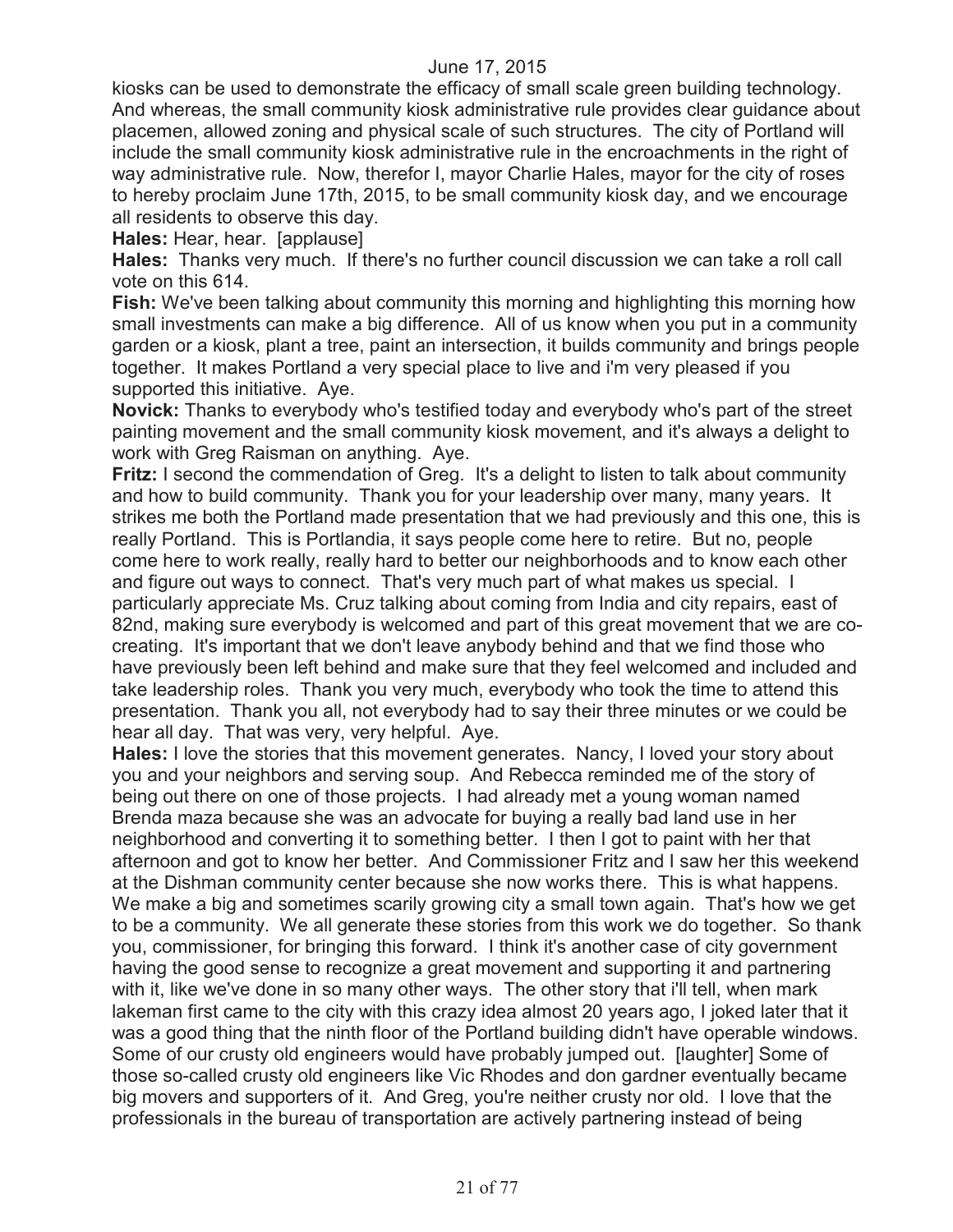skeptical because it's not in the manual. Another great and wonderful way Portland is a little weird and now that's normal. Aye. [gavel pounded] great work, please continue. **Hales:** Now we have item 615 on the calendar.

# **Item 615.**

**Moore-Love:** 615, adopt the goal of vision zero that no loss of life is acceptable on our city streets.

**Hales:** Commissioner novick.

**Novick:** I think this could be read simultaneously with 616, quite related.

**Hales:** Let's read 16, as well.

### **Item 616.**

**Moore-Love:** 616, accept two grants for a total of \$150,000 from the Oregon department of transportation for the development of a vision zero transportation safety action plan. **Hales:** Mr. Novick.

**Novick:** Mayor and colleagues, we have two items today. One is hopefully to pass a resolution adopting the principle that no loss of life is acceptable on our city streets and a vision zero committee will be formed to create a vision zero safety action plan and to pass an ordinance authorizing the commissioner in charge of Pbot to accept grants from the department of transportation to assist in developing the vision zero safety action plan. I do want to say one thing first, which is that I think that there are people who assume it's not possible to drastically reduce fatalities and serious injuries on our city streets, because after all accidents happen. But that is not true. The truth is that when you look at various cities around the country and the world, there are drastically different numbers in terms of fatalities and serious injuries. In the United States as a whole we have 11.6 fatalities per 100,000 people. In Portland we only have 6.2. So just over half as many as the average. But we're not the best city in the country. In New York there are 3.9 roadway fatalities per 100,000 people. We're certainly not the best city in the world. In Stockholm there are 1.1 per 100,000 people compared to our 6.2. Some might think our cities are just different, has it always been the same in each of these cities? That's not true, either. I don't have Stockholm's specific figures. Sweden had 16.3 traffic deaths per 100,000 population, by 1990 they brought it down to 9.1, and as of 2010 it was 2.8, an 80% drop. What you do in terms of policy and engineering and education and enforcement does make a difference. I'll turn it over --

**Fish:** When you say traffic deaths, does that include pedestrian deaths? **Novick:** Yes it does

**Fish:** A city like New York with significantly more pedestrians and cars, has a lower fatality rate.

**Novick:** It does. Now, actually Leah and Margi can say if this is true. My assumption having briefly lived in New York, there's so many pedestrians in New York that drivers know to look for them. I might be speaking out of my depth.

**Hales:** Good morning.

**Leah Treat, Director, Portland Bureau of Transportation:** Good morning. Thank you so much. I'm Leah treat, Portland bureau of transportation and i'm pleased to be here today with the city council adopting vision zero and to affirm the city's commitment to reduce traffic deaths and serious injury on our roadways. It means a lot to me a lot to my bureau and even more to the victims and families of loved ones who survive. Earlier this month I joined Mayor Hales and commissioner Novick at important stakeholder meeting at city hall where we talked about traffic safety and we were joined by our stakeholders in the freight community, triple-a, bta, Oregon walks and many others to discuss how all modes can travel safely on our streets. At that stakeholder meeting the one thing everyone agreed on was we all need to work together to reduce traffic fatalities and injuries. Traffic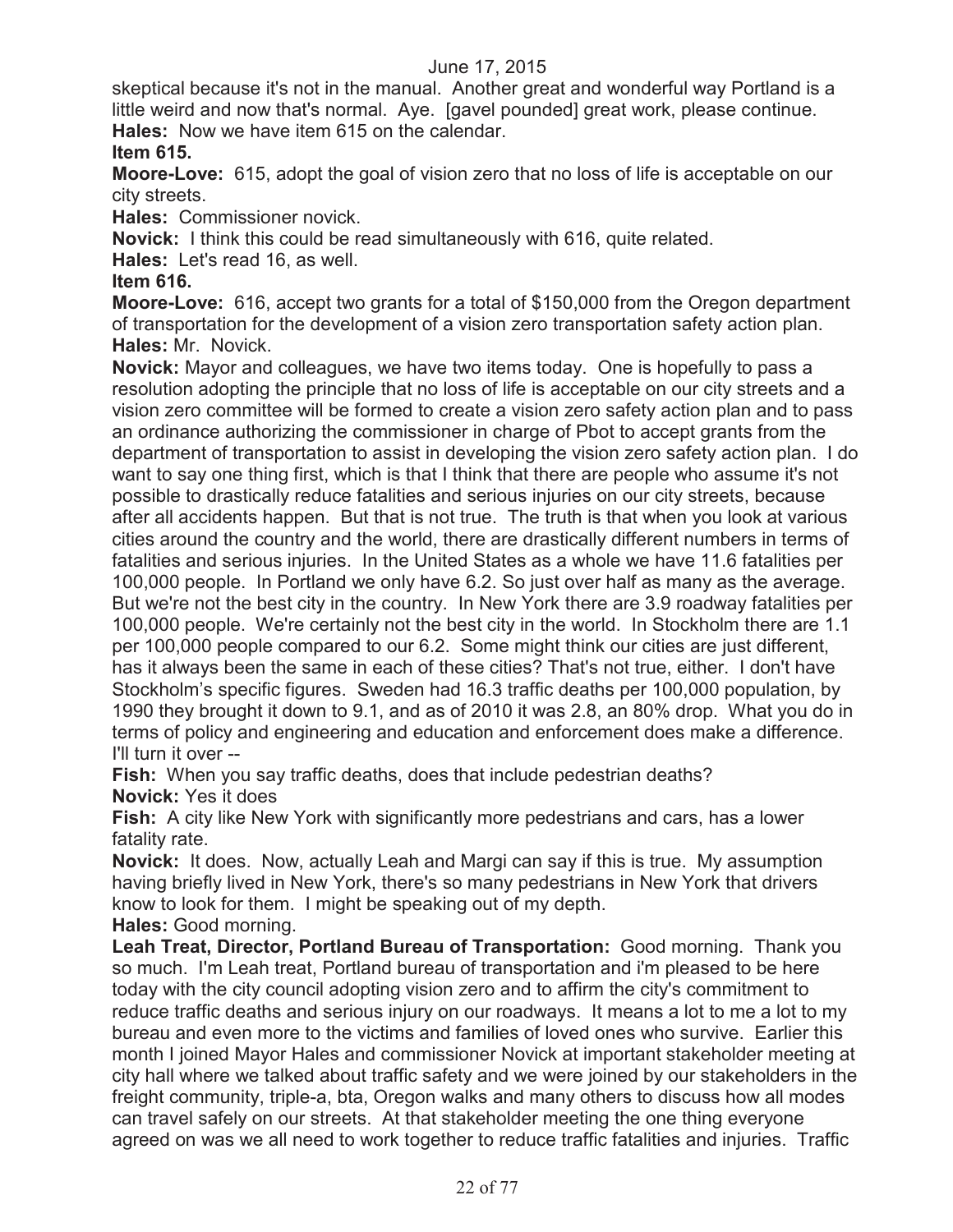and fatality and injuries are a health and social justice problem. Even the world health organization has recognized traffic fatalities as a global epidemic. In Portland in some years you are more likely to be killed in a traffic crash than to die by homicide. Nationally pedestrians make up 14% of traffic fatalities -- sorry, that's a Portland number they make up a third of those that are killed or 35%. Last year of the 28 people killed in traffic crashes in Portland half were pedestrians. So the vision zero safety action plan that we're talking about today is going to build on the safety work we currently have underway including actions laid out in Portland progress. We are making progress on many of those action items. Last year we installed 20 rapid flashing beacons in east Portland and we will be installing 24 more this summer. We are also tackling speed issues with the councils support house bill 2621 is getting traction in the legislature and it's a bill that would allow us to use fixed photo radar cameras on our high-crash corridors to address aggressive speeding. I also want to thank the council for investing in two of our 10 highway-crash corridors, Burnside and 122nd is part of the budget that hopefully will be adopted this week. That's assuming we're going to get that money. Those are only two of our highcrash corridors. We have eight others. Of those 8 we only have \$150,000 in our budget to address traffic safety issues on those roadways. There's a lot more to do and funding is definitely an issue for us. Back to our partnerships: We're very excited to be working with our partners and we believe that's how we're going to make progress towards vision zero. Fundamentally I believe with your support and working together locally, regionally and statewide, we can reach vision zero. I thank you all for your support

**Margi Bradway, Portland Bureau of Transportation:** Hi, my name is Margi Bradway and I'm the safety and active transportation division manager of PBOT. I'm going to walk through some of the background on where we are on traffic safety in Portland, and then show a couple slides on the vision zero safety plan. So vision zero is the elimination of traffic deaths and serious injuries on our roadways. If you're looking at the map up there, that's our crash map we use showing the past 10 years of data. You'll see urban arterials are very highlighted on that crash map. One of the lessons we've learned and one of our focuses in the safety division to really focus on the urban arterial highways. You are 4.3 times more likely to end up in a crash on an urban arterial highway than you are a highway like i-5 or even a local street. So that's why we have -- you've heard Leah and commissioner Novick say it before, why our high crash corridors are so important. Six of those are east of 82nd. And over half of last year's traffic fatalities happened in east Portland.

**Fish:** Could you remind us, what are the characteristics of a high-crash corridor? What are the things that you would observe that make it more likely there would be more fatalities at a particular intersection?

**Bradway:** That's a great question. What you have is typically four-lane highways where there's a lot of speed and freight use and truck use with mixed land use and neighborhoods abutting it and neighborhood greenways crossing it. Or Barbur is one, they all have slightly different characteristics. Barbur is slightly different than 122nd or marine drive. There are places people want to walk and bike and they are right next to high-speed arterials. Oh, how we designate them?

**Fish:** I think that's helpful how to you describe it. And what's the typical speed limit in an area that we're addressing?

**Bradway:** It ranges but usually it's 40 and above. I'm going to address that issue. **Fish:** That may be one of the keys in New York City. The average speed in New York City given the congestion is about 10 miles per hour, 15 miles per hour. That might be a factor.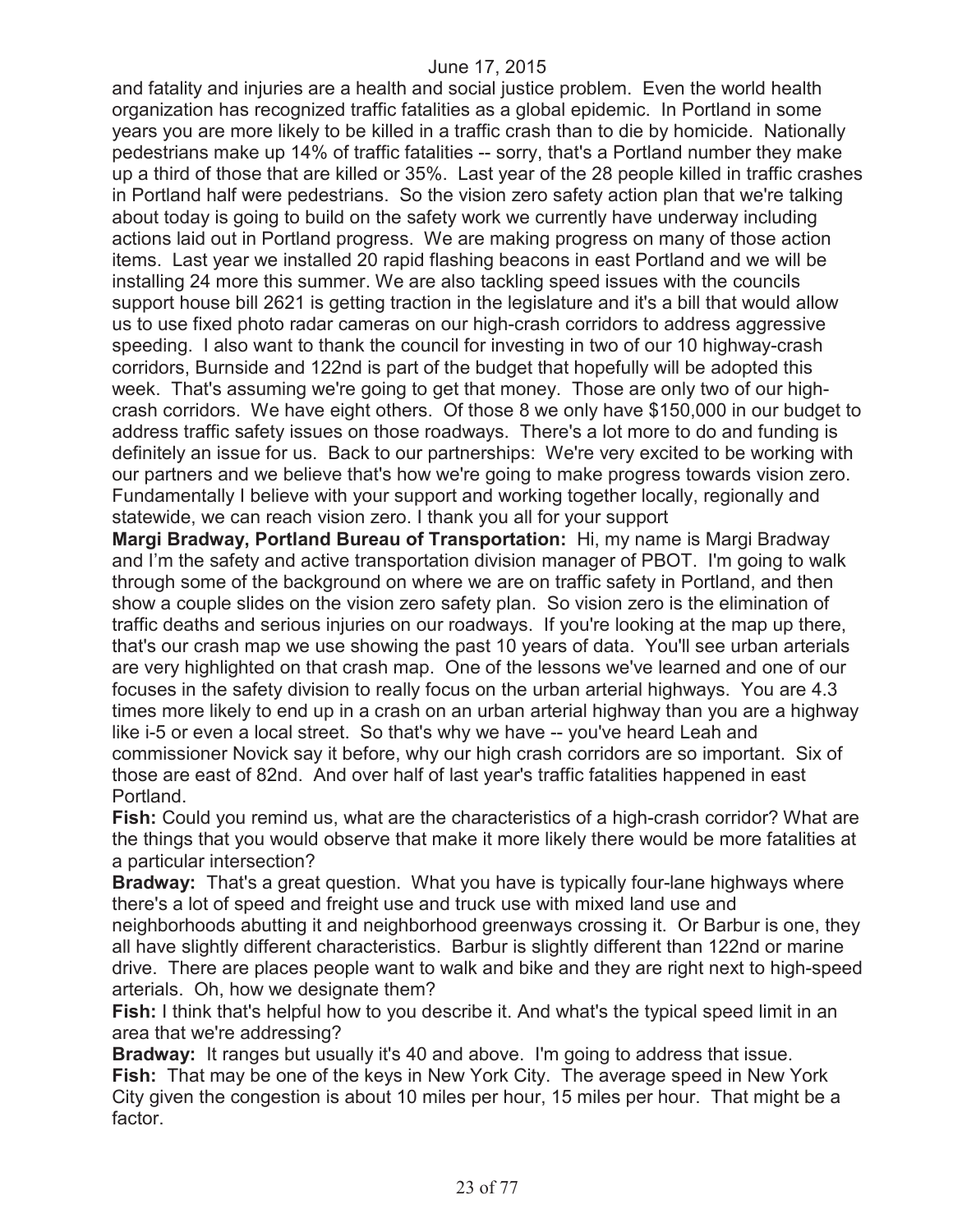**Bradway:** And New York City their state legislature asked for authority to drop local roads to 25 miles per hour. Right after this presentation i'm doing a presentation to the speed zone board in Salem to ask for permission to have an administrative process to set some of our roads a little lower. We see that as part of our vision zero process. The vision zero philosophy started in Sweden. The death or serious injury of even one person is too many. Human error is inevitable, the street design must be forgiving. The responsibility for serious and fatal crashes rests not only on the users but on systems design. So this is the slide that commissioner novick was referring to, how New York compares, San Francisco, Seattle and Portland. The reason I put New York, San Francisco and Seattle on these slides, these are all vision zero cities that have adopted vision zero and who are being really aggressive about this. The mayor in New York, it was very much a mayor-led initiative with a strong focus on speed and also police enforcement. San Francisco, it was more of a grass roots initiative and very focused on pedestrian safety as well as help safety. The help advocates were very involved. Knowing the vision zero efforts are happening citywide and obviously in Europe as well but we have a ways to go in Portland with 6.2 per 100,000. Why vision zero in Portland: Although we have reduced -- "we" being the federal, state and local efforts have reduced motorist deaths. We remain stubbornly flat on pedestrian and motor vehicle deaths. We have in terms of pedestrian deaths three times the national average so. Portland has a terrible record there. Motor vehicles still represent the largest amount. This chart shows to 2013, we just got the 2014 numbers back and we had an all-time low at seven last year but we're already at eight this year compared to the trend line. It kind of dipped down and went up. I've heard mayor hales say in any given year you're as likely to die by homicide as you are in a traffic crash. So we need to reset how we think about traffic safety. Because what we're doing now is not working and Portland is behind the mark. Speed is a major focus about -- of all the traffic accidents the police report, 40% of those accidents speed is a factor and that does not include the kind of rushing through the intersection speed, this is clearly just driving down the road. At 20 miles per hour if you're a pedestrian hit you have a 10% chance of survival. At 40 miles per hour you only have a 90% -- did I say that opposite? **Bradway:** You have a 90% chance at 20 miles per hour and a 40 miles per hour 10% chance of survival. I like to talk about the positive, survival rather than death. So this is the example of something we would do under vision zero. In 2011 this is an intersection where Portland knew -- we identified as a problem. PBOT had put in their cip budget improvements for this area. Unfortunately a teacher on her way to work heather Fitzsimons was walking to elementary school and was hit and killed at this intersection. This is particularly sad for us because we knew that this area needed improvements. It's a four-lane intersection at northeast Glisan and the speed limits were 35 miles per hour. This is how the intersection now looks. You can see there's a lane taken away, there's a refuge pedestrian island, a marked crossing and a rapid flashing beacon. We have seen improvements. These are fairly low cost improvements that make a big difference in terms of pedestrian safety.

**Fish:** What is the fine for someone driving a car to disregard the signage at an intersection like this?

**Bradway:** The law has not caught up to the technology. There are two different types of beacons. I'll talk about the beacons. I don't want to speak for police, I don't know all the police code. For the hawk signals, flashier and brighter, it is a traffic violation to proceed through those for. A rapid flashing beacon right now in the law there's no way to ticket anybody if they go through a rapid-flash beacon if it's still flashing. But in terms of the ticket amount for just not letting a pedestrian cross, we'll have to get back to you on the ticket amount.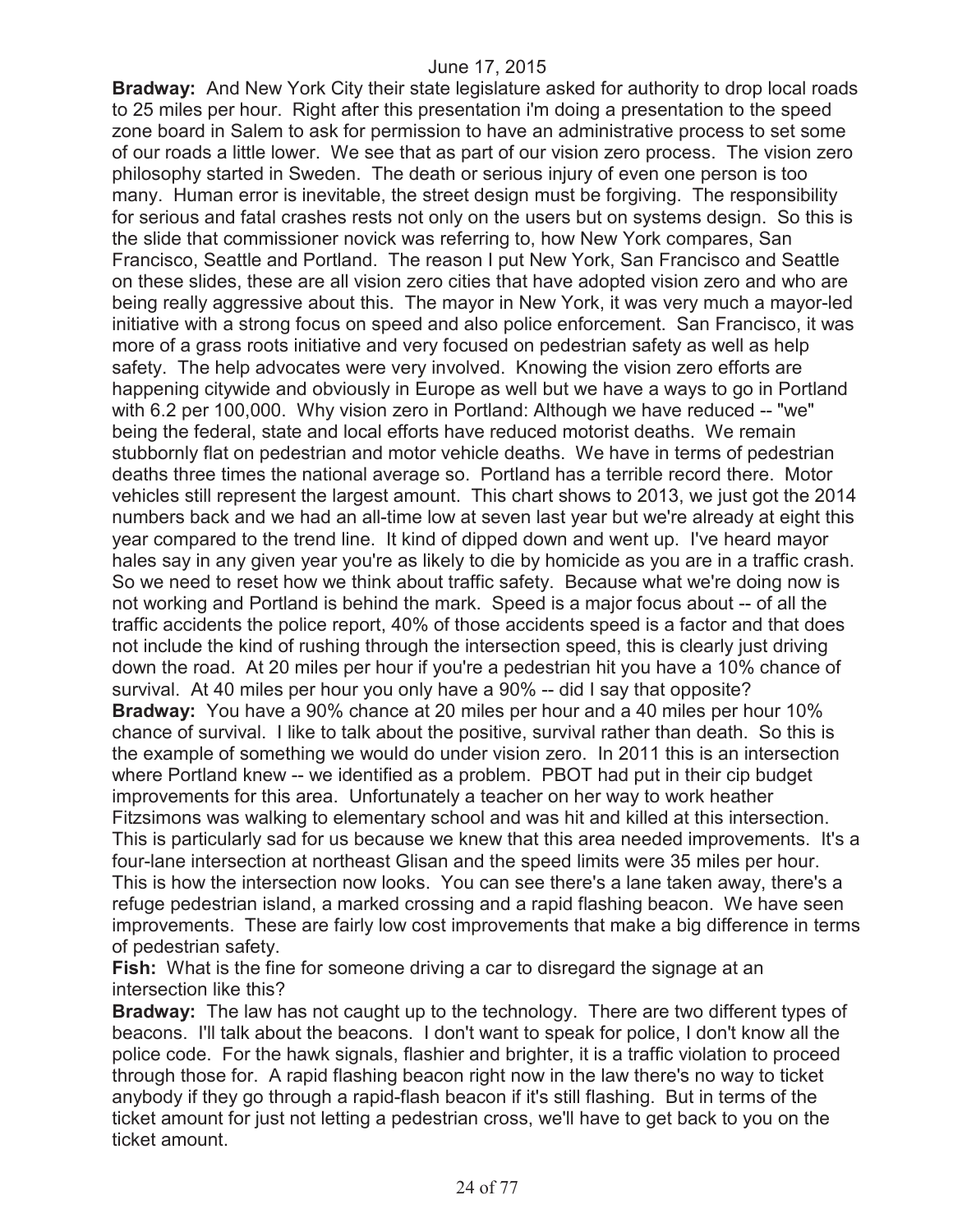**Fish:** I know for example the very significant penalties that we now have for speeding in school zones are a pretty big deterrent.

**Bradway:** Right.

**Fish:** I just wonder where the deterrent that sticks in place for these things is sufficient to really get the message across.

**Bradway:** That's a great point and I'd love to get back with you on that. We have had a great relationship with Captain Kelly Schaeffer, the traffic captain at police. We have a meeting next week to try and figure out how to each better coordinate our efforts on high crash corridors and making sure weaver looking at the same dataset.

**Novick:** We do know the rapid flashing beacons are more effective than a crosswalk without a beacon, but that doesn't mean we shouldn't explore whether the penalty for violating one of them should be higher.

**Bradway:** Absolutely.

**Novick:** Even without that they are far more effective.

**Bradway:** On that note, we put in thus far 20 rapid flashing beacons up until 2014, and we have 24 more going in this summer in east Portland. We know they are effective and they are something that we're investing in.

**Fish:** By the way, there's a big demonstration outside. I don't think it has anything to do with vision zero.

**Fish:** I think it's \$15.

**Bradway:** Okay. Great, good to know.

**Hales:** They are at the wrong building but other than that --

**Bradway:** Thanks for checking.

**Hales:** They should be in Salem.

**Bradway:** Part of the reason we're up here is to accept grant funds from odot to do what is called in transportation-speak the official term is transportation safety action plan or a tsap. You might see in that your materials. The point of that document is to come up with two-year and five-year actions to a safety action plan focusing on vision zero. Currently there is some policy support for vision zero, there's vision zero language and the rtp, the as strongest language in the two-year plan. There's not vision zero language in the tsp so one of our goals would be to make sure that at the end of our safety action plan process we have language in the tsp. So what are we going to do for the zero safety action plan? First we're going to form a task force and the mayor announced that at the stakeholder meeting. That task force will represent all modes and community members and different interests. And they will guide us on developing two-year and five-year actions and strategies coming out of this plan. We are hiring consultants. One of the things that we know we need consultant work right away is on the data side. We know we have data being collect from the fire bureau. We know there's emergency service data and then of course our own crash data. We want to combine all of those, have it analyzed and then inform our policies. I'm over my time so I want to just stop there. If you have any questions about this particular slide i'm happy to answer them.

**Hales:** Questions, either of our team.

**Fish:** I have some questions but are we going to have other people testifying? **Novick:** I don't think we have any more. We are definitely going to have other people in the community that want to testify.

**Fish:** Can we question you at the end?

**Novick:** Sure.

**Hales:** Let's take testimony on either the resolution or the ordinance.

**Moore-Love:** We have six people signed up,. [names being read]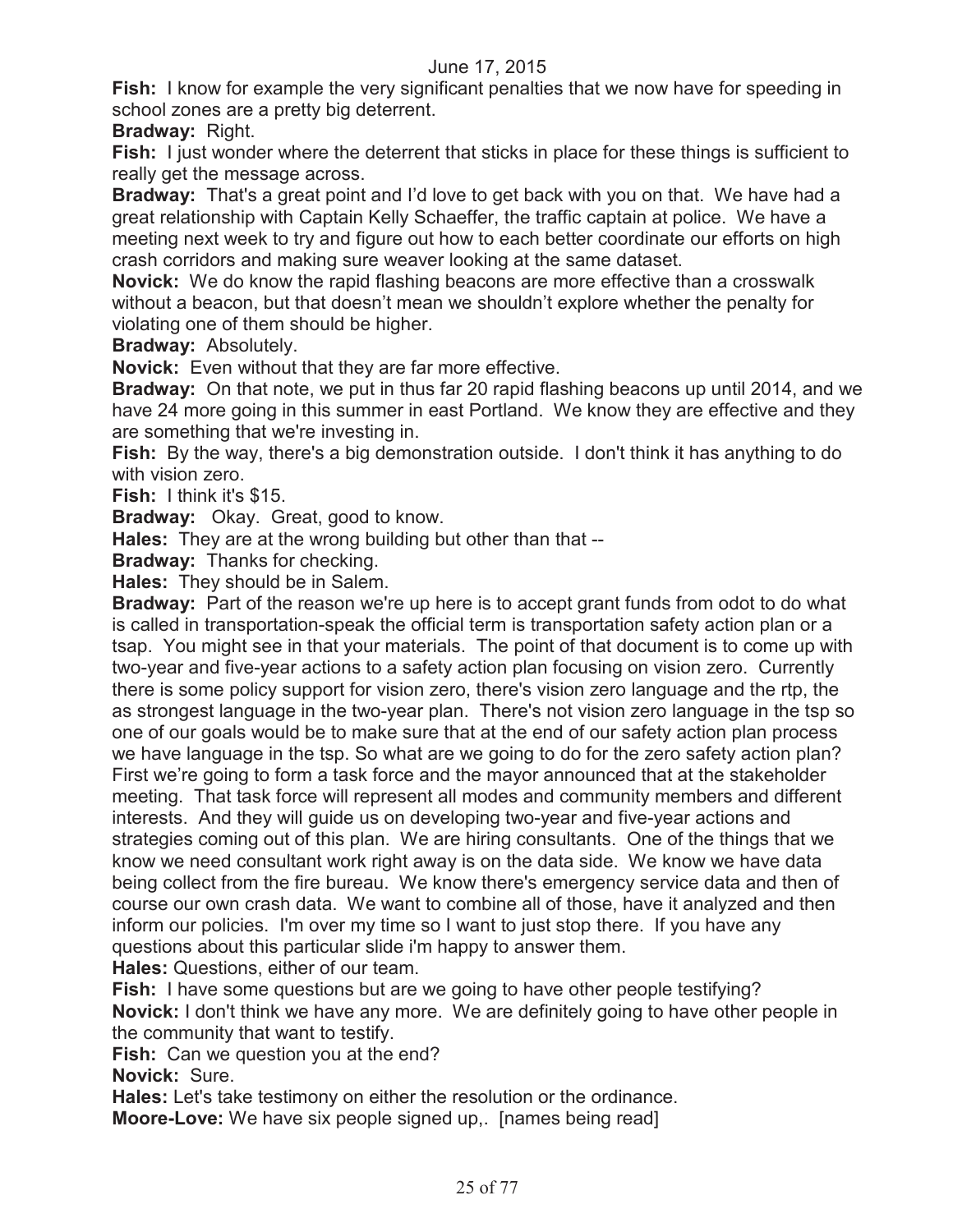**Hales:** Good morning. Push the about the button on the base of that and the light will come on.

**Craig Rogers:** Good morning, my name's Craig Rogers. I didn't expect to be here this morning but when I went on Oregonian online I saw this was a subject to be brought up. And my enlightenment on this subject got a lot more serious when I came across an article about three children down in Springfield that were in a crosswalk. There was a gentleman traveling at 40 miles per hour and their lives were taken when he collided with them, hit them. They are gone. And I had the opportunity to attend a meeting on transportation and this subject, and [inaudible] was there. An incredible young man, he talked about changing attitudes, getting people out there to think different. I don't know if this is working properly. It seems to be going in and out. Okay, thank you. When he came away from that meeting I was very aware that I had a deeper vision when I drove over the Hawthorne Bridge, and I saw the bicyclists riding their bikes over it. To me, it's kind of like they are heroes. Because they deserve equal treatment. Everybody does. Life is very special and we deserve to have the opportunity to be our best and that involves being safe. And whether you're on foot or on a bicycle or perhaps the young lady that was here a couple months ago and we were all present when she recited her poem, and she was in the vehicle that moves her around. We all deserve to be safe to become our best self's. I think a cornerstone -- I don't know the details of vision zero -- but a cornerstone of it is bringing the speed down. Commissioner Novick is a wealth of knowledge for unusual facts. I'm going to mention this. This is what I would say is an abstract analogy and i'm going take it very quick. At the end of World War II one of fdr's sons had an audience with joe Stalin. He goes in to visit with him. And Joe Stalin dismissed his interpreter and begins to communicate in English. And fdr's son said, how is this? Every time you met my father it was at the Yalta conference you had an interpreter. And Joe Stalin said, it gave me more time to think of an answer. And that's what slowing the speed down is about. It's going to give people more time to make a decision. And I've also sent Leah treat one of my favorite quotations. I never thought I'd be saying it here. But it's ghandi, there's more to life than increasing its speed. I hope that is up on a billboard.

**Hales:** Thank you, thanks very much. Good morning.

**Terry Parker:** My name's terry parker and I'm wearing my own hat today. This past Friday I witnessed an adult bicyclist riding against traffic on stark street near peacock lane. Ditto for two riding against traffic on division east of 122nd. At the Hollywood library on northeast 41st and Tillamook the intersection is a four-way stop. Each with pedestrians in crosswalks the vast majority of bicycles just rocket through as if they are it illiterate to the stop signs. Drivers are human and mistake mistakes but they do not demonstrate the free for all arrogance to definite traffic laws. Tours bicycles are frequently cited for running stop signs. Their excuse, we don't have to stop in Portland. Clearly an attitude adjustment is needed. Vision zero must include bicycle stings and strict enforcement of traffic laws as it applies to bicycling such as heavy fines. The current double standard slap on the wrist and look the other way just cultivates more mayhem. Speeds need to be reduced. Bicycle calming devices need to be added to places like the hill. They have been known to zoom down a hill for momentum and not be able to stop when a vehicle like a garbage truck gets in their way at the bottom. Adult bicycling needs to be banned on all city sidewalks. Additionally, they need to walk their bikes in crosswalks when it's not part of a bicycle trail. The all too often on again, off again, bypassing a traffic control device by riding on the sidewalk or hastily using a crosswalk as is a crash waiting to happen. One-sided plans for bicycle infrastructure depressing each more motor vehicle traffic and parking that in turn creates more traffic and congestion on our city streets. Bicyclists have a huge "i want" list. This list includes specialized bicyclist infrastructure, and restriction to bicyclists on green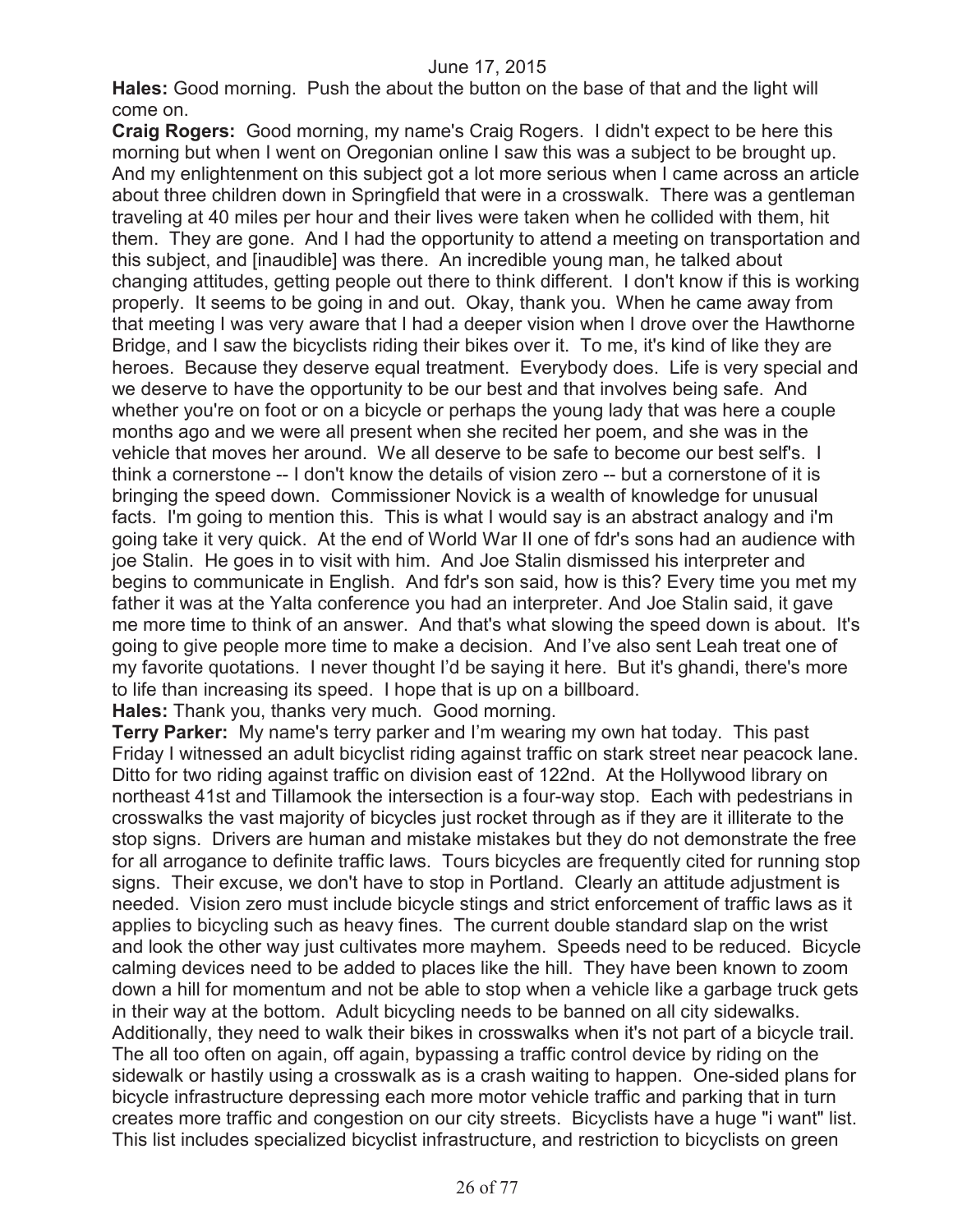streets. They must start to accept the financial responsibility for all that specialized space. Funded through bicycle paid user and license fees. Instead of protests demonstrating lawabiding behavior needs to proceed any more bicycle structure being built. Thank you. **Hales:** Good morning.

**Cory Poole:** Good morning, mayor and commissioners, my name is Cory Poole I'm here representing the northwest skate coalition in support of vision zero. As you all well know and we've heard today we are experiencing a troubling increase in vehicular accidents involving people walking and riding bicycles. I hear from too many Portlanders that they don't feel comfortable riding their bicycles or skateboards on city streets due to the quantity of aggressive behavior of motorists in their neighborhoods. People will not let their children walk to school because of fear of dangerous road crossings near their schools. The resolution today gives me hope but we all need to give this urgent crisis the immediate attention it deserves. The northwest skate coalition is joining the broader coalition of pedestrian and bicycle organizations calling on you to adopt the date of 2025 as a deadline for Portland to achieve vision zero. I hope we can include that into the language soon. Us a well know, every Portlander deserves space and legal access to active transportation. I look forward to your support.

**Hales:** Thank you. Thanks very much. Thank you all. Others? [names being read] **Noel Mickelberry:** Shy start?

**Hales:** Go ahead, while I get organized.

**Mickelberry:** My name is Noel Mickelberry and I'm the executive director of Oregon walks advocacy organization. This weekend I was riding and walking through mount Tabor Park to celebrate my anniversary with my partner. I got the call about two pedestrians hit on the Burnside Bridge. I spent the rest of the day with a clenched chest thinking about what might have happened if we had been in a different place at different time. And knowing a family was getting a phone call confirming that reality. And this is going to continue to happen as long as we have streets that allow for it. When a person driving a two-ton vehicle going at speeds that are almost guaranteed to kill someone, this isn't the same kind of mistake that happens when you forget your keys at home. No one should accept this as okay consequence of getting from here to there. This is not something that should turn a sunny afternoon on a beautiful bridge into a crime scene a memorial site a place we can only remember what could have happened. I want the city to adopt vision zero and I want to see with it a date to reach that goal. We need political will to invest in things we know make our streets safe. We know Burnside with curb type sidewalks, high speeds and wide lanes is not a safe place. It's really not a surprise that something bad happened here. What can we do to be proactive and fast, to stop this from happening. There are other streets where other people have died this year where tragedies can easily happen when someone looks down at the radio, chokes on some soda and is driving too fast. I'm looking forward to the long term thinking of this task force. Of the type of legislation we're seeing at the state and the work that even my own organization is doing to instill behavior change and a commitment across the state to make streets safe for everyone. This doesn't change the very real need for action now. People traveling through the city don't think about what jurisdiction they happen to be in when they are walking, biking or driving. They want the same safe infrastructure that allows them to access their community they live, work and play in everywhere. They don't want to see politics as usual, they want to see collaboration. There have been three deaths in less than a month, two since the mayor announced his public commitment to vision zero. The sad thing is that this isn't new, it's happening across the city all the time. We need to continue the urgency. Next month will action be swift? Will news media pick this up and question what we will do next? I don't know, but I hope you consider this when planning your next steps. How can we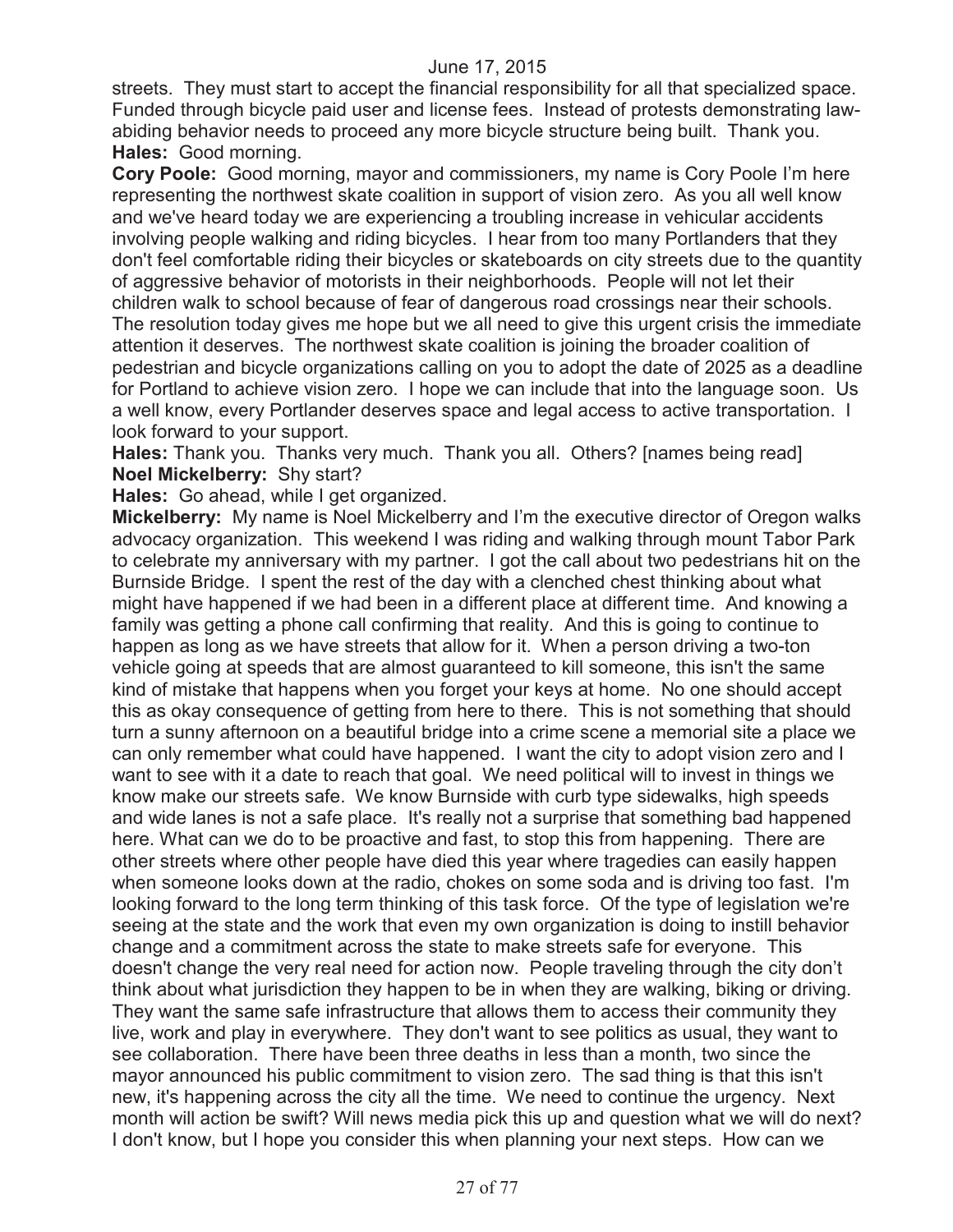assure communities that you have specific plans to change dangerous streets? What can we do to stop this? I just want to end by saying, I don't want to be up here again talking about this two days after someone has died. So i'm going to ask to you adopt vision zero, set a date, hold yourself accountable and get to work on making this goal happen. Our communities deserve it. Thank.

**Hales:** Thank you, noel.

**Rob Sadowsky:** Mayor hales, thank you for the opportunity to testify, I'm Rob Sadowsky director of the bicycle transportation safety alliance. On behalf of the 36,000 who rode a bike today, a vision zero policy will save lives for people who ride a bike, drive a delivery truck, wait on a corner for the next trimet bus. I have formal testimony that i'm submitting but i'm going jump to the key points. First of all, pass the resolution. The first step is establishing a steering committee to build a collaborative census towards reaching zero fatalities is taking a good step toward saving lives. I look forward to the day when we no longer very to comfort a family member who has lost a loved one due to traffic injustice. Two, we would like you to address racial profiling from the get go I'm attaching a proposed amendment that's being handed out right now that directs the steering committee to reduce impacts on communities of color during enforce of the vision zero. Number three, i'll echo what noel said, set a target day. It cannot be effective until it sets a target goal with benchmarks. Otherwise it is just window dressing we recommend setting a dae of zero deaths by 2025. Number four, dedicate funding and pass a street fee. Number five, act now. There are many steps we can take today to protect lives. Our full set of recommendations in collaboration with Oregon walks can be found at our healthystreets.org/visionzero. I think they are pushing for 15 miles per hour speed limits, I think that's what they are saying outside.

**Fritz:** They are very angry about it.

#### **Sadowsky:** Yes.

**Fish:** Do you have a future in policy.

**Sadowsky:** Thank you for sharing starting this difficult and life-affirming work. I am very familiar with a lot of other policy he is a i'm part of a national vision zero network with seven other cities including new York and san Francisco and i'm available to answer questions about what other cities are doing in this area.

**Fish:** Rob, I have one question for you. In the presentation earlier it said we have to change the behavior of users and the way we design our streets and bikeways and sidewalks. I live in the Hollywood grant park area and i'm spending more time as a pedestrian, as a bike rider and as someone on a bus. My sense is that we're almost getting to the point where everybody on the road, whether it's two wheel or four wheel, believes a stop sign or a light is discretionary. And what we know is who's going to get the worst if there's an accident but I think it's equal opportunity. Everybody is frustrated with the congestion and everyone is in too much of a rush. Apparently almost everybody is disobeying the traffic rules. In addition to vision zero, if you were king for a day what would you do that we're not doing to get the message to people driving and car or riding their bike that these are not discretionary laws?

**Sadowsky:** Hopefully as being king for the day, it would include being king over odot. We can't do this alone and without the state support we're not going to get to where we need, including things like dmv review. The first thing I would do is say we know people will make mistakes. At some point a child will run out in the middle of the street to get their soccer ball. We expect you to drive accordingly. If you're driving on a residential street we expect you know that will happen and you need to slow down. The consequences will be that you no longer will be able to drive and that's going to take state reform. No. 2, our streets are designed so that we can't get to above 20 miles per hour. We know that magic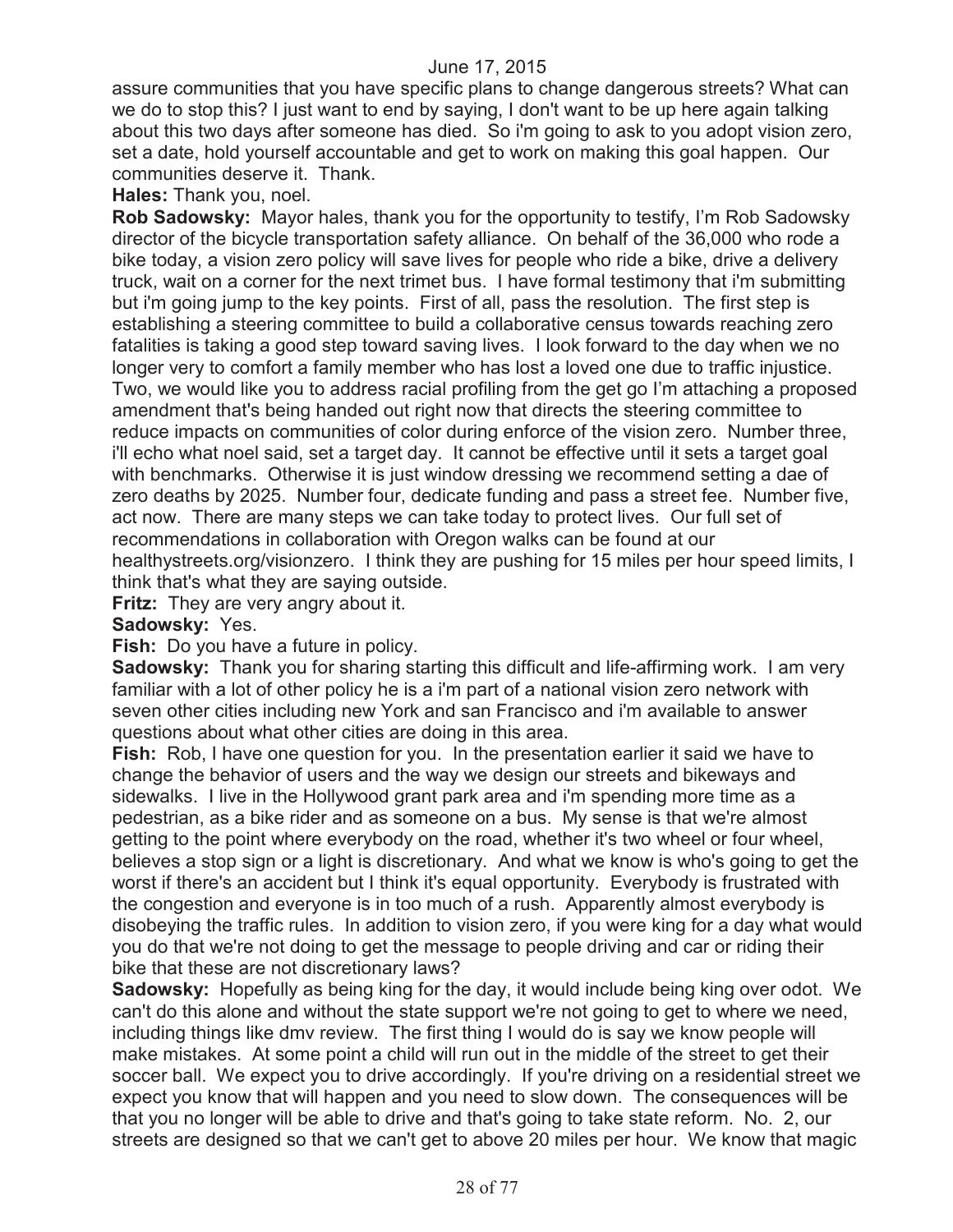number, commissioner Novick talked about that. We can create diverters on our greenways, and we can look at both temporary and permanent solutions there. Number three, I would ensure that all those safety messages are really clear that it's everyone involved, we're not just targeting people who drive in cars we're targeting every single behavior that has a consequence. Each sad story is because of a decision that a driver of a motor vehicle made into an intersection. And those consequences were borne by some of the most vulnerable people that are using our roads. We need to focus on our vulnerable users but we need to be data driven. We can look at the data where those crashes are, we know what's causing it. We cannot accept the consequences for not acting now even fit costs us money.

**Hale:** Thank you very much.

**Novick:** Have you mentioned the pledge you're asking people to take?

**Sadowsky:** One example of what we're calling for in our report that we coauthored with Oregon walks was to launch a pledge roughly called travel with care. There is evidence that when people make personal pledges to change their behaviors they have a greater likelihood of following through. If you promise to your neighbor that you're going to lose weight there's a better chance than if you promise to yourself. The pledge includes change of driving behaviors, bicycling behaviors, walking behaviors, pay attention and act predictably. We've asked the city to look into launching the pledge in cooperation with us, and all employees operating fleet vehicles that they would take that pledge before operating a vehicle.

**Hales:** Thank you. Roger, welcome.

**Roger Averbeck:** My name is roger Averbeck, as a volunteer I serve as cochair of Portland's pedestrian advisory committee. However, my comments today are my own, in part because although our committee is aware of that effort, vision zero, we support it, we haven't been invited to participate yet. On to my comments. We live in a permissive society and really depend on others to respect and follow a lot of complicated and not well understood rules intended to keep from us harming each other. This is obviously not working well in the realm of public roadways. The problem is worsened by the imbalance of power created by motor vehicles. They are out there in greater numbers and they have a false sense of sport and the consequences are obvious. Not following the rules could be severe or fatal for more vulnerable cyclists or pedestrians. I'd like to propose some solutions which are apparently already included envision zero which I do support. The city and partners should engage in an immediate increase in messaging that all road users need to be alert and focused on their travel in the public space. We need increased education efforts on the most basic but specific rules of the road that deal with points of conflict and intersections between different modes, everybody, pedestrians, cyclists, drivers, advocates, law enforcement, planners, engineers, decision makers, that's you, need to raise their level of personal responsibility and take part in the solutions. Portland needs an immediate increase in funding for and a higher priority on traffic enforcement especially on our high crash corridors. They must take greater responsibility to not injury and kill vulnerable road users who have the right to share and safely cross these public facilities. In the longer term the above efforts need to be programmed and sustained. A short-term political reaction to all our recent crashes is inadequate, unacceptable. Lastly, PBOT and odot need to fully adopt and use the best practices on all new and redesign projects on urban arterials. And pbot's development review group needs to be on board with this. Finally, in closing please consider Portland's modal committee, pedestrian, cyclist and freight communities in the vision zero effort.

**Hales:** Thank you, roger, good suggestion. Thank you. Other whose want to speak on these items.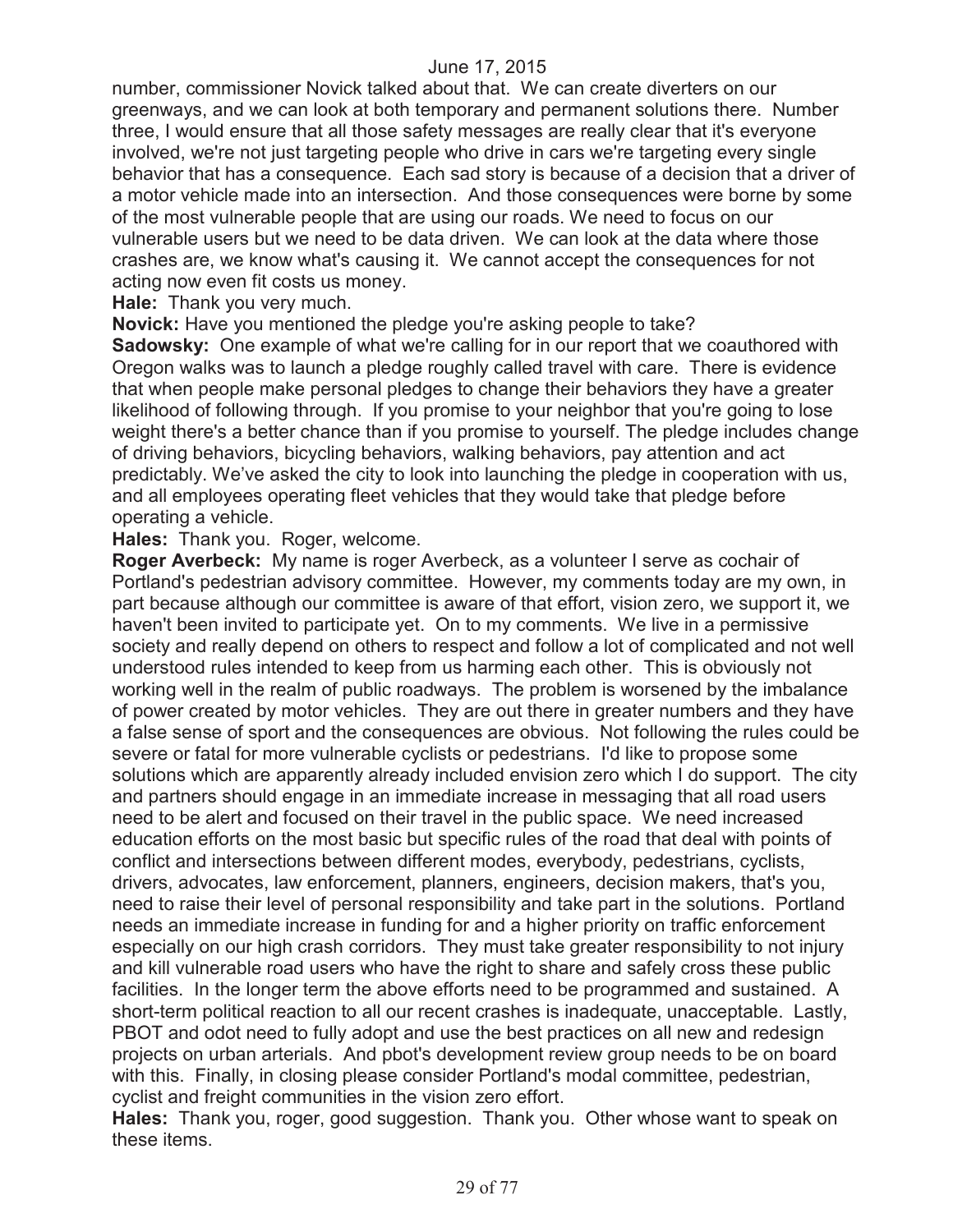**Moore:** That's all who signed up.

**Novick:** Actually could we bring Margi and Leah back up?

**Novick:** Before that, I would like to move the first amendment suggested by the bta, which would be to add to the resolution city council directs the vision zero safety committee to develop assurances against racial profiling and targeting as it pertains to vision zero enforcement and to ensure the communities of color police bureaus are included in the decision making and development of enforcement in policies.

**Hales:** Further discussion on adopting that amendment? Let take roll call on that, please. **Fish:** Aye. **Novick:** Aye. **Fritz:** Aye.

**Hales:** Aye. I appreciate that. Do you want to talk about the second one? **Novick:** On the second one I'd want to have further conversations about the pros and cons of setting a date. Particularly -- which means I'm not prepared to move the amendment now. I particularly want to talk to colleagues and other people who have been involved in the 10-year plan to end homelessness and what the implications were of setting such a goal, and then what happens to discussion when despite great efforts you can't quite meet it.

**Fish:** I'm glad, I was going to ask you that question. First i'll address that. I think the 10 year plan is a good example. While I was not involved in the creation of 10-year plan the goal was to end homelessness among chronically homeless individuals. Over a 10 year period we moved 13,000 chronically homeless individuals of the streets into homes. By any measurement that was an enormous discuss. But at the end of 10 years there was a lot of commentary that somehow we had failed because we had not conquered homelessness. My view of that is that we haven't conquered poverty, either, or all kinds of structural issues in our society. But we made a hell of a down payment. One of the things i'll be interested in is, less setting goals that you may or may not be able to achieve with such clarity. And more, what does success look like in five years, 10 years, 15 years. That's what we're going want to measure. If we set a goal we're not sure we can reach, i'll tell you we're setting ourselves up for failure. If we're clear about the goals and the trend line like 13,000 people off the streets and in their homes, then I think we can celebrate those wins and also look to what other things we need to do to get closer to the goal. I look forward to having that conversation with you. May I have a question, an additional question? The resolution before us, chill enthusiastically support, says that a vision zero safety committee will be formed, and then we'll have an advisory role. How do you intend to select members of that committee and what role if any are you going to ask the city council to play?

**Treat:** We have what we intend to look to our stakeholders that we've had conversations with, usually with traffic safety and our partners and lots of different efforts. We have a draft list that we will be working off of that include county, state, private entities, advocacy organizations, actually a list of 20 to 25 people. It's not finalized yet and we welcome input from the council on who should be a member of our advisory committee. But we're looking to cast a very wide net to make sure all modes and interested parties have a seat at the table.

### **Fish:** Thank you.

**Treat:** You're welcome.

**Fish:** What do you think about rob's idea that the city adopt the pledge and test-drive it with folks in our fleet or anyone who drives a vehicle for the city of Portland? **Treat:** Thank you. I support the effort, as well. I think that it shows an intentionality when somebody has to physically sign a pledge saying that they support vision zero. It reinforces your behavior and your attitude towards roadway safety. We actually put on pbot's website yesterday a pledge for anybody in the city to take so they can go to our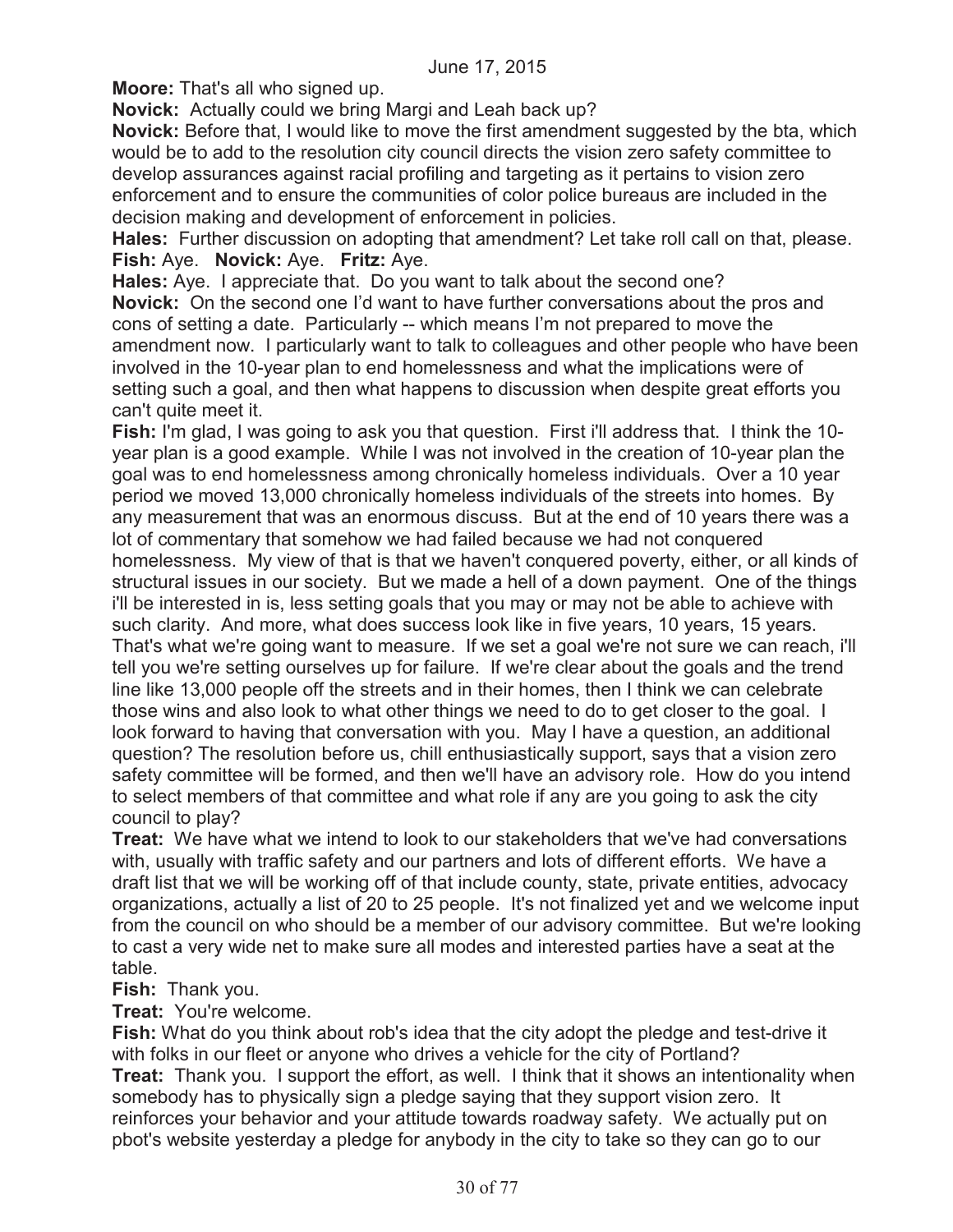website now and sign the vision zero pledge and submit it. But to the specific question I think it's a great idea.

**Fish:** We look forward to following your lead on that.

**Treat:** Thank you.

**Hales:** Other questions for staff? Okay, I think it's timely to take a roll call vote on the resolution first.

**Fish:** Director Treat, and Mr. Novick, thank you for bringing this forward. Director treat, I owe you an apology, you came up to me the other day with a lot of questions. Either because my eyesight is failing or you've had a makeover, I didn't recognize you. Probably a little bit of both, I apologize.

**Treat:** I look remarkably younger, right?

**Fish:** Under 2.02 I can't answer that. You're on the right track.

**Treat:** Thank you.

**Fish:** On a more serious note I applaud the resolution and the goals. And while my only concern about timeline is I want you to have the time to get it right. And I don't want to set a goal that you can't reach, and then have people declare failure when you've made great progress. We've seen that time and time again in the city. So there's an art to that and I will look to you and Steve to tell us what's achievable under the timeline. You are going to be the ones held accountable. The other thing I just want to observe on a personal note is that commissioner Amanda Fritz and I share many bonds, a bond of friendship, shared values, seven years on the council, and we have both buried someone in our family who died in a car accident. I was 11, she was an adult. There's no difference. No one should have to experience that, ever. And frankly speaking from personal experience, no one fully recovers from that experience. If at the end of the day we can prevent something like that from happening, because someone is encouraged to drive a little slower, to put their goddamn cell phone aside and not use it while they are driving, to pay attention and to drive as someone suggested like on every street there's the chance of some child chasing a ball or someone we love in a vulnerable position, then that doesn't seem to me like a big imposition. And speaking as someone who has gone through the trauma of losing someone at the foot of my driveway in a car accident, I would say we should not put anybody through what Amanda and I have both experienced. It is about time we got to the business of getting closer to vision zero. Thank you very much for your leadership. Aye. **Novick:** Commissioner Fish, thank you very much for that statement. And Leah and Margi and everybody on PBOT who's worked on this and all of our community partners who share this vision, thank you so very, very much. And this is a vision that will guide all aspects of our work whether we're talking about what our legislative agenda looks like, talking about the investments we need to make in our transportation system, the question of to what extent we invest simply maintaining what we already have and/or making safety improvements that we need. And how we spend the money that we are spending on safety improvements in the most efficient and effective way. So again, I really appreciate everybody's input. I appreciate the work people have already done and the work we are going to do. Thank you. Aye.

**Fritz:** Thank you very much for your work on this. It's been very difficult me to sit through this hearing. 38 weeks ago today I was in this situation spoken of, of a person not doing anything wrong, just being in the wrong place at the wrong time. So I appreciate your opening presentation which talked about yes, and things happen. So we need to engineer to allow for things happening. I don't know what the structural improvements on the Burnside Bridge might be that we could install in short order. I hope we're going to be looking at that. I very much appreciate the council's support of senate bill 921 which the governor signed last week, which is putting -- as an aspirational goal of putting crash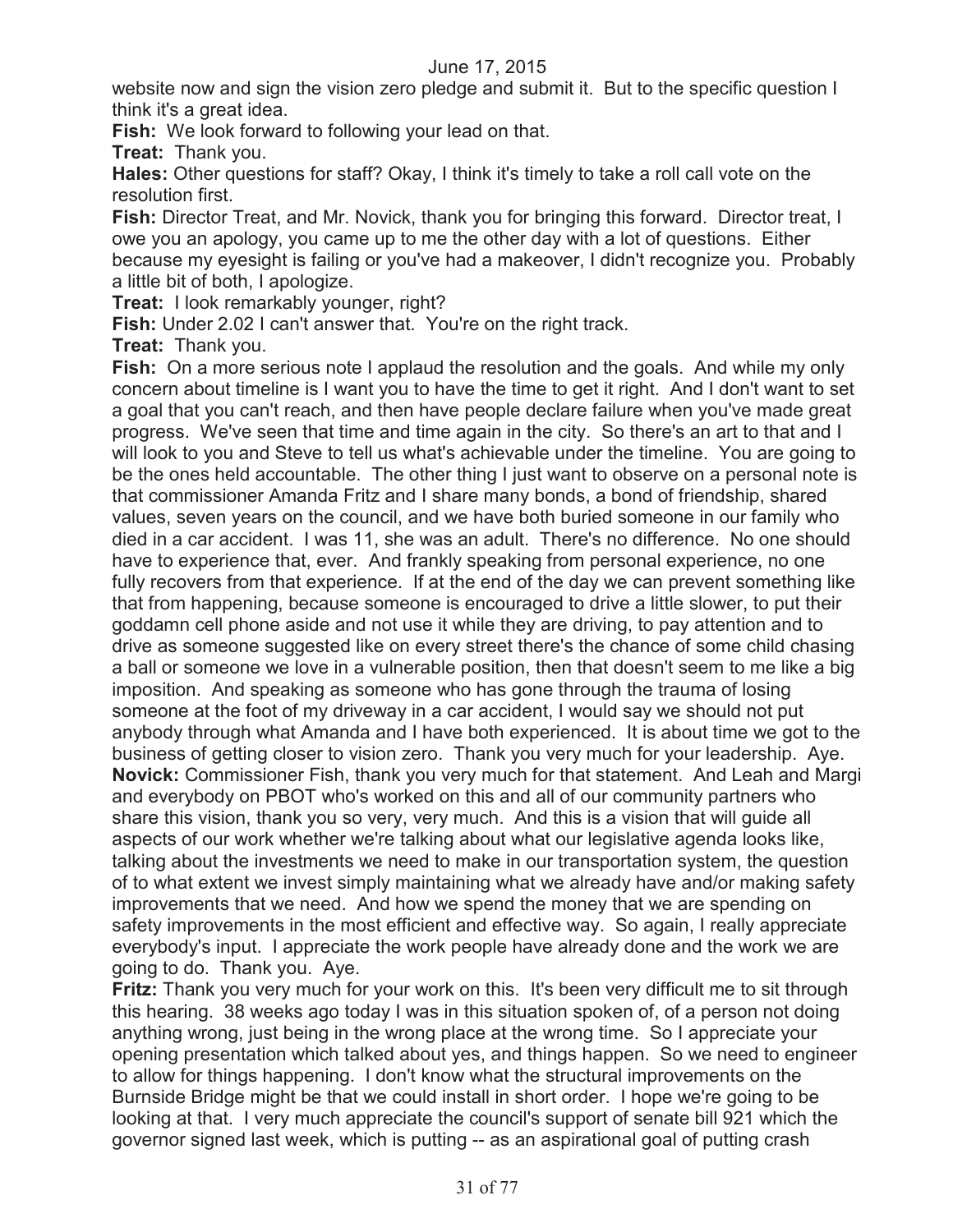barriers on the 100 mile of interstate highways where there aren't any, the crash barriers installed in Salem where my husband and our friend Kerrie were killed have already saved lives. They didn't indeed stop the truck from crossing over but it did indeed slow the truck down and allowed for other drivers to be more careful and avoid a fatal crash. We need to be looking at that structural issue. The bill does not have a specific requirement of when it's going to be implemented, it's an aspirational goal of 2021, and the reason is funding. That's why I don't believe we can at this point set an actual target date for vision zero. We will know when we get there because the answer is zero. We can't currently set a time line because we don't have the funding. We know we don't, that's heartbreaking to know there are safety improvement needed all over our city for which we do not have funding. At this point the state isn't going to be stepping up. I still have hope, the sessions not yet over and we'll see how that goes. That's part of this conversation. What do we as a community want to pay for. We know how to engineer for more safe streets. It's a matter what does it cost and how are we going to pay for it. I'm looking forward to engaging with my colleagues on the council. Even if the legislature does something on street funding it's not going to be enough to take care of our backlog here in Portland. We have to reopen the conversation on how much fund goes to maintenance and for safety. Any loss of life is too much. We are all for traffic safety, it's not just about drivers. Since I have become a single parent I have been much more careful about my mode of travel as a pedestrian. So I wear lights and reflective gear taking my nightly walks outside. I make sure I stop on the curb and look around when i'm going cross. Every time I come down to 3rd and Jefferson I remember Katherine right there on Madison, where she was killed on her bike. I don't know the circumstances of all of the crashes. I do know i'm a lot more wary. It's not you i'm worried with do, it's the other silly fools out there driving. It's a really nice backhanded compliment. We are each of us responsible for vision zero and it's not something we can expect PBOT to be able to do by yourselves. Each one of us, let's be more careful and sign the pledge. Every driver, not just the fleet folks. So incidentally, when I was in Seattle for the equity convention last week I realized we may need different lanes on the sidewalk for people who are walking while texting. I had to dodge out of way of people diligently doing their work. So the new challenges with technology that indeed we all need to be much more aware of. So thank you, commissioner novick for your leadership on this, thank you director treat for having the vision that nobody needs to die on our streets. And thank you to all of the community partners. We do need to get together and figure out how to pay it for. Time is ticking and lives are important. Thank you all for being here today. Aye.

**Hales:** Thank you all, colleagues and commissioner novick for bringing this forward. Leah, thank you for your personal passion for this issue. This isn't a sound bite or a photo opportunity, this isn't checking the box of political correctness. It's a serious commitment by us as city to say, this is our goal and we mean it. And we're going to join other cities that are doing that, as well, who are in the vanguard of this movement. And that's something we can draw on and learn from. What have they done that's working, what have they done that's making a difference whether it's in Amsterdam or New York. And how do we get to that kind of policy and investment here. We've made those kinds of serious commitments before. We've made a commitment to take more housing in order to avoid expanding the urban growth boundary and executed on that commitment although with some difficulty and some controversy. We've made a commitment to reduce our carbon footprint in this city and we have a goal and a time line. Maybe it isn't appropriate that we set that timeline now, we should, and say based on the resources we plan to have, this is where we plan to go. I want to keep that pressure on all of us as well as we've heard here today. And not just on us as policymakers and on PBOT as a bureau but as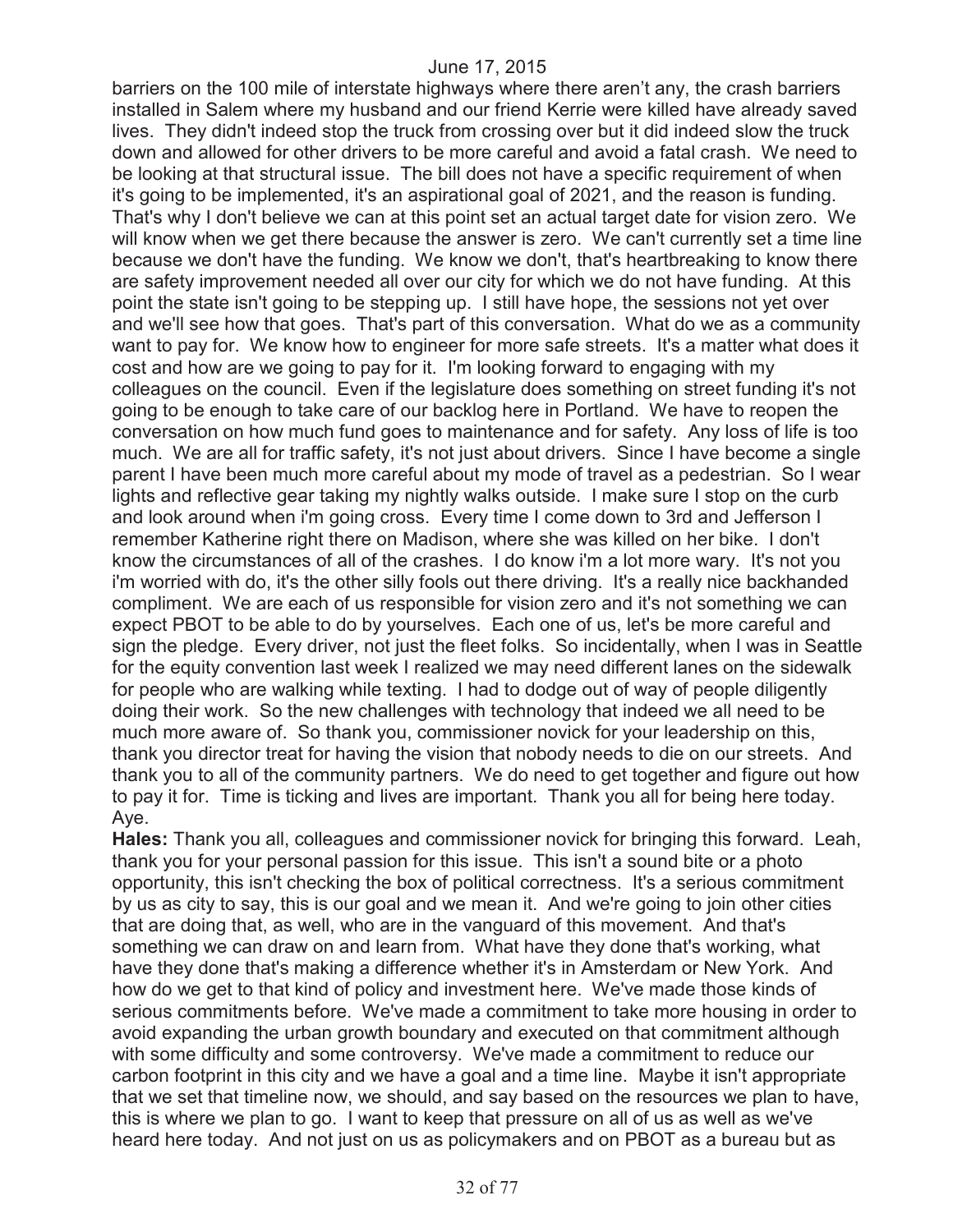was mentioned, I want to reemphasize that. There are others who need to help whether it's the state legislature giving us the authority to control speeds on our streets, giving us the authority to use photo radar where it's appropriate, and not treating Portland like it's a wide spot in the road on a trip to the beach. We need to have the authority to manager our streets with as big city with lots of people moving around in lots of different ways. Hopefully the legislature will affirm our responsibility in the legislation they have yet to pass this session. We need our fellow citizens to take the pledge. I know each of us will as we ask our staff to do as they drive city vehicles around the city and their own private vehicles when they are driving. To say I mean this, this is something I plan to do. We need to ask our fellow citizens to do that. I think those kinds of pledges party. It does make a difference when we say i'm in for this. I am and I know we all are. It's important that we make this a personal matter. It is personal. We've heard those stories here today. You all know I get all kinds of midnight messages from the police bureau when something goes wrong. I don't get messages when things go well. That's what goes with being police commissioner. I've been at the scene of some of these horrific accidents or strategies, they are not accidents, these horrific crashes. I've seen actually the pain on the face of police officers who have had to deal with those tragedies. They feel it, too. I appreciate the captain and her folks in the traffic division that are committed. We will continue to make sure the police station division on the enforcement side is a reliable partner in making this real. The advocates in the community, on the council, in the police bureau, I want to thank you for making this an important serious commitment for a serious crisis in our city. I look forward to seeing real progress year by year real soon. Aye. Thank you all very much. Let's take action on the ordinance.

**Fish:** Housekeeping matter?

**Hales:** Yes.

**Fish:** Dan's not here, i'm not going to be here for the afternoon session chill prevent you from doing any emergency stuff.

**Hales:** Yes.

**Fish:** We've got two emergencies, 635 and 636.

**Hales:** And 616, the one we're about to vote on.

**Fish:** I want to propose we hit those first.

**Hales:** I think that's a fine idea. Let's do 616 and move to those.

**Moore:** Roll call on 616.

**Fish:** Aye.

**Novick:** I have two apologies to make. One, I apologize to the fact this is only scheduled for 15 minutes. I think that was a holdover for when we were just going to September grant and we do strive to be real sticker. The other apology is to Commissioner Fritz. We are starting a pilot on separate sidewalk lanes for people on their cell phones, it's going to be on Broadway between alder and Madison starting in September. We'll look forward to seeing how that works. Aye.

**Fritz:** Thank you, commissioner. Aye.

**Hales:** Call it the clueless zone? Aye. Let's move on to those other two emergency items on the regular calendar.

**Fritz:** Are we doing all of these?

**Hales:** The afternoon pieces. I break for lunch and then i'm gone. If we don't do the emergencies now we might not have the votes to pass it.

**Hales:** We may be able to -- looking at the regular calendar we might be able to dispose of all this in about a half hour, I would think, right?

**Fish:** Mayor, we put 15 minutes on some time certain, we have things that are 20 minutes and 10 minutes. I just want to be respectful.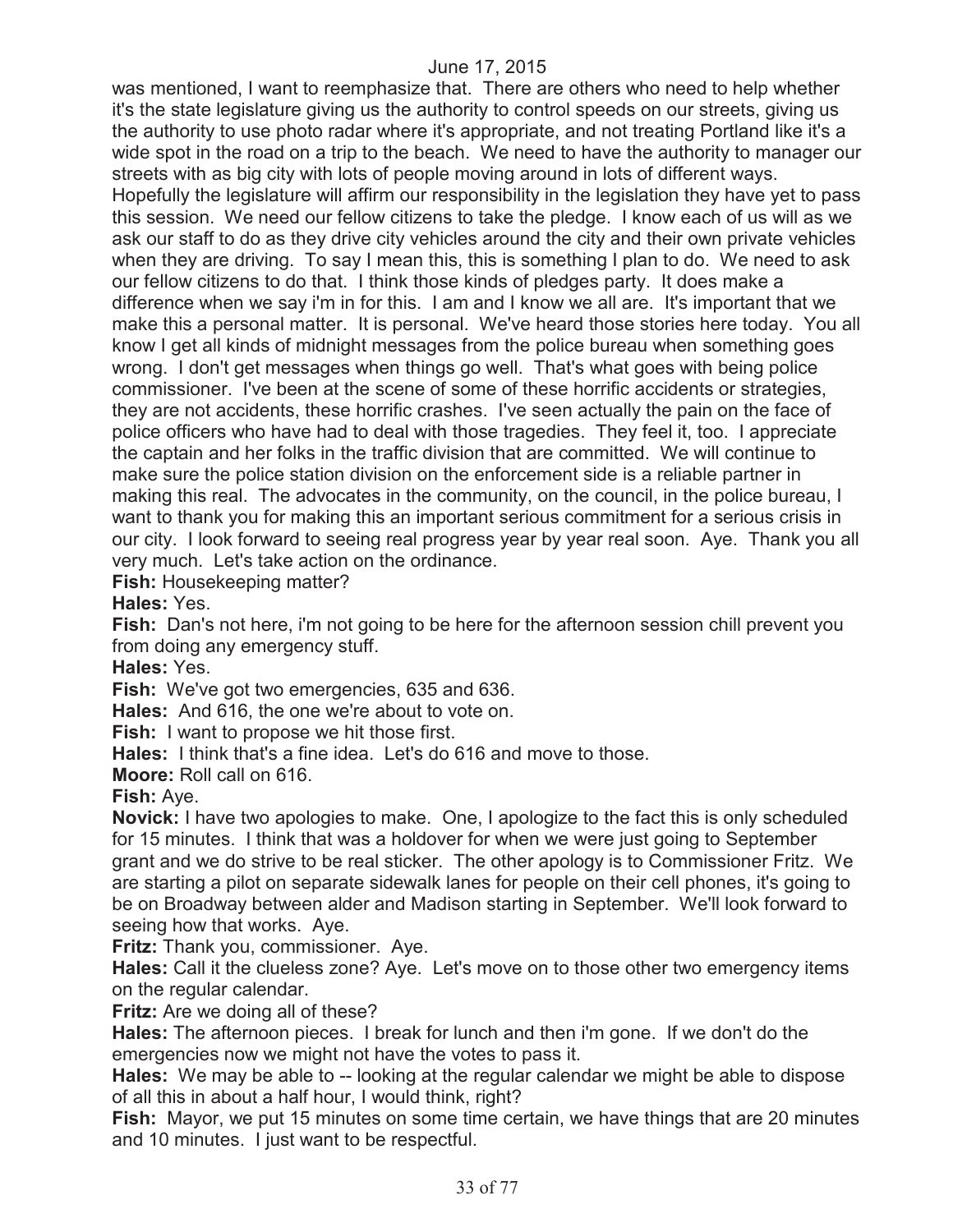**Hales:** I don't think they are going take that long.

**Fritz:** You're going to make me listen to your 20 and 15-minute things when you're not here?

**Fish:** No, I don't have anything. I'm saying we have the bureau of police and budget office together scheduled for 30 minutes.

**Hales:** You don't think 638 is really going take 25 minutes, to you?

**Fish:** I think it'll take two minutes. But we tend to put more time in because we are beginning to become impatient with the reverse.

**Fritz:** I was questioning 638 and 639, commissioner.

**Fish:** Those are five-minute presentations.

**Hales:** The minute we're off in a favorable direction in that case. Judging by the number of people here and what's on the calendar if we state here to 12:30 we'll be fine. Does that work for everyone? Let's power forward and see if it comes through. 634.

**Hales:** Let's come back to the pulled consent items at the end. Go ahead. **Moore:** 634?

**Hales:** Sorry. No, it's not being pulled back.

**Moore-Love:** The items pulled.

**Hales:** Let's do 634 first.

**Item 634.** 

**Moore-Love:** Extend contract with e.c. Company and increase the total not to exceed amount to \$3 million for salary -- solar system installation services.

**Hales:** Press the button on the base of your microphone.

**Dave Tooze, Bureau of Planning and Sustainability:** Very good. Good morning, i'm from planning and sustainability. A great solar day outside.

**Hales:** Yes, it is.

**Tooze:** Coming up on the longest day of the year and that makes it even better. I know you're pressed for time. Very, very briefly the ordinance before you extends the contract with the existing solar installer contract that has been on board to provide services to all of our bureaus for the past five years. Actually, yeah, five years. It's a one-year extension and an increase from \$2.5 million contract cap to \$3 million contract cap. The reason we're doing this is to position several projects for grant funding that we're seeking. If we receive the grant funding then we'll need especially that time extension in order to complete the projects within the grant period. And the contract period. I'd be glad to answer questions you might have.

**Hales:** Sounds promising. Any questions for dave?

**Fish:** I have just a quick question. The water bureau is going to do a project under this contract. At what point should we go out and solicit and have a competitive process, since this is a growing field, and there may even be more local providers that want in. **Tooze:** Sure, good question.

**Fish:** What's the time line for a broader procurement?

**Tooze:** The contract we have now was hired around competitive process but it is over. It'll be a total of seven years you should the contract if this is approved. So our conversations with purchasers was that this is it, no more extensions. So by mid-2017 or so, I would expect another process to competitively bid out those services.

**Fish:** Is that a commitment?

**Tooze:** I won't be around, commissioner.

**Hales:** Dave is going to be retiring.

**Fish:** I'll take the mayor's commitment.

**Tooze:** Purchasers have been clear they don't feel comfortable with an extension beyond that. I can't imagine that that would not be honored.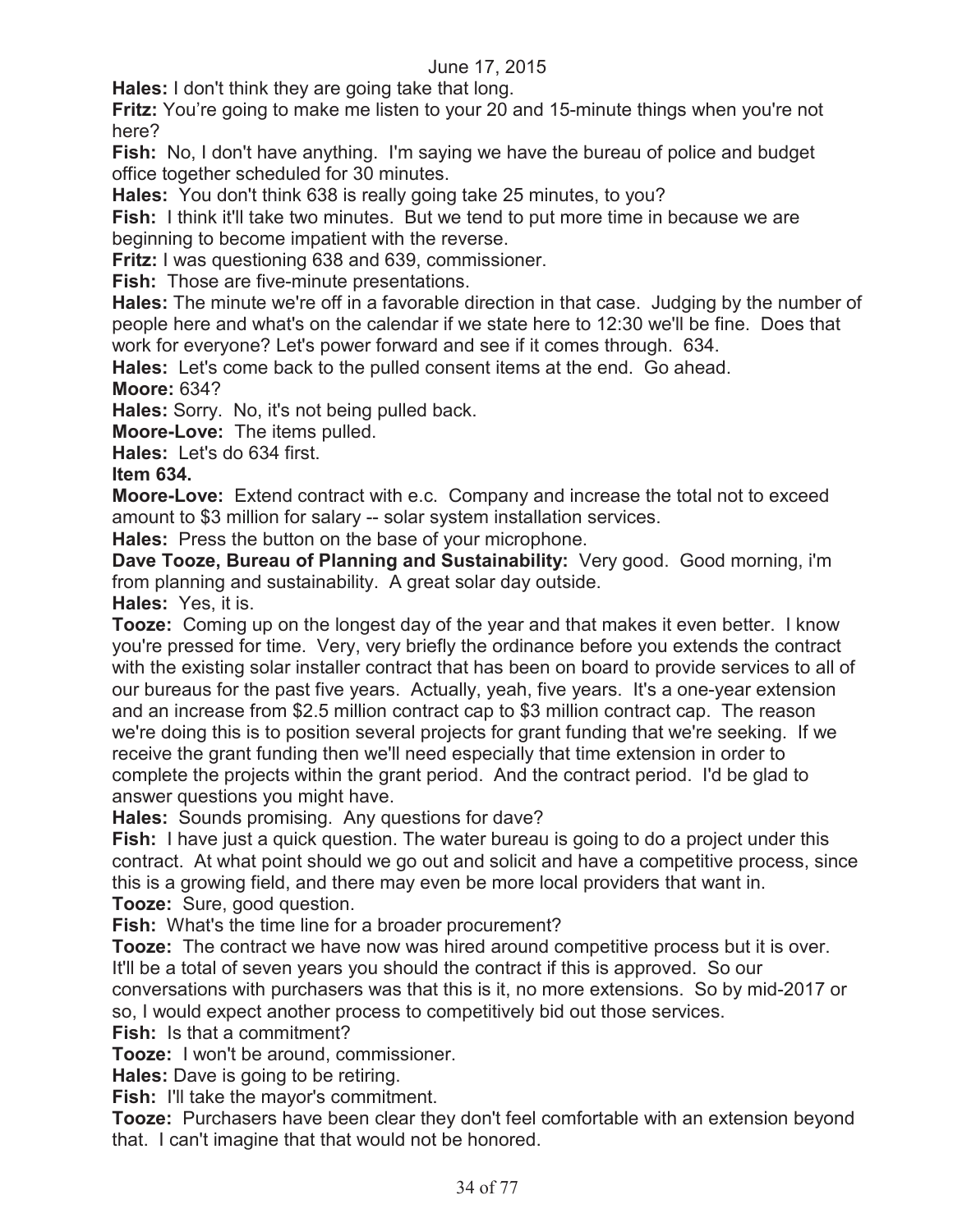**Fish:** Thank you, Dave.

**Hales:** Any other questions for Dave? Anyone want to speak on this item? Come forward for a second reading next week. Thank you, Dave. [gavel pounded] 635. **Item 635.**

**Moore:** Amend contract with Taser international, inc. To extend term and amend the not to exceed amount to purchase the new taser model.

**Hales:** Good afternoon, gentlemen.

**Bryan Parman, Portland Police Bureau:** Good afternoon. I'm the captain of the training division for the police bureau. We're here today to talk about amending the police bureau's existing contract with taser international. Just a little bit of background. The current model of taser has been in use here in the city of Portland since 2005 and over the course of those years we've been able to put taser out to all uniformed patrol members and make it mandatory for them to carry. We were notified last your taser was going discontinue the current model to the police bureau now needs to move and transition to a new piece of equipment. Out of we believe a need to train and transition in a very systematic way, the police bureau is proposing this amendment. It would do two things. One, raise the dollar limit on existing contract to accommodate the purchase of the equipment. And it would remove the not to exceed annual spending limit. It's important to know that in no way gives us the ability to exceed the total contract amount. It allows the police bureau to buy tasers in a way that makes the most sense for the transition, rather than being bound by a spending limit with any one calendar year. We have been testing two different models for nearly 12 months now. We're very close to having a final decision this. Increase will accommodate either model if selected.

**Hales:** Great.

**Hales:** Questions? Thank you both very much.

**Parman:** Thank you very much.

**Hales:** Anyone want to speak on this item?

**Moore-Love:** We have three people signed up. [names being read]

**Hales:** Good afternoon, push the button there on the base of that.

**Dan Handelman:** Good afternoon, mayor hales and council members, I'm Dan Handelman with Portland cop watch. Members attend meeting of the crc, coab, training advisory panel but we've never heard the police say their current tasers are malfunctions and need to be replaced. It's not clear why the bureau needs to replace all the tasers since the cartridges made for the new x26p model also fit the current x26 model that officers carry. Secondly, although there is a budget windfall, it seems a shame to be pouring more money into electroshock devices, called instruments of torture by some, when so many people have no place to live and our infrastructure is crumbling. They were used some 800 times per year, thankfully that number is down to 100 times per year. In other words, at best six of the taser uses are alternatives to deadly force and the rest of one of the reasoning the department of justice called out Portland for its taser use. This is better than being hit with a baton or being shot. I don't want to be hit over the head at all. It was said at least 540 people in North America had died after being hit with tasers. Even though the manufacturer swears by the weapon's safety, tasers have never been cited as the sole cause of death. In 2008, after losing their first product liability case laser international added a new warning. When possible avoiding chest shots avoid the controversy about whether or not stun begins do or do not affect the human heart. The u.n. Committee on torture was appalled at number of stun guns used, and said they should be banned for use on children and pregnant women. That's a direct quote from a report about their meeting. Here in Portland a healthy 50-pound pit bull died after being suggested to multiple tasings. It's not conclusive the weapons led to the death of James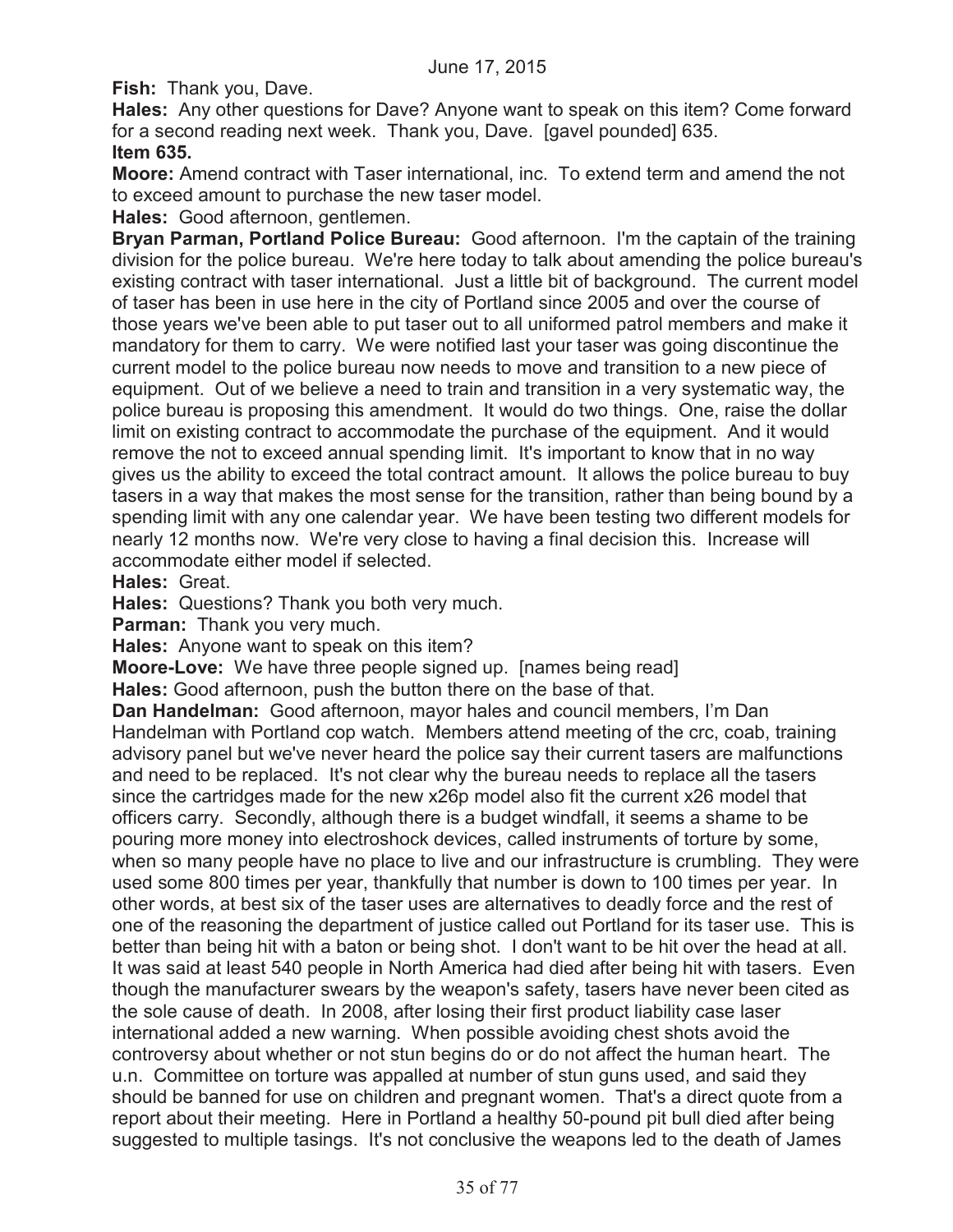chasse or others, the device was used on both men. Officers melted tasers repeatedly using it on the body of James harper perez. The bureau's weaponry is a symptom. Soldiers don't carry tasers on the battlefield. We urge council to at best leave the contract as it is. This is a side now, taser international called them conducted energy weapons and not control weapons. It implies they are used for control rather than in defense of an officer who feels their life is in danger.

**Shedrick Wilkins:** I think it's an electronic torture device to give people shock treatments. They are shocking people on the ground. I think the standard policy in some sort of situation with a violent person is to shoot them in the knee or the leg, and then have another officer point the weapon at the head. Ultimately if you can't stop a person shocking doesn't do them any good. You have to basically take them out and that's just the way it is. When it comes on the news it looks like people in Portland are shocking people and this is some sort of deterrent, right? It's not necessary and a handgun is basically shoot the leg, a person gets in pain and then basically stops by the implication of deadly force.

**Hales:** Thank you.

**Hales:** Welcome.

**Trudy Cooper:** I got here late, I hope i'm not off the mark. I read the documents -- **Hales:** What's your name on the record?

**Trudy Cooper:** Trudy cooper, I live in the Elliott neighborhood of Portland. My question is I looked over the materials I concluded that it is to renew a contract at a higher price for a product I think is questionable in the first place but in the context of a move toward relationship-based policing earlier known as community-based policing, which I understand the chief wants to move toward, i'm wondering why wouldn't we also recontextulize the level of use of tasers. I'm wondering if they are needed at the same level we've had with a police force embedded more in the community, more knowledgeable about the community. I'd like at some point I hope to hear a response to this because if community policing doesn't reduce the use of force incidents then what is it intended to do? Second, I don't know what's been said so far, I wasn't able to be here for work reasons until now. What's the impact this new product will have on their directives regarding their use? In light of a settlement agreement, it seems like police are to use them when there's a situation of genuine danger. I don't think that's always what we see sometimes. It's the convenience of being able to arrest someone. And third, i'm not supporting a ban on tasers though many in this country are doing so for the reasons the ban is outlining. But tasers are certainly preferable to bullets since my policy, my understanding is that officers are required to shoot for the largest part of the body, the torso. If there's no other alternative then certainly we want to have tasers if there's no other alternative to that. So I hope that we are going see an analysis or a rationale for how the use of guns and tasers can be reduce the as we move forward towards community based policing and community controlled policing. Thank you.

**Hales:** Anyone else want to speak on this item?

**Hales:** Captain, come back up for a second if you can.

**Cooper:** I have a question.

**Hales:** So to the point about the necessity to make this change as opposed to it being an option.

**Parman:** Right. So just to talk a little bit about that. The majority of tasers carried by the police bureau are probably close to 75 or 80% of them are out the warranty period. The taser will no longer service our existing equipment. As models stop functioning they cannot be replaced or they have to be replaced with one of the two new models. I think the rationale behind transitioning in larger batches is it makes the training and transition --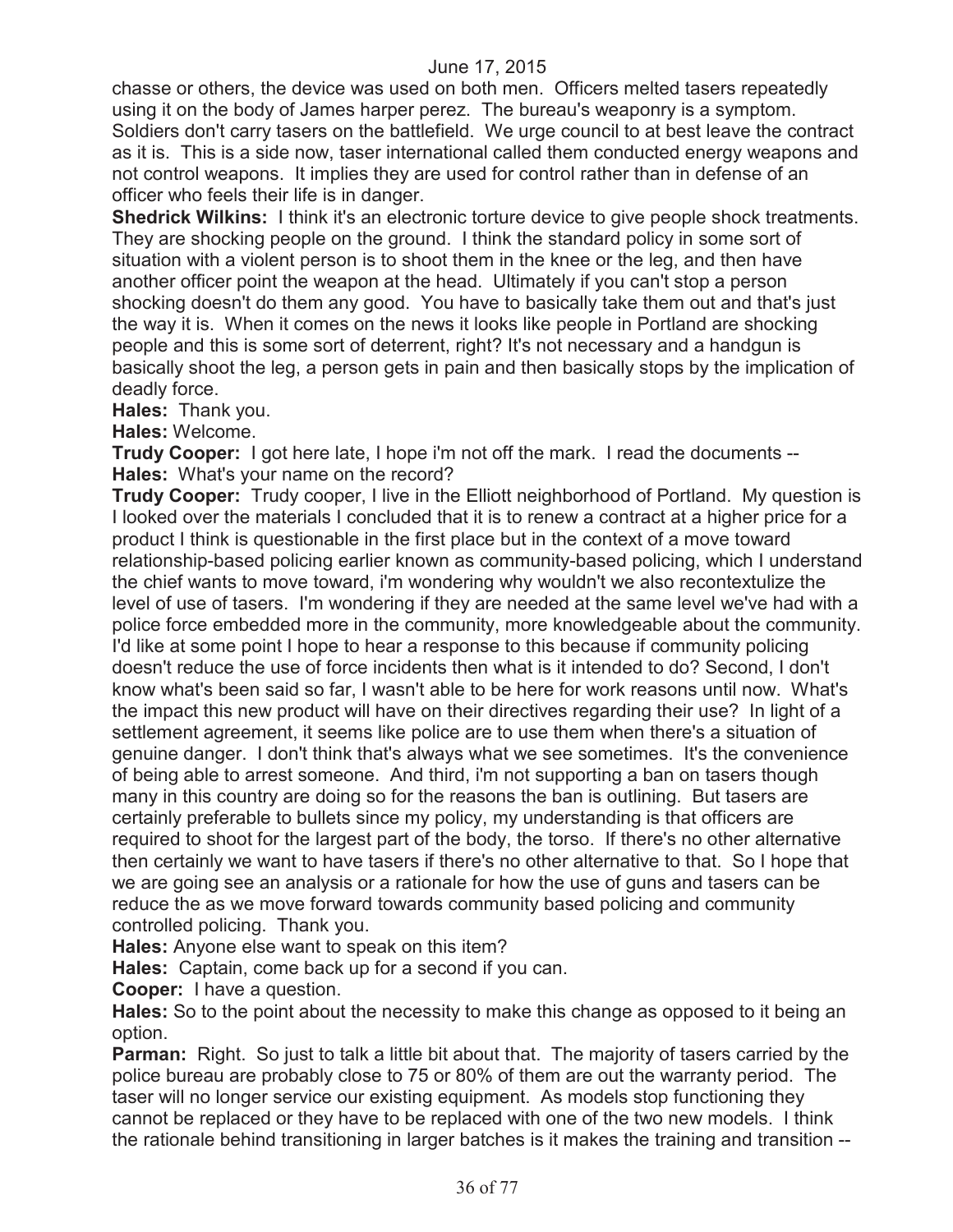allows to us structure that in a deliberate way that makes the most sense for our officers to avoid having multiple types of tasers. There are some slight functional differences in the mechanics of a taser, not the internal workings of it. It's not more powerful than the previous model but it'll allow us to approach in batches large enough to train officers in a way that makes sense.

**Hales:** Other questions?

**Fritz:** So the current contract has a limit of \$250,000 per years.

**Parman:** Right.

**Fritz:** I understand the rationale, because you can buy them in larger batches if you wanted to do that, but it seems then that the \$2.3 million, an additional 1.7 million, so that's more than \$250 a year.

**Parman:** Yes, it is. We have the current contract had a value but had a spending limit on it. The increase in value reflect the purchase replacement price of the entire inventory we have of the equipment which is estimate about \$1.6 million.

**Fritz:** Do you actually have to buy everybody a new one? Are you going to be training everybody again?

**Parman:** Yes' that's our intent.

**Fritz:** I don't know the difference in operation.

**Parman:** We have a policy that requires members when in uniform to carry the taser. And there are several instance as year where we take members who are not assigned primarily to patrol duties. A parade or a large event they are put into uniform and then required to carry the taser. So we want to transition the entire organization over to the new model within a single training cycle.

**Fritz:** Not all of them are not functioning. Some of them are still useable, right? **Parman:** We still have inventory that is functioning.

**Fritz:** Are their controls that different?

**Parman:** There are subtle differences between the two and we want to avoid any confusion with members. A wholesale cutover to the new equipment makes the most sense from a training stand.

**Fritz:** Do officers have to fill out a report when they draw a taser?

**Parman:** When they point a taser and use the laser, yes.

**Fritz:** But not when they take it out of its holster.

**Fritz:** How about if they take their gun out of the holster?

**Parman:** When they point their firearm they have to write a report.

**Fritz:** If they point their taser do, they?

**Parman:** If they turn it on, yes.

**Fritz:** I'm a little concerned about buying a whole new set of equipment when it's not clear how often they are used and whether it's necessary. Is this new product better in terms of less lethal, less painful?

**Parman:** There are improvements, it's more durable and more waterproof. It offers -- one model has two different targeting lacers which allows us to increase accuracy so we can ensure we're getting good hits with the probes, trying to keep them at the belt line or lower. Excuse me. And again, like I said, the current equipment isn't malfunctioning but we are concerned about the training implications of maintaining multiple versions of the same piece of equipment. Over time members may not be familiar with equipment. So we think a wholesale cut-over makes the most sense.

**Fritz:** But what do we do with our old taser inserts.

**Parman:** The city has the option to declare them as surplus and dispose of them.

**Fritz:** Then did the money come back to the police bureau's budget?

**Parman:** I think that's a decision for this body to make when that time comes.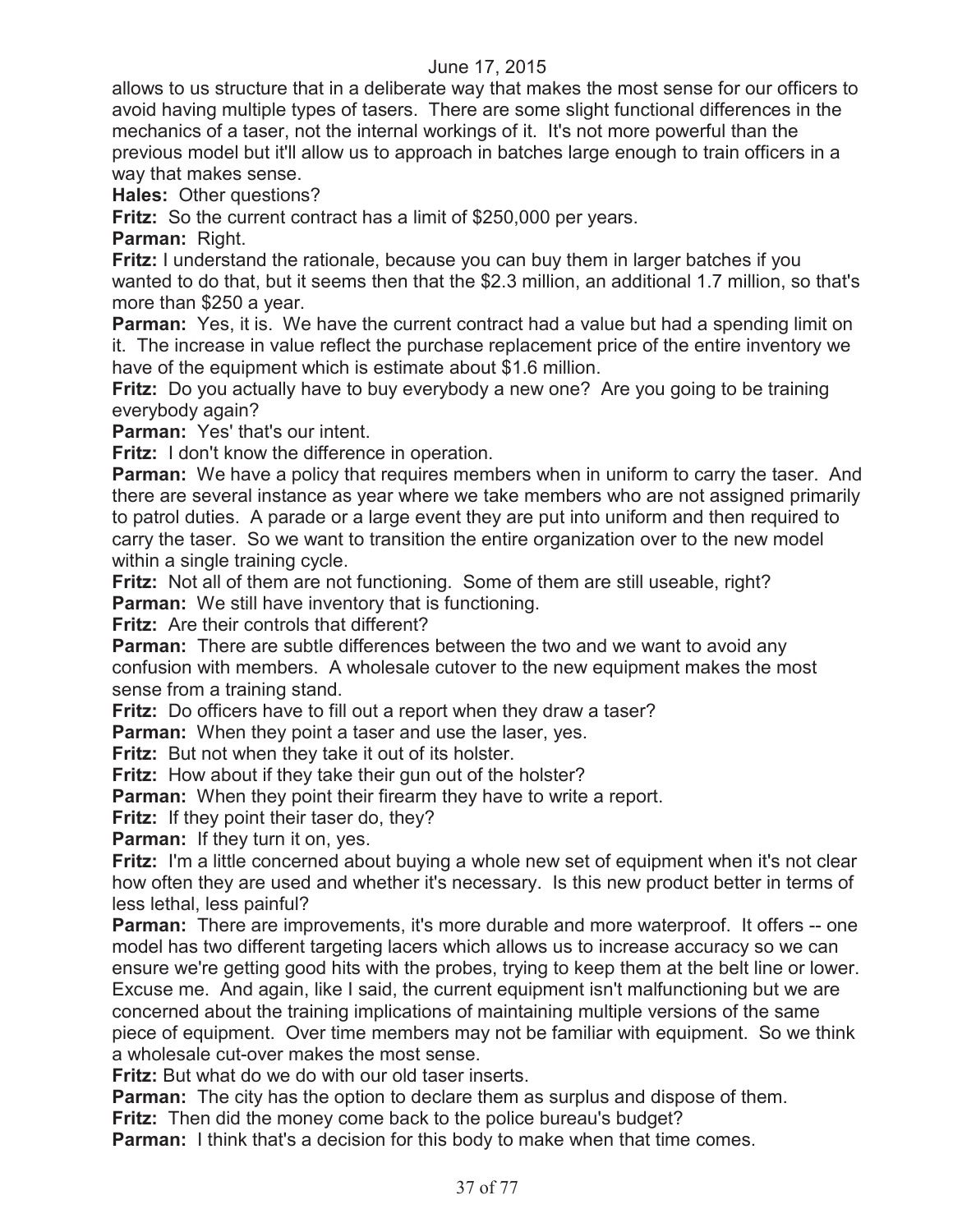**Fritz:** How many functioning tasers do we currently have?

**Parman:** I don't have the exact number. I believe it's going to be north of 700.

**Fritz:** Even though it's no longer maintained by the manufacturer they could have some spares. That is something you will be looking at?

**Parman:** Yes, assume this is approved. We would move forward with a strategy to dispose of the existing inventory.

**Hales:** Other questions?

**Hales:** Thanks very much.

**Parman:** Thank you.

**Hales:** This is an emergency ordinance, let's take a roll call then.

**Fish:** Aye. **Novick:** Aye.

**Fritz:** Aye -- I don't like tasers, I don't like guns even more, though, so i'm willing to support this. Aye.

**Hales:** I think there have been some good questions about how and how often we use these tools of guns and tasers. I totally agree with Commissioner Fritz' bias. We are using force less and less, that's a trend we need to continue. I'll certainly exercise some oversight about this contract like any other, to make sure we're not in any way contradicting that direction with the equipment that we purchase. Aye. [gavel pounded] **Item 636.**

**Moore-Love:** Adopt the supplemental budget for the fiscal year 2014-15 over expenditure process and make budget adjustments in various funds.

**Hales:** Good afternoon.

**Andrew Scott, Director, City budget office:** Good afternoon. Andrew Scott, city budget director. I'm going to briefly talk about some of the major items in the expenditure ordinance. There are two but we'll do the over expenditure ordinance and then the loans after that. The over expenditure ordinance is the last opportunity for the bureaus to make any council approved adjustments needed in their fiscal year budgets. In addition to a number of technical non general fund changes included in the ordinance before you there are just four general fund requests in the over expenditure request I'll talk about in a little more detail. There's a 121,596 request for an advance encumbrance for the office of youth prevention preparation. This is an item not requested in the fall bump and the probably should have been. They are advanced back in 2014, should have been carried over into 14-15 but they were not carried over. As a result our excess fund balance we came to you last fall was higher than it would have been otherwise. This is a request from contingency to make sure there are funds to cover that advance. There's a \$1.5 million request for compensation set-aside from the police bureau. The bureau only disposes of a portion of their overall comp set-aside. More recent projects and some additional costs show the police may need their entire comp set-aside amount and that's what they have requested over the expenditure. There's a carryover of 100,000 ordinance for the pps Concordia early childhood learning system these funds were incorporated into the fall budget monitoring process. But the proposal here is to carry them over into the next fiscal year and add them to the \$400,000 in the adopted budget you'll be acting on tomorrow for a total of \$500,000, it'll all go out the door until the next fiscal year. Finally, we have included a million-dollar draw on general fund contingency to prevent the possibility of an over expenditure in the parks bureau. Parks is projecting they may be as much as \$650,000 overspent due to a shortfall in revenues. The contingency is to make sure park stays within that budget.

**Fish:** Can I ask you a question about the comp set-aside? I know it's a comp indicated area, I want to make sure we're all on the same page.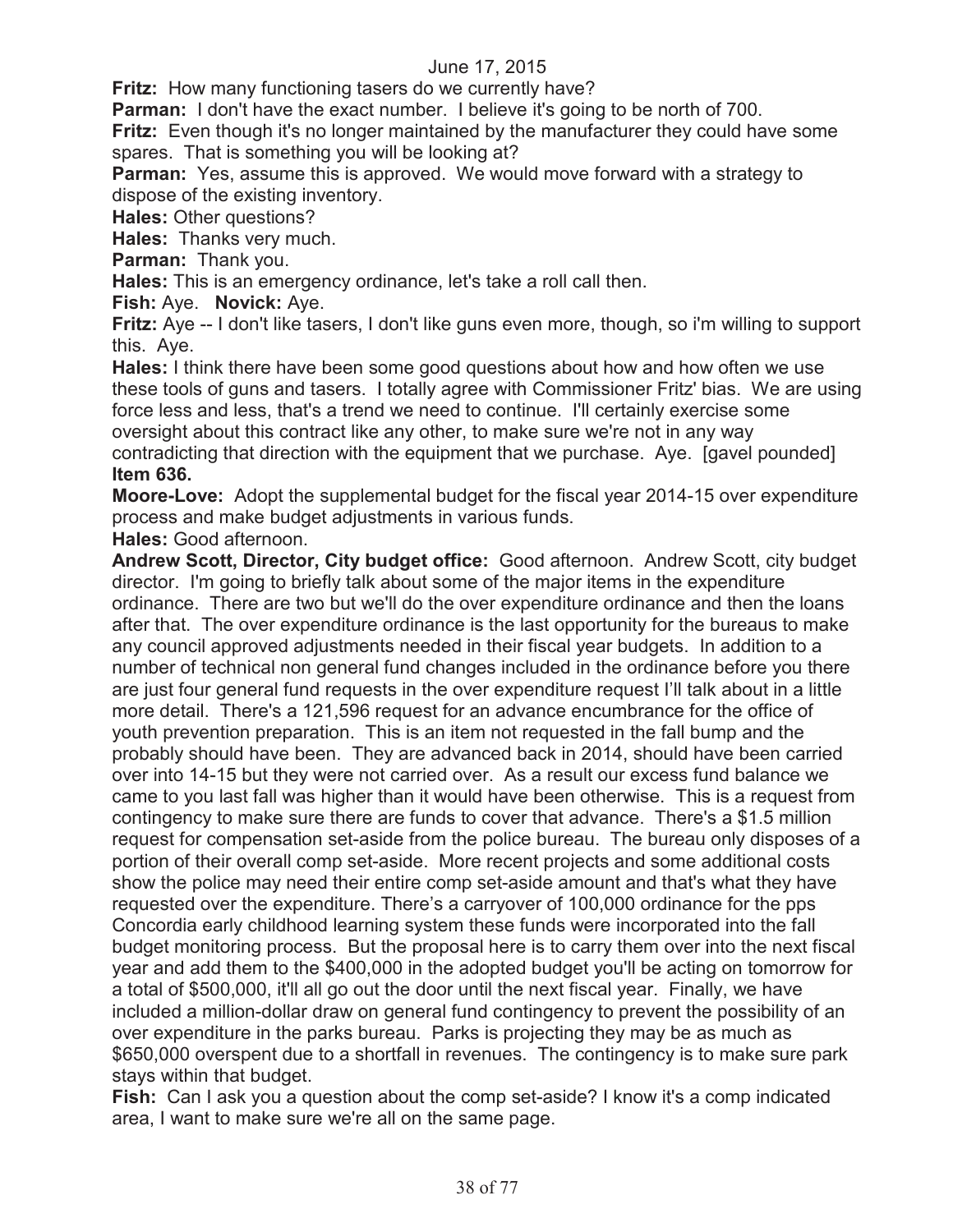**Fish:** What is the -- why is the police bureau requesting this additional comp set-aside? What is it going fund?

**Scott:** It'll fund personnel expenses in the existing fiscal year. All bureaus, again, compensation set-aside, we set aside the inflation, the cost-of-living adjustment as well as health benefit inflation for general fund, and ask them to show fuss they need those resources. In a lot of situations due to vacancy and other things the bureaus don't need those resources. In the spring we said we think we need about \$2 million of resources from comp set aside, council granted that amount. They were eligible for about \$3.5 million based on the size of their bureau. They are come back now, recently there are additional over time expenditures and other personnel expenditures in their projection is we may need the entire amount. They are asking for the rest of their \$3.5 million recommendation.

**Fish:** How does your office draw down and distinguish between what you might say is a valid or invalid or one that triggers an alarm that perhaps there's a structural problem? **Scott:** We review the requests when they come in from the bureaus. One of the things we look at is to be sure the bureau has transferred money out of services into materials and services. To the extent the bureau has done that, we would probably recommend against that draw. That wasn't the case with the spring bump. We also look to make sure the bureau hasn't hired a number of temp or limited positions which they have some authority to do throughout the year. If the bureau had done a significant amount of hiring we would question that, but they have a number of vacancies right now.

**Fish:** How fungible are those dollars? What are the eligible uses of the dollars that are left over?

**Scott:** At the end of the year anything remaining in compensation is set aside falls to ending fund balance. It's available as beginning fund balance at the end of next year. So again to the extent there's unspent comp set aside money that contributes to beginning fund balance which then in the fall bump 50% of which goes to infrastructure and the rest to unforeseen expenses. Comp set aside stated this year at 8 million dollars and after this draw will be 826,000. It is lower than it has been in the past it varies from year to year but this isn't any balance. This is one of the things the city economist takes a whole number of things into account to get this estimate.

**Fish:** I am not asking this final question because I'm advocating, I'm just trying to understand. If the Police bureau doesn't use its full comp set aside, but say parks bureau comes to you and says we need a bigger chunk because we're converting seasonal to full time or whatever. Wouldn't it make more sense to have that process occur before it drops the general fund and its split up 50/50? Wouldn't it make more sense since those dollars were originally prioritized for a personal related issue a compensation related issue to have that discussion before it drops to the ending fund balance?

**Scott:** Well, I think -- I want to follow the question. To the extent they are existing year 14-15 costs or anticipated costs?

**Fish:** We're having this ongoing discussion about what parks is going to need to comply with the mandates and also to further some council objectives. I'm not advocating I'm just trying to understand the money drops the ending fund balance and then is subject to the 50% split that we have agreed to um major maintenance. It complicates a little bit that the task of them finding the money for a sister bureau that might have a unique ask. And my question is should here be an opportunity short of it dropping to the general fund to reallocate those monies or is there a structural reason why we shouldn't do that? **Scott:** In terms of the cost in the current year I think what you have identified is there are different pots of money there is compensation set aside which is available for compensation related expenses. And there is also out general fund contingency and what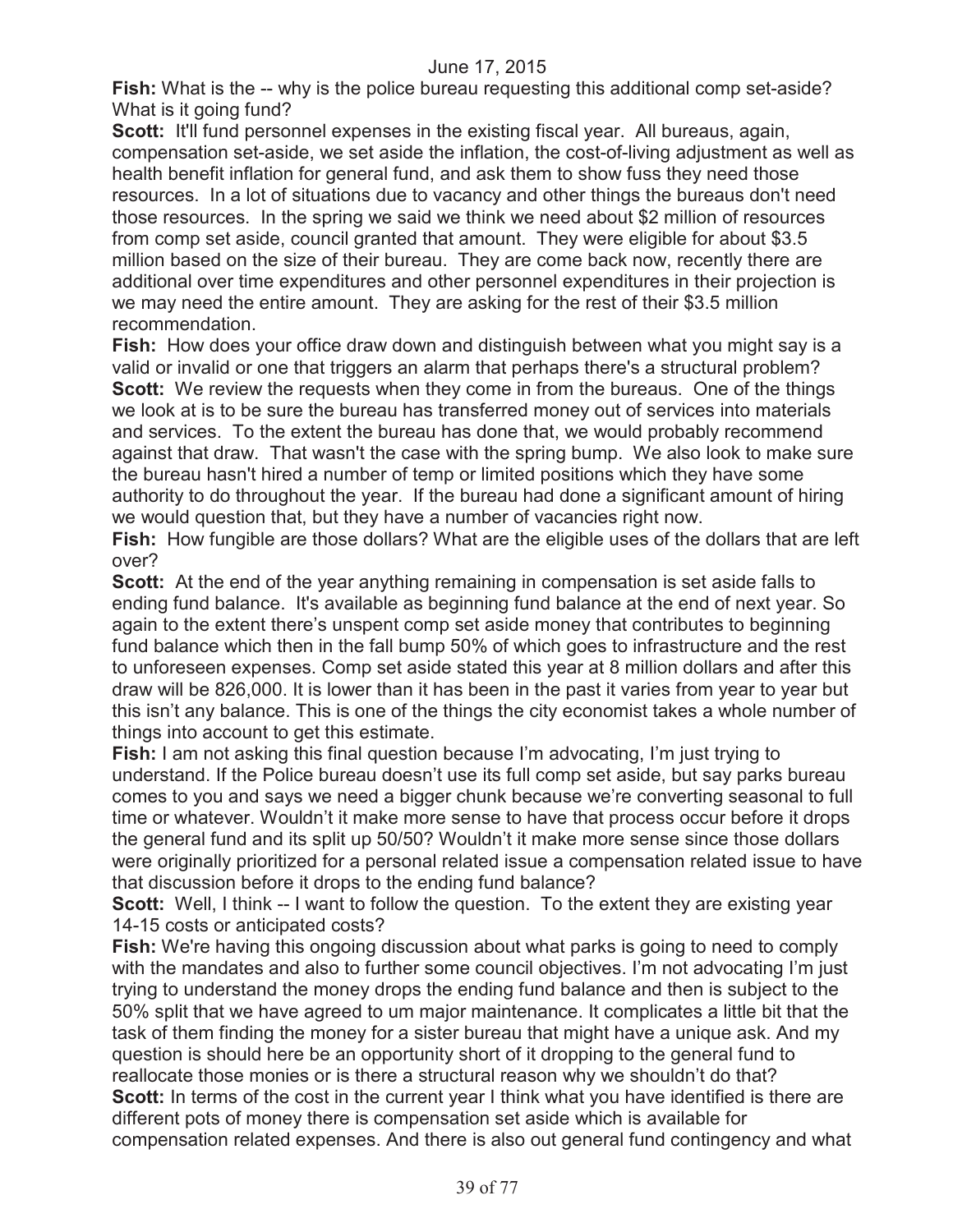we'll hear from director Abbate we're recommending and draw from that contingency for expenses. Council could take that money instead out of compensation set aside rather than contingency although the netting impact wouldn't be the same at the end of the year. So if we had leftover comp set aside it falls to balance if we have left over general fund contingency it also falls to balance. So if we're talking about this year's expenses it doesn't have an impact if you're talking about potential expenses next year I think that, council has occasionally taken money from current year and essentially reduced it and reappropriate it into next year's budget. That would be an option it does sort of go around that 50% infrastructure.

**Fish:** Another way of looking at it, was the 50% split that we all supported intended to trump the threshold question of whether there's sufficient resources allocated to compensation needs. I'm not advocating, i'm just noting a structural issue about how we do this. I will revisit this with you off line. It seems to me it becomes an even harder question to address once the money falls to another pot and after all we did put this money aside for a very specific purpose. I'm not sure why it should have to compete with the other goals of the city thereafter. So just food for thought. At least we have the option of doing that?

#### **Scott:** Yes.

**Fish:** The option of taking comp set aside surplus and transferring it to another bureau for a compensation related issue.

**Scott:** In a future year, yes. It would be no different than in the spring bump council took some action to carry over, take funds out of the budget this current year and reappropriate them into the budget for next year.

**Fish:** It may even be the more compelling example is what if the parks bureau underutilized their comp set-aside, then wanted to take a portion of it to fund another compensation related issue they were dealing with. Under our current system that money drops and has to be competed for and appropriated in a future budget. Food for thought. **Scott:** The only thing -- yes. It is an option. The only thing I would say is when we look at ending fund balance we look at it globally. Not as specific pots, as if there was this much contingency or comp set-aside. At the end of the thing they all contribute to the ending fund balance. I think its 10, \$12 million this year we need to hit. We expect to hit that this year. Anything above that amount becomes the excess fund balance which we'll talk about in the fall bump. To the extent that we're taking any of those pieces whether it's underspending in a bureau, comp set-aside, it brings us that much closer to the fund. This particular year given where we are in the cycle I don't think that will be a problem. In other years, it may be.

**Hales:** Any other questions? Mike? Anything to add?

**Mike Abbate, Director, Portland parks and Recreation:** Mayor, good morning. Mike abbate, director of parks and recreation. Members of council, this spring while our bureau's projected expenses continue to hold steady and the bureau is projecting to remain under budget for expenses we began to forecast possible revenue shortfalls. At this point we're projecting a revenue shortfall in this current fiscal year of no more than \$650,000. Some of the factors related to that shortfall are first of all our revenue target of \$400,000 for sale of surplus property is not going to be achieved by June 30. As you know this is the final year of that revenue target put in place several years ago to avert some cuts, and in this coming fiscal year you removed that revenue target from the bureau. So we're no longer mandated to achieve it. We're also expecting to collect about \$300,000 less in revenue from recreation programs than we projected. We're analyzing the possible causes of that over this summer because we may need to make course corrections in our offerings, printed guides and other things that we're evaluating. And we predicted about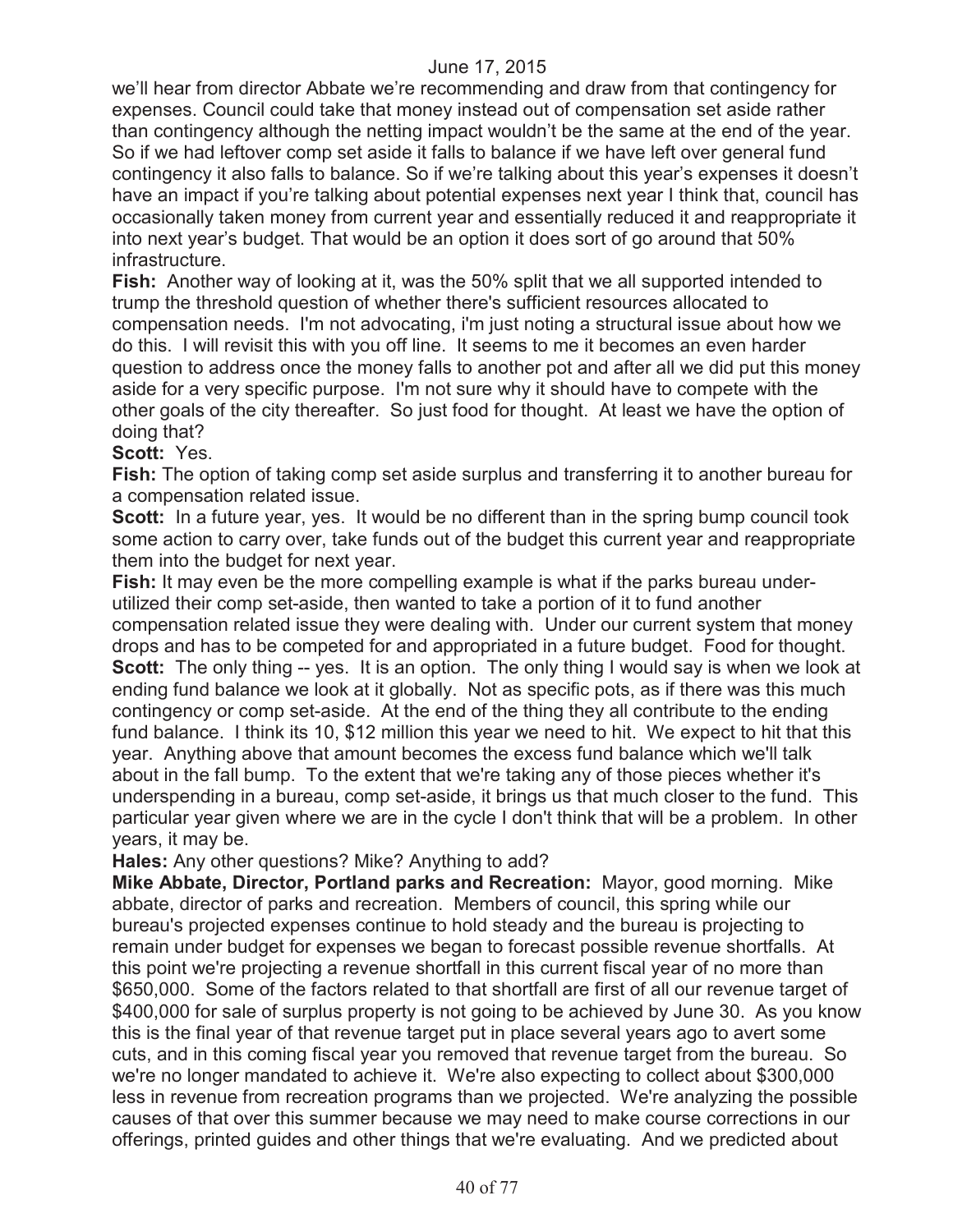100,000 in additional revenue from the Portland tennis center, the new bubble structure over the four courts. That project was delayed by an electrical service issue that actually resulted in about \$100,000 less revenue coming to the bureau. On May 12 I implemented savings measures for the bureau that required my approval of purchases over 100,000 along with various other cost savings measures and in early June we took another look at this. As you can understand, our revenues peak in April and May and June as people come to summer. We have been hoping that those dollars would come in. But in early June I then ratcheted closer down our expenditures both on vacancies and also purchasing to require my approval for anything over \$1,000. Our goal is to close that gap, attempt to come as close as possible to keeping the bureau within overall budget. After the fiscal year -- and as director Scott mentioned, cbo's recommendation is we take a \$1 million draw even though we think the needle be far less than that, but after this fiscal year is completed and we know where we landed we'll determine how much if any of that \$1 million we need to balance in our current budget and we'll develop a plan to fund back the contingency in the fall bump in addition to controlling expenditures we continue to pursue additional revenue opportunities as well to close that gap. I would be happy to answer any questions.

**Hales:** Questions? Looks like none. Thank you, mike. Anything else you need to cover with us?

**Scott:** Unrestricted contingency will end the year at about \$49,000. I'm happy to take any questions.

**Hales:** Anything else?

**Fish:** Unrestricted contingency?

**Scott:** That's a general fund contingency. It started at 2.5 million this year.

**Hales:** Thank you both. Anyone want to speak on this item? If not, then it's time for roll call vote.

### **Fish:** Aye. **Novick:** Aye.

**Fritz:** Thanks for ongoing good work from the city budget office, also my team at parks who have been fiscally responsible and there are many explanations as to why the revenue didn't come in. One that i'm quite proud of is we did not sell off any parkland to gain the 400,000 set in that target. That does mean there's a revenue shortfall. Essentially what this does is borrow from next year's budget to cover this year's costs. We will make sure we will have to do more belt tightening next year and I will be happy to oversee. Aye.

#### **Hales:** Thank you. Aye. 637.

### **Item 637.**

**Hales:** Andrew?

**Scott:** This is a technical resolution we have done for a number of years now. What this ensures is that no fund ends the fiscal year with negative cash or fund balance. We collect reimbursement from entities outside the city. The revenues are not recognize until services are received. There's a lag there. County rules and state budget laws required to make sure the fund doesn't go negative at the end of the fiscal year. This authorizes a number of temporary loans to ensure that doesn't happen. The other thing to note is it does call for a loan and this is isn't something we normally do but a loan from the general reserve to be bonded interest and sinking fund estimate from that fund were higher than actually realized and then fiscal year 15-16 tax collections will repay that enter-fund loan. These are transfers of dollars within the city.

**Fish:** Do you really expect elected officials to support a resolution that has in it support for lags, loans and negative cash? [laughter] we have to stand for office from time to time. Is that the language on this one?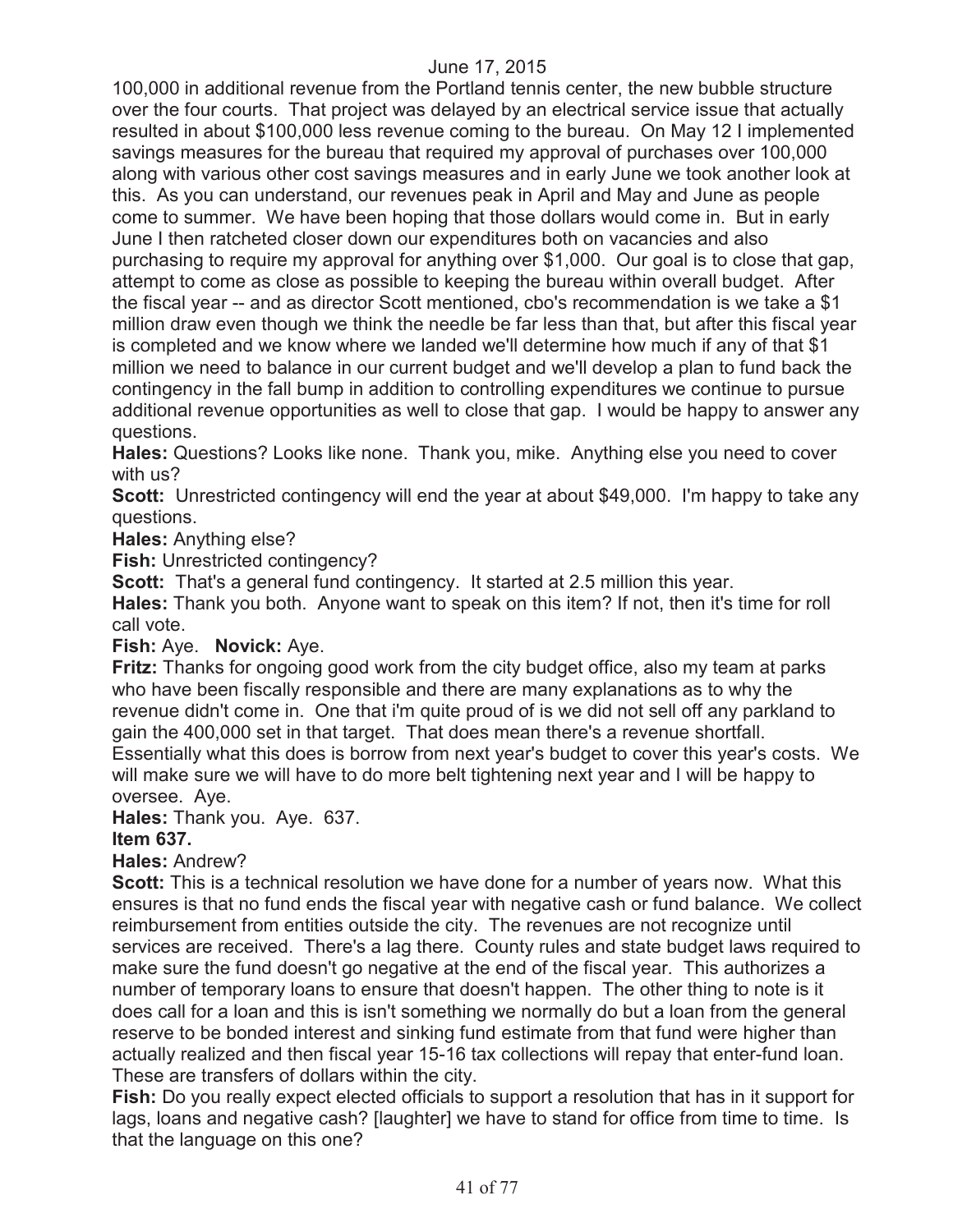**Scott:** Blame the federal government for lag in reimbursement.

**Hales:** Any other questions? Anyone want to speak on the resolution? Roll call.

**Fish:** Aye. **Novick:** Aye. **Fritz:** Aye.

**Hales:** Aye. Thank you. Okay, 638.

#### **Item 638.**

**Hales:** Mr. Fish.

**Fish:** Thank you, mayor. We budgeted 40 minutes for both these presentations. **Hales:** Hopefully that was a glitch. Militia.

**Fish:** I think we can do them each in five. If I read my opening comments it will even make it shorter. The Columbia boulevard wastewater treatment plant has a 37 acre bio solids lagoon that is part of the plant solids reuse program. The city built the lagoon in the early 1970s. In 1998, the bureau of environmental services started a long-term project to reconstruct the lagoon in phases over several years. It will improve operations and protect ground water. This ordinance if approved would authorize construction contract for the next phase of construction which we estimate to cost about \$11 million. Scott, take it away.

**Scott Gibson, Bureau of Environmental Services:** Thank you, commissioner Fish. Welcome. I'm Scott Gibson with the bureau of environmental services. With me is our project manager. She is a senior engineer and one of our experts on wastewater processes and she has a short presentation for you.

**Fish:** I will not accept any jokes about legacy solids.

**Muriel Gueissaz-Teufel, Bureau of Environmental Services:** Thank you. I'll skip over the lagoon introduction. Thank you, commissioner Fish. I just want to say that it treats bio solids as an important function to reducing overall volume of solids that we haul to the Eastern, Oregon, as fertilizer. It provides site stream treatment at the treatment plant. It provides emergency storage and is an important asset for the treatment process. This phase 3-4 is a continuation of the program. It would add a liner to the north half of the cells. As part of the project we would have to remove the solids that are existing that are in place currently in the lagoon. We estimate those quantities to be about 52,000 dry tons of solids that would have to be dried and removed away from the north cells. The quick overview for the phase 1 of the project was that we built the first dike to separate the lagoon into two cells. Phase 2 built the southern half of the lagoon so separated two cells and took 36,000 dry tons of solids away. One part of the project was to construct a mono fill on site which you see the horizontal bar at the bottom of the picture. That's an onsite landfill where we dispose of the solids. This was proven to be an approach that saves us on hauling costs and disposal costs for the solids currently in the lagoon. As part of the current phase which is ongoing and scheduled for completion this summer that's phase 2, the monofil is halfway full and we will start the objective would be to start the next phase in November 2015 and construct the north cell and then finish closing off this monofil. Permanently. The last phase of the program would be to environmental enhancements to the -- between the public trail and lagoon system, so it would be plantings between the trail and the lagoon. So the key element of the project that we wanted to bring to your attention today is that as you can see the lagoon, the northern portion is really tranquil lake with solids in it. So we have put a lot of efforts in the engineering parts to try to determine the existing condition so we did some surveying of the bottom to determine the baseline and the contours. We also had to do some -- for the characteristics of the solids and this volume that we have at 37 acre surface to survey. There are still uncertainties as far as what the actual conditions are. [laughter] so these pictures are just to illustrate the variability of the solids that the contractors will have to deal with. Our inspectors, inspection staff during this phase of the program were using qualifiers to describe the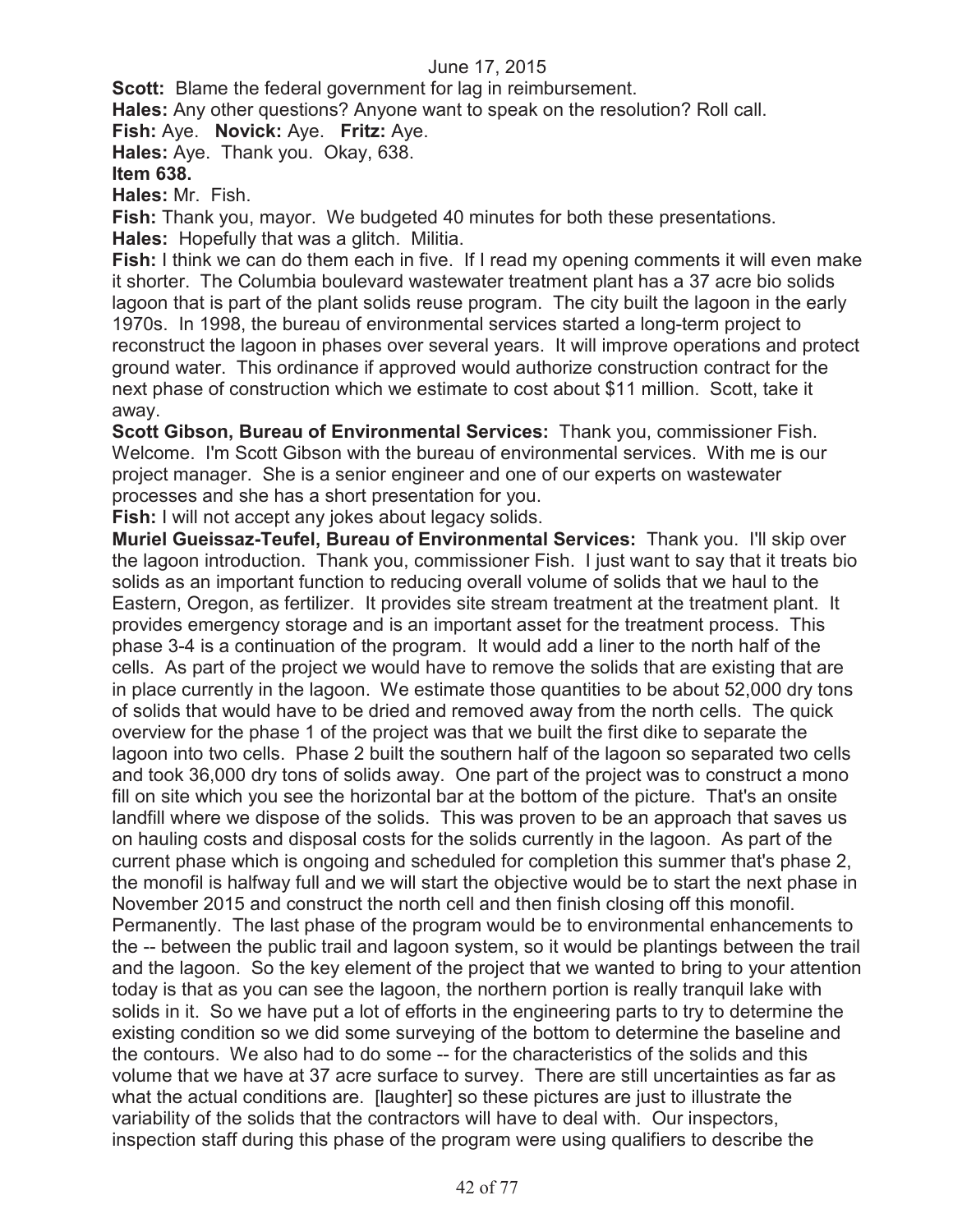solids and the drying process. Clockwise from top left would be the cake batter. The next one would -- warm muffin, then we would have -- [laughter] then we would have hard cookie and then the stale cookie would be the last one. So the point is just to illustrate that these conditions are variable in the properties we're dealing with is a little variable. Therefore because of that we have set up this contract on unit price basis so that we would have quantities estimates and we would pay the contractor based on unit price. We have a 17 unit price item contract. What we also did is we spent a little more time developing a level of confidence for our cost estimates based on the parameters we thought were most influencing on the cost estimates. So we had 10 independent parameters and they ran our consultants brown and Caldwell, they ran a Monte Carlo analysis for that so they ran 50,000 iterations. The conclusion came up that our best estimate based on our quantities estimates at this point is \$11 million, but with the variabilities we're expecting, the end price of the actual conditions could vary between 9.3 and 13.6. That gives us a 95% level of confidence in that range.

**Fish:** For my colleagues' benefit we had a lot of discussion about this prior to the hearing about how could we have a 95% degree of confidence on a number when we're saying there's a range of 9.3 to 13.6. It's a complicated question, but it's ultimately Scott's job to come in with a number that he can defends with some confidence. That then helps establish the market for the bidding process. I asked the question, well, if there's that kind of range why don't you downgrade your confidence level? The answer is methodology they are pretty confident in this range but the bidding process will determine the ultimate price. It's an interesting conundrum because we're also trying to manage public expectations in the contracting process. Perhaps at some point we could have a deeper conversation about that.

**Hales:** Thank you.

**Hales:** Simply put what would happen if we didn't do this project? Would the lagoon simply function inefficiently, stop functions?

**Gueissaz-Teufel:** That's a great question. When the program was undertaken in the late '90s the question came up, what if we didn't use a lagoon. Some treatment plants do not have a lagoon. The evaluation included functions of the lagoon occupies now and what would happen if we would replace these functions at our conventional plant, with mechanical and basins. The replacement value through conventional treatment came up at \$91 million.

**Hales:** That's where that 91 came from.

**Gueissaz-Teufel:** In today's dollars.

**Fish:** Reminds me of the discussion with green infrastructure generally. The pipe only approach will cost this, bio swells and less pipes cost y, and this is another example of harnessing nature to deal with the problem of legacy solids.

**Hales:** We would never find another site this big at this point. We couldn't abandon this and start over.

### **Gueissaz-Teufel:** Yes.

**Hales:** Unless the parks bureau wants to give up the golf course. [laughter] **Gibson:** The lagoons are currently online. They have a clay bottom. This part really is about providing a liner so we can provide protection to Columbia slough to make sure we're not contaminating. We monitor, we have wells, we monitor to make sure we don't have environmental degradation but we want to eliminate the risk and get the liners in. The unlined lagoons are not the way to go these days.

### **Hales: Other questions?**

**Gueissaz-Teufel:** That's pretty much it.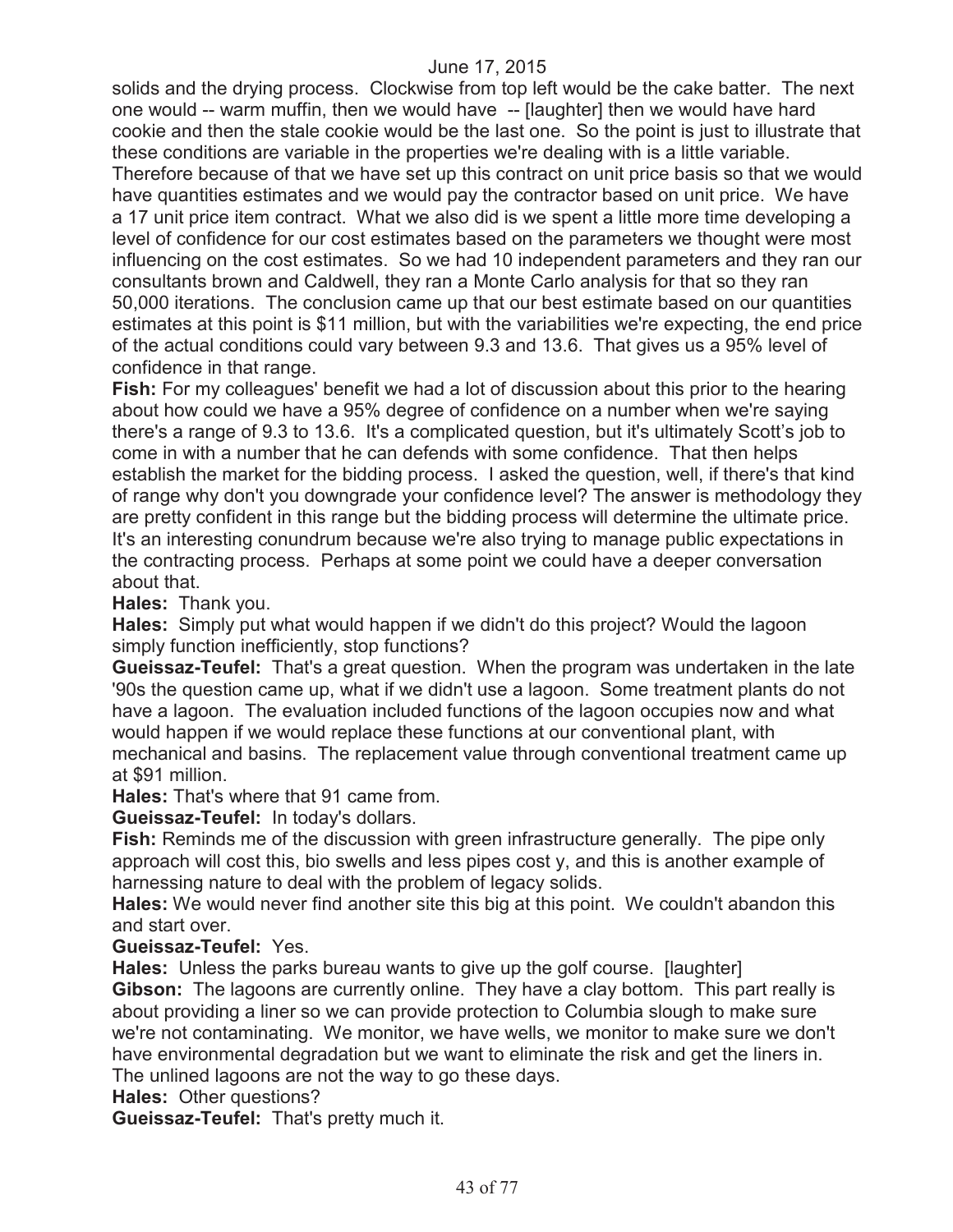**Hales:** Sorry we interrupted you. Any further questions? Anyone want to speak on this item? Thank you very much. It will come back on second reading. 639. **Item 639.**

**Fish:** I want to welcome Scott Gibson back: [laughter] over one-third of Portland's 2500 miles of sewer pipe are more than 80 years old. Steve?

**Novick:** You can relate to that.

**Fish:** One-third of our sewer pipes are over 80 years old. This is part of the environmental services large scale sewer rehabilitation program addressing sewers around the city that are severely deteriorated and in need of replacement.

**Gibson:** Scott Gibson here to talk about the piedmont sewer reconstruction project. First thing I would like to talk about is the overall program as commissioner Fish mentioned this is part of a larger effort. You'll see 23 neighborhood based sewer rehabilitation projects. This one in particular is in phase 2 but there's a phase 3 that will come up and this graph shows both the green area is the piedmont sewer rehabilitation project. It's located in north Portland with boundaries made up of i-5 freeway to the west, Vancouver to the east, Lombard on the north and Rosa parks on the south. The intent of this project is to replace or rehabilitate highly deteriorated sewers. Clockwise in the top left what you're seeing is concrete pipe degradation. Essentially the pipe is corroding. We had problems during recent insulation with the quality of cement used. There are things that we're chasing down. Top right a sag where the sewer has sagged and so now we don't get cleansing velocities in there. We basically have a pool which collects things and needs to be maintained. In the bottom right you see a break in the sewer and the bottom left we see a broken joint. This project is similar to others you've seen. There are some slides here about some statistics. When we're 95% of the streets are residential. When we're in front of the residence we have one set of challenges. That is that we want to make sure to get in and out of their home with things handled safely and we're communicating well. With major streets we have a separate set of challenges associated with commuters, keeping them moving.

**Fish:** One thing I have learned in this process is when we do these neighborhood based sewer rehab oftentimes we hear from businesses that they want us to go on a 24/7 schedule to get it done quicker and be less disruptive. Of course folks in residential areas have a different view. We often come up with a hybrid where we do the 24/7 on streets that are purely commercial and we do the normal work schedule on the other streets. But in any event we have started extensively polling -- surveying the community to get the sense then adapt to that and do the least disruptive plan that we can.

**Gibson:** Yes. Into my next slide, we do have a number of schools we're working around. We have timed the improvements in front of the schools to occur at the summer and times when they are out of school. We do have some areas where traffic handling requirements force us to work at night. These are both in Lombard -- all in Lombard and we'll be using a trenchless technology, which is a short duration basically use fiberglass pipe in a pipe while it's wet. They pull it in, inflate it, and cure it to harden. That takes the cure times and installation process can run longer than our current noise ordinance allows us to do construction but much faster than open cut. In Lombard we're using that technique. We have acquired the requisite noise ordinance. We have done a good job on public outreach, I believe. One of key things is to communicate with impacted businesses and residents so they know what to expect. That what we are going to be doing, when we're going to be doing it makes it much more palatable for them. Finally, our engineer's estimate is \$3.5 million. We'll advertise in July and hope to begin construction in October. It's about an eight month construction period.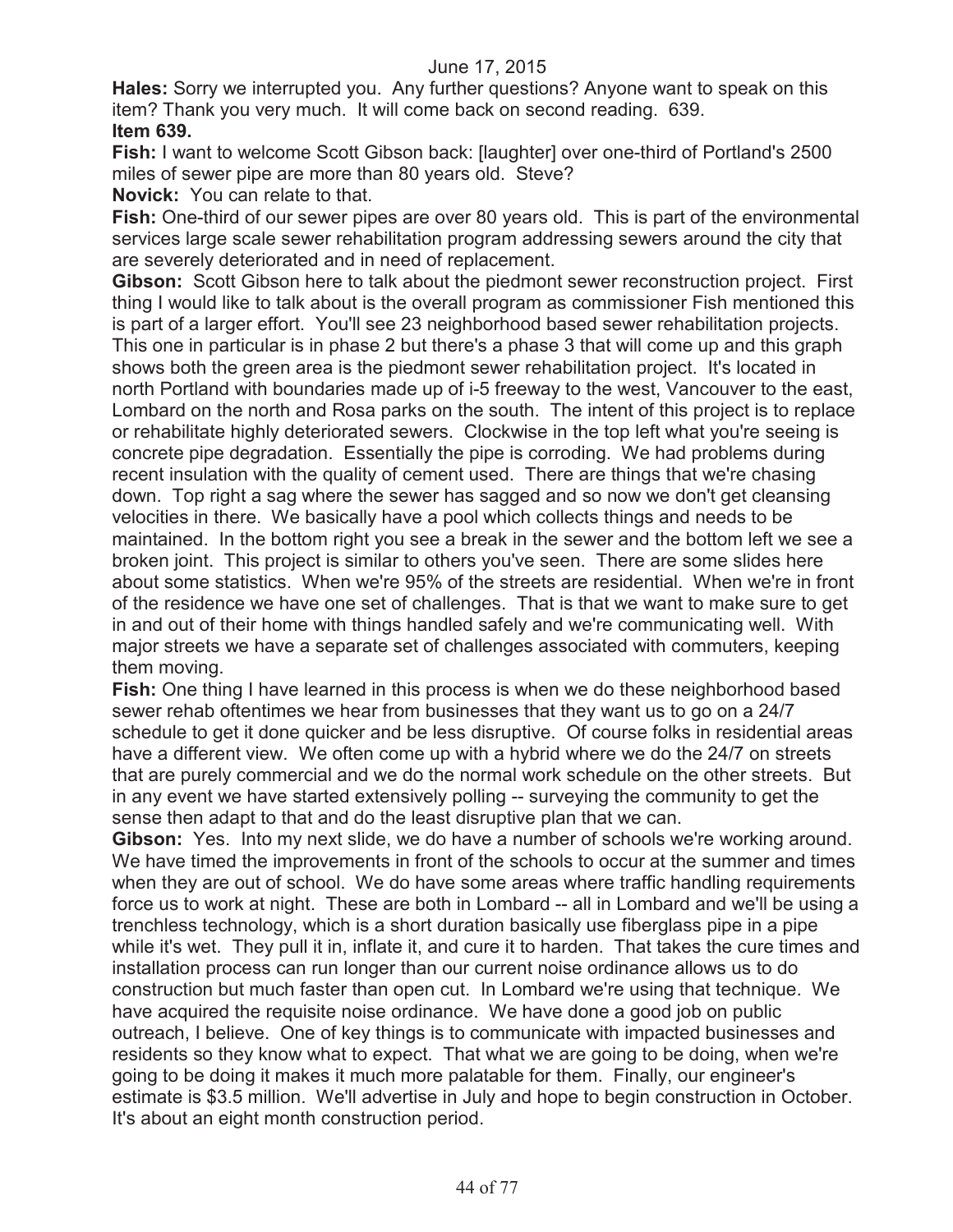**Hales:** Thank you very much. Questions. Anyone want to speak on this item? That will also return to us on second reading. We're recessed until 2:00 p.m. Sorry, we have items from this morning. Let's go back to those. 620.

#### **Item 620.**

**Hales:** We need to amend this, don't we? Is that right?

**Bob del Gizzi:** Yes. Good morning. This is a contract with the county. Three officers are assigned as investigators and the county provides what amounts to a premium for that work. It's \$30,000 a year and this contract would be extended for the period of next fiscal year. Emergency ordinance so that the contract can be put into effect.

**Hales:** We need a motion to add the emergency clause then.

**Fritz:** So moved.

**Fish:** Second.

**Hales:** Roll call.

**Fish:** Aye. **Novick:** Aye. **Fritz:** Aye.

**Hales:** Aye. Thank you. Then on the ordinance itself. Anyone want to speak? Roll call. **Fish:** Aye. **Novick:** Aye. **Fritz:** Aye.

**Hales:** Aye. Thank you. Okay, 621.

### **Item 621.**

**Hales:** Okay. This has been pulled because we need to conduct a public hearing. Here we are.

**Gizzi:** That's correct. Bob del Gizzi, business operations manager with Portland police bureau. This ordinance is also heard with intergovernmental agreements that we will put into place. On June 24 or 25 city of Portland will submit an application to the U.S. Department of justice officer of justice programs bureau of justice assistance for the Edward Byrne memorial assistance grant also known as the jag grant. Fiscal year 2015 local solicitation. Edward r. Byrne, a New York City police officer, was killed while on duty in 1988. The memorial justice assistance grant program was established by the department of justice which directs funding to local law enforcement agencies for the primary concept to enhance officer safety. The equipment, technology and training. In 2015 jag funds will be made under disparate certification to the city of Portland, Multnomah County and the city of Gresham. The jag solicitation requires the city to submit a joint application for the aggregate eligible allocation to all disparate municipalities and for Portland to act as fiscal agent for the grant. The intergovernmental agreements will be executed by Multnomah county and the city of Gresham to obligate agency roles and responsibilities before July 24, 2015. A grant agreement will be executed with life works northwest to obligate agency roles and responsibilities before July 24, 2015. Department of justice has notified the city it will award a grant in the amount of \$437,882, no match requirement. The awards allocated based on statutory formula provided by the bureau of justice statistics. City of Portland will receive \$210,099. Multnomah County will receive \$165,081, and the city of Gresham \$62,702. Police bureau will use 220,099 in jag funding for the following two items. We'll hire one full-time equivalent senior administrative specialist for the police bureau, detective's sex crime unit to work as a victim advocate. The SAS will provide trauma informed services and ongoing support to victims of sexual assault and their families throughout the investigation, court proceedings and continuing services beyond conclusion of the investigation. Also to contract with life works northwest to coordinate treatment, temporary housing, counseling and training opportunities for individuals involved in prostitution related offenses at a cost of \$110,000. Multnomah county agencies decided individually to use 165,081 in jag funding for the following three items. To retain .36 full-time equivalent north neighborhood deputy district attorney for 12 months at a cost of \$55,027. To retain .45 full-time equivalent parole and probation officer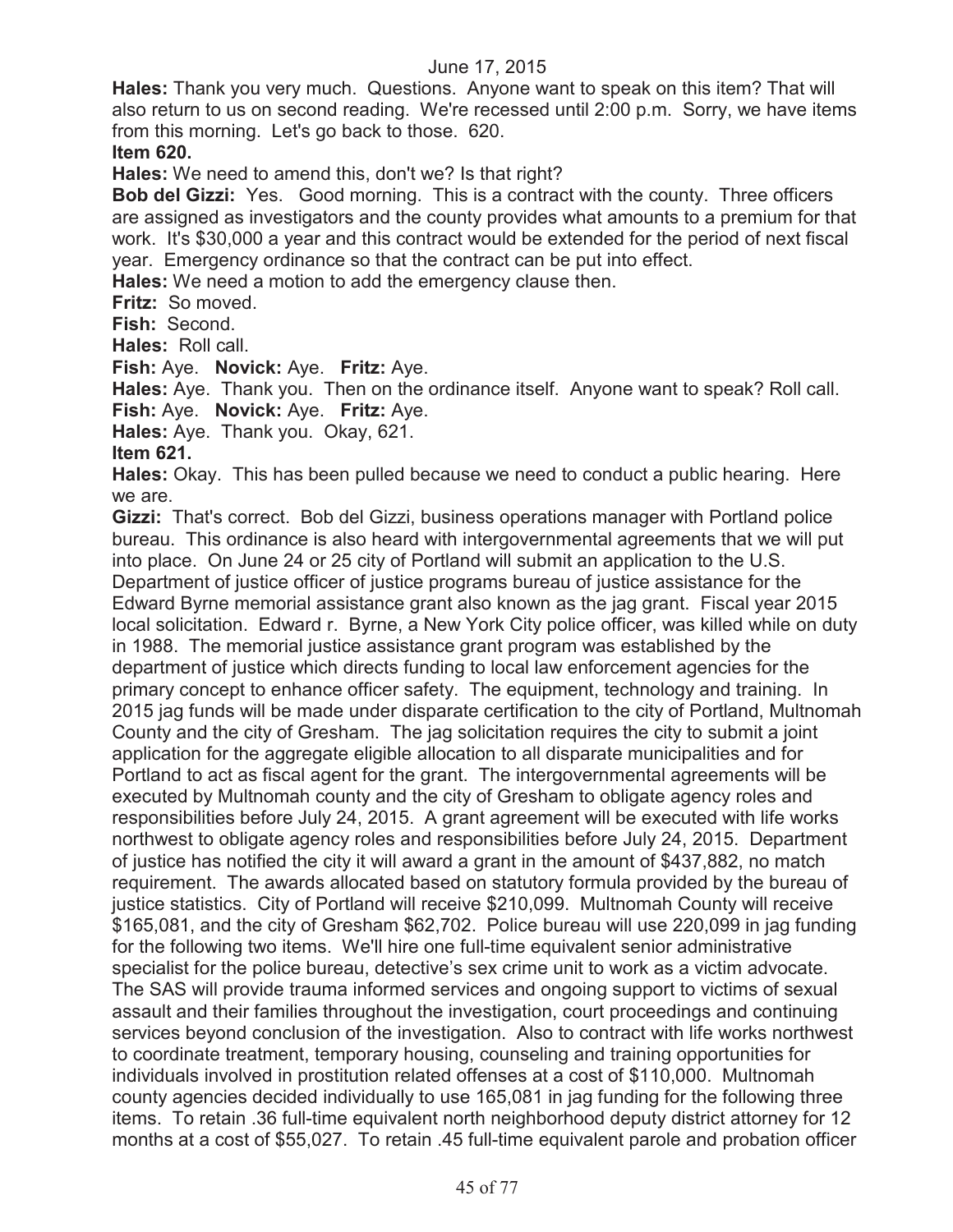for 12 months at a total cost of \$55,027. And to hire one full-time equivalent enforcement sergeant for three months at a total cost of \$55,027. The city of Gresham will use their allocated portion of jag funding to purchase scheduling software for police bureau personnel at a cost of \$62,702. As part of the required solicitation it was posted and bureau contact information on the city's police bureau web page on May 19, 2015. Visitors to the site were able to view description of the grant program, solicitation and fiscal services contact information. The solicitation will be removed and the approved application posted on the 24th of June, 2015. Visitors to the site are encouraged to contact police bureau fiscal services division with any questions or concerns about the application or about the application process. This governing body review of the grant application document and related intergovernmental agreements provides an opportunity for public comment and involvement and this satisfies one of the requirements of the grant. We have a representative from Multnomah County to describe portions of the program that are funded with the grant.

### **Hales:** Welcome.

**Laura Holoch:** Hi. I'm Laura Holoch, currently the parole officer in this grant funded position under dcj, and my position is funded through this and what I do in my particular unit, which is health assessment and treatment transition team is to coordinate with our treatment programs that we work with facilitating our clients, individuals on both probation and on parole into residential treatment programs to address substance abuse issues as well as criminality issues that coincide with that.

**Hales:** Thanks for coming over. Any questions? I think we have to conduct a second public hearing, is that right?

**Hales:** There will be a second, yes.

**Hales:** This will return for regular council calendar for a second public hearing, then we can adopt it?

**Gizzi:** That's correct.

**Hales:** We don't need to add an emergency clause.

**Gizzi:** That's correct. No emergency clause is required.

**Hales:** Anyone want to speak on this item? If not, it will be continued. And now we're recessed until 2:00 p.m.

**At 1:05 p.m. Council recessed**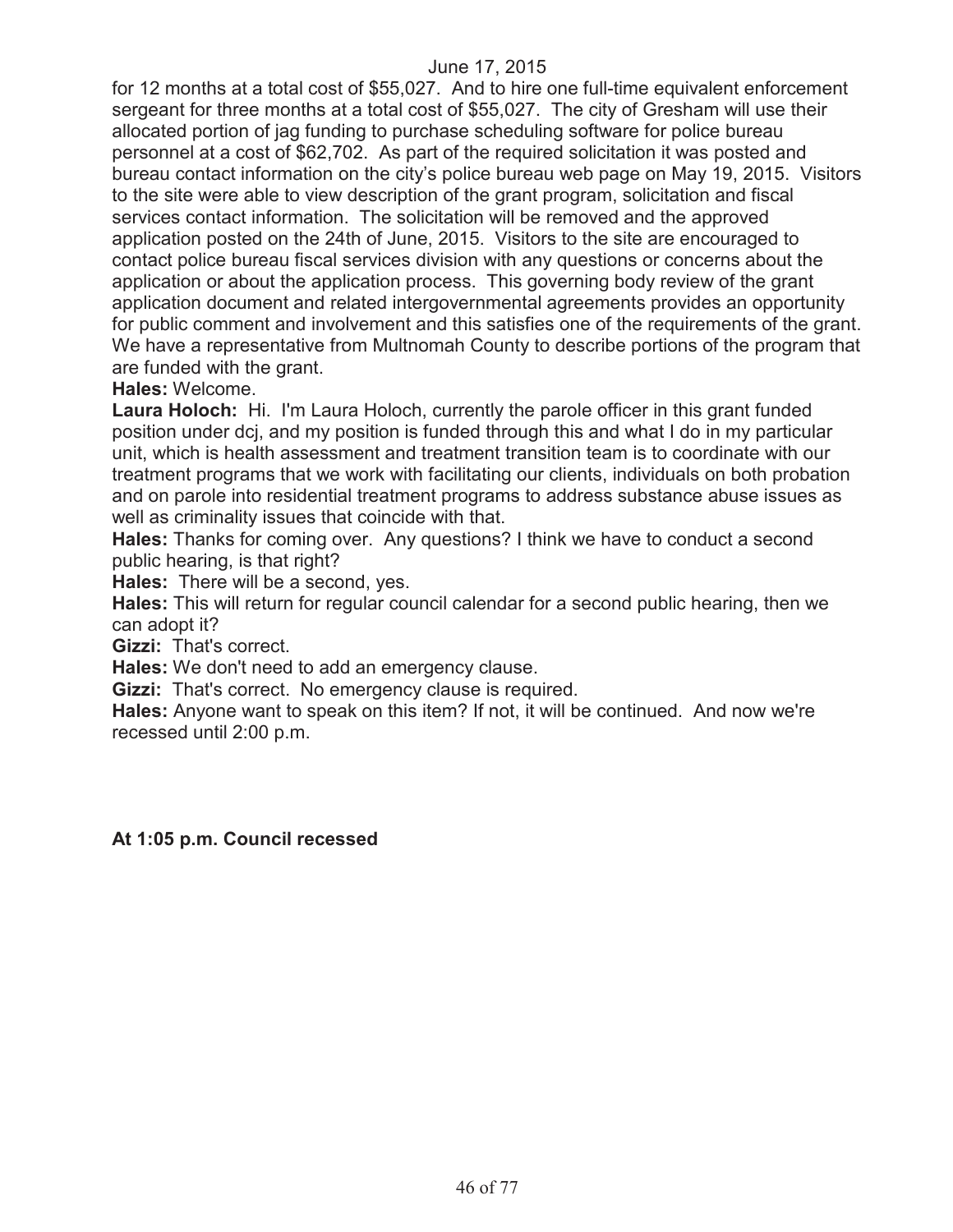# **Closed Caption File of Portland City Council Meeting**

This file was produced through the closed captioning process for the televised City Council broadcast and should not be considered a verbatim transcript. Key: **\*\*\*\*\*** means unidentified speaker.

## **JUNE 17, 2015 2:00 PM**

**Hales:** Good afternoon. Welcome to the afternoon session. Please call the roll. [roll call] **Hales:** Welcome everyone. We have a relatively small agenda this afternoon, starting with item 642. I'm sorry, 640.

### **Item 640.**

**Hales:** This is our 7th tour through what we call ricap. And come on up. This is the first reading of this package to amend our zoning code. Amending multiple zoning code chapters. The staff is going to present the planning and sustainability commission's recommendations, we will hear from the community. I want to thank both the bureau of planning and sustainability and bureau of development services for bringing this project forward. We have this I think somewhat down to a science of how to retune our code periodically to respond to new information or problems that we encounter. So, appreciate you being here this afternoon. I'll hand it over to Joe to start the presentation.

**Joe Zehnder, Bureau of Planning and Sustainability:** Good afternoon, Joe with the bureau of planning and sustainability. The -- pleased to be here today to bring this regulatory improvement package. 7th year that we have done this. Annual package focused on process and code improvements. Driven by the experience of the bureau of development services at the permit intake desk. Driven by comments we also get from the development community and the public. This year, it's a lot of technical issues. A few of the major issues provide some more clarity to the code, removes costly reviews and procedures out of scale with the level proposed or have become sort of outdated and no longer necessary. And we look forward to your consideration of these today and future decision on the package of amendments.

### **Hales:** Douglas.

**Douglas Hardy, Bureau of Development Services:** Thank you. Mayor hales, council members, Douglas Hardy, bureau of development services, representing director Paul scarlett. I, too, would like to thank the staff at bureau of planning and sustainability for their continued work on improving the zoning code through this ongoing ricap program. It really is a great example of the two bureaus, bureau of planning and sustainability and bureau of development services working collaboratively to respond, and in a timely manner to zoning issues that are raised by staff and by the public in our daily use of the zoning code. For this ricap package, the focus has been primarily on ensuring consistency of regulations within the zoning code. And with other city and state codes. As you'll see, or as you have seen, the amendments provide greater clarity to the public, and importantly increase the consistency with how the zoning code is implemented on a daily basis by staff. BDS is particularly excited about the proposed amendments that allow for a more streamline design review process for minor revisions to approved design and also those amendments that provide greater clarity on how to measure a variety of different roof forms and clarify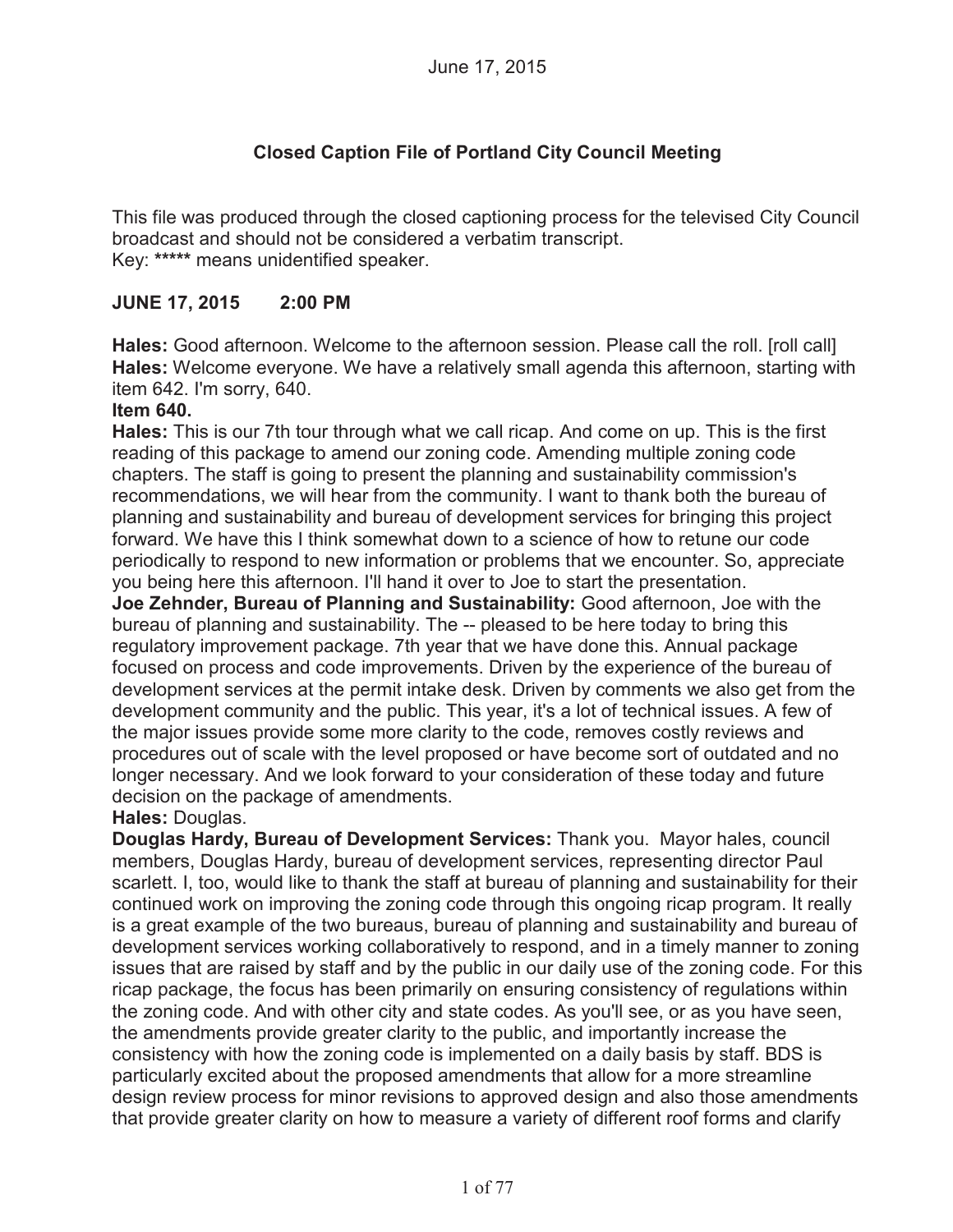how limited land use reviews are to be regulated. As -- we look forward to continuing to work together on ricap eight and other planning efforts. Thank you.

**Hales:** Thank you. Questions? Thank you both.

**Hardy:** Thank you.

**Hales:** Come on up. Walk us through every page of this package, i'm sure. **Morgan Tracy, Bureau of Planning and Sustainability:** 330-page document of excitement.

**Hales:** That's right.

**Tracy:** Good afternoon, Morgan Tracey, bureau of planning and sustainability ricap project 7 manager. Kristin cooper, senior planner with development services bureau. This is a public hearing of the planning and sustainability commission recommendation for ricap seven. We will ask the council to approve the commission's recommendation. Before we get started, a couple of housekeeping measures. We will work off of this handout for simplicity. And in addition, you have received a -- in the process of receiving a memo that essentially replacement pages 237 and 238 due to a formatting error. Code amendment language was not underlined in the recommended draft. This replacement page corrects that error in formatting. Just noting that there is no changes to the content of that proposed amendment. Where do ricaps get their start? This is our 7th time around but good to refresh. Diagram, ideas for approving regulations funneled into the regulatory improvement request data base. Some of these issues are directed to other bureaus, other appropriate bureaus to address. Some of these issues are tackled by bps as part of a larger geographically targeted or topic specific project. The remainder include technical matters of code clarification or consistency or discreet minor policy related request. This is the world of ricap that we work in. Ricaps are a bit different from other legislative code projects in that they are not topic or area specific, but they could include bundles of related items related to a particular area or topic. More significantly, they're limited in scope. To address mainly technical issues and minor policy matters within a quick time frame. Also not part of the comp plan update. That is an important distinction. The miscellaneous items in ricaps are packaged into one-year cycles for efficiency and greater economy of scale. Ricaps are a means for continually maintaining and updating the city zoning code much like we maintain our cars, regular tuning. Each ricap plan selected from eligible items in the data base that rank high in the following criteria. Who is affected, what groups and how widespread, citywide, how problematic the issue is, how often it comes up, potential for improving regulation without adding undo complexity. Ricap 7, considerable amount of public outreach the public has been able to review this proposal since January. We sent notice to over 700 people. We met with many organizations and individuals during that time. And the feedback we received has helped us further hone and clarify the proposed zoning code amendments. On April 28th, planning and sustainability commission accepted staff's proposal to make one additional clarification, scenic overlay, unanimously approved the remainder of the ricap proposal. Going back to the two-page summary. This guy. You will see the ricap covers 47 items in three areas of amendment topics. There is four minor policy items. 38 clarification items. And five items where no changes were being proposed. I would like to start with the minor policy items. What do we mean when talking about minor policy changes? Are those where modify existing policy rather than create new policy of they do represent a change from the original intent but consistent with original intended outcome. React to state or federal legislation, address evolving needs, or respond to innovations and development practices. Kristin will explain the issue behind each policy changes and I will describe what the proposal is.

**Kristin Cooper, Bureau of Development Services:** Large-scale development, new building downtown, is reviewed through a type three design review with a hearing before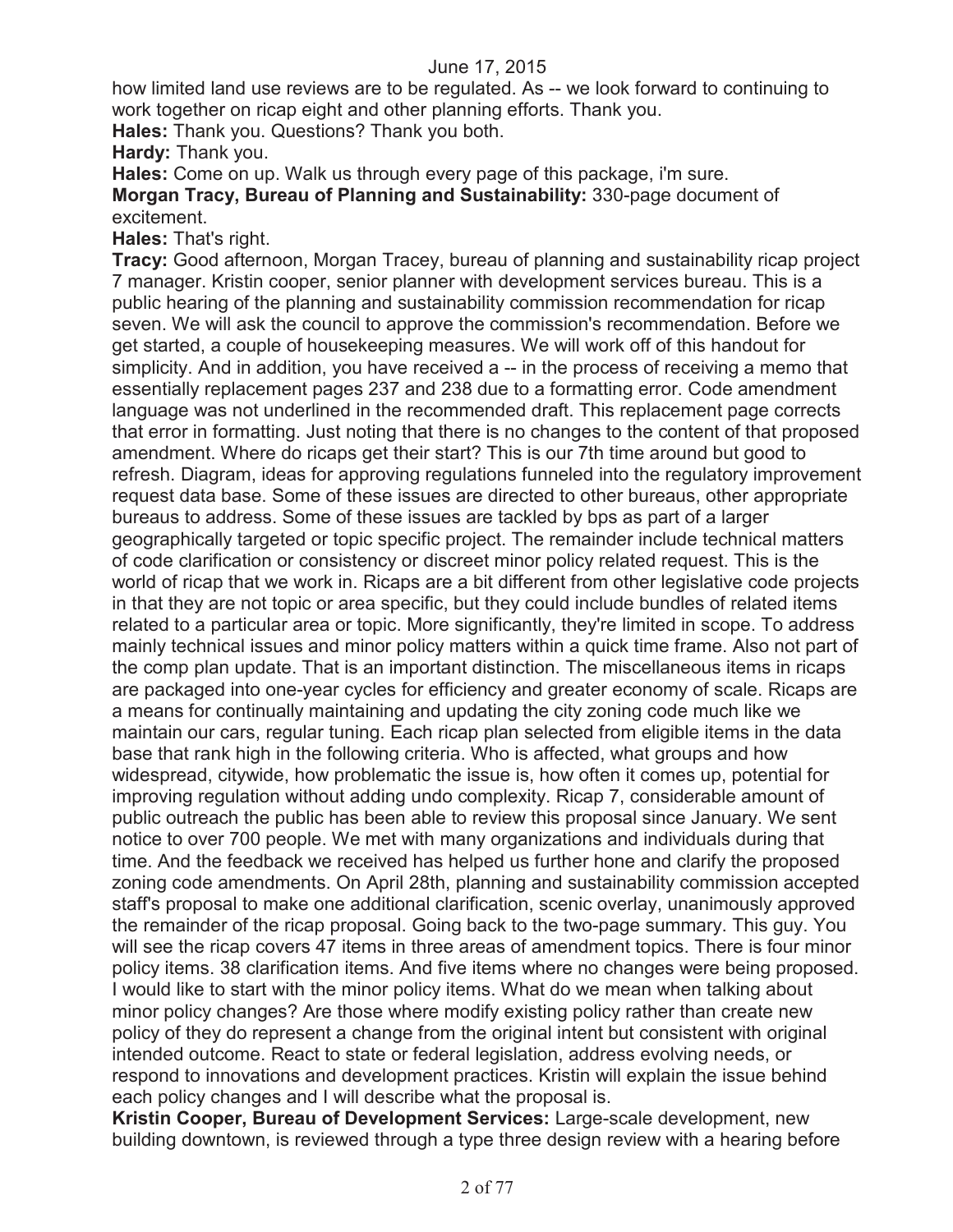the design commission. Sometimes after a building is approved, minor changes are required, once engineering is completed, materials sourced. Code currently requires these changes to go back to the same review procedure and design commission hearing even if the scope would usually just require a staff review.

**Tracy:** Proposed amendment would allow for minor alterations for the approved design to be approved at staff level with appeals going back to the design commission projects would have to meet four qualifiers to fit into this type II review. First approval is still valid. Second the building is not finished yet. Third specific conditions of approval cannot be changed, and fourth the overall change to the project cost is not more or less than 15% of the original project value.

**Cooper:** Pre-application conferences are required for all type three land use reviews. Allow applicants to present proposal and planners, infrastructure bureau representatives to outline application requirements such as traffic studies, storm water reports. Often applicant's first opportunity to get site specific public works requirements locked in and incorporate these requirements into their proposal. The current code requires the conference take place before a sub division application can be submitted but allows other land use review applications to be submitted at the same time as the request for the preapplication conference and prior to the conference being held.

**Tracy:** Proposed amendment will require that land use cases pre-application conference is required, conference must be held before submitting the land use application.

**Cooper:** Zoning code uses the term floor area regulate the bulk of buildings. Also used to limit what goes on inside a building but does not work as well for this. As you can see in the figure on the left, active building areas and limited uses below grade are not counted toward floor area, and do not impact the use such as an above ground grade structure parking are counted toward floor area.

**Tracy:** These amendments will replace the term floor area with the term net building area to measure limited uses as this term measures area above and below grade and exclude structure parking area. Floor area will continue to be used to describe the scale in building above ground.

**Fritz:** What will be the practical effect of that in terms of how much parking is required? **Tracy:** Actually, part of the reason this code got so or package got so voluminous, we made changes consistent throughout the code in addressing required parking. If there is, for instance, a retail sales and service use, basement below grade area, we would now be able to capture that for the required amount of parking for that use.

**Hales:** Does that change in what we measure as net building area make it -- does it affect the percentage of the project that can be parking? In other words, does it -- I know we have ratios. Get this many parking spaces for this many square feet of building area. But does this have an incentive or disincentive effect on how much of a project becomes parking. Maybe not.

**Tracy:** Well, it would more adequately or more accurately account for the areas being used in that particular use. So, the classic example is a -- in an industrial zone, we have limitations on the amount of retail service that's allowed. **Hales:** Right.

**Tracy:** If that retail service is established below grade now it doesn't count as against that limited floor area. The amendment will count that retail sales service both above and below grade and it will also require the parking be applied to that use whether it is above or below ground. So, ultimately, I guess the answer to your question is it would require for parking for uses established below ground that are not currently required.

**Hales:** Or at least allow, even if it wasn't required. Andina restaurant space on the basement level as well as on the main floor. If they were applying for that land use today,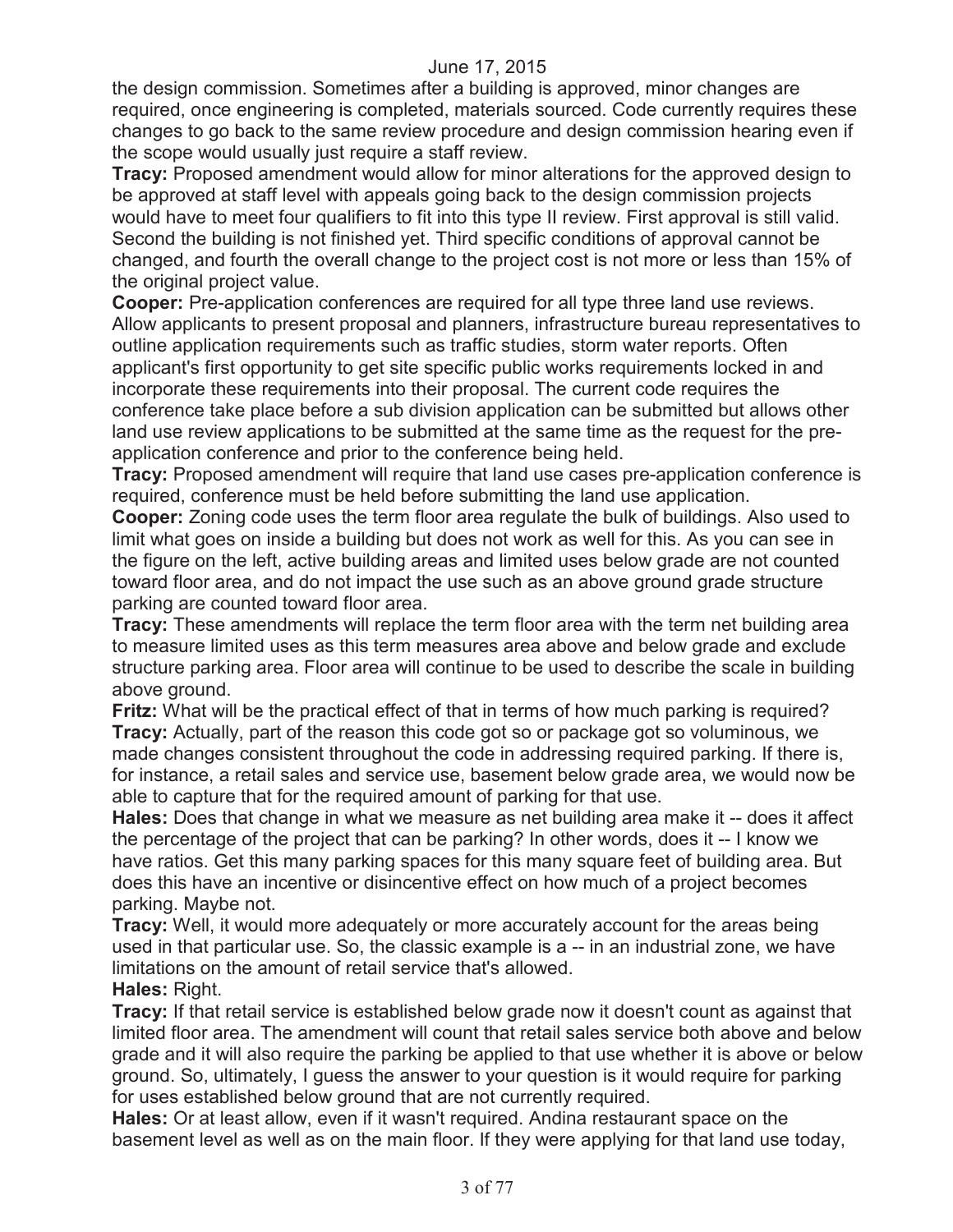we wouldn't necessarily count the basement level as building area and their parking ratio would not be affected by that? Maybe i'm entangling this in other zoning code issues that I don't need to. I think Commissioner Fritz and I were both wondering whether this will have an effect on the parking --

**Fritz:** Both on the parking and on the size of the building. If you are no longer counting parking, does that mean that more --

**Tracy:** I see what you're saying.

**Fritz:** You get higher by right because it is a far.

**Tracy:** When we're talking about far, bulk of buildings above grade, that won't have - there is no change between the current requirements and this proposal. Because we're still talking about floor area ratios and that still counts structure parking area. In terms of requirements for parking, so, retail sales and service use requires one space per 500 square feet of currently floor area. If that retail sales use was in a basement, it wouldn't require parking at all. We are ignoring the impacts of that use and the demand for the parking in that regard, but in terms of the -- what gets built, we're still looking at floor area, not what happens below grade. Looking at a mass and scale of the building, including the mass and scale of structure parking.

**Cooper:** It doesn't change the development standards.

**Hales:** Yes. Doesn't change the development standards. The ratio would still rule.

**Fritz:** Still having a floor area ratio standard.

**Hales:** Correct.

**Fritz:** Now a net building area.

**Cooper:** Just fine-tuning them so that floor area is used when it is meant to limit bulk and net building area used when it is met to look at how much building is used for a certain use.

**Fritz:** Thank you.

**Hales:** That's helpful, thank you.

**Cooper:** Zoning code specifies how to measure the height of various roof types. Gable roofs are measured to the height of the highest gable. Average height of the highest gable. Shed roofs are becoming increasingly popular but are not directly addressed in language or figures for measuring height.

**Tracy:** Shed roofs don't form a gable, measured to the highest point including a reference and diagram in the zoning code will make this more clear to applicants and other customers. So, there are 38 other items in the ricap 7 package that address technical fixes for consistency, fix errors, and provide greater clarity for existing regulations. Rather spending time covering each one, unless you have questions, why don't we wait to see what testimony we receive and we can respond to specific questions later. **Hales:** Okay.

**Tracy:** That concludes our presentation. Today we're asking the council to approve the ricap 7 ordinance to amend title 33 and title 11 and adopt the commentary as legislative intent. Staff is available for any questions that council has now or after we hear from the public.

**Hales:** Questions? See if anyone wants to testify on any of the items on this list? Come on up, Maryhelen.

**Maryhelen Kincaid:** I think I will channel Brandon who said he has been here in the last three months than the previous 10 years. I also thought I should ask for a witness protection program, but i'm here today because I think this is a really good package. I wanted to start off with a quote from Paul Hawken who I recently discovered he is the guy that formed smith and Hawken and did a commencement address, if you ever get a chance in your spare time, he did the commencement address university of Portland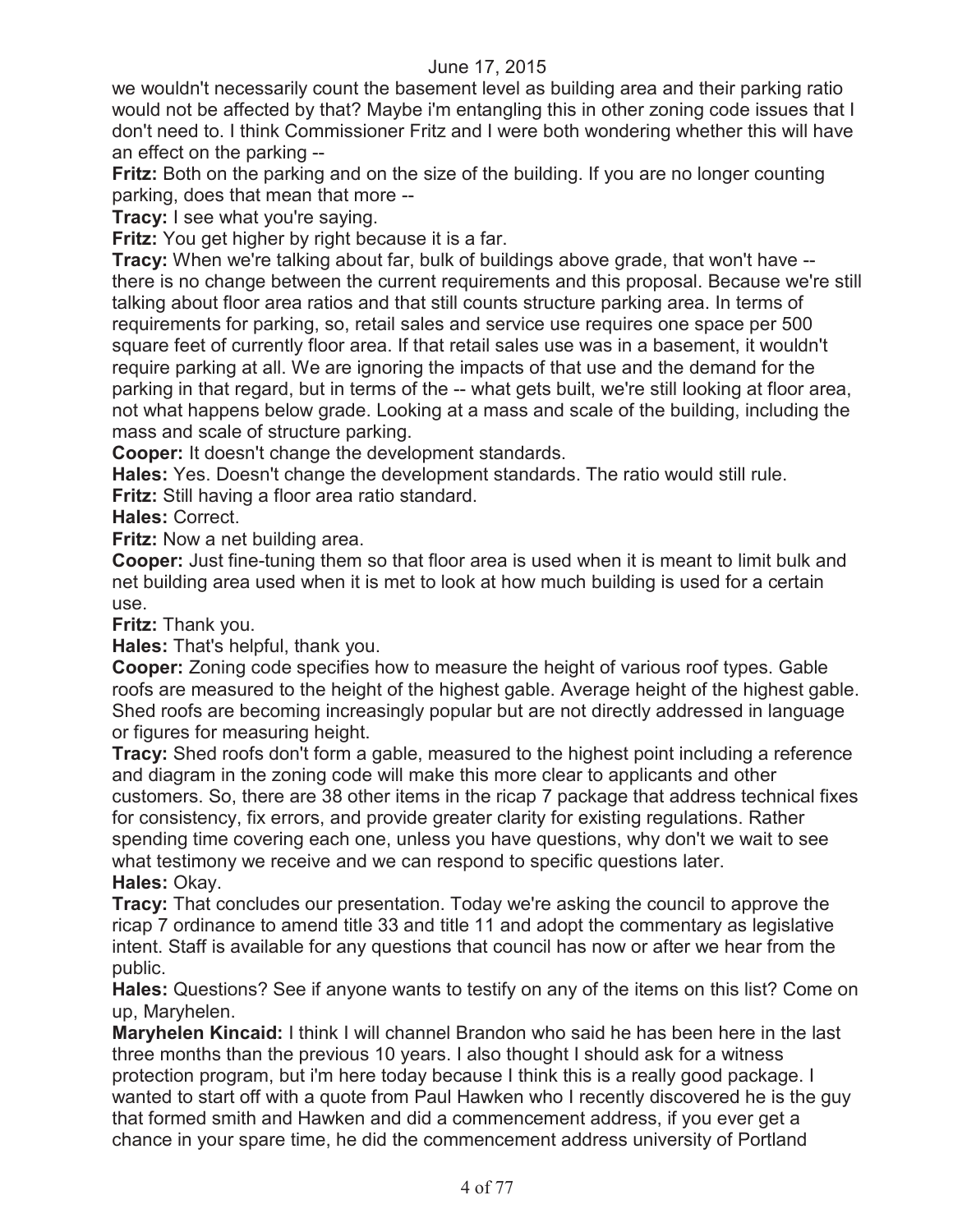online, listen to it and it is pertinent to all of the kinds of things going on now. Quote that I like the best, good management is the art of making problems so interesting and solutions so constructive that everyone wants to get to work and deal with them. I think the city through various projects and work responsibilities and trust skilled and experienced staff to provide us with a functional and livable city. Some may disagree. Testimony that will tell us all that we aren't doing the right thing and they have the perfect solution. And I think sometimes they do and sometimes they don't have those. I have been here myself with opinions that have been contrary to some popular beliefs. But I think it is important to remember that we all are capable of and responsible to provide comment and you have the responsibility to decide and listen to those things. I'm here today because Morgan Tracy and his colleagues have done a really good job on this and I don't think it will be hard to agree with me on this one. As you know, I spent a lot of time in the last 15 months going to neighborhood meetings, coalition meetings on demolition and infill. Going to these meetings, sometimes Morgan was on the agenda. It had nothing to do with demolitions and I was oftentimes jealous because he got such a warm reception and I was getting arrows shot at me. I always wanted to go first so I didn't have to have the pain of him being -- a nice presentation that nobody had any heartburn over. This package was presented in such a way and explained in such a way that neighborhoods were easily able to understand it. Given the amount of development, permitting that goes on, it might be boring that 330 pages and 43 items that were corrected, but that all went to help us be able to understand things better and for the staff to do their job better so that the neighborhoods didn't get upset. And in all of those meetings, I never heard anybody object to any of the things in ricap 7. I think some people don't trust the city is going to do the right thing or find the right answer, but I, again, quoting Ernest Hemingway, only way to know if you can trust somebody is to trust them. So, I trust that they get these things right and I think they really did on this package. Two items that I think -- one of them, Morgan pointed out, was land use applications cannot be submitted before required pre-application conference is held. That's really important. Because that way you stop or at least -- **Hales:** Continue.

**Kincaid:** I have friends at the table. I will help my invisible friends. So that the process can be refined and the neighbors involved in that and I think that is really a great idea. And the other one setting an expiration of one year for neighborhood contact meetings. This prevents applications from being submitted, having a long after they have met with the neighborhood. It happened in our neighborhood. We had a development come in, for us a large development, 31 apartments. Never had a building that big except the big-box stores. They did a neighborhood contact meeting. That was 2009. They didn't start building until last year, 2014, different owners, different board, nobody understood. Everybody got all excited. And the box had been checked on neighborhood contact meeting. This is good because it keeps things current within those people that might have the questions. And I think this will help any future occurrences. There are other clarifications that I think -- that I have heard and the one I have heard from, from a couple of drac members, the policies are more clear so that they don't come in and -- and one was about solar panels. Something in there, and I don't know the details of it, but somehow you could install solar panels one way or another way and it was complicated and they straightened that out. I know that your staff has reviewed this package because you wouldn't come in here and vote on something, 330 pages and 43. And I know Commissioner Fritz has a special interest in planning and these packages. I want to reiterate that this is a great package and I think you should vote to support it today. Thanks.

**Hales:** Thank you. Thanks for all of your volunteer hours on this subject.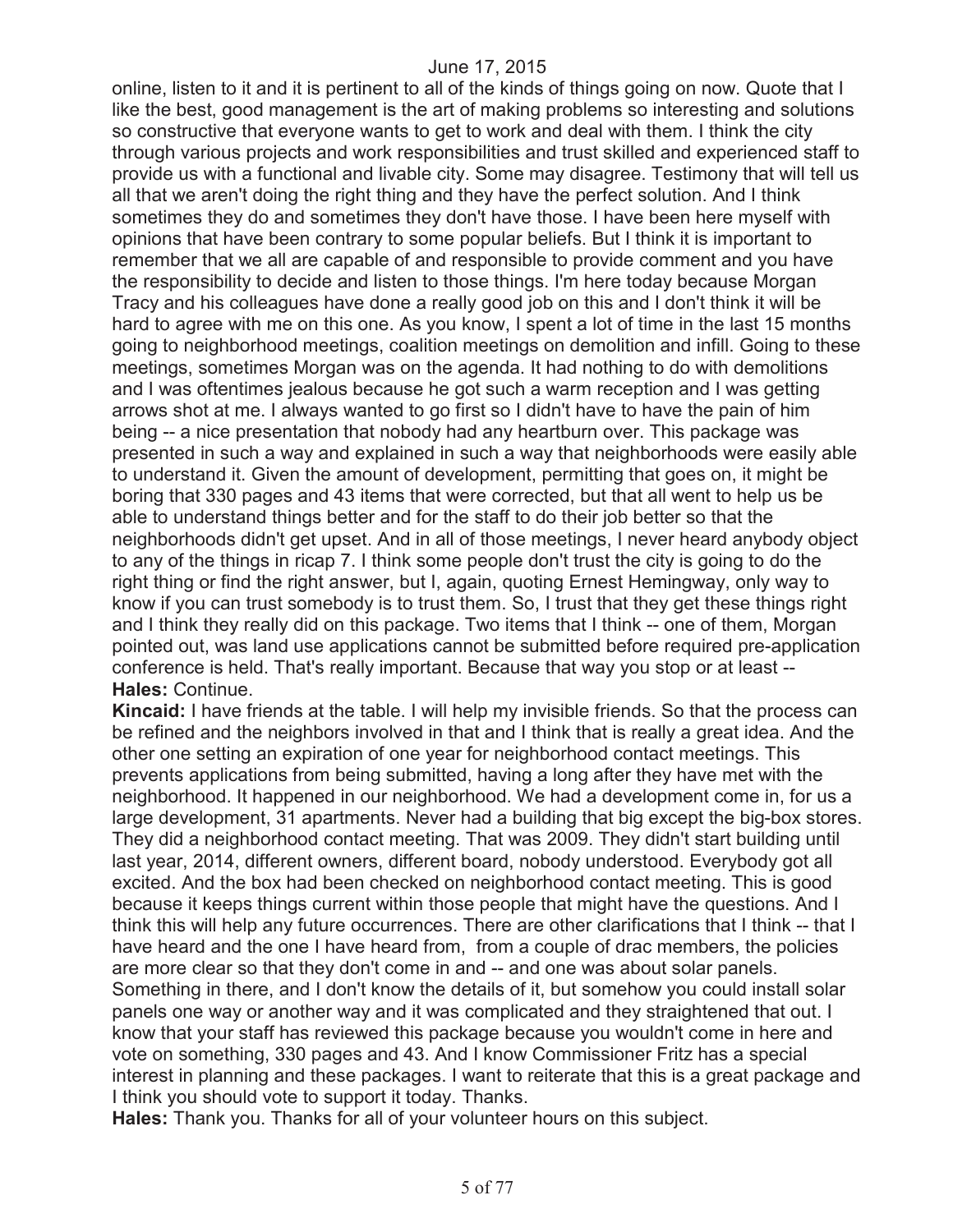**Kincaid:** I'm off to -- demolition subcommittee follow-up. Going from a happy place to the target place.

**Fritz:** I want to thank you Maryhelen for your work on the development advisory committee and for taking the time to come and testify today. Generally kind of worrying to me if we have a land use ordinance like this and hardly anybody is here. It was good that you spontaneously said you had seen staff going around the coalitions and the reason in fact that nobody is here is that everybody is fine with it. Not that nobody knows about it. **Kincaid:** I was a little concerned. I sent all of the obvious folks that might tell me something that they didn't like about it and of their concerns and heard next to nothing back. So, and I would have brought that to you if I did. But there wasn't any real earthshattering news. Thank you very much.

**Hales:** Thanks very much. Anyone else want to speak on this item? You make this look easy. So, this will come back for second reading next week. Right. Appreciate again the good work that has been done by both bureaus in putting this together. I think one way to look at this, which I think the bureau staff also shares is that this -- these kinds of tunings allow both the applicants and the staff to concentrate on stuff that actually makes a difference. And as opposed to trying to get through regulatory tangles that may or may not actually affect the outcome. For example, this change in the design review process hopefully will mean that the design staff and commission who are under a huge amount of time pressure can really focus on issues that really matter in the design of those buildings. That is why it is important that we keep doing this. I wanted to say while you're all here just appreciate the good work.

**Fritz:** If I might add, it is a pleasure to partner between the bureau of development services and bureau of planning and sustainability on this particular project. You and I both enthusiastic about minor code changes that make things better and particularly appreciate both the development of the advisory committee and planning and sustainability commission for the volunteer effort on this. I know there was significant discussion about solar panels at the planning and sustainability commission and the commission's recommendation to leave it at staff and the community process had suggested is good advice which I will be taking but it's good to know that there -- a robust discussion at the community level, which then in this case, mayor, has -- 100% correct.

## **Hales:** Great.

**Fritz:** Thank you very much.

**Hales:** Good work. Thank you. This will come back for second reading next week. [gavel pounded]

**Hales:** Let's move on to, almost 2:30, item 642 if staff is here. And yes, we are. Read 642, please.

**Moore-Love:** 641?

**Hales:** 642.

**Moore-Love:** Sorry, I have the wrong one.

**Item 642.**

**Hales:** We were skipping that one because it is not quite 2:30 yet. We might have everyone here. Let's -- we will get 642 out of the way and come back to you promptly at 2:30. 642 is the street vacation.

**Hales:** Good afternoon, Commissioner Novick, anything to introduce this?

**Novick:** No, except I assume that schmeer road is a vestige of the city's Yiddish origins. **Karl Arruda, Portland Bureau of Transportation:** Right of way agent with the bureau of transportation. And this ordinance is a street vacation initiated by Hayden meadows joint venture, which owns all of the adjacent property around this unnamed street north of north Schmeer road. This road was originally dedicated in 1941, although I cannot find any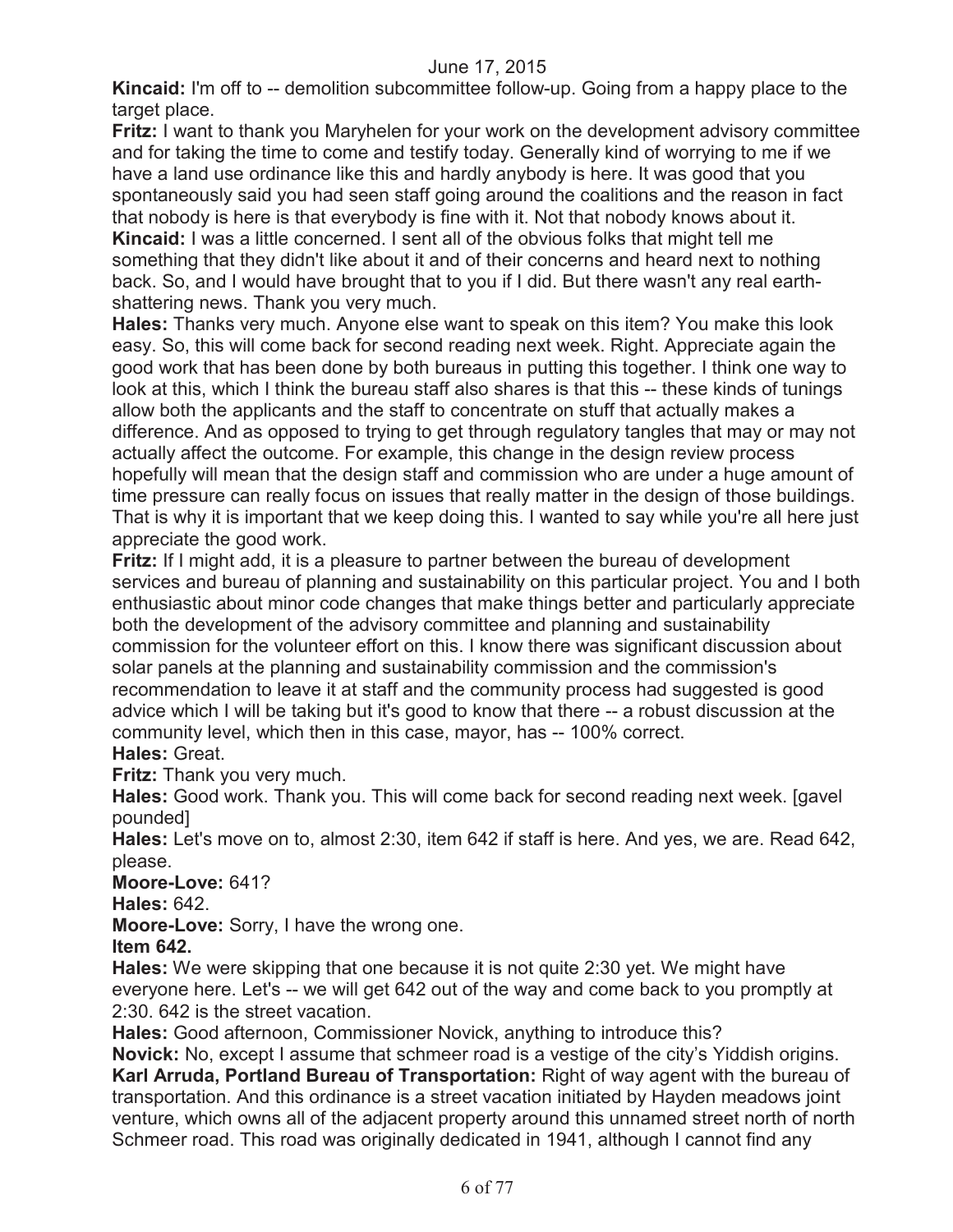reason why it was dedicated in 1941. It is in between i-5 on the east and north Denver on the west. So, in 2013, Hayden meadows requested the street vacation for this portion. Unused right of way that cuts through Hayden meadows property. A large industrially zoned property. And vacating it for them would provide them with basically more flexibility for future redevelopment. I don't think they have any specific plans right now, just that in a few years they may attempt to redevelop it. So, comments as usual were solicited from city bureaus. Other government agencies. Public utilities and neighborhood associations, and there were no substantive objections received. And -- any questions? We would be happy to take them? I think representatives from Hayden meadows are here if you have any questions for them.

**Hales:** Industrially zoned, right?

**Arruda:** Yes, I believe general industrial zoned.

**Hales:** Site where the containers were stored for quite a while.

**Arruda:** Right, exactly.

**Hales:** So this vacation will allow it to be more feasibly developed for another industrial use I would assume?

**Arruda:** Right, that's our assumption. yes.

**Fritz:** I think this is the oddest piece of right of way I have ever seen.

**Hales:** It really is.

**Arruda:** Even in 1941 before i-5 was built, it didn't really go anywhere.

**Fritz:** Thank you for researching when it was dedicated.

**Arruda:** We generally try to find out where the streets came from before we send them away.

**Fritz:** Doesn't even have a name --

**Arruda:** Never had a name, yes.

**Hales:** After Schmeer maybe they just gave up. They were running low. Anyone want to speak on this item? If not, thank you very much. It will return for second reading next week. [gavel pounded]

**Hales:** Now 641.

## **Item 641.**

**Hales:** Good afternoon. Welcome chair kafoury to explain this item to us. Very nice to have you here.

**Nicholas Starin, Bureau of planning and sustainability:** We're here for a public hearing today on -- to consider the planning and sustainability's commission's recommendation on the Multnomah county health department headquarters project. In a few minutes i'll explain the details of the project. Basically increase in height, building height allowances on a block in the old town/chinatown neighborhood to enable the county to build a new headquarters facility for the health department. Before I do that, I have the honor of introducing chair kafoury, and with her is doug to provide more background on the project. **Hales:** Thank you, welcome.

**Deborah Kafoury, Mult. County Chair:** Good afternoon, mayor, commissioners. My name is Deborah Kafoury Multnomah county chair. I'm happy to be here to talk to you about our health department headquarters. Multnomah county health department started researching leaving its current headquarters in a 1923 former department store. It was unsafe, aged, inefficient and undersized then, and it is unsafe, aged, inefficient and undersized today especially as we face increasing demands for health services in Multnomah County. Health department is our largest department at Multnomah County. And they are the local public health authority, which means they are the front line to protect our quality of life from inspecting every restaurant and food cart and public swimming pool, to investigating disease outbreaks, immunizing children so that they can stay in school to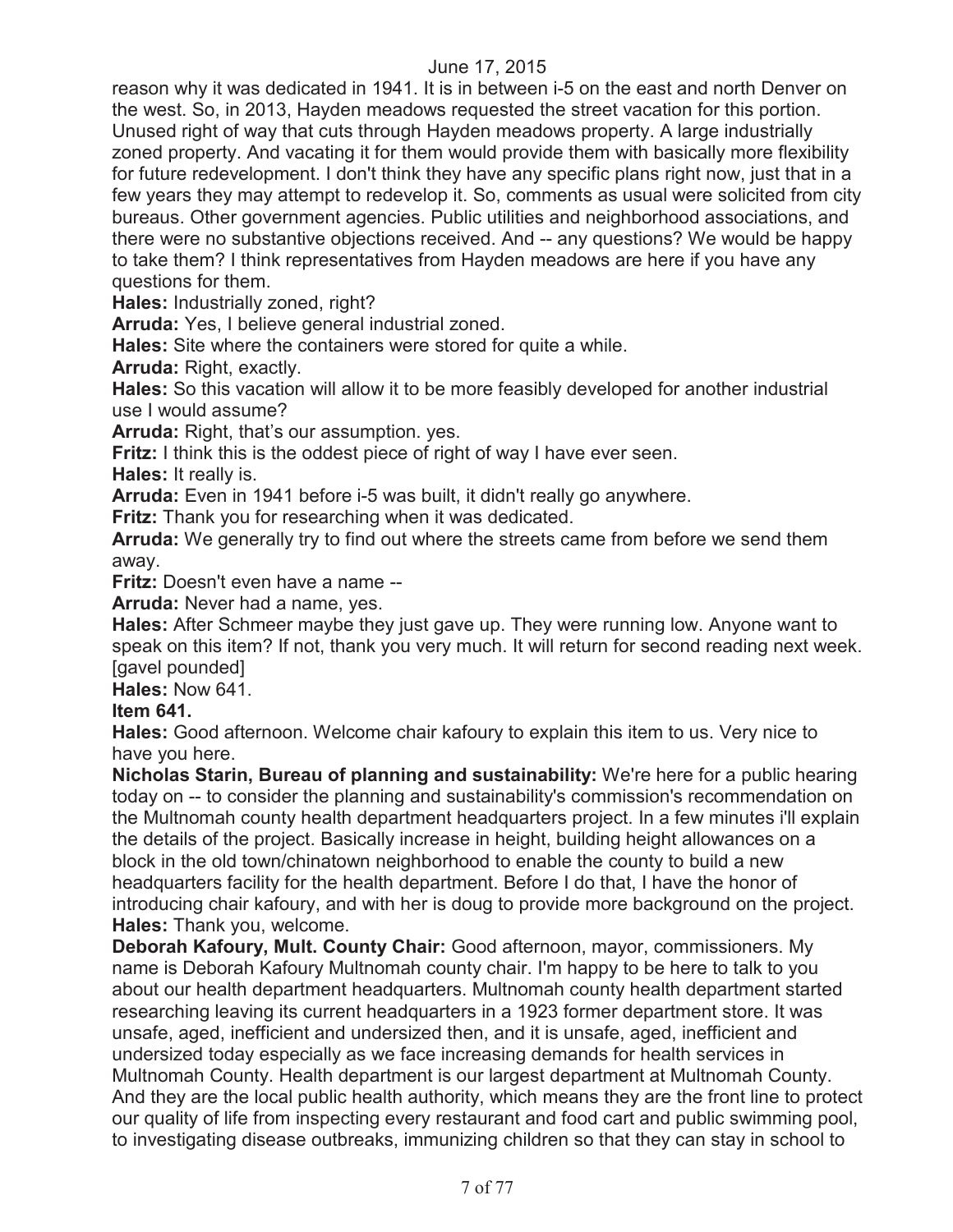overseeing the ambulance companies to ensure that they arrive on time. Health department touches the lives of everyone who lives or visits Multnomah County. Multnomah County's health department largest safety net provider in the state with 33 primary care school-based dental and specialty clinics. In the last year alone, under the affordable care act, Multnomah County provided nearly 15,000 people with health care at one of our clinics. It is a unique public agency. Needs to be accessible. This site next to bud clark commons, central city and accessible to the max and bus lines and the health department will be a great neighbor. Up to 350 health professionals will be in this headquarters, including the tri-county health officer, doctors, nurses, epidemiologists and administrators. They will need coffee, lunch, to exercise and to shop. They will add to old town/Chinatown's economic and vitality. Excuse me. I think I have what you have. This project will also leverage public investments made in the river district urban renewal area, increasing densities in an emerging area of the central city, union station, the new pnca facility and the future redevelopment site currently occupied by the central post office. On behalf of the 1,370 employees who work in every corner of our county protecting our health, thank you for considering this amendment.

#### **Hales:** Thank you.

**Doug Obletz:** Mr. Mayor, commissioners, consultant to Multnomah County on this project. I want to take just a second to acknowledge the excellent and collaborative work that has been provided by Joe zehnder and Nicolas starin and the other folks at the bureau of planning and sustainability. This was a technically challenging project that required a lot of compliance with state land use laws as well as city regulations and the team worked extremely well together to get to the point today. The project we're here to talk about is in the process of evolving from the original six story form, which was insufficient to meet the program identified and achieve the goal of consolidating all administrative functions. This change to the zoning code will allow us to achieve all of the consolidation that is intended by the county for the health department. This is a difficult site at 17,500 square feet. Less than half a block. It also needs to be designed in a way that carefully relates to the bud clark commons on the same block, while respecting the view corridor to the union station clock tower, primarily view of which is along 6th avenue. Proposed map amendments will allow the county to develop subject to approval of specific far bonuses as part of the design review process up to 150,000 square feet of space and that will allow all of the health department administrative functions to be consolidated. During the last few months, conducted extensive stakeholder outreach, including reaching out and consulting with those that were involved in the first generation of this project. And today you will hear from some of those key stakeholders who will express, we believe, support for the project, while also identifying issues that we need to address as we go through the design review process. I want to turn it back to Nicolas and he will outline the proposal for you. **Starin:** Thank you. So, subject site is block u of couch's addition in old town/Chinatown. It's bounded by northwest Hoyt and Irving and 6th and Broadway. As Doug mentioned, 17 -- 17,500 square foot site currently owned by the Portland housing bureau. It's -- the development site is outlined in red on the western -- eastern side of the block and immediately to the west is the bud clark commons building. The site is currently zoned central commercial, cx, allowing a wide variety of land uses. It currently has a 6-1 floor to area ratio entitlement, and eligible 3-1 for additional fars to be earned through bonuses or transfers. You can see that the site is currently limited to 75 feet in height. And the site is not eligible for height bonuses that may be earned through the use of far bonuses. I will explain that a little more in a minute. As Doug mentioned, 75-foot height limit is not sufficient to allow the anticipated need for 120 to 150,000 square feet site that the county needs for their headquarters facility. Bps worked with the county and came up with a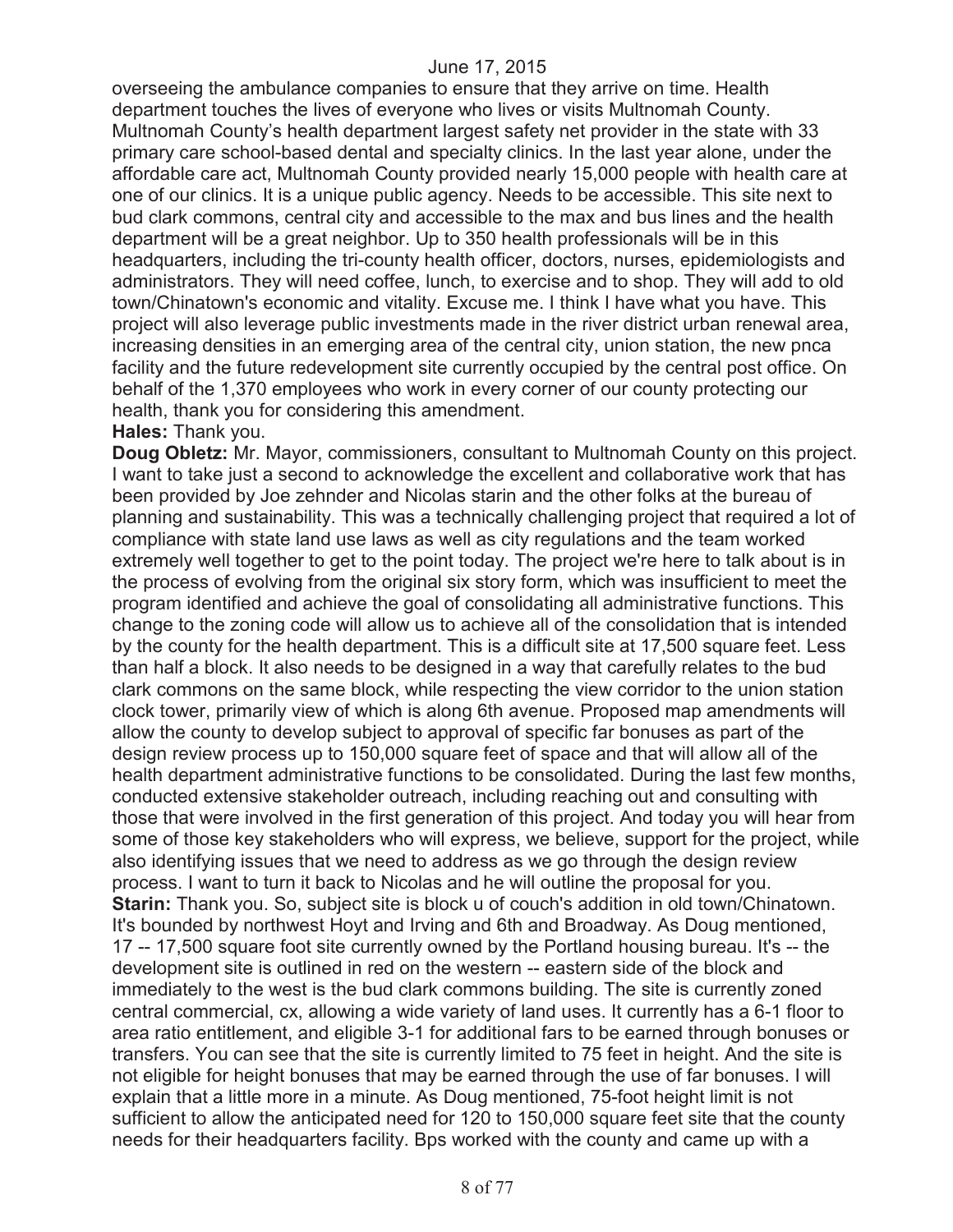proposal to increase the height limits on the site. And this is going to be accomplished through two mechanisms. One is increasing the base height allowance on the site from 75 feet to 105 feet. That is basically a by right allowance for building height. And then secondly, make the site eligible for height bonuses that may be earned when the project uses far bonuses or transfers. That is shown on the map on the right by extending the area eligible for bonuses that currently terminates just to the south in the hatched area. **Fritz:** What would the maximum height with bonuses be?

**Starin:** 150 feet. I will explain how that works in a second. So, this is just another view that puts the proposed height increase in the context of the recently adopted west quadrant plan. It shows the heights in the area. You can see to the west there, heights are 250 feet. To the south, they're 325, and then to the east and the north, 75 feet. And, so, this diagram shows that although we are proposed to increase the height on this site, that from an urban form perspective, a step-down to the river notion is being maintained in this proposal. So, to answer your question commissioner Fritz, so, as you know, there are a number of different far bonuses and transfer tools that are available in the central city. As you know, through the central city 2035 process, we are in the process of revamping that entire system. That work hasn't been done yet. I'm showing on the left side of the slide the available pallet of transfers and bonuses that are currently accessible on this particular site. So, when the project comes in with a proposal, for basically the way the height bonus works, for each one-to-one of far that they earn through the use of one or more bonuses or transfers, they earn 15 feet in height basically the height is -- provides the mechanism for the project to utilize that far that they have earned. Up to a maximum three to one or 45 feet. That's where you get the 150, 105 by right and then 45 through the use of bonuses. This is consistent with the direction that we received from the planning and sustainability commission and city council in the west quadrant plan, everywhere we're proposing -- that we still require some use of bonuses to achieve that.

**Fritz:** My recollection of what we discussed in the west quadrant plan was to severely limit the pallet of what could be --

**Starin:** That's correct. That's our intention. Currently doing that work and looking at the bonus system and, you know, direction from the council is that we very much focus on achieving affordable housing goals and preservation goals. That work hasn't been completed yet.

**Fritz:** Is it anticipated that this project will come in under these rules or new rules? **starin:** I believe the intention -- I would defer to the county, but I believe they're on a fairly quick schedule. I think it would probably be before we adopt the new zoning code for central city.

**\*\*\*\*\*:** That's correct.

**Fritz:** With the rules we have rather than the ones that we wish we had. Is the county currently required to do public art in your public construction project?

**Kafoury:** Yes, uh-hmm. But we -- and I have had conversations with commissioner Saltzman about the possibility of using our dollars in the affordable housing fund arena. Probably would not be surprised, but that is a huge area of concern for Multnomah county and myself personally. Hopefully if that is the direction that the council is headed, you will find that agreeable as well.

**Fritz:** We could put conditions of approval on this to say, for example, that required public art wouldn't qualify for a far bonus, right? City attorney?

**Starin:** This is a change to the code.

**Fritz:** We can talk conditions of approval to a change of the code.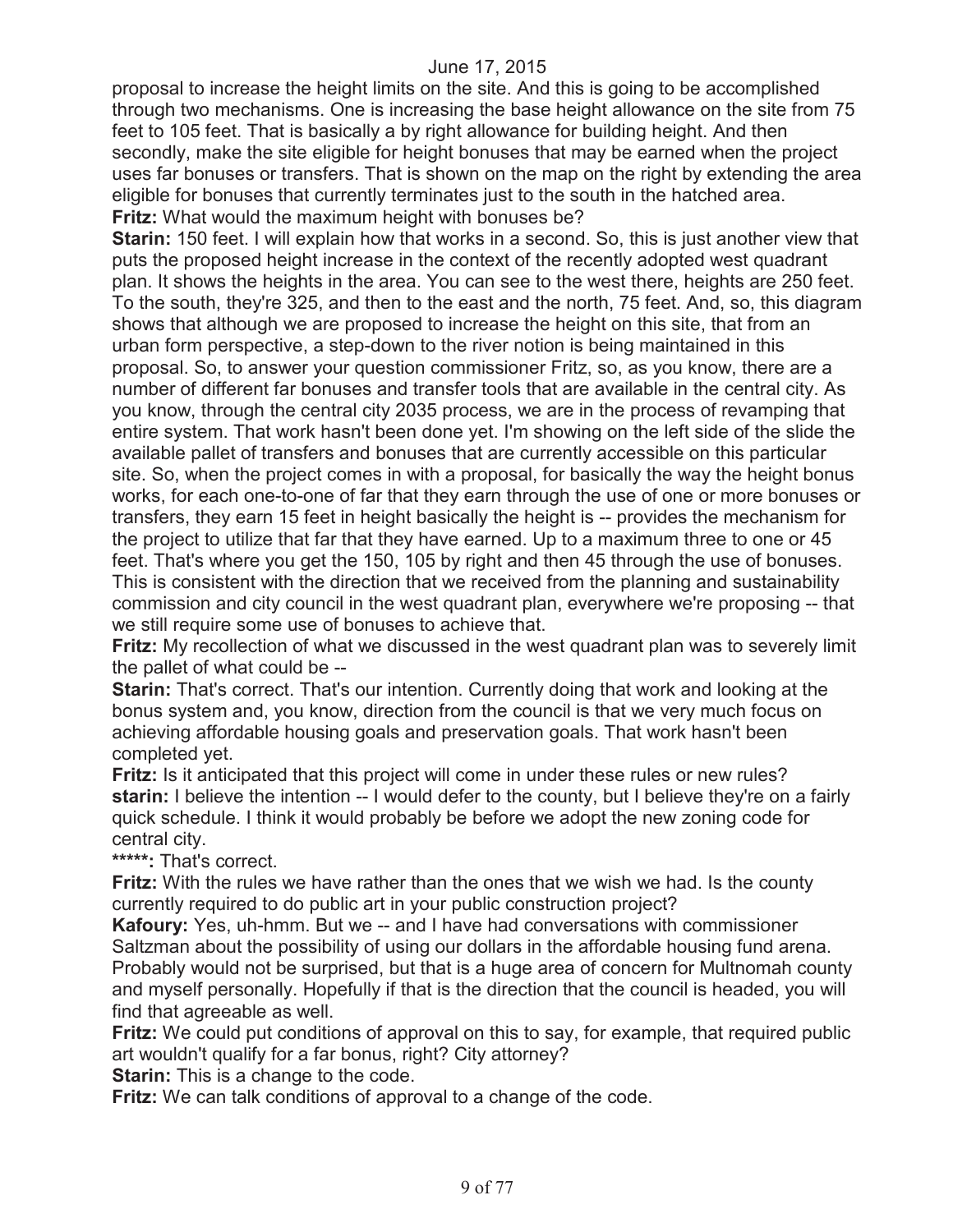**Obletz:** The way the code is written right now, the county's current requirement for public art would not count towards the far bonus. So I think you have a 2% for art. So it would have to be above and beyond that.

**Fritz:** And then chair Kafoury, what did you put in extra for housing in your budget that you just passed?

**Kafoury:** For this project or housing --

**Fritz:** Housing in general.

**Kafoury:** Additional ongoing dollars of \$2 million and one-time only infusion of \$5 million. So \$7 million in the budget.

**Fritz:** I think that is probably more than we would require as a condition of approval. **Kafoury:** We are actually attempting to find additional dollars to use, Commissioner Fritz, to use for this project for this area because we know that those dollars that we have already allocated are to other projects.

**Fritz:** Right. Passion for affordable housing, you might not be too upset if we required an additional --

**Kafoury:** I think you're right.

**Starin:** I just wanted to add, too, that this is in the central city. The site is subject to design review. The final far and height would be evaluated as part of the land use review when the proposal actually comes in. The site is quite near union station, which is an identified historic and scenic resources. As part of the project, we undertook analysis to gauge potential impacts of development on this site under the increased building envelope, public views of the union station and clock tower, which has been identified as a scenic resource and scenic resources protection plan as well as the draft update of the central city scenic resources inventory. We identified four key views and utilized those in terms of potential impacts and found that the effects of the increased height on the site would not block or even partially block any of the views on the site. I will quickly walk you through images that we used. This is the view of the union station, primary view as Doug mentioned down 6th avenue. You can see that the view is preserved. And I want to add here, this is not a building, this is just an envelope, worse case signed of scenario. It is not designed obviously. View is preserved and adequate light and air space. View from the center of the steel bridge. You can see the proposed building mass on the far left of it. And quite a ways away from the station. This is a view from the center of the Broadway Bridge. This is probably the most impact, although there is -- the view is not blocked at all, and the union station clock tower is higher than what could be allowed under the proposed. And this is the view from the old thunderbird motel site, east side of the river looking across union station, and the project, Multnomah county site is to the far left. This slide gives you an idea, a little in context, the center there, and sort of pinkish orange color, is the Multnomah county building built to 150 feet, context of the allowances, far around it as well as existing development. You can see the union station clock tower at the lower left. We did undertake quite a bit of outreach for the project. This summarizes some of the key stakeholders that we spoke with as part of this project. I would say in general, we received support for the project and in some cases qualified support and there was a number of concerns that were identified that include the precedent that this kind of height adjustment to accommodate the single property might make. The desire for mitigation of impacts during construction, particularly as it relates to the nearby bud clark commons, and questions about which particular bonuses will be used and the public benefits that would be received. In general, we heard support for the project. The planning and sustainability commission voted in April unanimously to forward it on for your consideration. They heard generally favorable testimony at that, again, with some of their concerns that I just mentioned were brought up. And the county folks can talk a little bit more about this if you would like, but they -- the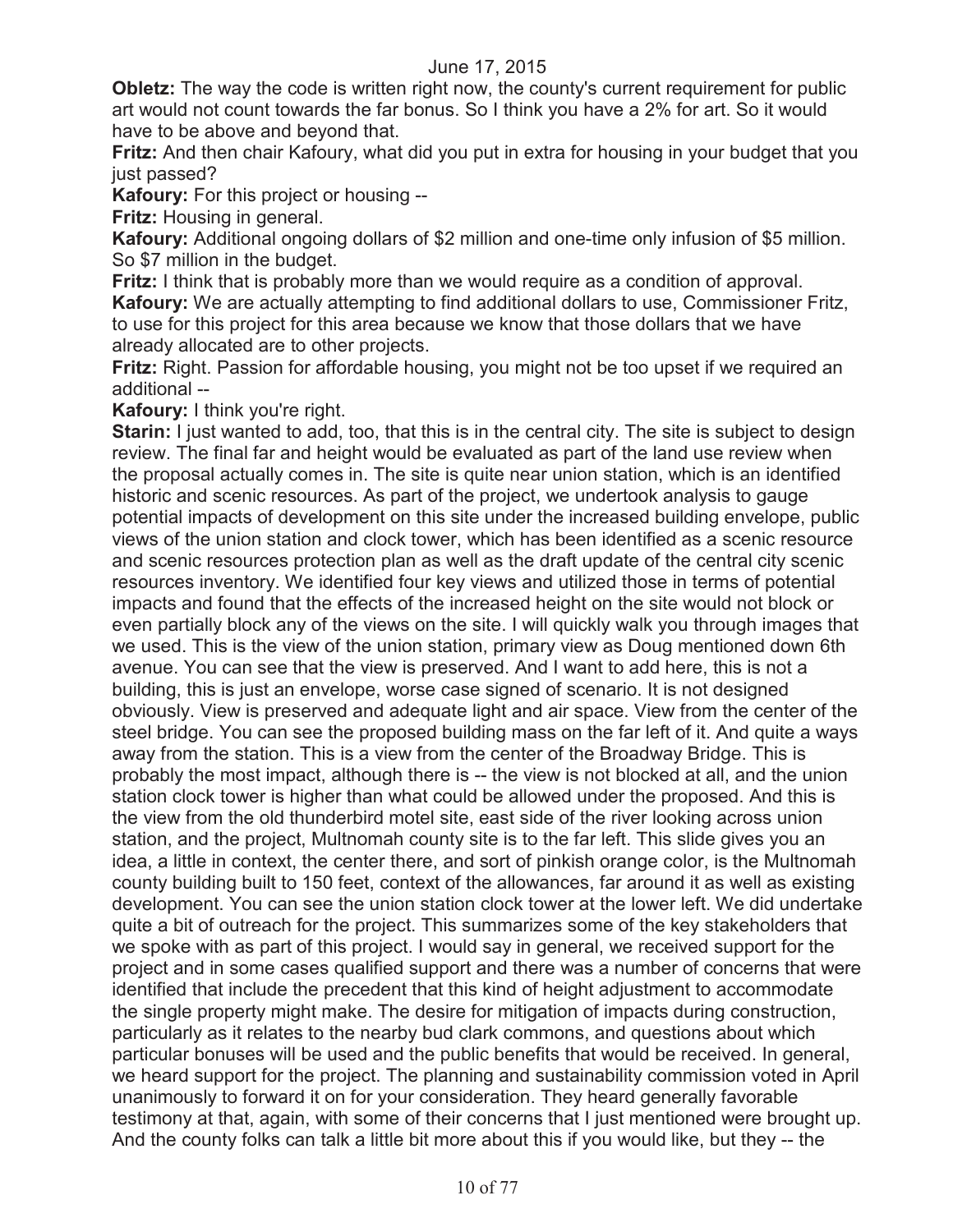county and old town/Chinatown community association and the stakeholders and the bud clark commons building are currently in the process of working out a good neighbor agreement that would address many of these concerns. I'm not sure if that's -- if that will be in place by the time design starts or construction starts. So, in conclusion, we're asking today for you to pass the ordinance that adopts the report and amends the zoning code map 51030 adjust the height limits on block u. Answer any questions.

**Fritz:** Chair Kafoury, is there any more certainty that you can put into your pledge of affordable housing --

**Kafoury:** I don't know what more certainty, Commissioner Fritz. We have the money. We figured out where the money is going to come from. I don't know what the process is by which the transfer occurs?

**Fritz:** Do we have a number?

**Obletz:** Yeah, let me do the math for you on this. This is pretty interesting. Code provides for an applicant to use a far bonus for affordable housing or payment into the affordable housing fund, you pay \$21.70 per square foot. And if you did the math for this particular block, it would work out to in round numbers \$380,000 for one far or one additional floor, I think is the easiest way to look at that. So the county could decide to apply for one floor or up to a maximum of two. To me, the greater challenge is what happens to the money afterwards? This far bonus has never been used before. And, so, I think part of the challenge is if the money is paid in, to make sure it is put to work and that is something that we can address as we go through the design review process and start working with the Portland housing bureau that would be the keeper of the funds, if you will, but to make sure it is put on the street is perhaps the greater challenge than anything else. No one has done this before.

**Fritz:** Intent to essentially buy the two floors with a far.

**Obletz:** One or two, I think is -- we have to go through the cost benefit analysis with the other fars. Art, for instance is one, county already investing in art and go through a review whether it makes since to buy more art or use it tool.

**Fritz:** It might be nice to have a day care center.

**Obletz:** That's another item.

**Fritz:** Thank you very much. Appreciate your partnership on this.

**Kafoury:** Thank you.

**Novick:** I have one more question for chair Kafoury. Chair your replacing the courthouse, your replacing the health department building aren't you at all afraid that by the end of your term you won't have any old dysfunctional buildings left?

**Kafoury:** Thank you commissioner Novick for the question, actually there will be plenty. So there will be lots for the next chair to do.

**Hales:** Old dysfunctional buildings, old health department headquarters, your thoughts at this point about disposition of that?

**Kafoury:** We would really like someone to buy it for a lot of money.

**Hales:** But barring that.

**Obletz:** That is actually part of the larger process here is to determine the disposition approach for that great old building. It does have its challenges, but on the other hand, market for downtown real estate is very strong right now. This is a very good time to be looking at options.

**Hales:** Thank you. Thanks very much.

**Kafoury:** Thank you.

**Hales:** Others that would like to testify on this item?

**Moore-Love:** We have three people signed up. Please come on up.

**Hales:** Come on up. Good afternoon.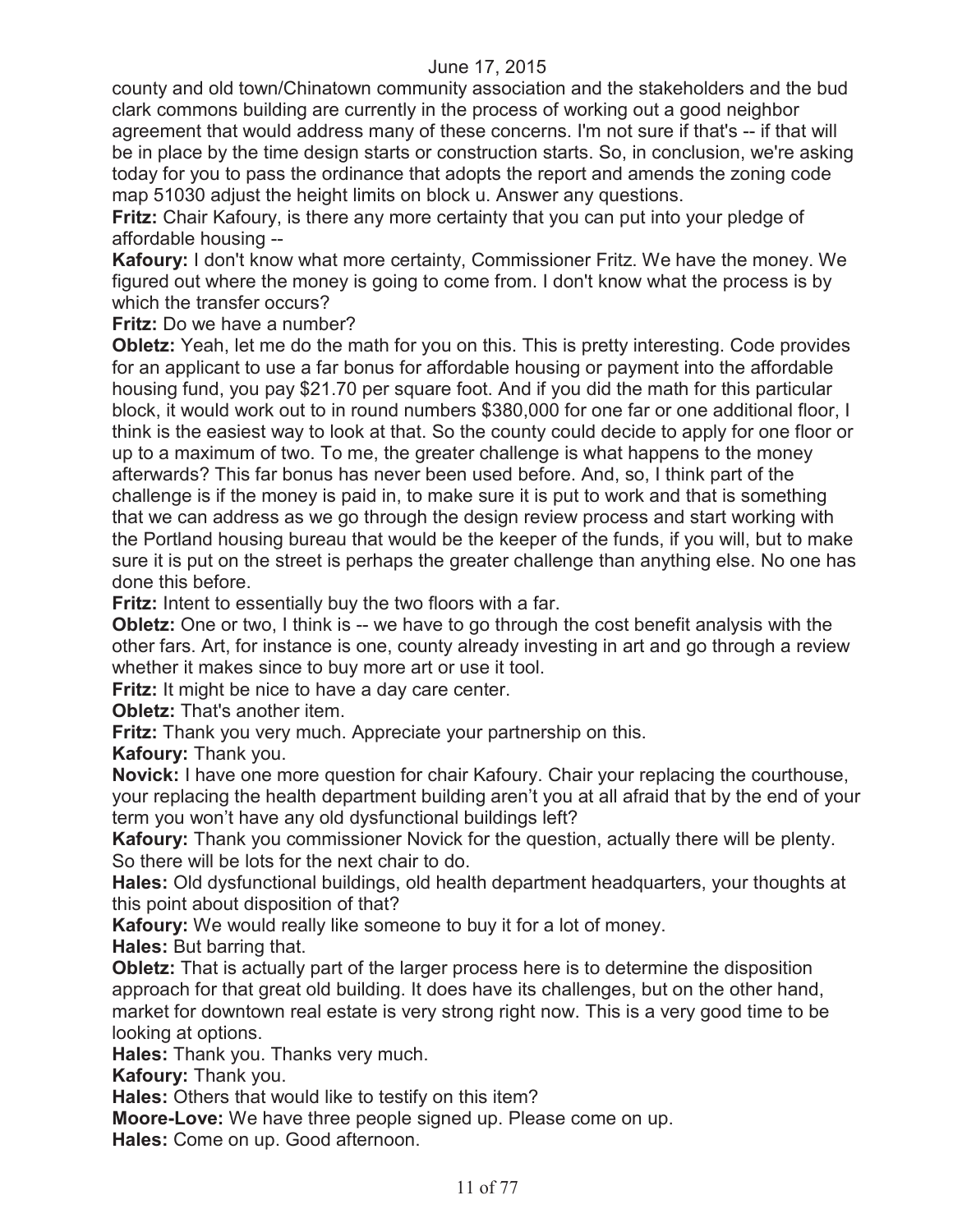**Gus Baum:** Good afternoon. Mr. Mayor, commissioners, I'm Gus Baum, senior director of planning at pnca. I recognized you and thank you for your support of our projects just kitty corner of this one, 511 northwest Broadway. I'm very used to challenging old buildings at this point. If anyone wants to invest more in art or challenging old buildings, I can be available afterwards to answer questions. I wanted to urge your support of this project. Strategic reasons that pnca's board chose to redevelop the 511 building and locate its headquarters there was to help invigorate the creative corridor along northwest Broadway. Part of that is not just our investment into the neighborhood, the city's investment into the neighborhood, but to bring a more diverse working population, more students, more businesses, more activity, and in speaking with the county and Mr. Obletz on their project, which they briefed me on, confident that this type of activity is exactly why pnca was put in its position to succeed in that location and why others should be considering old town Chinatown and the pearl district for future work. We are working on a second project, 321 northwest Glisan with Brian Wannamaker at the -- to build three floors of that building for studios, and sculpture 3D, and we are welcome -- welcome more business activity and workers into the neighborhood. Thank you.

**Hales:** Thank you. Good afternoon.

**Shedrick Wilkins:** I was a resident of the bud clark commons for three to six months. It's excellent. Open in June of 2011, right when I was homeless and now I'm on the hud program. I have locked horns with the Chinatown neighborhood association leader that thinks this would attract homeless people. I don't agree. You should process homeless people there. I will renew my membership and challenge the guy. He wants to cut you off. He wants to find any reason. This is always a guy who runs the Chinatown neighborhood association, doesn't mind people coming downtown and getting drunk Friday, Saturday night, throwing up on the sidewalk or starting a brawl. He is willing to accept that but not the fact that this facility would conjugate homeless people. The bud clark commons has an excellent away of solar panels on top. Passive solar. I can't see anything else like it in the city. You can see it from the steel bridge. Solar, passive solars on a roof. You can't see it. When I took a shower there, the water was heated from the sun. And I would hope this new building has a lot of photovoltaic cells on it also. This building makes a good book end. Every county in this state should build something like it, and the bud clark commons. I also spent time at dignity village. Dignity village is not a solution for anything. It isn't. It is very exclusive. And this is a good thing. My personal view that we should try to remove people, homeless people from here, pearl district, and put them into Chinatown. You need to build this thing. This looks like the money is going to build this thing. I met Ms. Kafoury last year in the lobby when they announced the plans. This is going to make Portland look good. And keep going.

**Hales:** Thank you. Thanks very much. Good afternoon.

**George Devendorf:** Mr. Mayor and thanks very much for this opportunity to address the council. My name is George Devendorf I represent transition projects. We along with our colleagues at home forward occupy the other half of the block in question. And i'm here today in support of the county's proposal. As you all can appreciate, it is a dynamic neighborhood in many respects, and it is also a very challenging neighborhood. I think the county's plans would represent a real benefit to that immediate neighborhood. And we would welcome having them as our neighbors. We share with them a similar goal in safeguarding the health and well-being of the residents of the county, and I -- I think it would be, as I have said, a strong addition to that neighborhood particularly at this time, and we would like to see it move forward.

**Hales:** Thanks, George. Thank you very much. Questions? Thank you all. Thank you. Any others?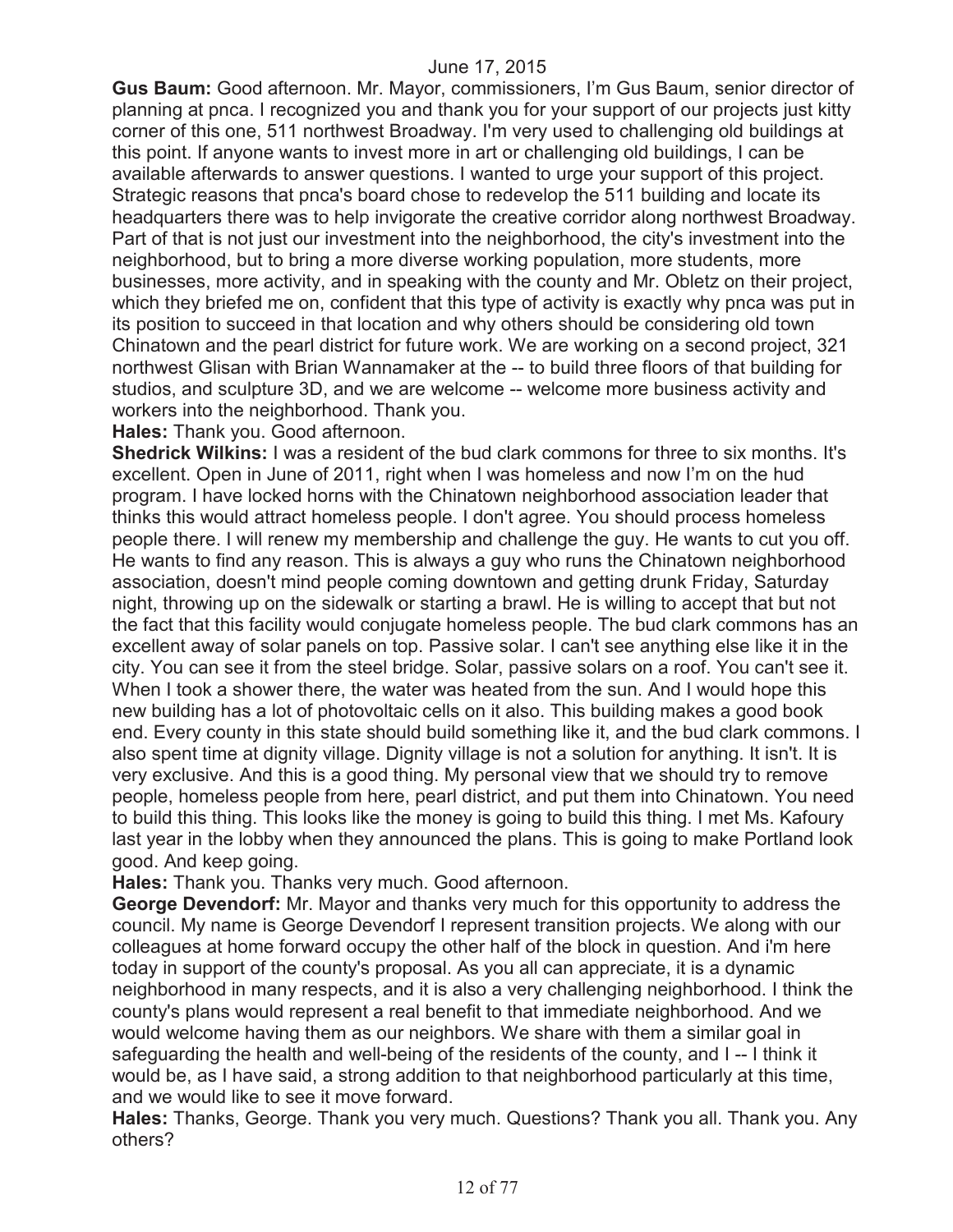**Moore-Love:** That is all who signed up.

**Hales:** Anyone else who wants to speak on this item? All right. So, this is -- this is an ordinance but not an emergency ordinance. So it will come back next week for second reading. I want to thank you all for a great presentation. Wish you well. Assuming that the council votes next week to support this, which I think we will, and I look forward to you successfully navigating the design review process with a really great building. Thank you. [gavel pounded].

**Hales:** Okay. Let's move on to the remaining two items this afternoon. 643. **Item 643.** 

**Hales:** Commissioner Fritz.

**Fritz:** Thank you mayor Hales. On February 18<sup>th</sup> the council voted to expand Portland parks and Recreation smoke and tobacco free policy across our entire park system. Policy goes into effect July 1st. Intent of the policy is to promote public health and protect our parks and natural areas and promote healthy behaviors in our park. Aligns with Portland parks and Recreations healthy parks, healthy Portland.

**Hales:** I don't sound very healthy, sorry.

**Fritz:** You have not been smoking, i'm pretty sure about that. Well intentioned, this ordinance -- well intentioned and I expect it will be successful. By and large Portlanders know what the rules are we comply with them. There is a concern that people in violation of the policy may be criminalized. Communities with higher rates of smoking and tobacco use may be disproportionately affected. So we are proposing an amendment to the policies enforcement strategy to ensure that those in violation are not criminalized. We are not changing the policy, we are amending the enforcement strategy. I have a revised substitute which I would like to move at this time.

**Hales:** Okay. Commissioner Fritz moves substitute language --

**Fritz:** The main change in the substitute language is to say that Portland parks and recreation staff who have the authority to enforce park rules will be enforcing them except that any person providing security services at pioneer courthouse square, director park or that portion of the south park block adjacent to Portland state university, may enforce the prohibition of tobacco and smoking in those parks only by the matter provided in the section.

**Hales:** Is there a second?

**Novick:** Second.

**Hales:** Roll call vote to put the amendment on the table.

**Novick:** Aye.

**Fritz:** This is -- keeps the rules as they are and allows the security at these locations to enforce according to this amendment should it pass. Aye.

**Hales:** Aye. [gavel pounded]

**Hales:** Okay.

**Mike Abbate, Director, Portland, Parks and recreation:** Thank you. Mr. Mayor, commissioners, Mike Abbate director of Portland parks and recreation, I'm joined by the assistant director and security manager Galina burley from the beginning, we have intended education to be our primary tool of enforcing this smoking policy, however, as it is currently written, still a possibility for patrons refusing to comply with the policy to be subject to a parks exclusion or harsher penalties. We expect education will get us to the best outcome and want to clarify that in this amendment today. Amendment specifies that a person in violation of the policy will not be subject to exclusion or to criminal enforcement, rather, any person violating the policy may be required to leave the park in which the offense occurred for the remainder of the day. Enforcement will only be administered by Portland parks and recreation staff who have the authority to enforce park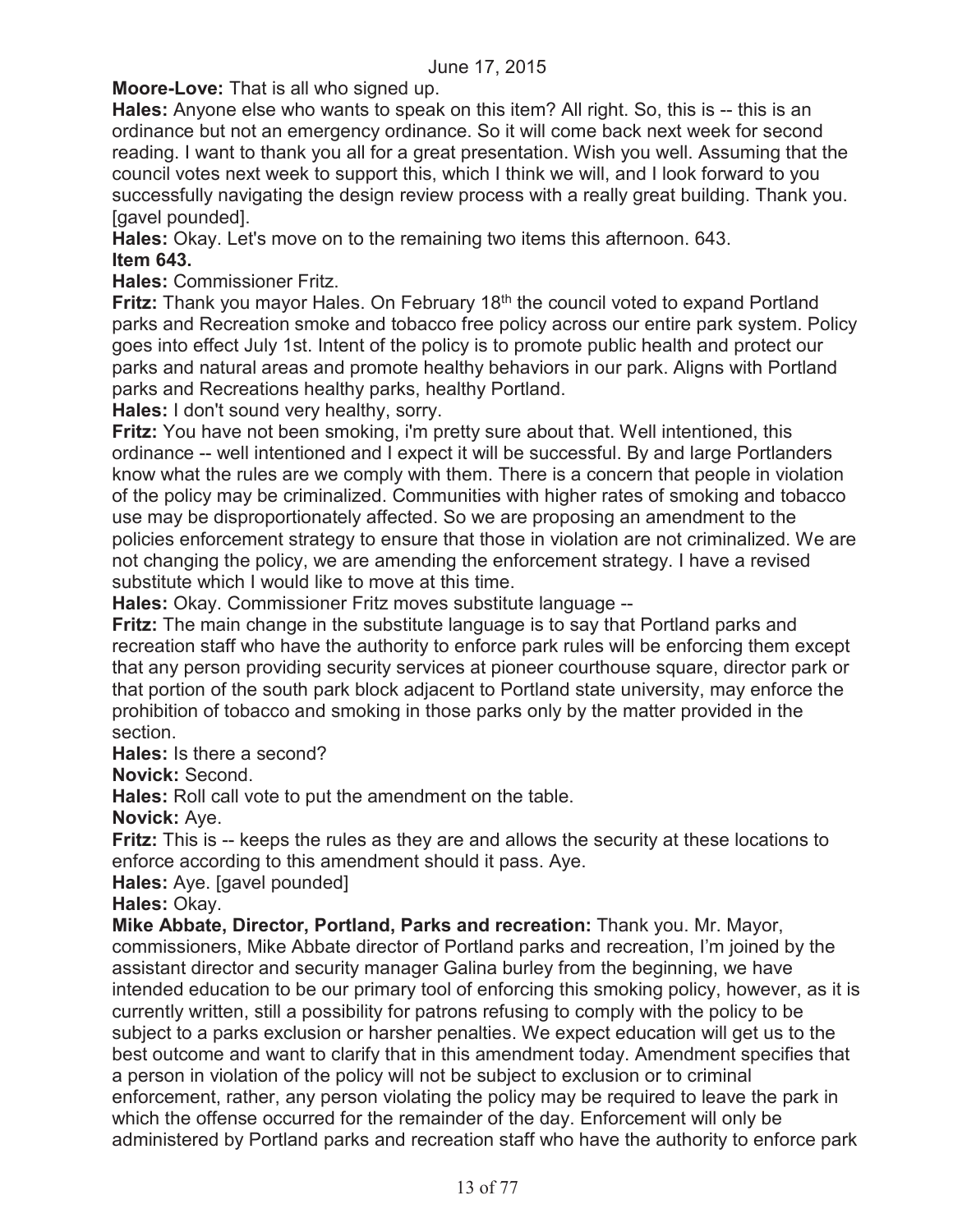rules with the amendment that commissioner Fritz just brought forward. You may be wondering about marijuana. Marijuana is different. New state statute legalizing marijuana specifically prohibits smoking marijuana in public, current policy of exclusions for infractions related to marijuana will remain in place. We believe this amendment clarifies the intent to focus on education as it relates to smoking in parks and responsive to concerns we heard from the community that the commissioner described. With that, please let me know if you have any questions.

**Hales:** Questions? Thank you, mike.

#### **Abbate:** Yeah.

**Hales:** Anyone want to speak on this item? Come on up.

**Steven Entwistle:** Good afternoon, almost 3:00. Steven Entwistle, member of individuals for justice and a founder of the healing man sanctuary, also whistleblower for the less fortunate. This ordinance is wrong, okay. This takes away rights from folks, okay. You don't just go take rights away from folks and then explain later why you did it. Okay. I don't know how to put this. We do not like this law. This law is -- I don't care how you try to force it in. And to say that marijuana is more dangerous product to begin with, you are looking at arguably a non-carcinogenic smoke versus a very carcinogenic smoke. And to give leeway to people who are smoking the carcinogenic smoke is kind of intellectually dishonest on a medical platform. Also, this will disproportionately affect poor, homeless folks, people of color, regardless of how you're trying to make it sound good. Because i'll tell you what. You got everything in place with this. The law is already in place. Okay. You've already taken away the rights from folks. They don't even realize this until July 1st and then they will realize it. There will be a lot of people that are going to be against this. They're going to be protesting against this. And I will be one of the protesters that will help protest against this. Because this is wrong. When it comes to poor folks, you always talk about how you want to go slow. Go move slow. Move slow on this. Move slow on that. Move slow on this when it comes to helping the poor. When it comes to slamming the poor under the bus, man, let's throw those fastballs under there and let's not even let the public have a hearing. You know. I mean, that's ridiculous to me. And to take away the right from folks at the same time is wrong. Regardless of smoke, regardless of marijuana, all of that, this is just a wrong, wrong deal. Okay. We will not support this. We will never support this. This is something that should never -- you should wait a couple of years and see whether it is really needed on this. If you really want to be intellectually honest about this. You need to slow down. This is too much. Okay. There is going to be people that are already just going to slam heads against park rangers -- by the way, are they allowed to smoke also, as well as the golf courses? Are they allowed to have their way because of the money, because they have influence because they agree to gentrification? Thank you.

**Hales:** Anyone else. This comes back on second reading next week. [gavel pounded] **Hales:** Thank you. Item 644.

#### **Item 644.**

**Hales:** Roll call. Second reading.

**Novick:** Just wanted to note when you look at the map of heritage trees citywide, there aren't very many of them east of 82nd. Encourage anybody watching who knows of a great tree east of 82nd, remember it is a nominating process and let's get some of those designated. Aye.

**Fritz:** Thank you for your support of the previous motion and also this one, colleagues. Heritage tree program is still going. We are focusing most of our resources on the tree code implementation. And I appreciate your support on that, too. Parks and recreation has a lot on our plate right now and I very much appreciate director Abbate and our team who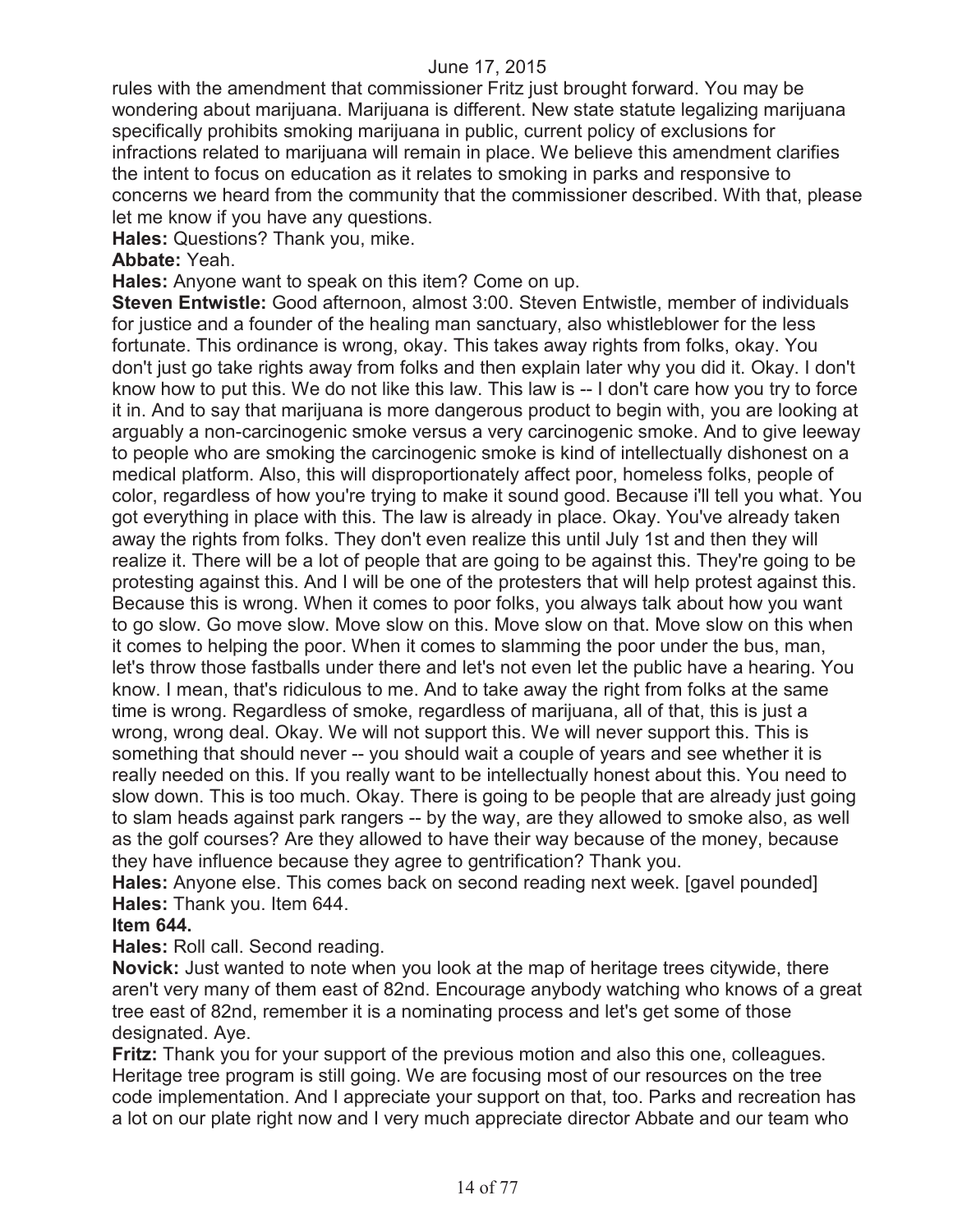were here for the previous item. Everybody is working really hard and doing good work. Aye.

**Hales:** Aye. [gavel pounded] we are recessed until tomorrow at 2:00.

At 3:03 p.m. Council recessed.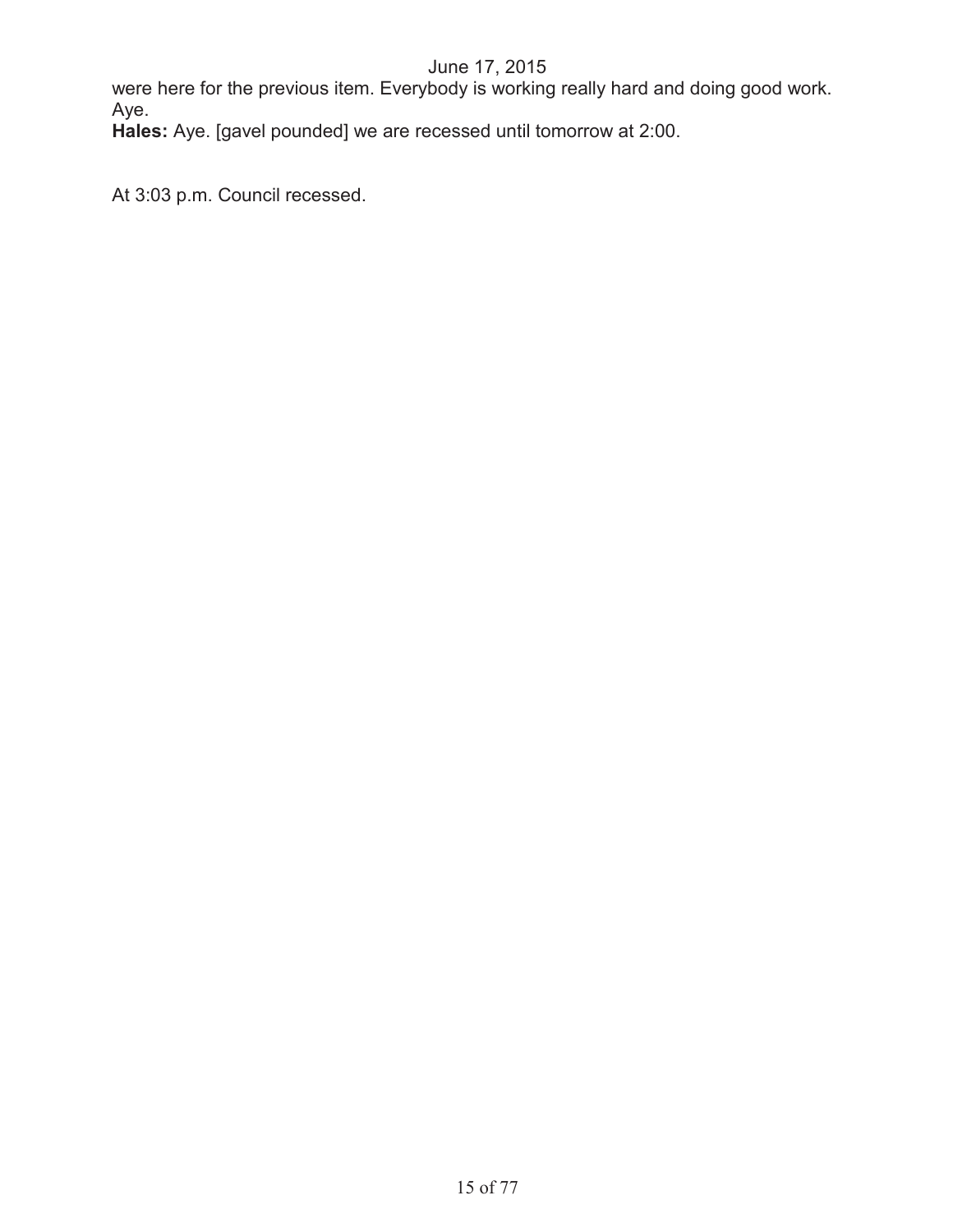# **Closed Caption File of Portland City Council Meeting**

This file was produced through the closed captioning process for the televised City Council broadcast and should not be considered a verbatim transcript. Key: **\*\*\*\*\*** means unidentified speaker.

### **JUNE 18, 2015 2:00 PM**

**Hales:** Welcome to the June 18 meeting of Portland city council. Before the clerk calls the roll I want to announce there will be a council member who is planning to participate by telephone in this meeting and therefore need to make these announcements that pursuant to Portland city code 3.02.025, commissioner Saltzman is participated by telephone. He's out of town. Other council members are hereby informed of that. Any council members physically present have any objection to commissioner Saltzman participating by telephone please say so.

**Fish:** Reserving my objection.

**Hales:** Hearing no objections yet, commissioner Saltzman, we're glad you're with us telephonically. Call the roll, please. [roll call taken]

**Hales:** Good afternoon. Let's take -- do you want to take these together or do them one at a time?

**Andrew Scott, Director, City Budget Office:** Go through them in order.

**Hales:** 645 first. We have to conduct a hearing.

#### **Item 645.**

**Hales:** This is a hearing on the city's proposed use of state shared revenue. I'll turn it over to Andrew Scott, our budget director.

**Scott:** Mayor, statement for the record, do you have --

**Hales:** I don't. That's why I was turning it over to you. [laughter] unless I have it here -- I don't think I have the script. Thank you. I'll use this. This hearing is being held by the city council of Portland, Oregon, in compliance with the provisions of state revenue sharing regulations RS 221.770. Purpose of the hearing to allow citizens to comment on proposed use of funds in conjunction with the annual budget process. As proposed by council adoption the fiscal year 2015-16 budgets anticipates receipts of \$16,115,255 from state revenue sharing under rs221.770. As has been the case in prior years it's proposed it be allocated in equal parts to support fire prevention and police patrol services. Is there anyone who wishes to be heard? Seeing none I will close the hearing on discussion of proposed use of state revenue sharing. And then move on to 646. Right? We don't have to adopt that yet.

**Scott:** Yes. Resolution.

**Hales:** 646, resolution. Could you read that, please?

**Item 646.**

**Hales:** This is the resolution to verify that we are following state law and using state shared revenues in the prescribed manner.

**Fish:** Has trust in the pipeline becomes so fragile that we have to certify that we provide services to the community?

**Hales:** Apparently. We don't know if there has been fast and loose playing with state shared revenues, but not here, certainly not now. We're certifying we're doing it right. Anyone want to speak on the resolution? Roll call to adopt resolution, please.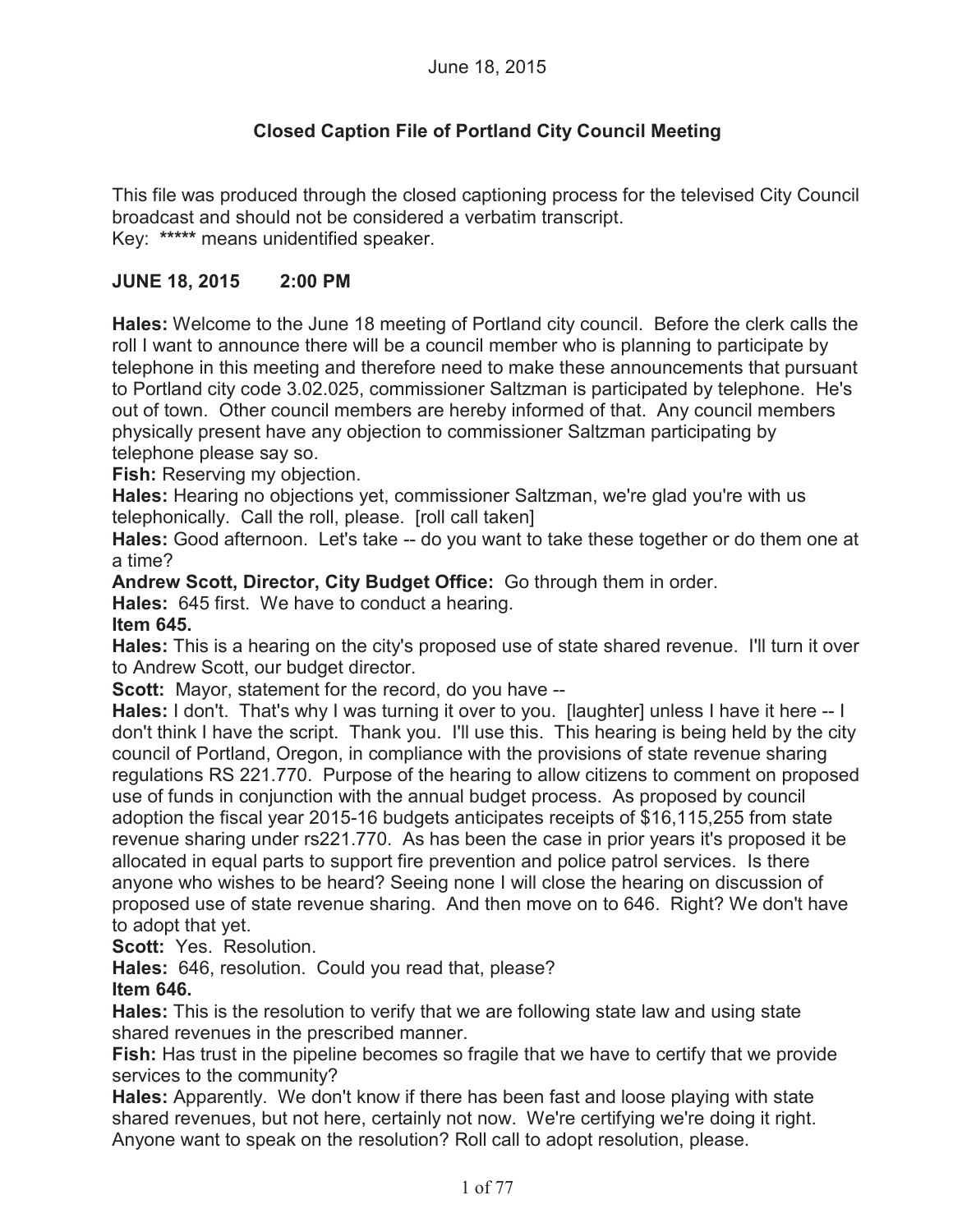## **Fish:** Aye. **Saltzman:** Aye.

**Novick:** I note that we are certifying that we provide street construction maintenance and lighting and although it is true I want to apologize for the fact that we don't provide nearly enough. Aye.

**Fritz:** Aye.

**Hales:** Aye. Now we're going to consider the ordinance which allows us to accept the state shared revenue. So i'll open the hearing on the ordinance. Is there anyone that wants to speak on that item?

**Moore-Love:** Shall I read the title first?

**Hales:** Yes. Sorry, read the title.

## **Item 647.**

**Hales:** Any further explanation, Andrew?

**Scott:** No. This is the third and final action.

**Hales:** We will take the money. Anyone want to speak on this item? Seeing none we will take a roll call vote on the emergency ordinance to accept our state revenue sharing dollars.

### **Fish:** Aye. **Saltzman:** Aye. **Novick:** Aye.

**Fritz:** This ordinance makes the city eligible for an estimated 16,115,255 in cigarette and liquor taxes for 15-16. I wish we had more of it. Aye.

**Hales:** Soon to be accompanied by marijuana taxes. Aye. 648.

### **Item 648**.

**Hales:** Explain this one.

**Scott:** Yes, thank you for those introductory items. It's always amusing as commissioner Fish mentioned lack of trust from the state. Now we have 16 million we'll move on to the \$3.6 billion budget. What this item -- before we get to the adopted budget this approves a fund statement of purpose. This is a technical ordinance resulting from an audit from a couple of years ago. As part of that audit the auditor went back into the historical records and noted for a number of city funds we didn't have a statement of purpose on the books that had been formally adopted by council. They recommended that we come back and clean that up. What this ordinance does is it notes for every city fund that we have who the managing agency is, what the purpose of the fund is, the major sources of revenue, any contingency and reserve requirements that the fund may have, finally the disposition of the funds if it were closed. That's an important thing as you know. Say when the campaign finance fund is closed we have to dispose of those fund as well so we want that on the books. With that we also want to note there's an amendment we would like to bring forward after filing this. We realized there were a few errors throughout the city attorney's office recommended that we file a substitute to correct those. There was nothing substantive in the substitute.

**Fish:** So moved.

**Fritz:** Second.

**Hales:** Any discussion about the amendment? Roll call to adopt the amendment.

**Fish:** Aye. **Saltzman:** Aye. **Novick:** Aye. **Fritz:** Aye.

**Hales:** Aye. Amendment adopted. Anything further?

**Scott:** Not unless you have a question.

**Hales:** Anyone want to speak on this item? Roll call on the emergency ordinance.

**Fish:** Aye. **Saltzman:** Aye. **Novick:** Aye. **Fritz:** Aye.

**Hales:** Aye. Now 649.

## **Item 649.**

**Hales:** This is our final formal action on a budget that we have all put a lot of work into. Thank the council and the team both in Andrew Scott's shop and in all city bureaus and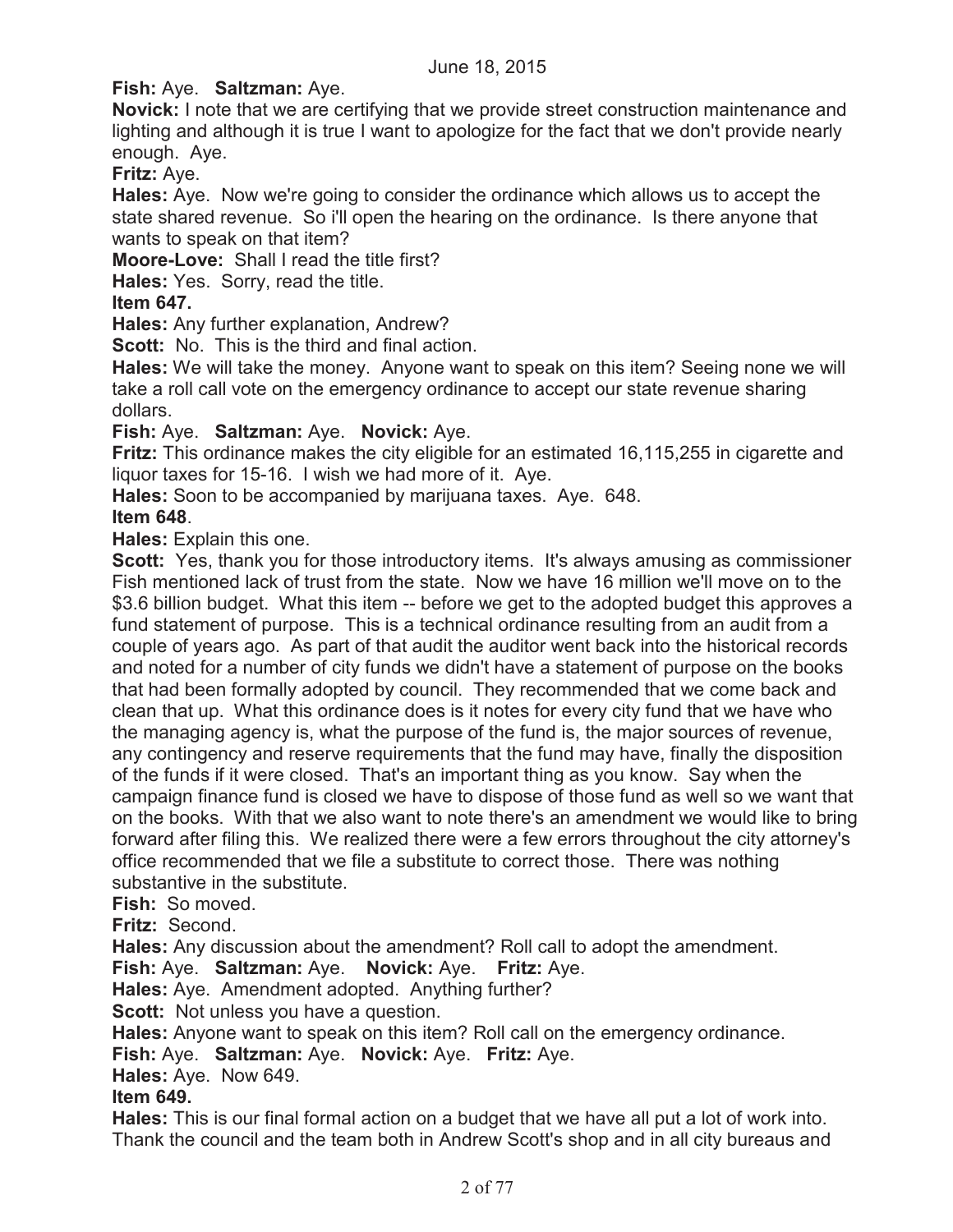our own staffs in city hall for really a successful process. Really appreciate the good work all around. It's been satisfying process just being out in the communities talking about what we have done in this budget. Get a lot of affirmation and smiles for how we're using the resources that we have been blessed with having more of this year. Good process. Anyone want to speak in this last window of opportunity on the council's deliberations on the ordinance?

**Scott:** I'll just note, mayor, two very quick changes in this adopted budget from the approved from the general fund side there is --

**Fish:** I asked you not to mention this. [laughter]

**Scott:** 100,000 carryover for the PBS Concordia early childhood learning center we carried that over. What happens today in the adopted budget is we actually prorate it so that \$500,000 total which will be going in 15-16 to that project. Then a very small current appropriation level adjustment in the all hands raised. We trued that up to what was noted in the contract. There are other technical adjustments in bureaus and i'm happy to answer questions about anything in the change memo. Last thing I will note, the adopted budget adds 38.6 positions, 34 in the bureau of development services, positions council approved in the spring, now we're making sure they are in the adopted final budget so they continue moving forward. The rest are just small changes, mostly technical.

**Fritz:** This is an amendment to the budget note regarding bureaus of development services and the Portland Housing bureau working together. Proposing to delete the note titled rental inspection surcharge. It's an entirety and in place one titled rental inspection fee. Council directs the housing bureau and bureau of developmental services to work together to develop recommendations regarding the feasibility of a rental inspection fee to support current enhanced rental inspections program including enhanced model of rental inspections and increased landlord and tenant education and outreach. Bureaus will present a recommendation for considering by January 2016.

**Fish:** Is the intent of this to capture the broader spirit of the quality rental work group recommendation?

**Fritz:** Yes, it has commissioner Saltzman's approval.

**Fish:** Second.

**Hales:** Further discussion. Roll call.

**Fish:** Thank you for bringing this forward. The quality rental work group recommendations have been collecting a little bits of moss. It's time to act on them. Aye.

**Saltzman:** Thank you commissioner Fritz for working with our office and making this something that our two bureaus will take a first look at. Aye

**Novick:** Aye.

**Fritz:** Thanks. Yes, i'm quite excited about working with development services and the housing bureau to see if we can implement the results of the good work that commissioner Fish and others did during the recession. Aye.

**Hales:** I have been hearing more and more strident concern from the east precinct police bureau about the need for improved inspections and the number of derelict houses just in that part of the city. This is a good idea. Aye. Any other discussion? Anyone want to speak? None? Then it's time to take a roll call on 649.

**Fish:** Mayor, couple weeks ago we all had a chance to give flowery speeches so I will refer to my earlier remarks and close by again thanking my colleagues for collaborative process, thanking two departing bureau directors David Shaff and Jim Haggerman for their great service and work on the budget. Thank the bureau advisory committees which in my two bureaus will be folded into a new Portland utility board. Thank our friends at the table from the budget advisory board, citizens who have been with us throughout this process. I want to thank the folks in my office particularly Sonja shimanski, Jim plaque wood, Liam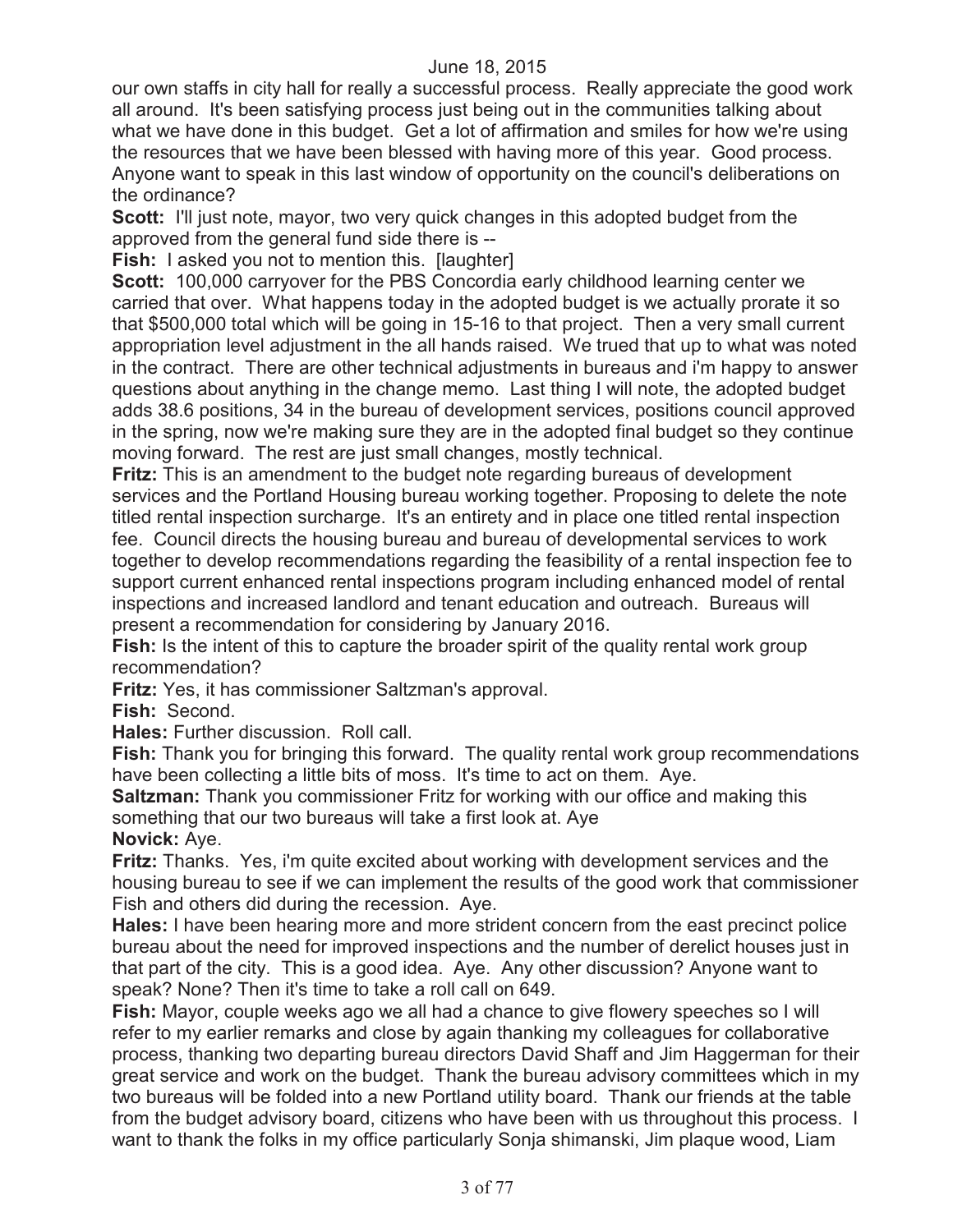frost and offing who has been working on the budget. I want to especially thank the council budget office. This is a work in progress, this independent council budget office. I was here when the relationship between the budget office and the council sometimes had hints of adversarialness because of the structure and the way it was set up. It has evolved to where I think the independent budget office is both independent of council and a great partner in doing our work. It's a pleasure to work with professionals, Andrew, under your charge and to work with you and your team. Thank you for your good work. Aye. **Saltzman:** Well, I want to thank the mayor and all my colleagues on the council for careful work that's gone into this \$3 billion plus budget -- [audio not understandable] aye. **Novick:** I just want to take a moment to talk in the big picture about what we spend taxpayers' money on. We taxpayers and rate payers. We have water environmental services fees. We have property taxes and business taxes for the general fund. The general fund overwhelmingly goes to police, fire, parks and some for housing. I'm very proud that this council is allocating more general funds to transportation adjusted for inflation than any council since 1985. 30 years ago. Transportation too is a basic service. There's a perception in some circles, although not as widespread in Portland, that government spends its money on other unimportant stuff. In the city of Portland we spend money on important stuff. Aye.

**Fritz:** Thank you for your leadership, mayor, and for the budget office for guiding us step by step, for the hundreds perhaps thousands of people who have participated in this process over the last 6 months, particularly staff and the bureaus who really help us scrub every single line of every single budget. Thanks to mike Abbate and Paul scarlet my directors, also to Dante James the office of equity and human rights and Amalia Alarcon Morris office of neighborhood involvement. Who somewhat similar to the city budget office although not structurally so do serve the whole city. Having Dante James at the table during budget discussions was a very good advancement in our process and something that I very much appreciated. Thanks to Tim Crail in my office who has put in an enormous amount of work on the budget. I'm very happy with the way we have prioritized spending additional resources the taxpayers have given us. It's not a surplus. We still have huge holes in parks, transportation, in housing and in emergency management. During the course of the recession it was very urgent that we cut strategically in a way that it hurt the least. Similarly, now that we have additional resources you need to be very careful to allocate them to the most urgent priorities. I believe we have done that with our 50% policy on one time money which means over 20 million is going to transportation and over 4 million to parks urgent maintenance infrastructure needs. I'm very grateful to the mayor for the \$2 million four youth activities for this summer. Already we have had over 600 youth sign up for free access to Matt Dishman community center over the course of the summer many of whom have not been able to access that facility before. So some cities would have added more police officers in the face of gang resurgence all over the country. Our mayor chose to invest in our youth who choose to do the right thing. There's a lot more that needs to be done on that but I appreciate the investment in the office of neighborhood involvement for leadership program, neighborhood small grants, for the youth commission and for connecting communities. This budget really does look at who are the most vulnerable communities and how are we going to best serve them. I'm very appreciative that we have been able to be careful with the resources that the taxpayers have given us and we'll continue to be good stewards of the taxpayers' money. Aye. **Hales:** Thank you all again. I want to thank Gail Shibley, who has had the luxury some might say of having worked on three budgets here during her great service to the city. We have a lot of things to thank Gail for but one of them is having helped this council get through the biggest ever we think drop in the general fund budget and the biggest ever rise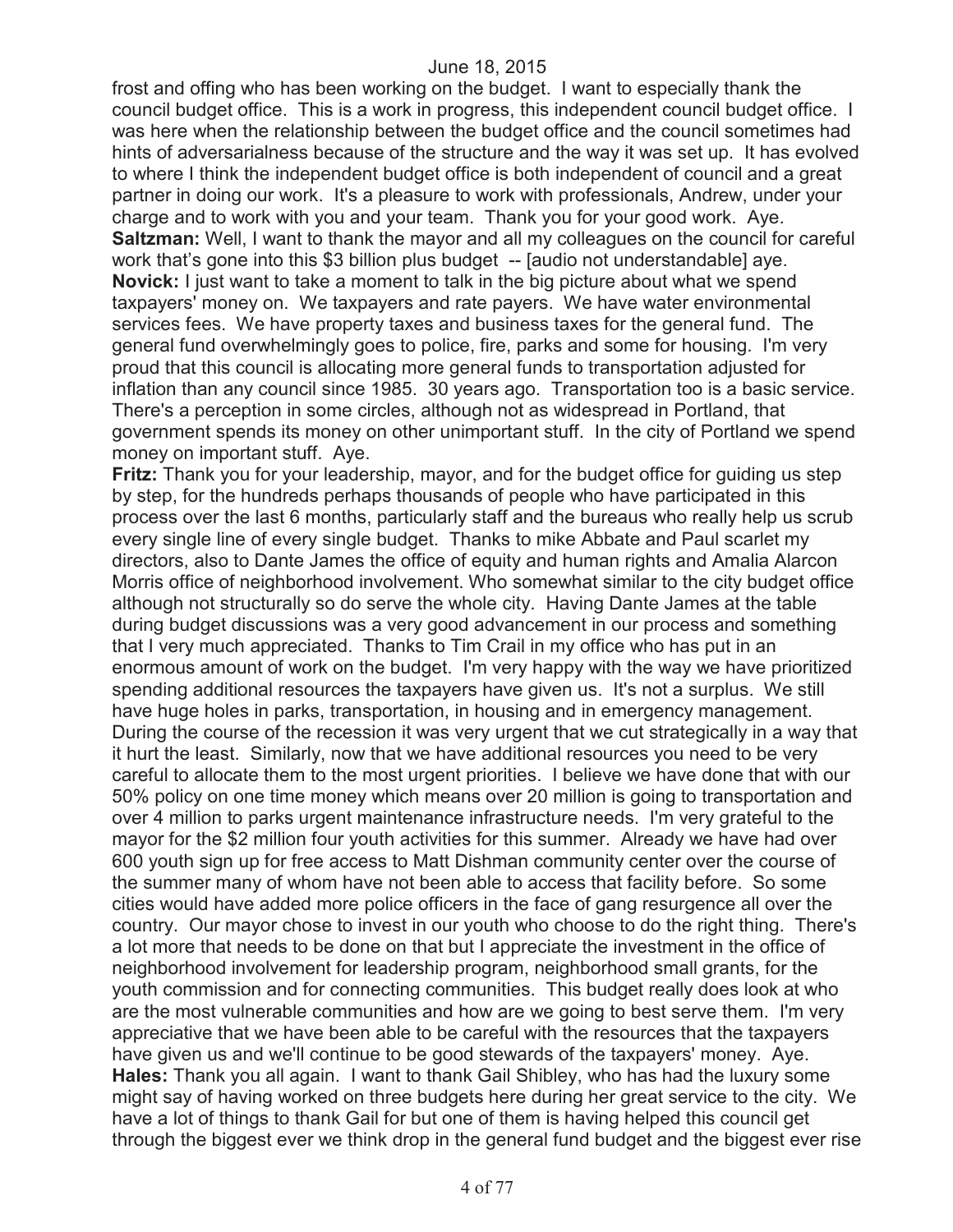in the general fund budget all in the space of three years. Gail, thank you for this great public service as well as the rest of the work that you've done here. I think for all of us in my office over the last few days, I know with you, Amanda, it's been wonderful to see some of the things we have done in this budget already make a difference out. There I want to commend the parks bureau for moving so quickly to put this initiative into action even before the beginning of the fiscal year to correspond to the end of the school year last Friday. They really moved quickly to put the ideas on the table. Then to put them into action. Dishman Community center is full of young people right now because of what this council has done. Over the next year there will be a lot more of that stuff, commissioner novick that you talked about. Streets resurfaced, parks improved, some neighborhoods will be safer because the police bureau will have some resources and information at their disposal to do a better job and we'll have a lot of our kids using up their time in positive activities in ways that I think will make our city not only safer but healthier in lots of ways for years to come. Thanks all around for an excellent effort and a good budget. Aye. Now you have to pay for it. 650.

# **Item 650.**

**Hales:** Andrew, anything to add to this item? Anyone want to speak on this item? If there's no further discussion roll call vote, please.

# **Fish:** Aye. **Saltzman:** Aye. **Novick:** Aye.

**Fritz:** I always like it when there's another ordinance to vote on a similar subject. I can add things I forgot in the first one. The mayor and I had a discussion on resolutions northwest funding and we're planning to bring back funding for that in the fall bump. It got left out of this budget but we certainly appreciate the restorative justice program. Again, getting upstream of some of the challenges in our neighborhoods. I do need to note that we have another big discussion coming up in parks – two big discussions in parks. One regarding our seasonal and part-time workers and how they are compensated in relation to bargaining unit employees, the other on the \$15 an hour issue. Both of those are our big challenges. We're levying the taxes in this ordinance for next year. We have to be very strategic next year in figuring out how to provide the resources that are necessary to be fair to all of our workers. We're waiting to see what the legislature does in terms of minimum wage. There's a lot more work still to do and i'm excited to be on the council and continue to do it. Aye.

**Hales:** Thank you for this point. Again, we'll be happy I believe when we get back to our financial management in the fall to see both that this generally stable and improving condition persists but also we'll continue to be happy that we adopted your financial policy change that we make sure when we do have improved resources we do what we did in this budget and put a lot of it into basic services and infrastructure. That's a great policy not for just one or two budgets but year after year, quarter after quarter when we get a chance to keep putting that investment back where it needs to place in places where it's been deferred. Thank you for that. Aye.

**Hales:** and we have one more item which we're five minutes ahead of time on so we'll take a brief break. Thank you, Andrew, and your team for great work. Look forward to a little break from the budget then more to come. Good work, everybody. Juneteenth

#### **Recessed at 2:25 p.m.**

# **Reconvened at 2:33p.m.**

**Hales:** We're back and ready for item 651. Commissioner Novick has a proclamation. And we have some guests here. Please.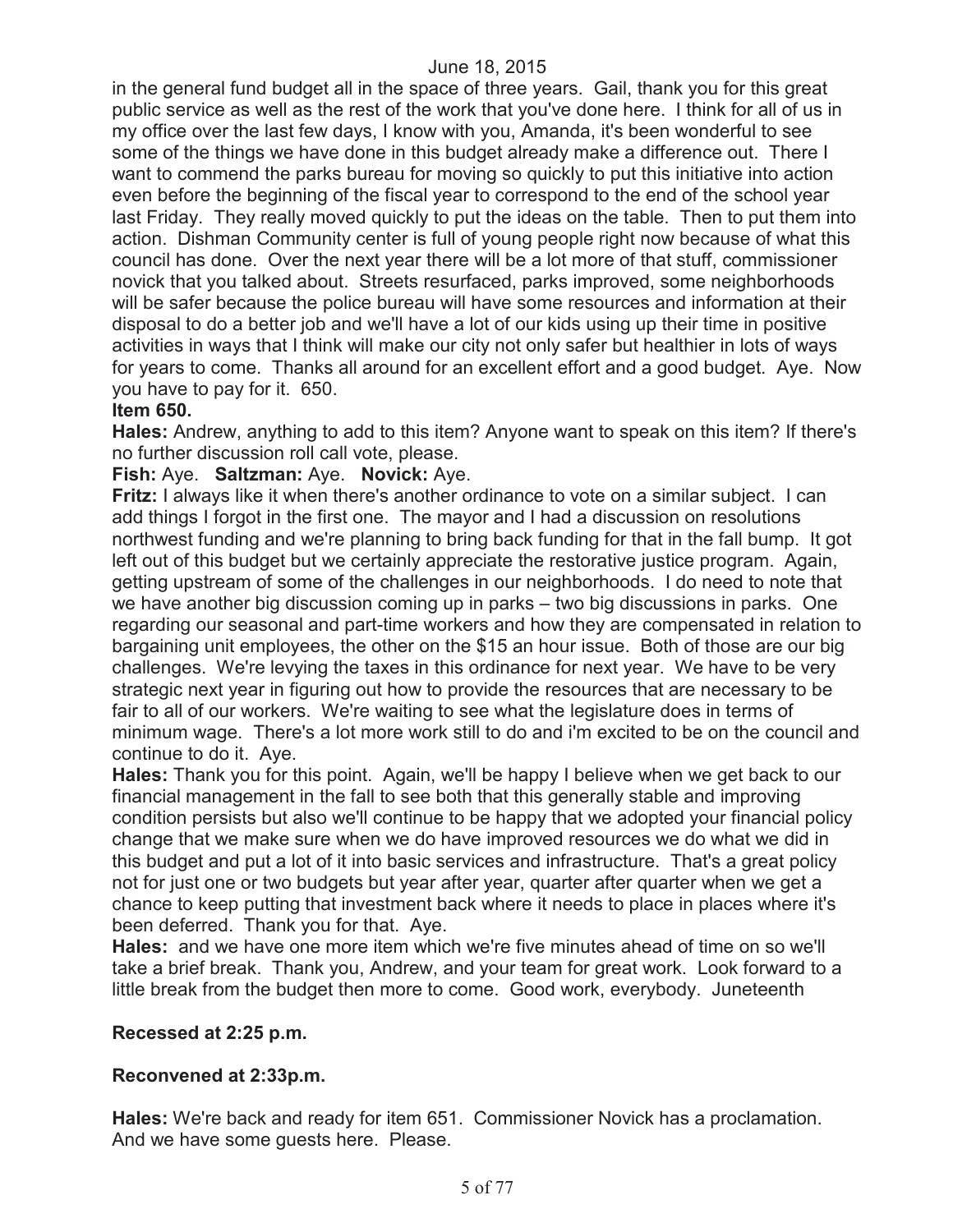# **Item 651.**

**Novick:** I'll begin with reading the proclamation. Whereas Juneteenth is widely recognized as the oldest nationally celebrated commemoration of the abolition of slavery in the United States. Whereas President Lincoln issued the 1863 emancipation proclamation proclaiming all persons held as slaves are as hence forward free. And whereas on June 19, 1865, the last 250,000 people enslaved in the so-called confederacy were freed in Galveston, Texas. In 1945 people first began celebrating Juneteenth at the Vanport Kaiser shipyard. To teach our coworkers achievements of the African-American diaspora. In 1972 Ora lee green and Clara peoples organized the first Juneteenth parade in Portland creating and annul beloved tradition in Portland. Whereas the spirit of Juneteenth should be honored by spending time with family, friends and neighbors of every race, color, creed and age, a time for celebrations including barbeques, music and a parade for a whole community to enjoy. Whereas Desmond tutu wisely said my humanity is bound up in yours for we can only be human together. Whereas Juneteenth will be celebrated on Saturday, June 20, 2013, coinciding with the 150th anniversary. I, Charlie Hales, mayor of the city of Portland, Oregon, do hereby proclaim June 19, 2015, to be Juneteenth and encourage all residents to observe this day. I want to say while Lincoln's reading of the emancipation proclamation is a milestone in the terrible saga of slavery in the United States, June 19, 1865 marked the true end of slavery when union soldiers made it to Galveston, Texas, and freed the last enslaved Americans. We're lucky here in Portland to be able to claim Clara peoples as a Portlander. She brought the Juneteenth celebration to Portland in 1942 and in 2010 was named the mother of Juneteenth by the national Juneteenth observance foundation. We're also grateful for Portlanders Ora Lee Green and Doris Rush who respectively organized the first parade in 1972. She remained chair carrying on Clara's tradition. This year's 150th anniversary of the day the union soldiers arrived in Galveston. I would encourage everyone to head out Saturday for the parade starting at 11:00. Celebration at noon to watch the parade and participate in this important celebration. It's my honor to welcome Ora Lee green and Doris Rush. **Hales:** Welcome. Nice to have you here. Tell us more about the significance of this day from your experience with being leaders in the movement to remember Juneteenth. **Doris Rush:** Well, first we want to make sure that everyone has knowledge of the really important and very crucial part of our American history. There are so many things that aren't really learned about or that are taught in schools that we want to make sure that people are aware of. Mainly we want to convey the message that this celebration is about

universal freedom, that we promote unity across all lines. So at the celebration you have toddlers, elders, every race, color, creed, and we invite everyone to come and participate. Not only do we want to educate, also we would like to make it fun and entertaining so we have great music, great vendors. Merchant vendors and retail -- human service vendors. It is something we're trying to build to the national level, which is a three-day event, which is celebrated pretty much across the country other than Portland. We're trying to make sure we get that to the level that it should be at. Also this event is a worldwide celebration not just national. Unfortunately slavery still exists in the world today, so we want to try to promote global unity so that everyone is free. So that's kind of our main mission. Do you want to add anything?

**Ora Lee Green:** No, not other than we just would like to see all of you all out enjoying that day. We want that to become not only local, city-wide, we want it to be really be national for everyone to come enjoy. We appreciate you letting us come and be a part of this particular thing and we certainly appreciate the mayor and all of you for giving us this wonderful opportunity.